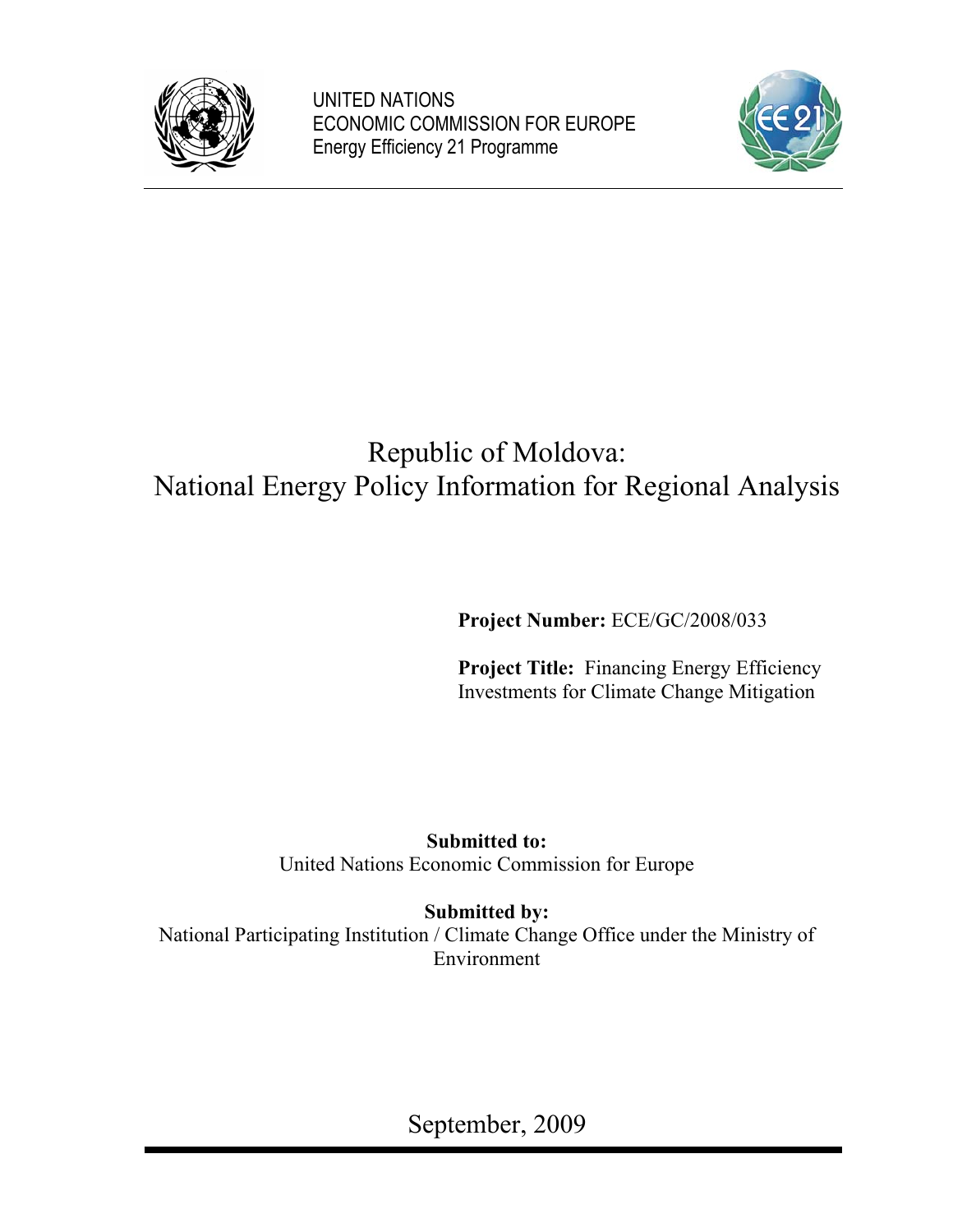# **TABLE OF CONTENTS**

| 1.3.2. ENERGY LOSSES FROM ELECTRICITY, GAS TRANSMISSION AND DISTRIBUTION GRID 17              |  |
|-----------------------------------------------------------------------------------------------|--|
|                                                                                               |  |
|                                                                                               |  |
| 1.3.5. SPECIFIC OBJECTIVES IN THE FIELD OF ENERGY SAVING AND INCREASING ENERGY EFFICIENCY  19 |  |
|                                                                                               |  |
|                                                                                               |  |
|                                                                                               |  |
|                                                                                               |  |
|                                                                                               |  |
|                                                                                               |  |
|                                                                                               |  |
|                                                                                               |  |
|                                                                                               |  |
| 2.4. FINANCIAL ENVIRONMENT IN ENERGY EFFICIENCY AND RENEWABLE ENERGY POLICIES37               |  |
|                                                                                               |  |
|                                                                                               |  |
|                                                                                               |  |
|                                                                                               |  |
|                                                                                               |  |
|                                                                                               |  |
| 2.4.7. BARRIERS TO FINANCING ENERGY EFFICIENCY AND RENEWABLE ENERGY SOURCES  49               |  |
|                                                                                               |  |
|                                                                                               |  |
| 2.4.10. CONCLUSIONS ON THE STATE OF FINANCIAL ENVIRONMENT FOR PROMOTING EE AND RES 52         |  |
|                                                                                               |  |
|                                                                                               |  |
|                                                                                               |  |
| 3.3. STAKEHOLDERS INVOLVED IN EE, RES AND CDM PROJECTS IMPLEMENTATION 57                      |  |
|                                                                                               |  |
|                                                                                               |  |
|                                                                                               |  |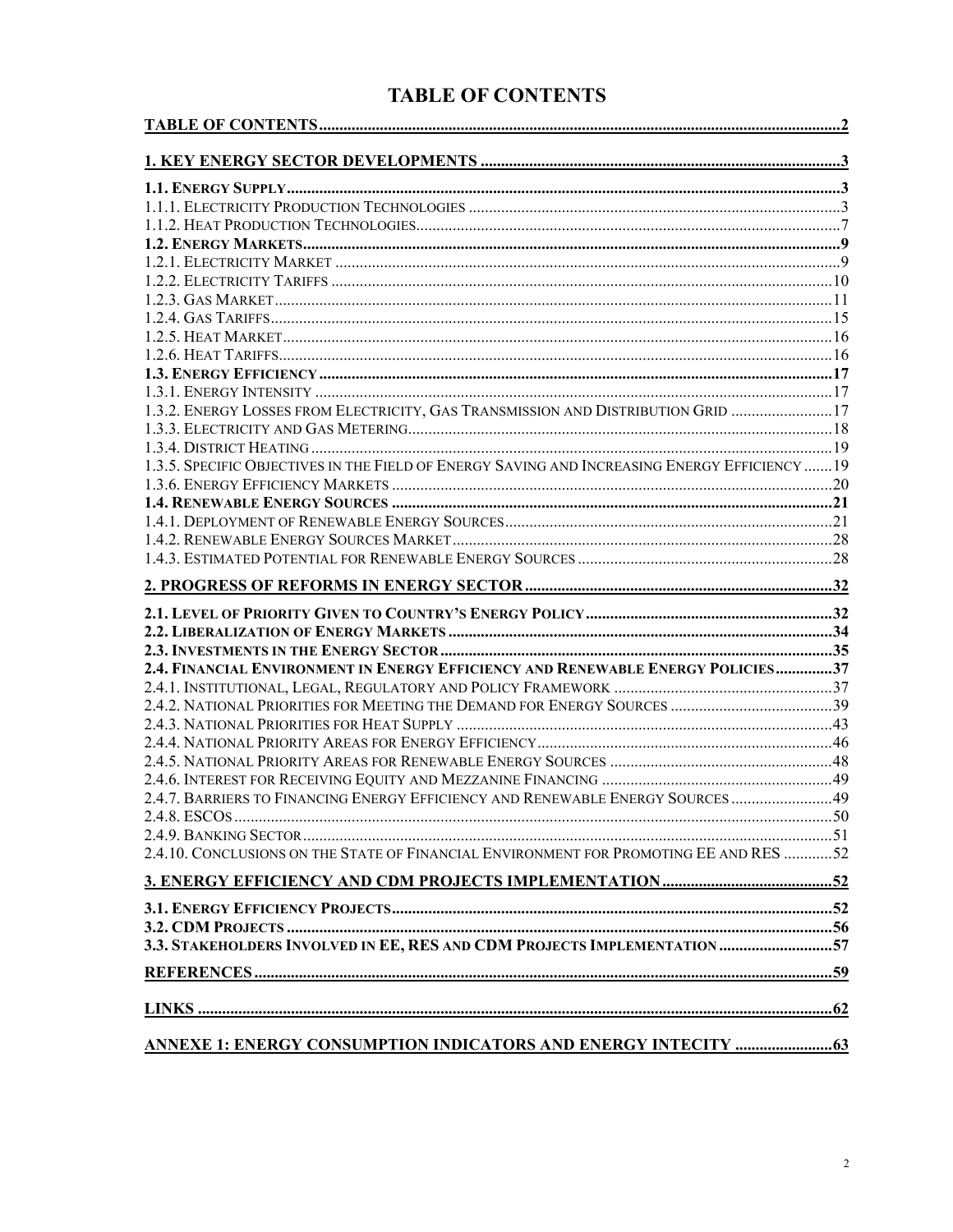# **1. KEY ENERGY SECTOR DEVELOPMENTS**

# **1.1. Energy Supply**

### **1.1.1. Electricity Production Technologies**

The energy system of the Republic of Moldova includes one large Thermal Power Plant (TPP) located in the Transnistrian Region (Administrative Territorial Units on the Left Bank of Dniester River); 3 municipal Combined Heat Power Plants (CHP); 9 CHP plants beside sugar factories; and 2 Hydroelectric Power Plants (HPP). Table 1 shows the installed capacities of the power plants in the Republic of Moldova.

As per information above, the country has the following power generating sources: CHP-1 and CHP-2 Chisinau; CHP-North Balti; Moldovan Thermal Power Plant in Dnestrovsc (MTPP); and two HPP in Dubasari and Costesti. The total installed capacity of the country's power stations are about 3000 MW, but there are used only about 1600 MW. The available capacity of hydroelectric power plants constitutes around 40 MW. Sugar factories power plants have an installed capacity of 97.5 MW and are operated mostly seasonally to cover energy needs at the stage of processing sugar beet.

| <b>Power Generation Unit</b>            | Installed electric<br>capacity, MW | <b>Installed thermal</b><br>capacity, Gcal/h | Fuel           | <b>Year of</b><br>construction |
|-----------------------------------------|------------------------------------|----------------------------------------------|----------------|--------------------------------|
| CHP-1 Chisinau                          | 66                                 | 254                                          | gas, HFO       | 1951-1961                      |
| CHP-2 Chisinau                          | 240                                | 1200                                         | gas, HFO       | 1976-1980                      |
| CHP-North, Balti                        | 28.5                               | 200                                          | gas, HFO       | 1956-1970                      |
| 9 CHP of sugar factories                | 97.5                               |                                              | gas, HFO       | 1956-1981                      |
| <b>HPP</b> Costesti                     | 16                                 | $\theta$                                     | (hydro power)  | 1978                           |
| HPP Dubasari*                           | 48                                 | 0                                            | (hydro power)  | 1954-1966                      |
| Moldovan Thermal<br>Power Plant (MTPP)* | 2520                               | $\theta$                                     | Gas, coal, HFO | 1964-1982                      |

**Table 1**: Characteristics of Power Plants in the Republic of Moldova

**Source:** \* - left bank of Dniester River

CHP-1 from Chişinău was built during 1951-1961. It has an installed capacity of 66 MW, the available being about 40 MW. The main fuel is natural gas, and the reserve one is heavy oil. The wear degree of the equipment is about 60%.

CHP-2 Chişinău has an installed capacity of 240 MW, and available one being of 210 MW; it was built between 1976 and1980. The main fuel is natural gas, and the reserve one is heavy oil. The wear degree is of about 50%.

The CHP North-Bălți, with an installed capacity of 28.5 MW and an available power of 24 MW was built between 1956 and 1970. The main fuel is natural gas, and the reserve one is heavy oil. The wear degree of the equipment is about 60%.

Technological process at CHPs is based on the classical cycle of steam turbines. At the CHPs are used steam and hot water boilers of Russian production: steam boilers made at the factories from Barnaul and Taganrog during 1951-1993, type TC-35GM-50, TGM-96B, DKBR-6.5/13, BKZ-75/39-GM and BKZ-120-100GM; hot water boilers made during 1971-1988 at the factories from Barnaul and Belgorod, type PTVM-100 and KVGM-180, and steam turbines made at the factories from Kaluga, Breansk and Saint-Petersburg during 1957-1995, type R-12-35/5M, PT-12/15- 35/10M, PT-80/100-130/13, R-6-90-37, R-27-90-1.2 and R-10-35-1.2.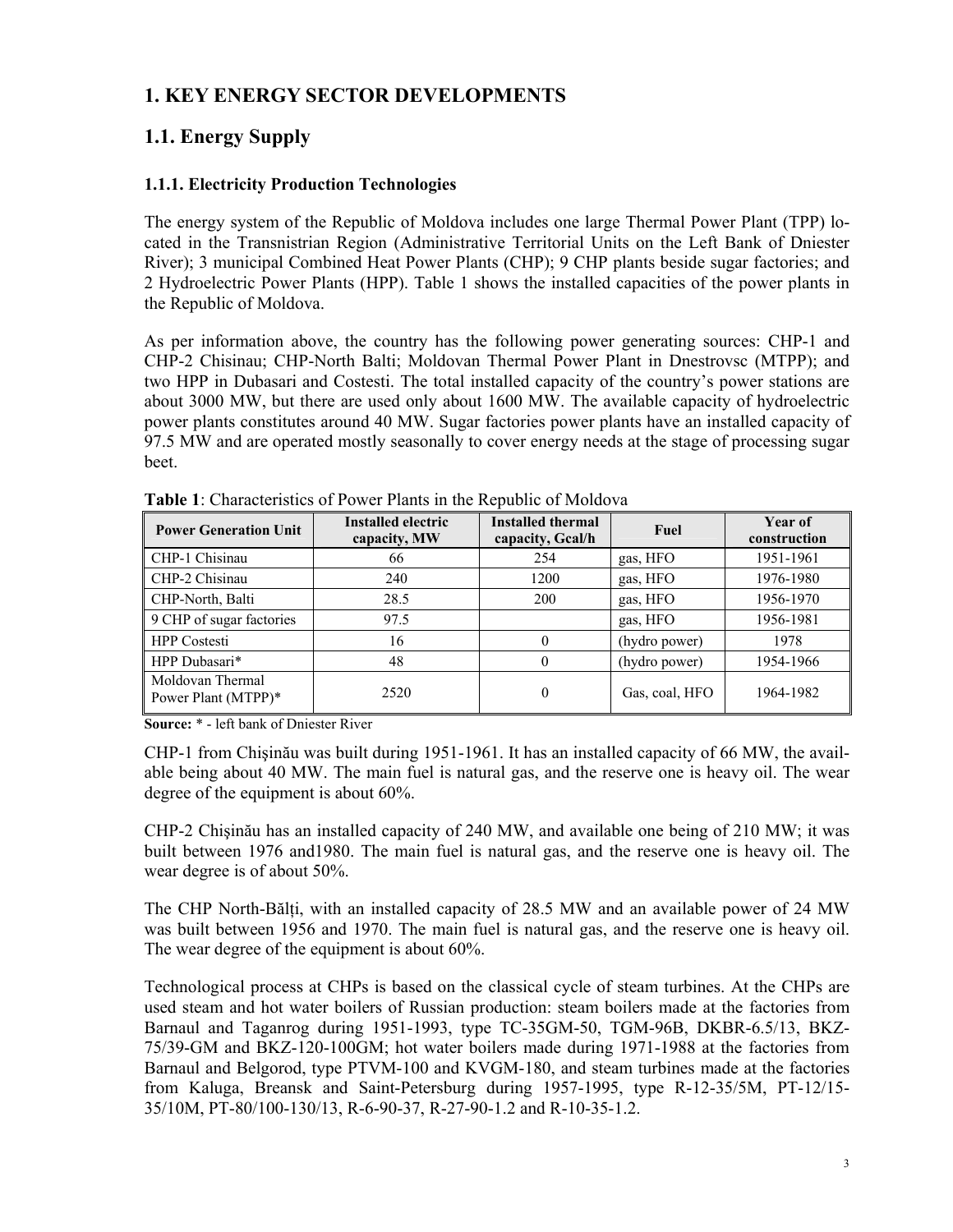According to the specific fuel consumption level, technologies used in the Republic of Moldova are not as efficient as the similar world ones (e.g., the nominal efficiency of the local CHPs is twice less than the modern installations). Additionally, as a result of the energy consumption reduction in the last years, the functioning regimes of the energy production enterprises, especially of CHPs, in the Republic of Moldova are far from the nominal ones. Respectively, their real efficiency is much lower than the nominal one.

#### *Box 1. Brief Description of the Technologies Used at Local CHPs*

*The fuels used at all domestic CHPs are natural gas and residual fuel oil. Natural gas is delivered to Chişinău and Bălţi cities through main pipes of 75 bars, and the gas distribution system is provided for 12 and 3 bar, CHPs being connected to the distribution system of 3 bar by 75-mm pipes. Gas from the pipes comes to the pressure reducing stations and is counted, filtered and reduced to the 0.5 bar pressure. Having no tanks, the gas cannot be stored at the plants and it is impossible to make reserves.* 

*Residual fuel oil is delivered to the plants by railroad and it is stored in tanks. For example, storage capacity at each CHP-1 and CHP-2 Chisinau represents about 1,600 m³, and at CHP-North from Bălţi – about 2,000 m³, and these quantities are sufficient to function one month at a 30-40% productivity. Residual fuel oil is heated up to the temperature of 50-75<sup>o</sup>C, when transporting through the pipes. After that, it is heated up to 100-140°C to be pulverized in the boilers' combustion chambers. The heating process foresees the steam use, which increases the residual fuel oil humidity up to 3-5%, later being strained and evacuated. According to the technological process, it is foreseen to clean the water from the oil and to introduce it into the technological cycle. But, in practice, the water is poured out into the sewerage.* 

*The fuel burns in the boilers' combustion chambers, where the fuel and oxidant – usually air, heated up to 150-300°C, are introduced through the burners. The burning process in the boilers' combustion chambers of the CHP is occurring at 1,700-2,000°C. The burning gases are cooled in the heat exchange surfaces of the boiler, giving the heat to the water, steam and air. The gases cooled to the temperature of 138-245°C are discharged through the flue. In the process of oil burning a certain quantity of ash (about 50 mg/ m³)*  is eliminated into the atmosphere in the form of dust. Boilers for gas and liquid fuel currently used are not *equipped with evacuated gas-cleaning installations.* 

*Electrical energy generating process consists of water heating in the boiler up to the boiling temperature and its transformation into steam. After overheating up to 400-560°C, the steam is directed to the turbine, where the thermal energy is transformed into mechanical work and after that, through an electric generator, the mechanical work is converted into electricity.* 

*At the CHPs of the sugar-beet factories and CHP-1 Chişinău, the steam is expanded to the pressure of 0.7- 4 bar (temperature of 90-140°C), after that it is delivered to the consumers. High pressure steam (7-13 bar)* for technological consumption is obtained through adjustable plugs of the intermediate steps of the *turbines. At CHP-2 Chişinău, CHP-North Bălţi and one turbine of CHP-1 the steam is expanded to a pressure of about 5 kPa, and after that is directed to the condenser. In the condenser it is transformed into liquid. The evaporated water in the cooling tower is almost equal to the steam debit through the condenser.* 

*The condensed obtained in the condenser and network heating is pumped into the gas cleaning installation to be cleaned from the gases that may produce corrosion of boiler surfaces. In the gas cleaning installation is introduced the additional water to substitute the losses of water and steam in the cycle, and also the steam consumed in the industrial technological processes without condensed returning. From the gas cleaning installation the water gets into the supply pump and is directed into the boiler.* 

*In the network heating the water is heated up to 105-115°C, which corresponds to the exterior air temperature of 5°C. To heat the water to higher temperatures than the shown ones (top tasks), hot water boilers (HWB) are available at the municipal CHP with a high productivity (50-200 MW).*

The CHPs of the sugar factories with a total capacity of about 97.5 MW serve as seasonal energy sources (e.g., Alexandreni – 12 MW, Briceni – 12 MW, Cupcini – 12 MW, Donduşeni – 10 MW,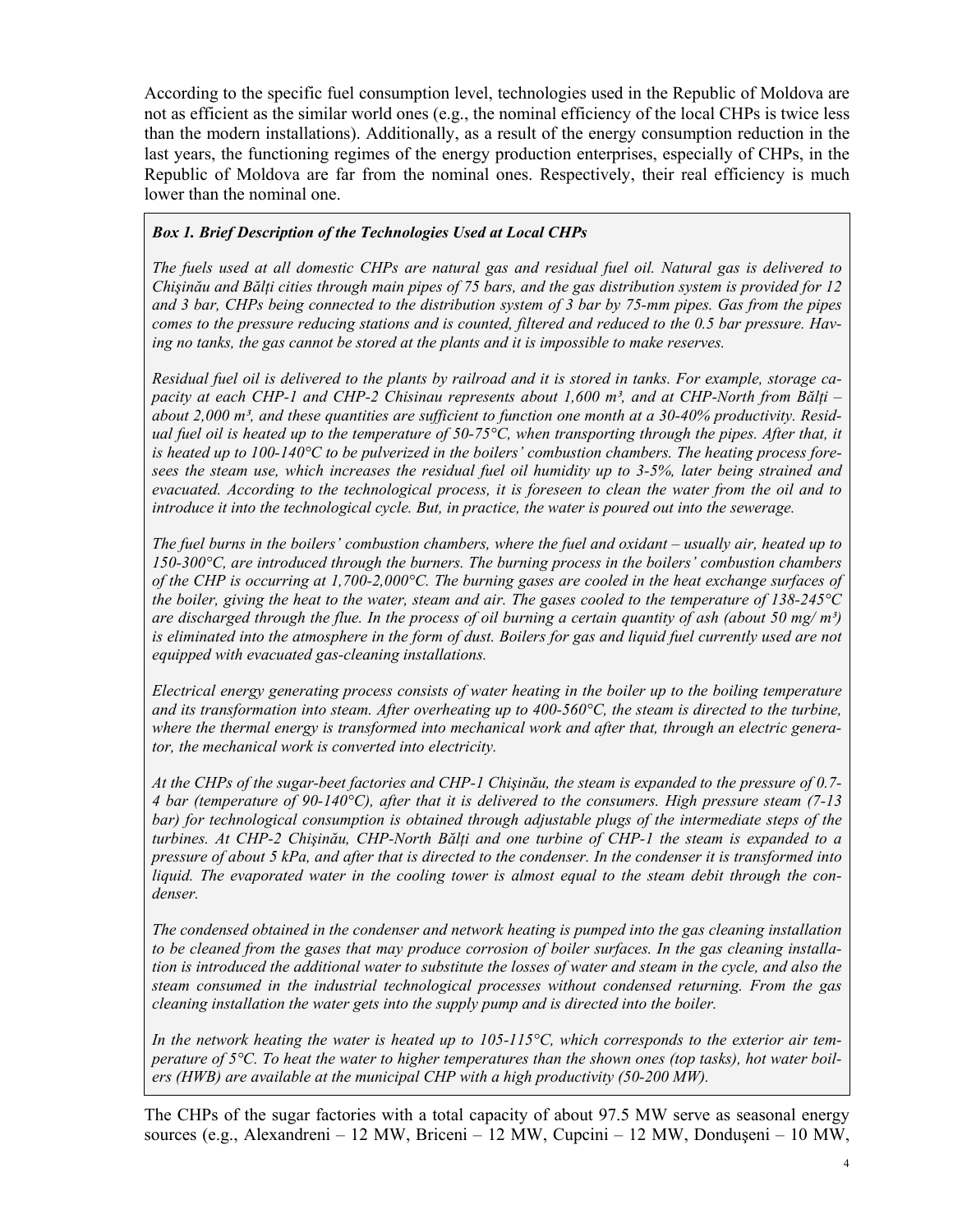Drochia – 10 MW, Făleşti – 7,5 MW, Gârbova – 12 MW, Ghindeşti – 6 MW, Glodeni – 10 MW). These CHPs were put into operation between the years of 1956-1985, so that their degree of wear differs from one station to another. These plants usually function only during the sugar-beet processing season (3-4 months per year), consuming for self use about 60-90% of electricity produced.

The hydro-electrical station from Dubăsari was put into operation in 1954, having an installed capacity of 48 MW, an available capacity of 30 MW and a wear degree of about 75%.

The hydro-electrical station from Costeşti has an installed capacity of 16 MW, the available capacity being of about 10 MW and the wear degree of 67%. It was put into operation in 1978.

It should be mentioned that the majority of energy generating capacities have an advanced rate of wear. With small exceptions, all the sources of electric and thermal energy production in the country have the age of more than 20-45 years. Considering the specific fuel consumption, the technologies used at the domestic CHPs are not as efficient as those of the similar installations in the world. The efficiency of the CHPs from the country is twice lower comparing to up-to-date technologies.

**Table 2:** Electricity Production on the Right Bank of Dniester River in the Republic of Moldova within the 1994-2007 time series, million kWh

|                                   | 1990 | 1991 | 1992 | 1993 | 1994 | 1995 | 1996 | 1997 | 1998 |
|-----------------------------------|------|------|------|------|------|------|------|------|------|
| Electricity Production - Total    | 1883 | 1697 | 591  | 1452 | 1236 | 1176 | 1398 | 1450 | 1246 |
| <b>Combined Heat Power Plants</b> | 1815 | 1577 | .518 | 1384 | 1189 | 1089 | 1309 | 360  | 1160 |
| <b>Hydroelectric Power Plants</b> | 37   | 71   | 60   | 66   | 46   | 85   | 87   | 87   | 84   |
| <b>Other Production Units</b>     | 31   | 49   | 13   |      |      |      | ◠    |      |      |
|                                   |      |      |      |      |      |      |      |      |      |
|                                   | 1999 | 2000 | 2001 | 2002 | 2003 | 2004 | 2005 | 2006 | 2007 |
| Electricity Production - Total    | 1134 | 931  | 263  | 1179 | 1046 | 1022 | 1229 | 192  | 1100 |
| <b>Combined Heat Power Plants</b> | 1039 | 843  | 188  | 1057 | 977  | 958  | 1137 | 108  | 1061 |
| <b>Hydroelectric Power Plants</b> | 91   | 85   | 73   | 121  | 64   | 59   | 85   | 77   | 33   |

The energy production capacities have a non-uniform territorial repartition, the majority (more than 80%) being concentrated on the left side of Dniester River: Moldovan Thermal Power Plant in Dnestrovsc and Hydroelectric Power Plants in Dubasari (Table 3).

**Table 3:** Electricity Production on the Left Bank of the Dniester River (Transnistrian Region) within 1990-2006 time series, million kWh

|                           | 1990   | 1991   | 1992   | 1993   | 1995   | 1996   | 1997   | 1998   |
|---------------------------|--------|--------|--------|--------|--------|--------|--------|--------|
| Electricity production    | 13789  | 11449  | 9666   | 8934   | 4986.6 | 4839.8 | 3923.5 | 3593.4 |
| HPP Dubasari              | 220    | 227    | 198.   | 308    | 239.7  | 279.4  | 295.0  | 224.0  |
| <b>MTPP</b> in Dnestrovsk | 13569  | 11222  | 9468   | 8626   | 4746.9 | 4560.4 | 3628.5 | 3369.4 |
| Electricity imported      | 0.0    | 0.0    | 0.0    | 0.0    | 0.0    | 0.0    | 0.0    | 0.0    |
| Electricity consumption   | NA     | NA     | NA     | NA     | 2878.0 | 2589.4 | 2363.6 | 1928.8 |
| Electricity exported      | NA     | NA     | NA     | NA     | 2108.6 | 2250.4 | 1559.9 | 1664.6 |
|                           |        |        |        |        |        |        |        |        |
|                           | 1999   | 2000   | 2001   | 2002   | 2003   | 2004   | 2005   | 2006   |
| Electricity production    | 2973.1 | 2720.0 | 3649.9 | 3228.5 | 3016.1 | 3156.6 | 2995.9 | 1674.8 |
| HPP Dubasari              | 285.6  | 256.7  | 284.1  | 286.5  | 223.0  | 266.1  | 295.0  | 275.0  |
| <b>MTPP</b> in Dnestrovsk | 2687.5 | 2463.3 | 3365.8 | 2942.0 | 2793.1 | 2890.5 | 2700.9 | 1399.8 |
| Electricity imported      | 2.8    | 0.0    | 0.0    | 285.4  | 921.3  | 812.0  | 659.2  | 275.8  |
| Electricity consumption   | 2098.4 | 2100.0 | 2183.1 | 1899.2 | 2111.6 | 2124.3 | 2107.9 | 1898.9 |

By the end of 2003, the separatist administration (ATULBD) sold the MTPP to a Russian-Belgian Company *Saint Guidon Invest NV* for USD 29.5 millions. In March 2005, the affiliated company of the *Inter RAO EES*, and namely *RAO Nordic Oy* (Finland) bought 51 percent of the MTPP shares at USD 50 millions from the *Saint Guidon Invest NV*, and later in August the remaining 49 percent at USD 35 milions. In November 2005, *RAO Nordic Oy* sold 49 percent of the shares for USD 39.2 millions to *Freecom Trading Ltd*. (Cyprus). Finally, in July 2008, *Inter RAO EES* bought 100% of the shares of *Freecom Trading Ltd.* from the Hungarian *EMFESZ* for a total amount of USD 163 millions, thus acquiring 100 percent of shares of the MTPP.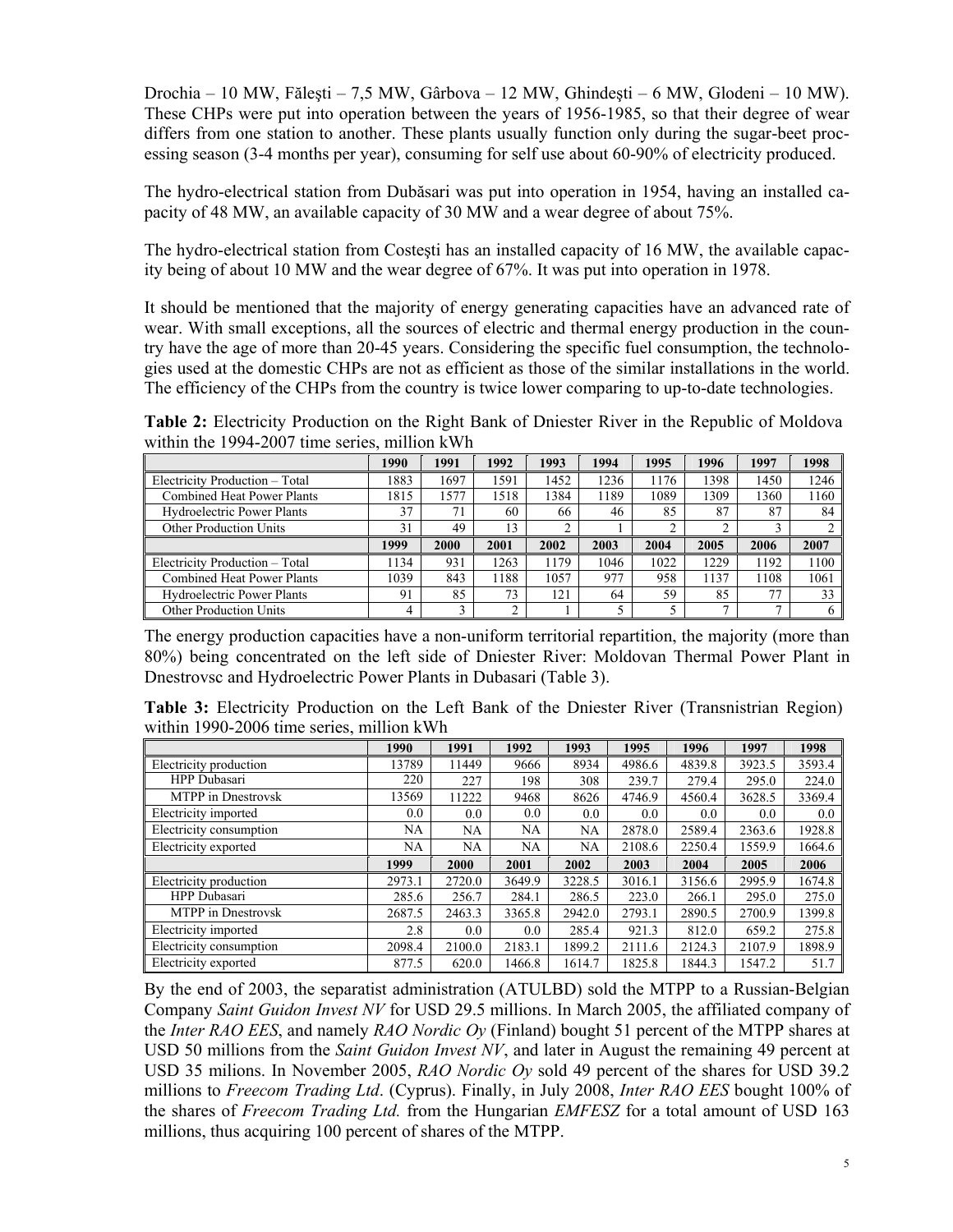The MTPP has an installed capacity of 2520 MW, and has eight energy condensation units with an electric power of 200 MW each on coal (set into operation in 1964-1971 with only five energy groups currently operational), two energy condensation units with an electric power of 210 MW each on residual fuel oil and natural gases (set into operation in 1973 and 1974, both operational), and two energy groups operation in a mixed gas-steam cycle on natural gas, with an installed power of 245 MW each (set into operation in 1980, both operational).

The technological processes employed at the MTPP are based on the classic cycle of the condensed steam turbines and imply fossil fuel combustion for electric power production, while thermal power production is just a secondary process. In conformity with the specific fuel consumption, the energy units of the MTPP of  $200-210$  MW (380-440 g c.e./kWh) are less efficient than the analogous plants in the world (e.g., the condensing energy units manufactured by Siemens, with an installed power of 450 MW, has a specific fuel consumption of as little as 254 g c.e./kWh).

It should be noted that employment of a combined cycle of the gas-steam turbine installation (GSTI) type, in comparison with the regular condensation units, assure a circa 20 percent fuel economy in the total fuel consumed for the unit, and can be rapidly put into operation at the maximal load time. The rated capacity of the gas-steam type plant used at the MTPP is 24.8 per cent, which is much less than the 42 percent in the modern gas turbines.

The electricity production at the MTPP has decreased by five times during 1990-2005 time series. Respectively, the MTPP's efficiency in the past years also dropped considerably. If in 1970-1980 the average specific fuel consumption was less than 340 g c.e./kWh, then further, in particular in 1990-1997, this indicator varied between 370-470 g c.e./kWh. Following the conservation in 1999 of energy condensation units on coal and use of only energy condensation units on residual fuel oil and natural gas, and of the two energy units working in a mixed gas-steam cycle on natural gases, the specific fuel consumption has reduced to circa  $360 \text{ g c.e.}/kWh$  in the past years.

After the increase of the price of natural gas supplied by Russian Federation from 80 USD to 110 USD on 01.01.2006, and from 110 USD to 160 USD on 01.07.2006<sup>1</sup>, the MTPP changed its tariff policy, increasing the price for the supplied electricity from 3.05 US  $\acute{\rm{e}}$  to 4.08 US  $\acute{\rm{e}}$ . Under the circumstances, starting November 2005 the Republic of Moldova stopped buying electricity from the MTPP, switching over to a cheaper option to buy from Ukraine, at a price which varied in November 2005 – June 2007 between 2.5-2.8 US  $\phi$  for 1 kWh (as per the contract dated 20.05.2006 between the Moldovan Company "ENERGOCOM" and the Ukrainian Company "UCRINTERENERGO", the average buying price for the electric power from Ukraine starting 01.07.2006 had to be no less than 3,1 US  $\phi$  for 1 kWh, with further monthly increase with 0.1 US  $\phi$ until it reaches the average sales price on the internal market of Ukraine<sup>2</sup>). Under the circumstances when there is no demand for load, during the period from 09.11.2005 until 11.01.2007 the MTPP employed only one energy unit with a mixed gas-steam cycle on natural gases.

To be noted that, the annual electricity consumption of the residential sector of the administrativeterritorial units on the left bank of the Dniester River is circa 350 million kWh, another circa 1.4 billion kWh is the annual consumption of the Combined Metal Works in Ribnita (ATULBD). Over the period of time from 1995 to 2006, the annual production of electricity on the left bank of the Dniester River varied between 1.7-5.0 billion kWh, of which circa 40-60 percent was supplied to the Republic of Moldova and/or exported to southern regions of Ukraine (see Table 3).

<sup>&</sup>lt;sup>1</sup> The average annual sales price of natural gas in 2007 was 172 USD/1000 m<sup>3</sup>, and in 2008 respectively, circa 238 USD/1000 m<sup>3</sup>, including:  $190.86$  USD/1000 m<sup>3</sup> in the I quarter of the year, 216.6 USD/1000 m<sup>3</sup> in the II quarter, 253.0 USD/1000 m<sup>3</sup> in the III quarter, and 287.6 USD/1000 m<sup>3</sup> in the IV quarter.<br><sup>2</sup> It should be noted that in conformity with recently concluded agreements between the Governments of the Republic of Moldova

and Ukraine in May 2008 in Kiev, the average price for the electric power supplied from Ukraine starting 01.06.2008 was increased to 4.4 US  $\oint$  for one kWh, with further increase to 7.5 US  $\oint$  for one kWh by 01.07.2009. The price proposed to the Republic of Moldova by the MTPP in 2008 was 5.5 US  $\acute{\epsilon}$  for one kWh, however with no guarantees to ensure long term supplies at a stable price, in particular reasoning from the increasingly growing selling prices for natural gas supplied by the Russian Federation.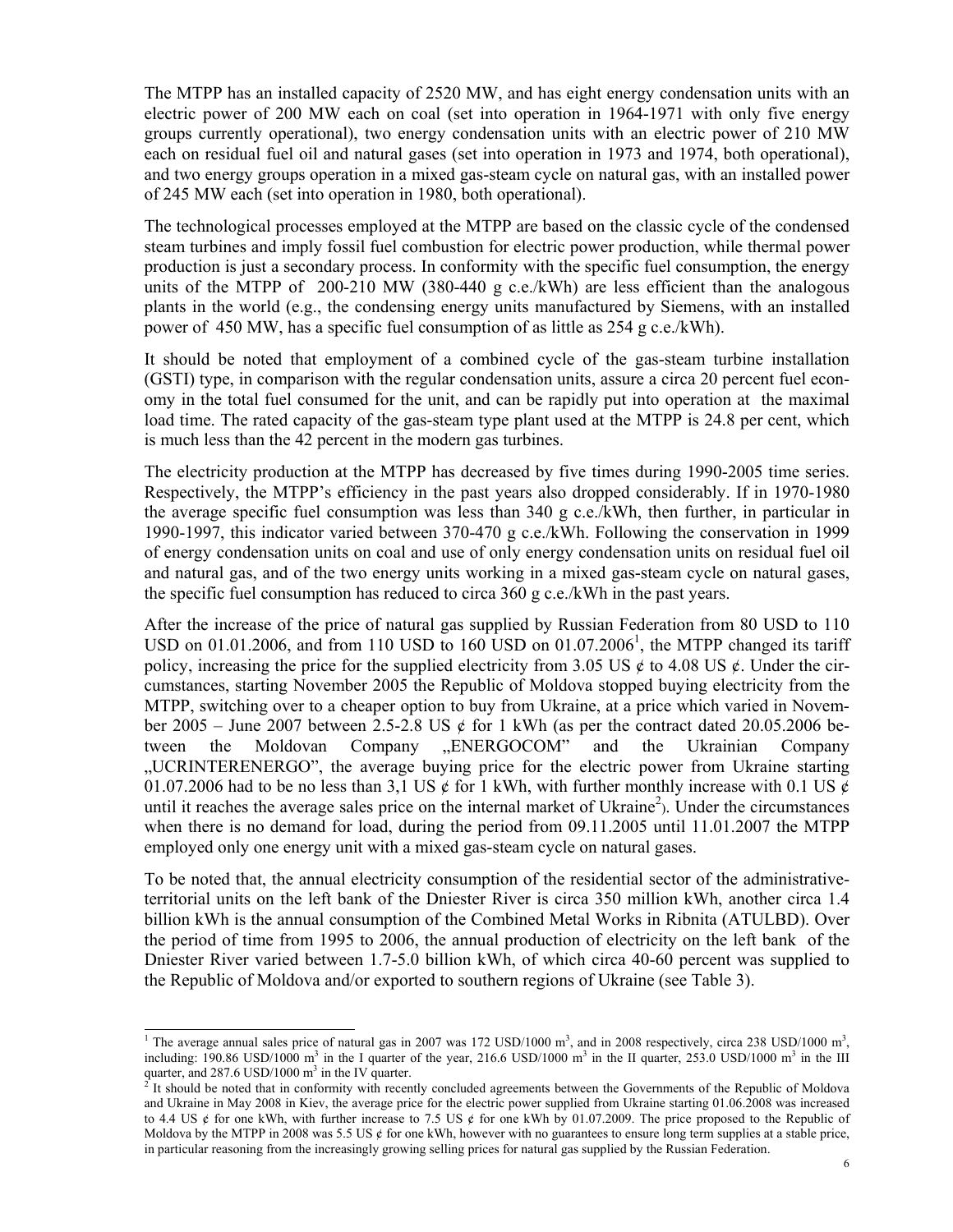In January-March 2007, the MTPP exported circa 211 million kWh of electricity in Belarus and Russian Federation, however, due to fact that Ukraine introducing increased fees for transit of electricity on its territory, export was re-oriented towards Romania. In July –December 2007, the MTPP exported circa 554 million kWh at an average price of 5.0 Euro  $\phi$ . Circa 900 million kWh of electricity were contracted and supplied to Romania in 2008.

In 2009 it is planned to increase supply of electricity to Romania by three times and with this in view, a scheme to exclude several energy units of the MTPP from the energy system of the Republic of Moldova and connecting them to the energy system of Romania, is being currently implemented (Moldovan and Romanian energy systems are in different synchronisation zones; integral synchronization of the MTPP to the energy system of Romania requires a change of the plant generator rotation frequency). Energy export will be done through the interconnection electric lines of 110 kV and 400 kV of the MTPP (ATULBD) – Vulcanesti (Moldova), and Vulcanesti (Moldova) – Isaccea (Romania). Implementation of this scheme will allow to increase the deliveries of electricity to Romania (a component part of the zone 2 of the Union for Coordination of the Electricity Transport (UCET), on the territory of which it will be created by prior coordination with the UCET administration, a passive energy island – a delimited load node with no sources of generation, to which the MTPP will supply electricity through a radial connection system) up to 400 MW or 290 million kWh per month (circa 3.5 billion kWh per year).

The Russian Company *Inter RAO EES'* Strategy for year 2010 is to ensure conditions for the plant to operate at a capacity of at least 1,500 MW, assuring export of energy towards the Balkan countries exceeding 6.0 billion kWh per year. Aiming at implementation of the MTPP rehabilitation and upgrading plans, the Russian company intends to invest circa 160.8 million USD in the next five years, so as to make possible to increase in the long run electricity exports up to 10 billion kWh per year.

### **1.1.2. Heat Production Technologies**

Centralized heating systems operate currently in Chisinau, Balti and in some district centres in the country (Aneni Noi, Cahul, Calarasi, Cimislia, Edineti, Glodeni, Stefan Voda, Ungheni). Heat supply to consumers in Chisinau is performed by JSC "Termocom". Heating is provided by main heat supply pipelines (224 km), pipelines of the inter-district heat supply networks (265 km) and hot water supply pipelines (214 km), as well as polyurethane insulated underground pipelines of a length of 9,173 km and 491 central thermal points. In the city of Balti the company CHP-North, operator of the local CHP plant, performs both heat production and distribution. Distribution of heat and hot water in Balti is carried out by a 195.2 km heat supply network and 67 heat distribution points. In suburban area of Chisinau (Southern, Western, and Eastern Heat Plants) centralised heating is provide by 14 heat units with capacity  $1.2 - 34.4$  Gkal/h and three water supply units of capacity  $320 -$ 400 Gkal/h each.

Simultaneous generation of electricity and heat is organized at CHP-1 in Chisinau with an installed 66 MW electric and 296 MW thermal capacity; CHP-2 in Chisinau with an installed 240 MW electric and 1,397 MW thermal capacity and CHP–North in Balti with an installed 24 MW electric and 165 MW thermal capacity.

Heating index that represents the ratio between the installed thermal capacity of the installations that function in the co-generation cycle and the total thermal capacity (co-generation plus hot water boilers) is quite small at the CHP-1, CHP-North and CHPs of the sugar factories: for example, in 1990 the total thermal capacity for the country represented 16.8 GW, and the thermal capacity of the adjustable plugs and counter-pressure turbines from the public CHPs and CHPs of the sugar factories was only 1.7 GW. Global efficiency (ratio between the sum of the electric and thermal energy and the energy of the consumed fuel) at the CHPs with a nominal functioning regime (at the designed parameters of the equipment) is quite high, of 80-90%. Because the electric efficiency at the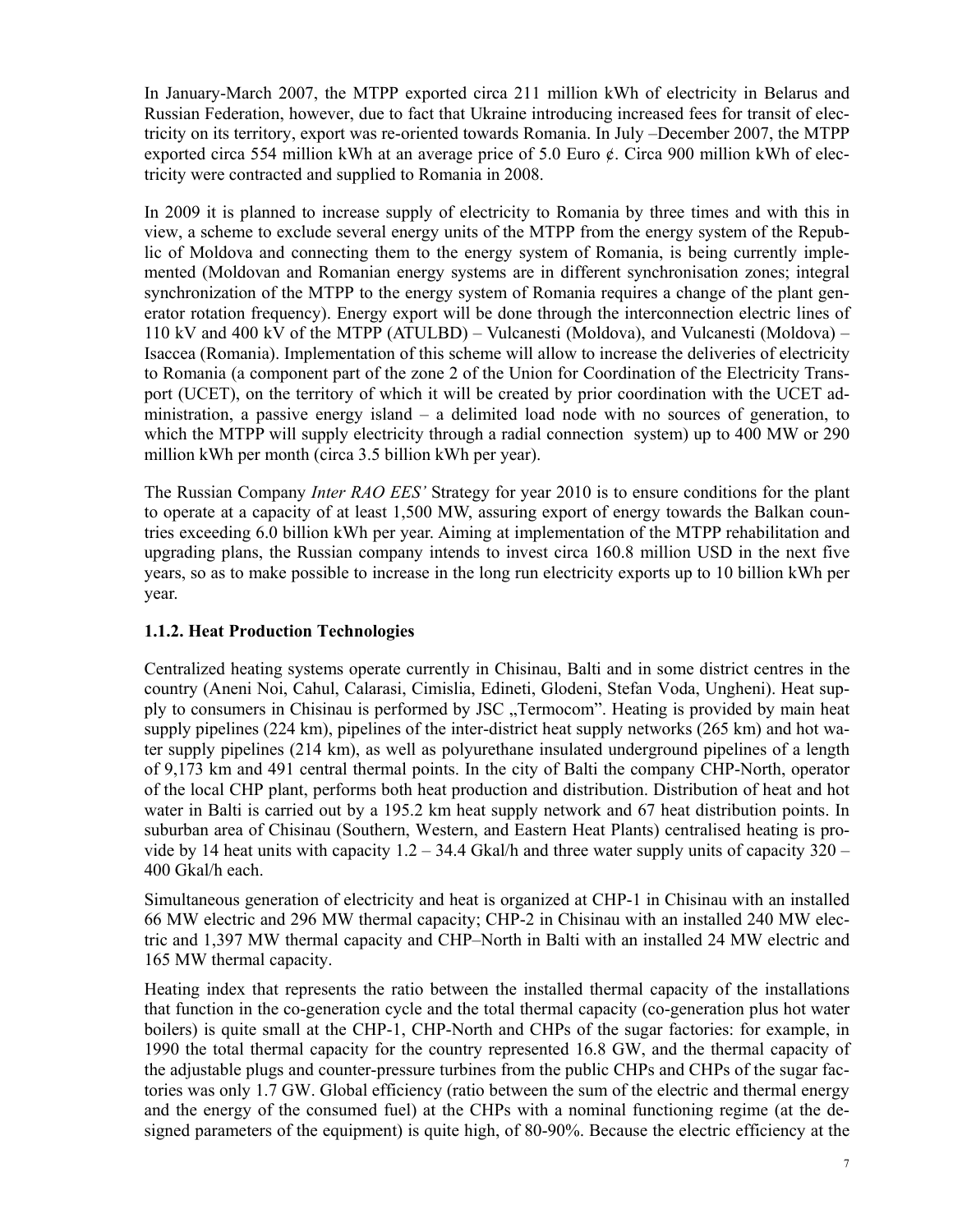CHPs from the Republic of Moldova is under 20% (the efficiency at only CHP-2 is about 30%), it is considered that efficiency of these technologies is reduced.

The total electricity production has reduced during 1990-2005 in the Republic of Moldova by 82%, and the total thermal energy production – by  $86\%$  (Tables 2, 3 and 4). The strong diminution of electricity production, in particular at CHPs can be explained, first of all, by low sails of heat that depend directly on population solvability and payments for the delivered heat, which resulted in a continuous increase of the unpaid bills, especially in the early 2000'. As a result, less money was available to purchase fuel, and, consequently, the production volumes decreased.

|                                   | 1990  | 1993  | 1994 | 1995 | 1996 | 1997 | 1998 | 1999 |
|-----------------------------------|-------|-------|------|------|------|------|------|------|
| Heat Production - Total           | 22212 | 10208 | 7507 | 7097 | 7077 | 6590 | 6120 | 4647 |
| <b>Combined Heat Power Plants</b> | 7220  | 4657  | 3641 | 3528 | 3659 | 3294 | 3127 | 2534 |
| Thermal Plants                    | 14802 | 5542  | 3862 | 3568 | 3417 | 3296 | 2991 | 2113 |
| <b>Other Production Units</b>     | 190   |       | Д    |      |      |      |      |      |
|                                   | 2000  | 2001  | 2002 | 2003 | 2004 | 2005 | 2006 | 2007 |
| Heat Production - Total           | 3057  | 3298  | 3217 | 3347 | 3147 | 3591 | 3552 | 3094 |
|                                   | 1847  |       |      | 1922 | 1790 | 2140 | 2165 | 1855 |
| <b>Combined Heat Power Plants</b> |       | 2113  | 2128 |      |      |      |      |      |
| Thermal Plants                    | 1207  | 1183  | 1087 | 1423 | 1357 | 1451 | 1386 | 1238 |

**Table 4:** Heat Production on the Right Bank of Dniester River in the Republic of Moldova within the 1990-2007 time series, thousand Gcal

Heat is produced also by thermal plants (TP) of different types, producing hot water and steam for all sectors of the national economy, including for the residential sector. The current structure of thermo-energy sector in the Republic of Moldova is as follows:

- 1. Large thermal plants from 50 to 200 Gcal/h (58-240 MW) have a share of 0.3% of all, and volume of deliveries of thermal bearer in 2007 year represented about 29.0% of all.
- 2. Medium size thermal plants from 20 to 50 Gcal/h (23-58 MW) have a share of 0.7% of all, and volume of deliveries of thermal bearer in 2007 year represented about 7.8% of the total.
- 3. Small size thermal plants up to 20 Gcal/h (up to 23 MW) have a share of 99.0% of all, and volume of deliveries of thermal bearer in 2007 year represented about 63.2%.

For all Moldovan thermal plants coal and heavy oil are the main fuels in non-gas-supplied areas and in gas-supplied areas these types of fuel serve as reserve ones. To be noted, that in 2007 about 1238 thousand Gcal was produced by thermal plants, from which 11 thousand Gcal based on coal combustion, 32 thousand Gcal based on residual fuel oil combustion, 1159 thousand Gcal based on natural gas combustion, 36 thousand based on renewable energy sources and 1 thousand Gcal based on other sources.

Because TPs that use residual fuel oil need steam, they are equipped, besides the hot water boiler, with steam boilers, DKVR or DE type, for heating and pulverization of residual fuel oil. The way "fuel and air – burning gas" is not too different from the way of CHPs, except the fact that preheating of air is not used. Most TPs boilers are not equipped with steam over-heaters; thus, boiler produce saturated steam. Working pressure of DKVR and DE boilers represents 14 bar; so, the steam temperature is of 194ºC. The steam is delivered to technological consumers (pressure of 10-13 bar) directly from the collecting bar of the thermal plants boilers.

In the Republic of Moldova, thermal plants of large (50-200 Gcal/h) and medium (20-50 Gcal/h) productivity are used in large and local central heating systems from country former regional centers – 39 localities, as well as at large and medium size industrial enterprises. Small thermal plants (0.6-20 Gcal/h) serve the local systems, small enterprises, institutions, administrative and commercial and residential buildings.

Thermal plants with large and medium productivity are equipped with large-size hot water boilers of type KV and PTVM and /or with steam boilers of type DKVR or DE with 25 t/h productivity.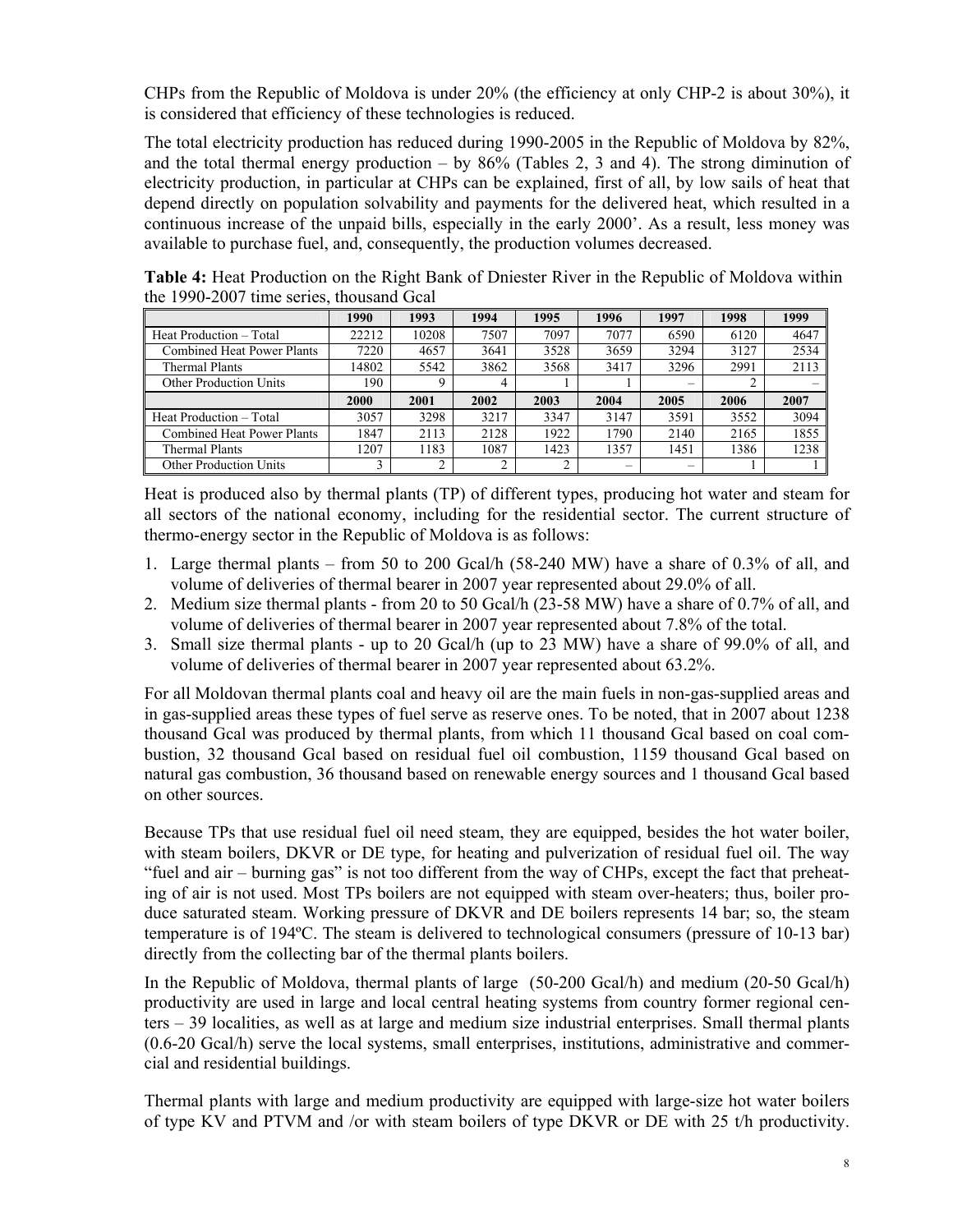Thermal plant of "Dobruja Cardboard Factory" is an exception, because at the beginning it was designed to be a CHP. This plant is equipped with boilers similar with those from CHP-1.

Boilers of the large and medium thermal plants have a regular efficiency: at gas burning – 89-93% and at oil burning  $-86-91\%$ , e.g. corresponds to the specific fuel consumption of  $38.3-36.7$  kg. c.e./GJ and 39.7-37.5 kg. c.e./GJ. Small local TPs function on natural gases and coal, and the industrial ones consume heavy oil, being equipped with steam boilers of type E, DE or DKVR with a productivity of 1-6.5 t/h. These plants are equipped with hot water boilers with a productivity of 0.1-3.0 MW. The efficiency of these boilers is 70-91% when gas is used, and 60-88% when oil and coal are burned, e.g. corresponds to the specific fuel consumption of 48.8-37.5 kg. c.e./GJ and 56.9- 38.8 kg. c.e./GJ. For the same type of fuel the high specific consumption appears for smaller installations.

From the above mentioned, it comes out that about 63% of thermal energy used in the Republic of Moldova is produced at TPs equipped with small and less efficient boilers with an efficiency of 0.64-0.80, while the modern boilers of the same productivity have an efficiency of 0.95 and higher.

The large thermal plants of Chişinău (TP South, TP East, TP West and TP Munceşti) are part of "Termocom" JSC. According to JSC "Termocom", losses of heat are currently as high as 19–21%.

Reducing losses of heat supply networks remains a priority for the energy sector and complies with EU policies including the Green Paper of 2006. A key issue in this context is energy efficiency regulation, including installation of energy efficient equipment and optimization of heat demand. Heat supply network of Chisinau starts its operation in 1977 and currently operates at a low rate of its capacity.

## **1.2. Energy Markets**

### **1.2.1. Electricity Market**

Electricity market in 2008 has the following actors: 4 generating power plants - 3 CHPs (joint-stock companies with prevailing public capital) and 1 HPP (state-owned enterprise) holding licenses for generation of electricity; 1 transmission company (a state–owned entity) acting as a system operator; 3 distribution companies: 1 owned by Spanish company "Union Fenosa", 2 are state-owned. All companies hold licenses for distribution and supply of electricity at regulated tariffs, and 1 company is licensed for supply of electricity at non-regulated tariffs. 12 companies hold licenses for supply of electricity at non-regulated tariffs. Electricity market potential is estimated at 3.22 TWh/year and electricity consumption is 3364 GWh in 2007 (Table 5).

|  | Table 5: Electricity Market in the Republic of Moldova (the right bank of Dniester River) |  |
|--|-------------------------------------------------------------------------------------------|--|
|  |                                                                                           |  |

|                                           | Generation                     |  |  |  |  |  |  |
|-------------------------------------------|--------------------------------|--|--|--|--|--|--|
| Fossil fuel                               | 96 %                           |  |  |  |  |  |  |
| Hydro                                     | $4\%$                          |  |  |  |  |  |  |
| Electricity market size                   | $3.22$ TWh / yr                |  |  |  |  |  |  |
| Deficit installed capacity over demand:   | 500 MW                         |  |  |  |  |  |  |
| Net Electricity Import                    | 76% from Ukraine, Transnistria |  |  |  |  |  |  |
| Average residual electricity price (2008) | per kWh: USD $\ell$ 10,0       |  |  |  |  |  |  |
| Electricity production                    | 1100 million kWh               |  |  |  |  |  |  |
| Electricity consumption                   | 3364 million kWh               |  |  |  |  |  |  |
| Electricity exports                       | $0$ kWh                        |  |  |  |  |  |  |
| Electricity imports                       | 2931 million kWh               |  |  |  |  |  |  |

**Source:** National Bureau of Statistics, 2008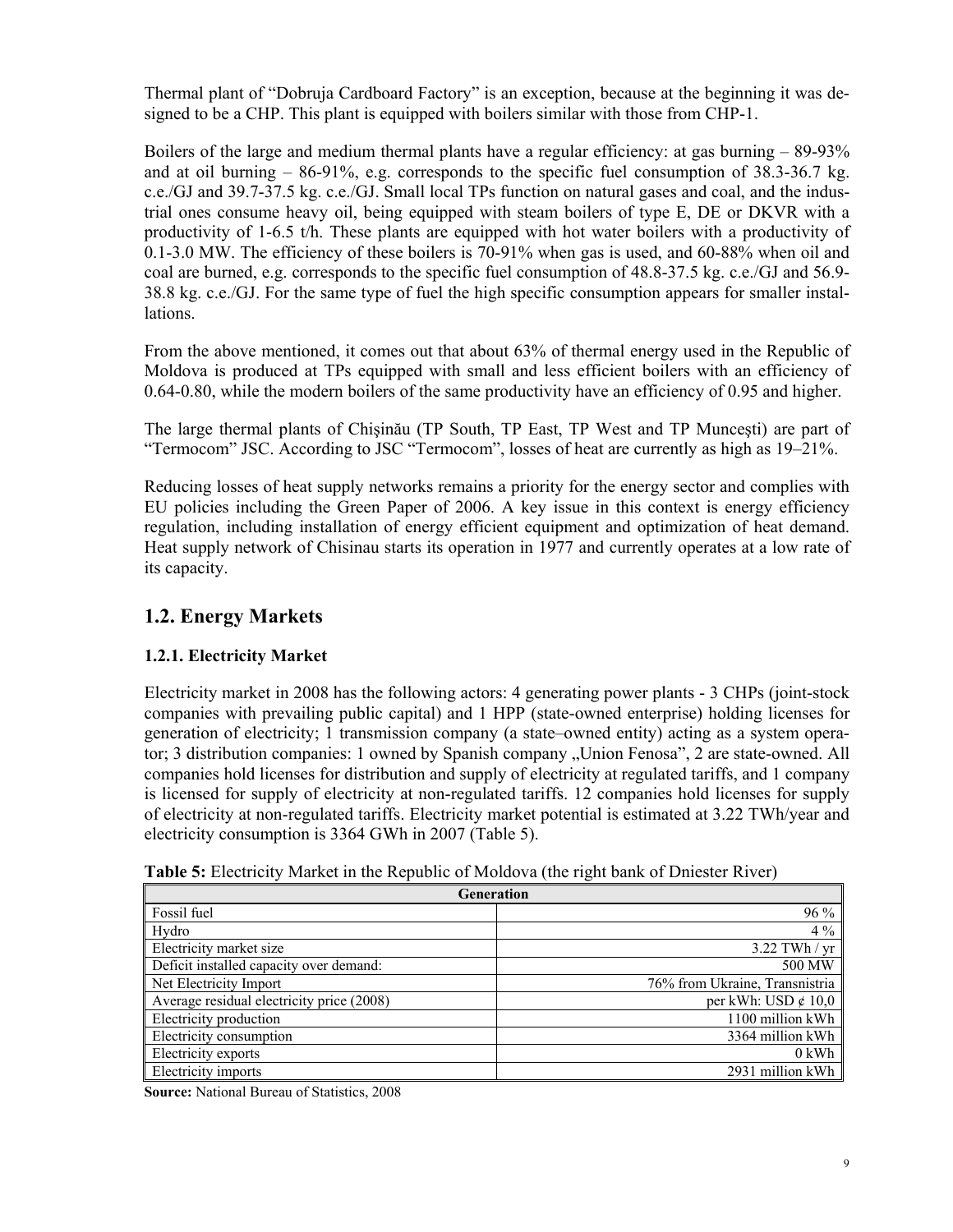The electricity and natural gas markets in the Republic of Moldova, were mainly formed in 1997- 2001, when the energy and natural gas sectors were subject to re-structuring and the main operators came into the market: electricity transport central dispatch enterprise, electricity distribution and supply companies, natural gas distribution and supply companies, ANRE (National Agency for Energy Regulation), etc.

During 2001-2008 the electricity and natural gas markets were not subject to essential structural modifications. Thus, in 2008, 2 licenses were issued in the energy sector, both of them authorizing the electricity production activity (issued for 6 months) to Moldovan Thermal Power Plant (MTPP) (another common name for the respective plant is Regional State Electric Power Station of Moldova - CERSM). In the same timeframe 4 licenses expired (2 licenses issued to MTPP for electricity production and 2 licenses for electricity supply at unregulated tariffs.

Until the start of privatization in 1997 the State Company 'MOLDENERGO' was responsible for the production of electricity and heat. In 1997, a reform of the energy sector was launched, and hence the state company was divided into 16 new entities: 8 electricity production companies, 3 district heating companies and 5 electricity distribution companies.

In 2000, the Spanish company Union Fenosa purchased almost two-thirds of the electricity distribution network, thus becoming Moldova's largest foreign investor. The company bought three of the five regional electricity distribution companies (REDs) in the country, RED Chisinau (servicing the capital), RED Centre (servicing central Moldova) and RED South (servicing southern Moldova) for USD 26 million in an open tender. The Union Fenosa service area covers 60 % of Moldova's population. Two other regional electricity distribution companies, RED North (servicing the northern Moldova) and RED North-West (servicing the north-west of the country) remain state owned.

### **1.2.2. Electricity Tariffs**

During the beginning of 2008, ANRE adjusted the tariffs for electricity and thermal energy production and supply, establishing the following tariffs for electricity: produced by CHP-1 – 113.66 bani/kWh, produced by CHP-2 – 85.25 bani/kWh and produced by CHP North – 89.6 bani/kWh; for thermal energy produced by: CHP-1 – 390.37 MDL/Gcal, CHP- 2 – 289.28 MDL/Gcal and for thermal energy supplied to consumers by CHP North – 634 MDL/Gcal (official exchange rate for national currency on 1.06.2009 was 11.2109 MDL for 1 USD, see as reference the official web page of National Bank of Moldova: http://www.bnm.md/en/official\_exchange\_rates).

Proceeding from the new tariffs, applied for electricity production by CHPs and the clauses included in the contract for electricity acquisition from the Ukraine, which provide for 0.1 cent USA/kWh monthly increase in the electricity acquisition price, ANRE set new tariffs for electricity supply to consumers by REDs for 2008. According to ANRE decision, it was established that RED Union Fenosa apply the 71 bani/kWh tariff to consumers connected to 110 kV networks, the 94 bani/kWh tariffs to household consumers, living in blocks of apartments equipped, according to the projects, with electric cookers and the 98 bani/kWh tariff to other RED North-West apply the 103 bani/kWh tariff to household consumers living categories of consumers. The decision also stipulates that RED North and in blocks of apartments equipped with electric cookers and 108 bani/kWh to other categories of consumers.

Proceeding from this average tariff and the principle of adequate and non-discriminatory tariffs, in approving them, ANRE was guided by the principle of gradually removing cross subsidization between categories of consumers. The decision to increase the tariff for gas supply to CHPs by 36.1%, in relation to 27% rate of increase in the average tariff, was taken on the assumption that the tariff in force did not cover the real costs and was subsidized by other categories of consumers. Removing these subsidies led into a slower increase in tariffs (by 20.6%) both for households consuming more than 30  $\text{m}^3$  per month and for economic entities. Removing the subsidization placed the consumers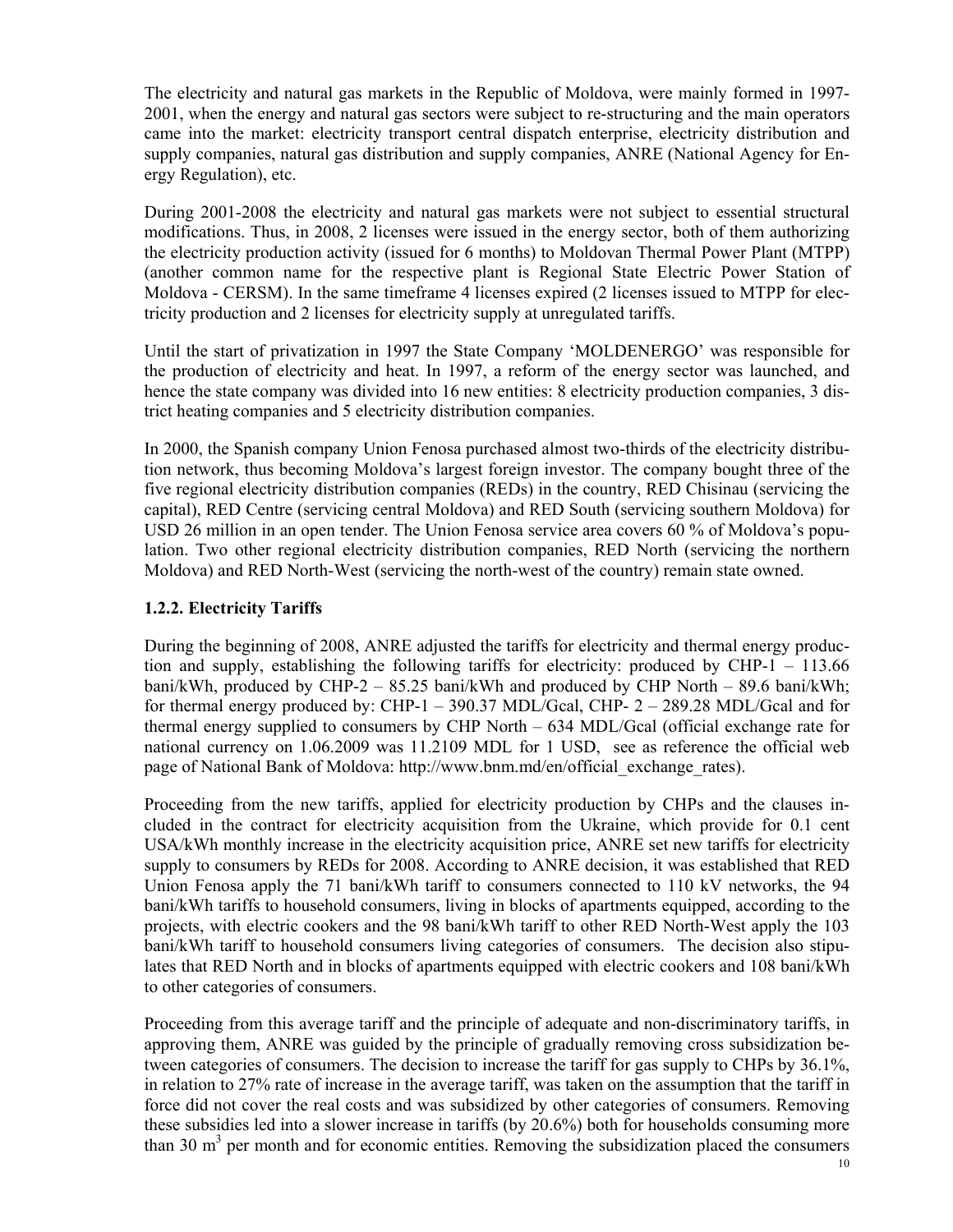of thermal energy supplied by CHPs under comparative conditions, in terms of one Gcal price, with the consumers using autonomous heating systems, most of who live in rural areas. With the approval of the new tariffs for natural gas, the tariffs for electricity and thermal energy production and supply by CHPs were subject to adjustment. For CHP-1 the tariffs were set as follows: electricity 138.38 bani/kWh, thermal energy – 512.05 MDL/Gcal; for CHP-2–electricity 104.28 bani/kWh, thermal energy – 410.44 MDL/Gcal; CHP North electricity – 106.56 bani/kWh, thermal energy – 786 MDL/Gcal. On average per sector the tariffs for electricity produced by CHPs increased by 22%, those for thermal energy – by 36.4%. The fact that ANRE removed part of the existing subsidies (about 20%) for thermal energy production, made on the account of electricity, lead to a slower increase of electricity tariffs, compared to the ones for thermal energy.

Proceeding from the new tariffs for electricity produced by CHPs and the acquisition price for energy imported from the Ukraine, the adjusted tariffs for electricity supplied to consumers by RED Union Fenosa are 79 bani/kWh for consumers connected to 110 kV networks and 110 bani/kWh, for all other categories of consumers. According to the same decision, RED North and RED North-West apply a unified tariff – 120 bani/kWh for all categories of consumers. Application of unified tariffs for electricity supply to the population is motivated by the fact that currently, it is necessary to remove the existing subsidization for household consumers using electric cookers and place them under equal conditions with other consumers, which action is fully consistent with the requirements of European directives and the Collaboration Agreement between the Government of the Republic of Moldova and the International Monetary Fund in terms of setting adequate and nondiscriminatory tariffs for all categories of consumers.

The updating of the afore-mentioned tariffs in 2008 was performed based on minimum costs, strictly necessary for acquisition, transportation and distribution of natural gas, electricity and thermal energy.

The tariffs for the electrical power need to be urgently adjusted to the real production costs (including depreciation of investments as if made for a new a plant). Thus the electrical power generation market could become attractive for investors, while construction of new plans and rehabilitation and upgrading of the old ones would add to the energy security of the country. In fact at least six projects for construction of electrical power generation plants were announced and even initiated in diverse regions of the Republic of Moldova in the past seven years. None of these projects has been implemented. One of the factors that blocked the projects implementation was the low tariffs, because some investors, as a project implementation precondition, required that the Government has to commit to buy the produced electrical power at a price that had to be set from the very start, that would include all production costs plus the possibility to pay back the investment within 7-10 years.

#### **1.2.3. Gas Market**

The most used type of fuel in the Republic of Moldova is natural gases. This type of fuel has been used in the RM since 1966, being 100 percent imported from Russian Federation through the gas pipeline system. The main operator on the natural gas market in the country is the Moldovan-Russian joint venture "MOLDOVAGAZ".

The infrastructure of the 'Natural Gas Sector' currently includes: high and medium pressure main gas pipelines (circa 593.6 km), high and medium pressure connection gas pipelines – circa 714 km, medium and low pressure gas distribution pipelines – circa 12465 km, 5 transported gas compression and metering stations and 65 gas distribution stations (of which 9 were put into operation in 2005-2007).

Two main gas pipelines systems cross the territory of the Republic of Moldova: in the North: the Ananiev – Cernauti – Bogorodciani gas pipeline (transit capacity: 8.7 bill.  $m^3$ /year); in the South: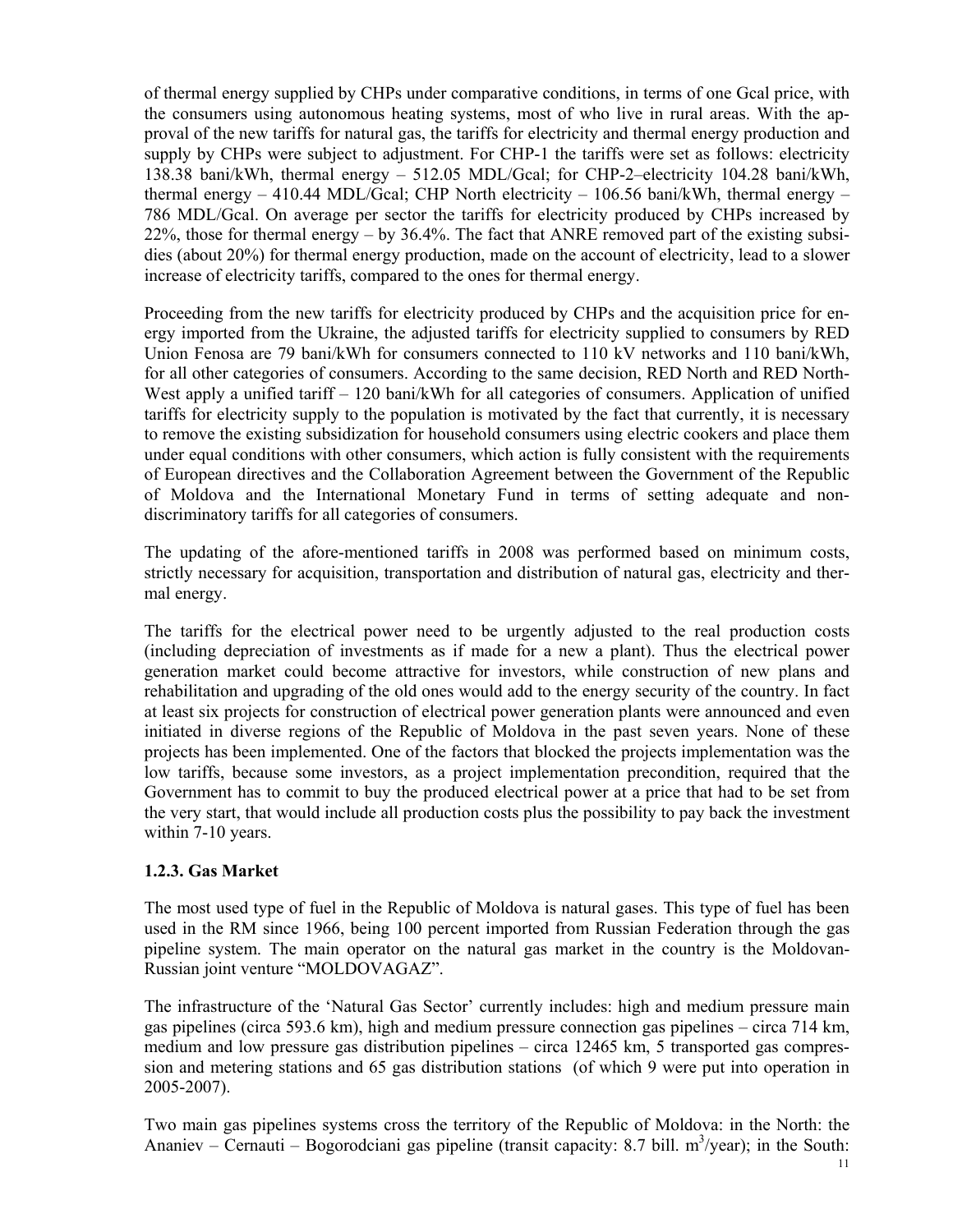Sebelinka – Dneproppetrovsk – Krivoi Rog – Ismail and Razdelnaia – Ismail gas pipeline (total transit capacity:  $15.\overline{8}$  B. m<sup>3</sup>/year) and Ananiev – Tiraspol – Ismail gas pipeline (transit capacity: 20.0 B.  $\text{m}^3$ /year). The total capacity of the gas transit system towards the Balkans is around 43 B.  $\text{m}^3/\text{year}$ , however it is currently used at a capacity of only circa 25 B.  $\text{m}^3/\text{year}$ . Connection gas pipelines and gas distribution stations situated on the territory of the RM allow deliver around 9 B m<sup>3</sup>/year to the consumers in the RM, while real consumption at present is around 2.5-3.0 B. m<sup>3</sup>/year.

The RM has its own natural gas and oil resources, however quite modest. The natural gas reserves are concentrated in the settlement Victorovca, Cantemir district (the estimated amount is circa 346 billion  $m<sup>3</sup>$ ), while oil reserves are in Valeni, Cahul district (the estimated amount is circa 2-3 million tones).

On July 6, 1995 the Government of the Republic of Moldova has entered into a concession agreement with an American company Redeco LTD to research and exploit natural gas and oil resources in the Republic of Moldova. The works started in 1997, at 8 oil wells that were drilled at 1 km depth, however, with no palpable results. The amount of gas captured from the reserves at Victorovca was around 3 thousand  $m^3$ /day, or circa 1 mln.  $m^3$  per year. The amount of oil extracted in Valeni, was also insignificant (10 tones in 2002, 600 tones in 2003). Since 2003, the Redeco LTD business was joined by AS Petrol of the RM, which by 2004 managed to increase extraction up to 14 thousand tones of oil per year (according to information provided by the Institute of Ecology and Geography of the ASM (2004), the specific density of the oil extracted in Valeni being 941 kg/m<sup>3</sup>). The extracted petrol is refined at Comrat refinery which has a capacity of 30 thousand tones per year, and was set into exploitation on July 15, 2005. By the end of 2006, Valiexchimp LTD Company became the main partner of Redeco LTD group. By the end of 2007, Valiexchimp LTD founded a joint venture with the Irish 'Island Oil&Gaz plc', starting together a joint investment program in oil and natural gas extraction and refining, estimated at 12 million euro, including 44 oil wells drilling on the oil fields in Valeni and Victorovca, construction of 9 km of gas pipelines to connect the oil fields in Victorovca to 'MOLDOVAGAZ' J.S.C. network, and upgrading the oil refinery in Comrat, to make it possible to initiate production of bitumen and asphalt for road construction. On October  $10^{th}$ , 2007 the Government accepted Redeco LTD's leasing concession to Valiexchimp LTD on all rights and obligations under the Concession Agreement for development and exploitation of oil and natural gas reserves in the Republic of Moldova as of July  $6<sup>th</sup>$ , 1995. However, the rights and obligations of Valiexchimp LTD do not include prospecting and exploitation of oil and natural gas resources in the Republic of Moldova.

LPG are used in the RM starting 1946, and are currently sold to settlements not connected to gas networks (specific density of LPG is  $584 \text{ kg/m}^3$ ). LPG is refined and supplied to consumers through filling stations having a total storing capacity of  $6.9$  thousand  $m<sup>3</sup>$ .

Activity data related to amounts of natural gas transited across the Republic of Moldova, as well as data about amounts of natural gas and liquefied petroleum gas sold in the Republic of Moldova are provided by the MOLDOVAGAZ (Table 6).

Like in the previous years, in 2008 the only natural gas supplier for Moldova was the Russian concern S.A.D. "GAZPROM". The total of acquired natural gas on the right bank of Dniester River was estimated at 1226.9 million  $m<sup>3</sup>$  and, relative to the previous year, decreased by 6.0%, the preceding decrease in 2007 being more considerable - 8.0 %.

From January 1, 2008, the contractual price for natural gas acquisition increased by 12.4%, from 170 to 191 USD/1000 m<sup>3</sup>, a price established for the first quarter of 2008. Further, subject to quarterly modifications and calculated according to the formula pre-established in the acquisition contract, the price increased to 217 USD/1000  $\text{m}^3$  in the second quarter, 258 USD/1000  $\text{m}^3$  in the third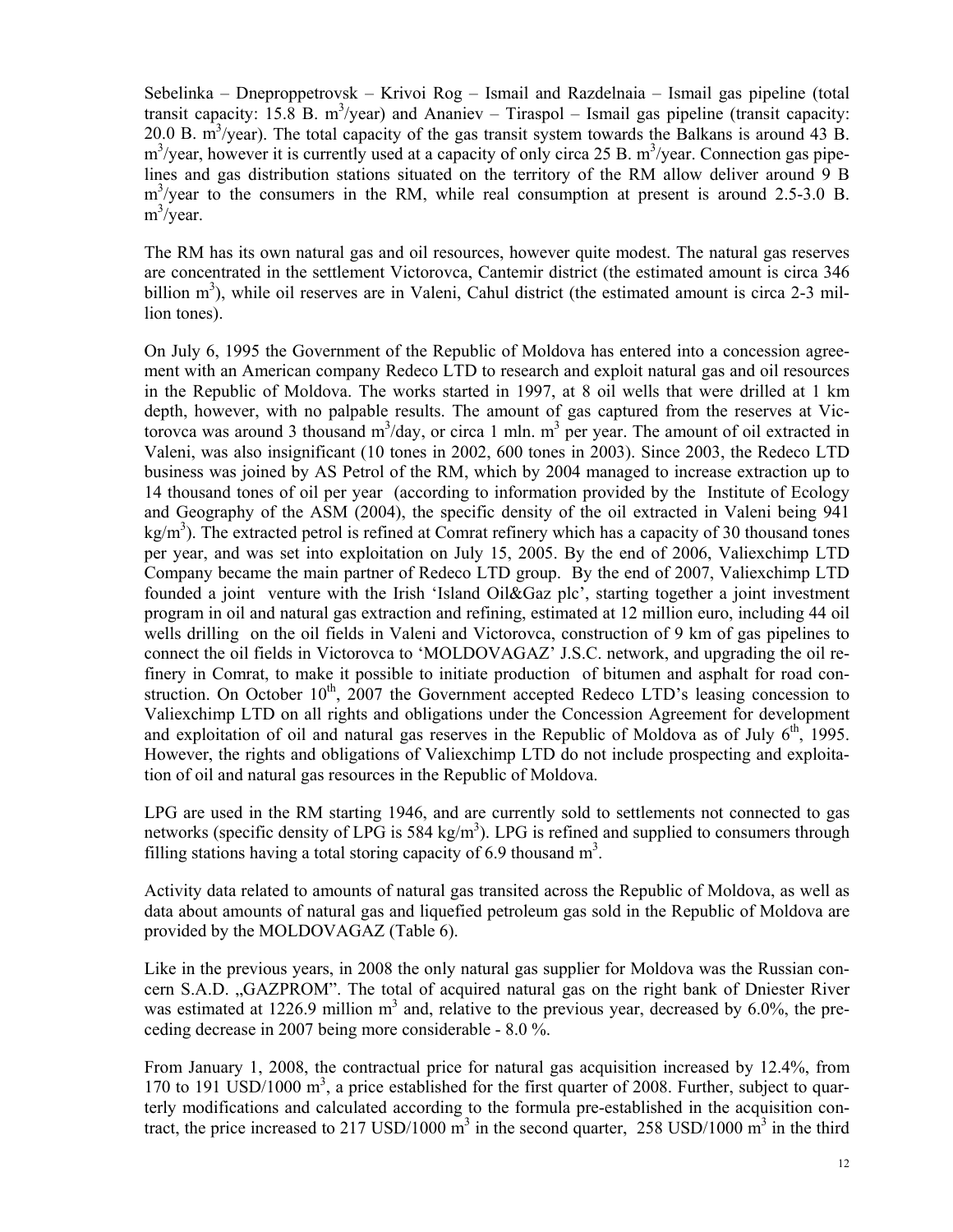quarter and 284 USD/1000  $m<sup>3</sup>$  in the fourth. Thus, the average price for natural gas acquisition from this company in 2008, taking into account the specific heat of combustion was estimated at 232.37 USD/1000 m<sup>3</sup>, showing a 34.4% increase over  $(172.89 \text{ USD}/1000 \text{ m}^3)$ .

**Table 6:** Consumption of Natural Gases and Liquefied Petroleum Gases in the Republic of Moldova in the time series from 1990 through 2005, million  $m<sup>3</sup>$  and kt

|                                     | 1990  | 1991  | 1992  | 1993  | 1994  | 1995  | 1996  | 1997  |
|-------------------------------------|-------|-------|-------|-------|-------|-------|-------|-------|
| Natural Gas Transited across the RM | 25000 | 23000 | 21000 | 19000 | 18265 | 20909 | 22396 | 16934 |
| <b>Imported Natural Gas</b>         | 3844  | 3873  | 3435  | 3093  | 3012  | 3005  | 3489  | 3676  |
| <b>Technological Losses</b>         | 30    | 30    | 58    | 133   | 151   | 214   | 267   | 184   |
| Natural Gas Sold                    | 3814  | 3843  | 3377  | 2960  | 2861  | 2791  | 3222  | 3492  |
| on the right bank of the Dniester   | NA    | NA    | NA    | 1729  | 1558  | 1770  | 1883  | 1729  |
| on the left bank of the Dniester    | NA    | NA    | NA    | 1132  | 1233  | 1452  | 1609  | 1132  |
| Liquefied Petroleum Gas sold, kt    | 145.9 | 128.0 | 75.4  | 30.9  | 14.5  | 14.1  | 15.7  | 19.3  |
|                                     |       |       |       |       |       |       |       |       |
|                                     | 1998  | 1999  | 2000  | 2001  | 2002  | 2003  | 2004  | 2005  |
| Natural Gas Transited across the RM | 16021 | 16790 | 19170 | 18524 | 21032 | 22132 | 23625 | 25017 |
| <b>Imported Natural Gas</b>         | 3333  | 2857  | 2478  | 2732  | 2420  | 2615  | 2687  | 2819  |
| <b>Technological Losses</b>         | 164   | 155   | 117   | 90    | 92    | 103   | 120   | 103   |
| Natural Gas Sold                    | 3169  | 2702  | 2361  | 2642  | 2328  | 2512  | 2567  | 2716  |
| on the right bank of the Dniester   | 1700  | 1221  | 920   | 1057  | 1052  | 1132  | 1141  | 1315  |
| on the left bank of the Dniester    | 1469  | 1481  | 1441  | 1585  | 1276  | 1380  | 1424  | 1400  |

**Note:** NA – Not Available; **Source:** Official Letter from S.A. MOLDOVAGAZ No. 06-1253 from 27.09.2006.

The data presented in the Table 7 show that the total consumption by the natural gas market on the right bank of Dniester (both supplied to end-consumers and directly supplied from pipelines to enterprises outside JSC Moldovagaz system, the latter being estimated at  $23.6$  million  $m<sup>3</sup>$  in 2006, 12.6 million m<sup>3</sup> in 2007 and 11.2 million m<sup>3</sup> in 2008) declined by 78.0 million m<sup>3</sup>, or by 6.5%, in comparison with the previous year, though the decline is by 113.2 million  $m^3$  (8.6%) less significant than in 2007. The decline was mainly caused, on the one hand, by temperatures milder than the annual average during the cold season of 2008, resulting in reduced consumers' demand and, on the other hand, by the price increase for natural gas acquisition, this urging the consumers to optimize the use of natural gas.

| <b>Indicators</b>                                     | Unit of<br>Measure- | 2004   | 2005   | 2006   | 2007   | 2008   | <b>Modification</b><br>2007/2006 |               | <b>Modification</b><br>2008/2007 |               |
|-------------------------------------------------------|---------------------|--------|--------|--------|--------|--------|----------------------------------|---------------|----------------------------------|---------------|
|                                                       | ment                |        |        |        |        |        | <b>Sum</b>                       | $\frac{0}{0}$ | <b>Sum</b>                       | $\frac{0}{0}$ |
| Volume of Natural gas                                 | mln.m <sup>3</sup>  | 1263.0 | 1418.6 | 1418.2 | 1305.4 | 1226.9 | $-112.8$                         | $-8.0$        | $-78.5$                          | $-6.0$        |
| Acquired - total                                      | mln. MDL            | 1160.2 | 1364.9 | 2473.3 | 2727.3 | 3007.6 | $+254.0$                         | $+10.3$       | $+280.3$                         | $+10.3$       |
| Volume of Natural Gas<br>Supplied (including from     | mln. $m3$           | 1141.4 | 1315.0 | 1322.0 | 1208.8 | 1130.8 | $-113.2$                         | $-8.6$        | $-78.0$                          | $-6.5$        |
| transportation networks to<br>enterprises outside JSC | mln. MDL            | 1330.6 | 1555.2 | 2440.5 | 3148.3 | 3603.4 | $+707.8$                         | $+29.0$       | $+455.1$                         | $+14.5$       |

**Table 7:** Volume of Natural Gas Acquisitions and Supplies to Consumers

**Source:** ANRE, 2008

As regards the development of natural gas supply per distribution enterprise it is necessary to note that in 2008, out of the total of 12 distribution enterprises on the right bank of Dniester river, 7 enterprises increased the volumes of natural gas supply to consumers, such as "Balti-gas" LLC and "Floresti-gas" LLC, etc, by 9.9 million  $m^3$  (9.7%), and by 7.9 million  $m^3$  (16.3%) accordingly (Table 8, Figure 1).

The other 5 distribution enterprises decreased the volumes of natural gas supply to end consumers, among them "Orhei-gas" LLC - by 64.6 million  $m<sup>3</sup>$  (2.5 times). The supply decreased mainly because the most significant consumer –"Lafarge-Cement" JSC in Rezina refused to use natural gas in favour of coal. The graphs show the structure of supplies per enterprise and the structure of consumption.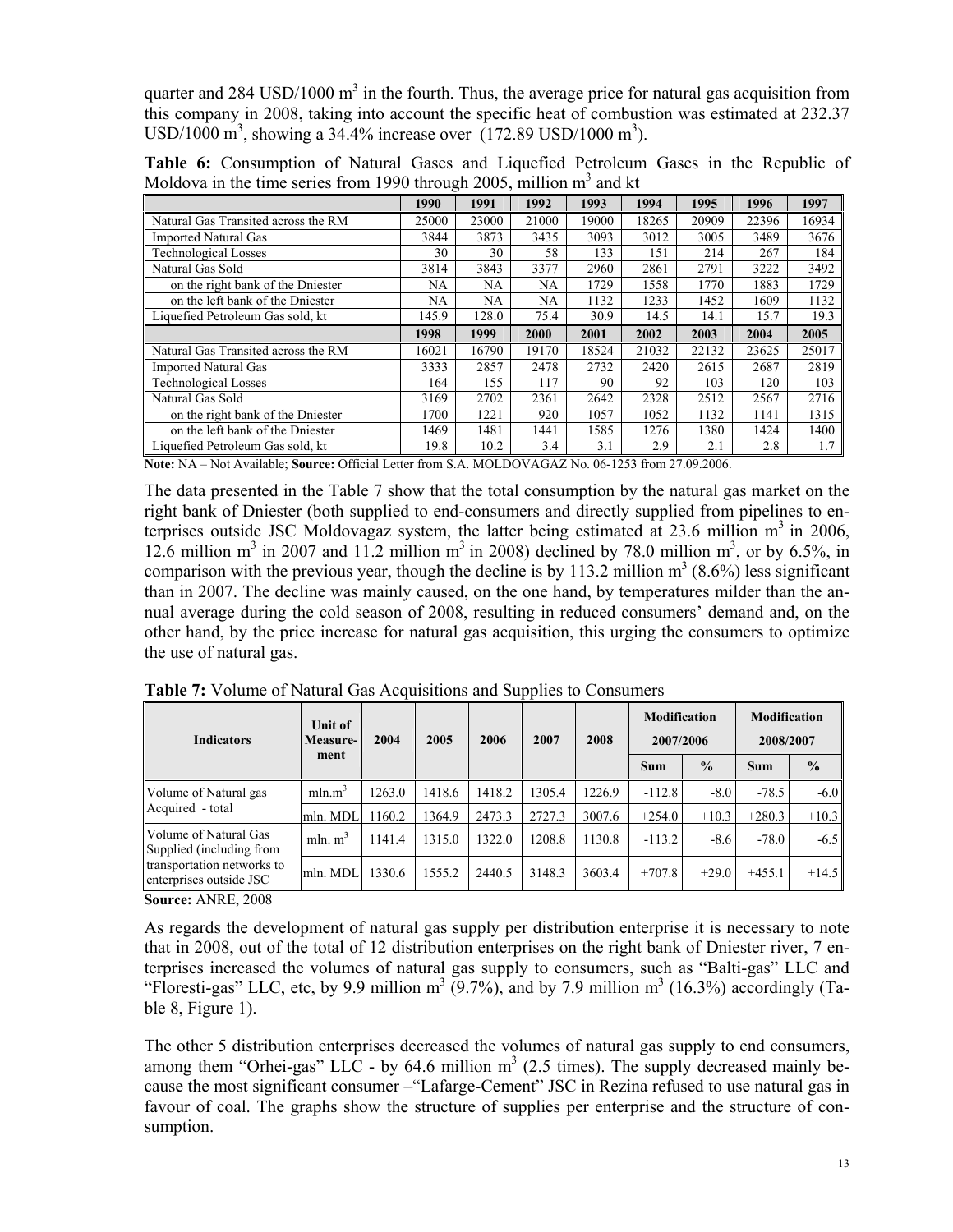|                                                |        | Useful supply to consumers, million m <sup>3</sup> |        |                     |                                                   | Share in the Total Supply % |       |       |                                        |                                        |  |
|------------------------------------------------|--------|----------------------------------------------------|--------|---------------------|---------------------------------------------------|-----------------------------|-------|-------|----------------------------------------|----------------------------------------|--|
| <b>Enterprise Name</b>                         | 2006   | 2007                                               | 2008   | 2007/<br>$2006, \%$ | <b>Deviation Deviation</b><br>2008/<br>$2007, \%$ | 2006                        | 2007  | 2008  | <b>Deviation</b><br>2007/2006,<br>p.p. | <b>Deviation</b><br>2008/2007,<br>p.p. |  |
| "Chisinau-gas" LLC                             | 760.1  | 710.6                                              | 677.4  | $-6.5$              | $-4.7$                                            | 58.5                        | 59.4  | 60.5  | $+0.9$                                 | $+1.1$                                 |  |
| "Ialoveni-gas" LLC                             | 75.1   | 64.1                                               | 66.1   | $-14.7$             | $+3.2$                                            | 5.8                         | 5.4   | 5.9   | $-0.4$                                 | $+0.5$                                 |  |
| "Balti-gas" LLC                                | 121.4  | 101.8                                              | 111.7  | $-16.1$             | $+9.7$                                            | 9.3                         | 8.5   | 10.0  | $-0.8$                                 | $+1.5$                                 |  |
| "Edinet-gas" LLC                               | 50.8   | 44.3                                               | 44.2   | $-12.8$             | $-0.2$                                            | 3.9                         | 3.7   | 3.9   | $-0.2$                                 | $+0.2$                                 |  |
| "Floresti-gas" LLC                             | 53.4   | 48.6                                               | 56.5   | $-9.1$              | $+16.3$                                           | 4.1                         | 4.1   | 5.0   | 0.0                                    | $+0.9$                                 |  |
| "Orhei-gas" LLC                                | 102.6  | 108.7                                              | 44.1   | $+5.9$              | $-59.5$                                           | 7.9                         | 9.1   | 3.9   | $+1.2$                                 | $-5.2$                                 |  |
| "St. Voda-gas" LLC                             | 18.5   | 15.1                                               | 16.9   | $-18.5$             | $+12.2$                                           | 1.4                         | 1.3   | 1.5   | $-0.1$                                 | $+0.2$                                 |  |
| "Gagauz-gas" LLC                               | 42.3   | 33.3                                               | 31.4   | $-21.3$             | $-5.8$                                            | 3.3                         | 2.8   | 2.8   | $-0.5$                                 | 0.0                                    |  |
| "Cahul-gas" LLC                                | 21.3   | 20.2                                               | 20.6   | $-5.2$              | $+2.1$                                            | 1.6                         | 1.7   | 1.8   | $+0.1$                                 | $+0.1$                                 |  |
| "Taraclia-gas" LLC                             | 11.9   | 9.9                                                | 8.2    | $-17.0$             | $-16.7$                                           | 0.9                         | 0.8   | 0.7   | $-0.1$                                 | $-0.1$                                 |  |
| "Cimislia-gas" LLC                             | 21.3   | 19.8                                               | 21.5   | $-6.9$              | $+8.3$                                            | 1.6                         | 1.7   | 1.9   | $+0.1$                                 | $+0.2$                                 |  |
| "Ungheni-gas" LLC                              | 19.7   | 19.9                                               | 21.0   | $+0.8$              | $+5.5$                                            | 1.5                         | 1.7   | 1.9   | $+0.2$                                 | $+0.2$                                 |  |
| <b>Total</b><br>$C_{\text{average}}$ ANDE 2009 | 1298.4 | 1196.3                                             | 1119.6 | $-7.9$              | $-6.4$                                            | 100.0                       | 100.0 | 100.0 | 0.0                                    | 0.0                                    |  |

**Table 8:** Evolution of Natural Gas Supply per Distribution Enterprises

**Source:** ANRE, 2008



**Figure 1:** Structure of Natural Gas Supply in 2008, %

In 2008 the gas consumption dropped for all categories of consumers, except households, thus revealing the tendency of constant decrease in natural gas consumption, registered in the recent years.

This tendency occurred due to the decrease in the gas consumption by CHPs, thermal stations producing and supplying heat to urban consumers through centralized supply systems and other economic entities. The latter decreased consumption most significantly – by 18.4%, or 304.1 mln  $m<sup>3</sup>$ .

The CHPs consumed 410.9 mln m<sup>3</sup> – a decrease by 16.7 mln m<sup>3</sup> (3.9%) relative to 2007, whereas the thermal stations consumed 74.1 mln  $m<sup>3</sup>$ , less by 5.2% compared to the previous year. It is only household consumers that increased natural gas consumption – by 9.4 mln  $m^3$  (3.1%), i.e. from 303.3 mln m<sup>3</sup> in 2007, to 312.7 mln m<sup>3</sup> in 2008.

With reference to consumption structure, the energy sector enterprises are estimated to have the biggest share - 42.9%, followed by household consumers – with 27.6%, other economic entities (other than energy sector) - 26.9% (Table 9). 2.6% is the share of natural gas supplied directly from trunks and that supplied to enterprises outside JSC "MOLDOVAGAZ".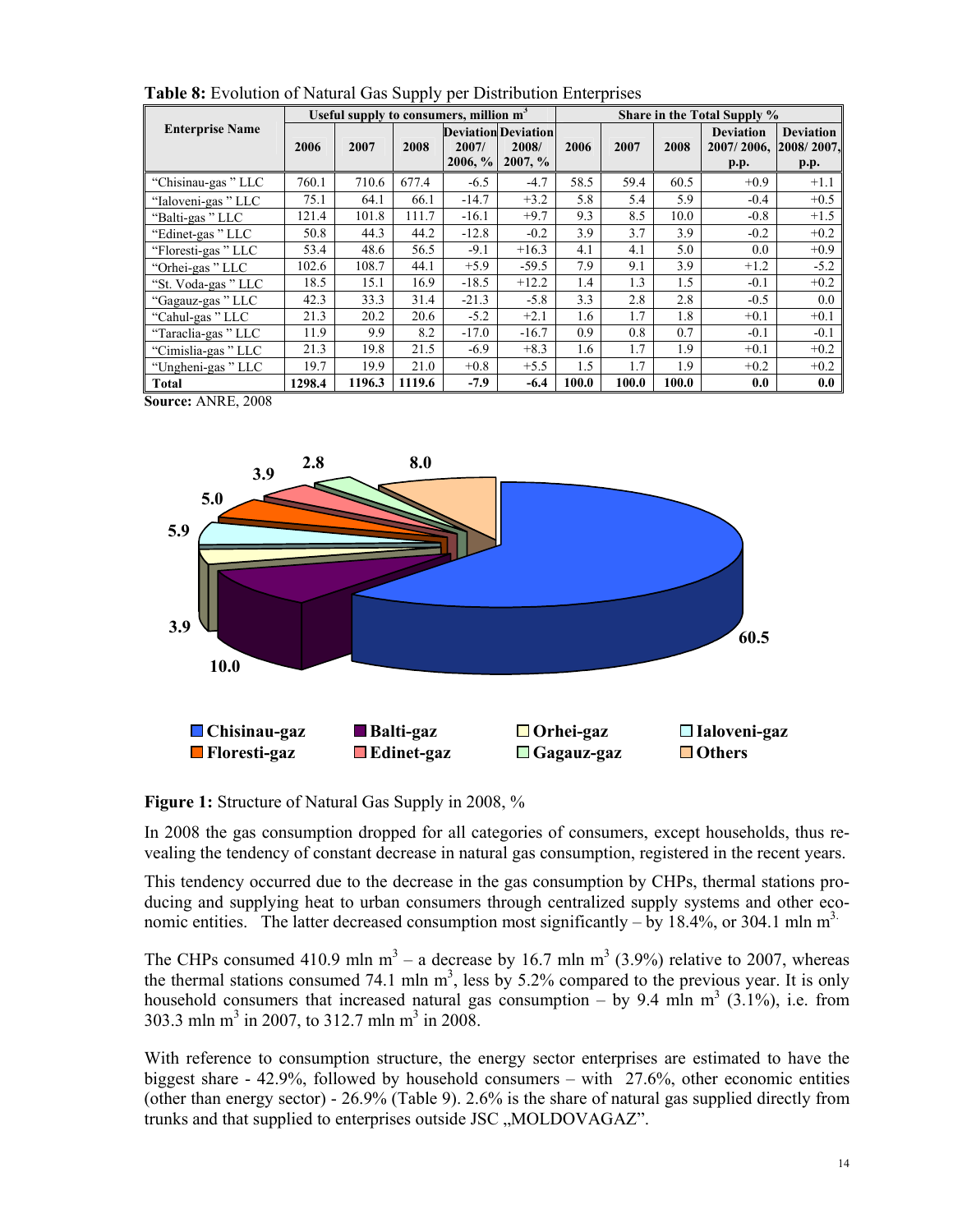The revised version of the Regulation on Supply and Use of the Natural Gas is the document drafted and approved in 2008 with reference to the natural gas market.

The Regulations comprises a number of newly-identified concepts, as well as provisions meant to help find timely solutions to the challenges the natural gas suppliers and consumers face.

The document includes a new separate Chapter with reference to the rights and obligations of the parties. It was also modified in the section specifying the procedures for connecting the consumers' equipment to natural gas networks. A series of other different modifications were made to improve this regulatory act.

|                                                                                                            |                    | <b>rapic 7.</b> Ivalural Gas Consumption per Consumer Categories |                    |               |                    |               |                    |               |           |                    |               |        |
|------------------------------------------------------------------------------------------------------------|--------------------|------------------------------------------------------------------|--------------------|---------------|--------------------|---------------|--------------------|---------------|-----------|--------------------|---------------|--------|
|                                                                                                            |                    | 2006<br>2007                                                     |                    | 2008          |                    | 2007/2006     |                    |               | 2008/2007 |                    |               |        |
| <b>Consumer Categories</b>                                                                                 | mln m <sup>3</sup> | $\frac{0}{0}$                                                    | mln m <sup>3</sup> | $\frac{0}{0}$ | mln m <sup>3</sup> | $\frac{0}{0}$ | mln m <sup>3</sup> | $\frac{0}{0}$ | p. p.     | mln m <sup>3</sup> | $\frac{0}{0}$ | p. p.  |
| Natural gas consumption<br>(useful supply), total                                                          | 1322.0             | 100.0                                                            | 1208.8             | 100.0         | 1130.8             | 100.0         | $-113.2$           | $-8.6$        | 0.0       | $-78.0$            | $-6.5$        | 0.0    |
| inclusive: households                                                                                      | 360.8              | 27.3                                                             | 303.3              | 25.1          | 312.7              | 27.6          | $-57.6$            | $-16.0$       | $-2.2$    | $+9.4$             | $+3.1$        | $+2.6$ |
| of which: less than $30 \text{ m}^3$                                                                       | 110.6              | 8.4                                                              | 107.0              | 8.9           | 110.0              | 9.7           | $-3.7$             | $-3.3$        | $+0.5$    | $+3.0$             | $+2.9$        | $+0.9$ |
| more than $30 \text{ m}^3$                                                                                 | 250.2              | 18.9                                                             | 196.3              | 16.2          | 202.7              | 17.9          | $-53.9$            | $-21.5$       | $-2.7$    | $+6.5$             | $+3.3$        | $+1.7$ |
| <b>Combined Heat Power</b><br>Plants                                                                       | 444.2              | 33.6                                                             | 427.6              | 35.4          | 410.9              | 36.3          | $-16.6$            | $-3.7$        | $+1.8$    | $-16.7$            | $-3.9$        | $+0.9$ |
| Thermal Plants for central-<br>ized energy supply                                                          | 90.2               | 6.9                                                              | 78.1               | 6.5           | 74.1               | 6.6           | $-12.2$            | $-13.5$       | $-0.4$    | $-4.0$             | $-5.2$        | $+0.1$ |
| Other economic entities                                                                                    | 394.6              | 29.8                                                             | 372.7              | 30.8          | 304.1              | 26.9          | $-21.9$            | $-5.6$        | $+1.0$    | $-68.6$            | $-18.4$       | $-3.9$ |
| Supplied directly from<br>transportation networks,<br>including enterprises out-<br>side Moldovagaz system | 32.2               | 2.4                                                              | 27.2               | 2.2           | 29.0               | 2.6           | $-5.0$             | $-15.5$       | $-0.2$    | $+1.8$             | $+6.7$        | $+0.4$ |

**Table 9:** Natural Gas Consumption per Consumer Categories

**Source:** ANRE, 2008

With the view of creating a legal framework favourable for the business and investment environment, for the social and economic development in conformity with the Law on Basic Principles for Regulating Entrepreneurial Activity, throughout 2008, ANRE participated in amending a number of legislative acts, such as the Law on Electricity and the Law on Gas. The proposed amendments were meant to improve the mentioned laws, regulating the supplier-consumer relations.

### **1.2.4. Gas Tariffs**

As a result of price increase for natural gas, procured by from the Russian concern ., GAZPROM" and electricity imported from the Ukraine, it was necessary to go through the second stage of tariff revision. ANRE Administrative Board approved, on 30.07.2008, new tariffs for natural gas supply, for electricity and thermal energy production and supply, in force since August 1. The new gas acquisition price - 252.98 USD/1000  $m^3$  set by "GAZPROM" for III quarter of 2008, is 32.4% or  $61.98$  USD increase over the previous price of 191 USD/1000 m<sup>3</sup>, which was taken into account by ANRE in setting the tariff in January 2008. Whereas, according to ANRE estimations, the gas acquisition price in the IV quarter of the year, calculated according to the formula agreed upon in the natural gas acquisition contract, was expected to be  $287.6 \text{ USD}/1000 \text{ m}^3$  (Figure 2).

The average tariff for natural gas supply, based on the above-mentioned acquisition prices, was calculated as  $3523 \text{ MDL}/1000 \text{ m}^3$ , which is  $27\%$  or 748 MDL increase over the previously approved tariff, early in 2008.

In order to move forward in gradual alignment to the principles of EU electricity and natural gas markets, ANRE intends to further act towards such priorities as: improving the tariff methodologies, setting economically-justified tariffs, ensuring a competitive environment based on clear rules,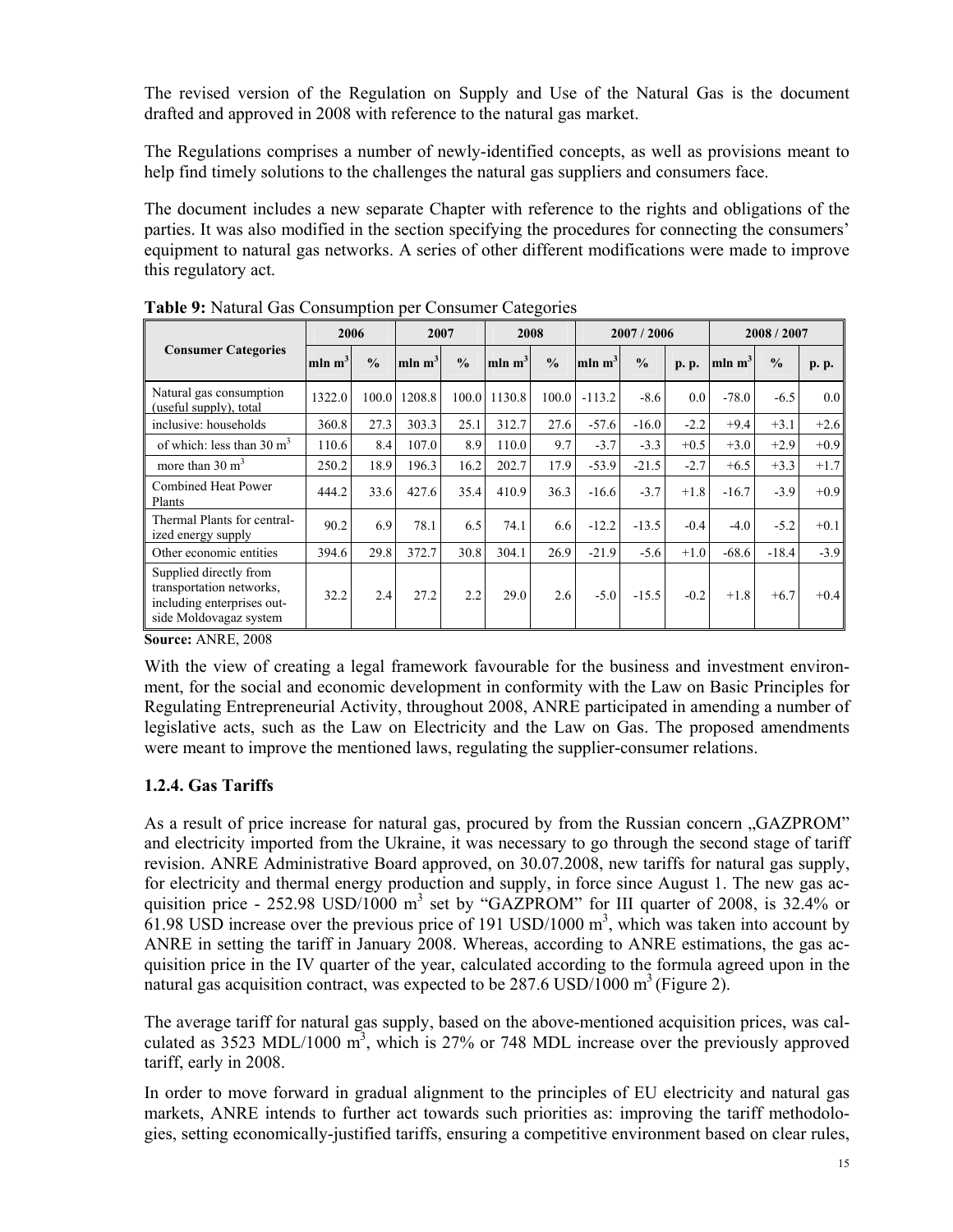enabling long-term decisions to be adopted and encouraging investment activity on both energy and natural gas markets.





### **1.2.5. Heat Market**

Simultaneous generation of electricity and heat is organized at CHP-1 in Chisinau with an installed 66 MW electric and 296 MW thermal capacity, CHP-2 in Chisinau with an installed 240 MW electric and 1,397 MW thermal capacity and CHP–North in Balti with an installed 24 MW electric and 165 MW thermal capacity. Heat is produced also by thermal plants (heat-only) and some CHP in smaller towns.

Heat supply market is regulated by ANRE. In Chisinau and suburban area thermal energy is supplied by "Termocom" – public company of Chisinau Municipality. "Termocom" is responsible for production, transportation and distribution of thermal energy. The same functions in Balti city are carried out by "CHP-North"

### **1.2.6. Heat Tariffs**

Tariff for thermal energy are established by ANRE and are approved by Decision No.299 of 30 July 2008 as shown in Table 10.

| <b>Combined Heat Power Plants</b> | Tariff, MDL/Gcal |
|-----------------------------------|------------------|
| CHP-1 Chisinau                    | 512.05           |
| CHP-2 Chisinau                    | 410.44           |
| CHP-North Balti                   | 786.00           |

**Table 10:** Tariff for Thermal Energy, MDL/Gcal (without VAT)

**Source:** ANRE, 2008

Removing the subsidization placed the consumers of thermal energy supplied by CHPs under comparative conditions, in terms of one Gcal price, with the consumers using autonomous heating systems, most of who live in rural areas. With the approval of the new tariffs for natural gas in 2008, the tariffs for electricity and thermal energy production and supply by CHPs were subject to adjustment. For CHP-1 the tariffs were set as follows: electricity 138.38 bani/kWh, thermal energy – 512.05 MDL/Gcal; for CHP-2– electricity 104.28 bani/kWh, thermal energy – 410.44 MDL/Gcal; CHP North electricity – 106.56 bani/kWh, thermal energy – 786 MDL/Gcal. On average per sector the tariffs for electricity produced by CHPs increased by 22%, those for thermal energy – by 36.4%.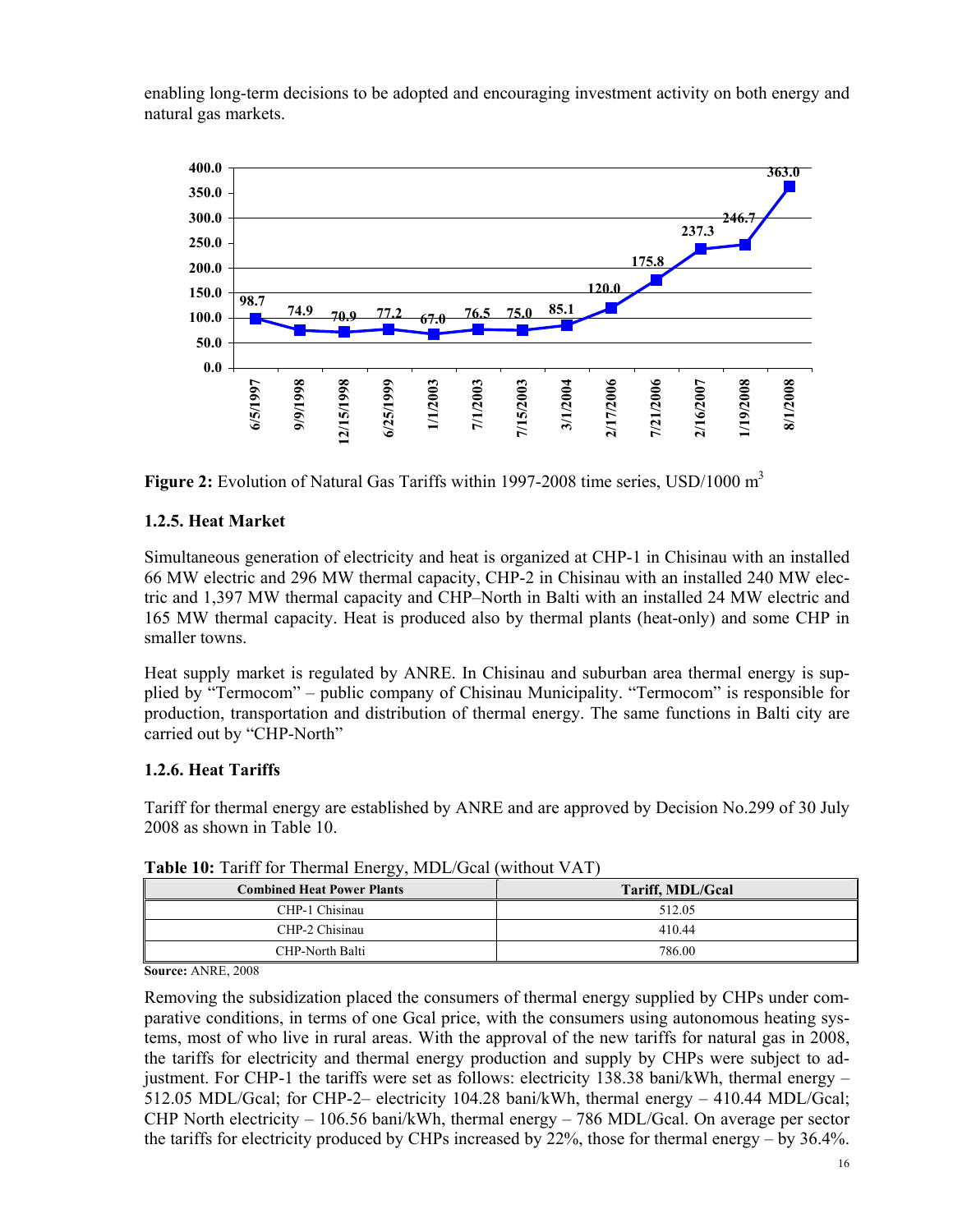The fact that ANRE removed part of the existing subsidies (about 20%) for thermal energy production, made on the account of electricity, lead to a slower increase of electricity tariffs, compared to the ones for thermal energy.

# **1.3. Energy Efficiency**

### **1.3.1. Energy Intensity**

The period following independence in 1991 has been characterized by a significant decrease in energy use in the country. This reduction in energy consumption is not a sign of improved energy efficiency, but is due to many other factors inherent to the transitional period, including production crisis, financial difficulties and irregular energy supply. Final energy consumption in 2005 was still 77% lower than in 1990.

Despite this large decrease, Moldova's economy still has a high level of primary energy consumption per unit of GDP compared to averages for countries in the OECD. According to IEA, in 2005, the energy intensity of Moldova (energy use compared to GDP at purchasing power parity (PPP)) is 0.45 toe/US\$ 1000 at PPP, nearly three times higher than the EU-27 average.

The residential sector is the greatest energy consumer (40% of total final consumption), followed by industry (21%) and transports (15%) sectors. Agriculture, although dominating in the economy of the country, has a small share in the final consumption of commercial energies (4%).

The economic and structural reforms in the country resulted in substantial reduction of industrial production, which in turn resulted in reduced energy consumption. However, the energy efficiency of the industrial sector is low. The specific energy consumption in processes is high and the energy losses are substantial. Both energy audits and implemented energy efficiency projects demonstrate high energy efficiency potential in all sub-sectors of industry. Nonetheless, energy efficiency is still not a matter of great concern in industry. For instance, in 2007 the energy intensity of industrial production was 0.118 t.c.e./thousand MDL, almost twice lower than in 2001 (Figure 3).



**Figure 3:** Energy Intensity of Industrial Production, t.c.e./1000 MDL

### **1.3.2. Energy Losses from Electricity, Gas Transmission and Distribution Grid**

During 2008, the electricity acquired by the distribution enterprises, except eligible consumers, shows 1.2% growth (3737.4 million kWh), but the electricity supplied to consumers shows 2.7%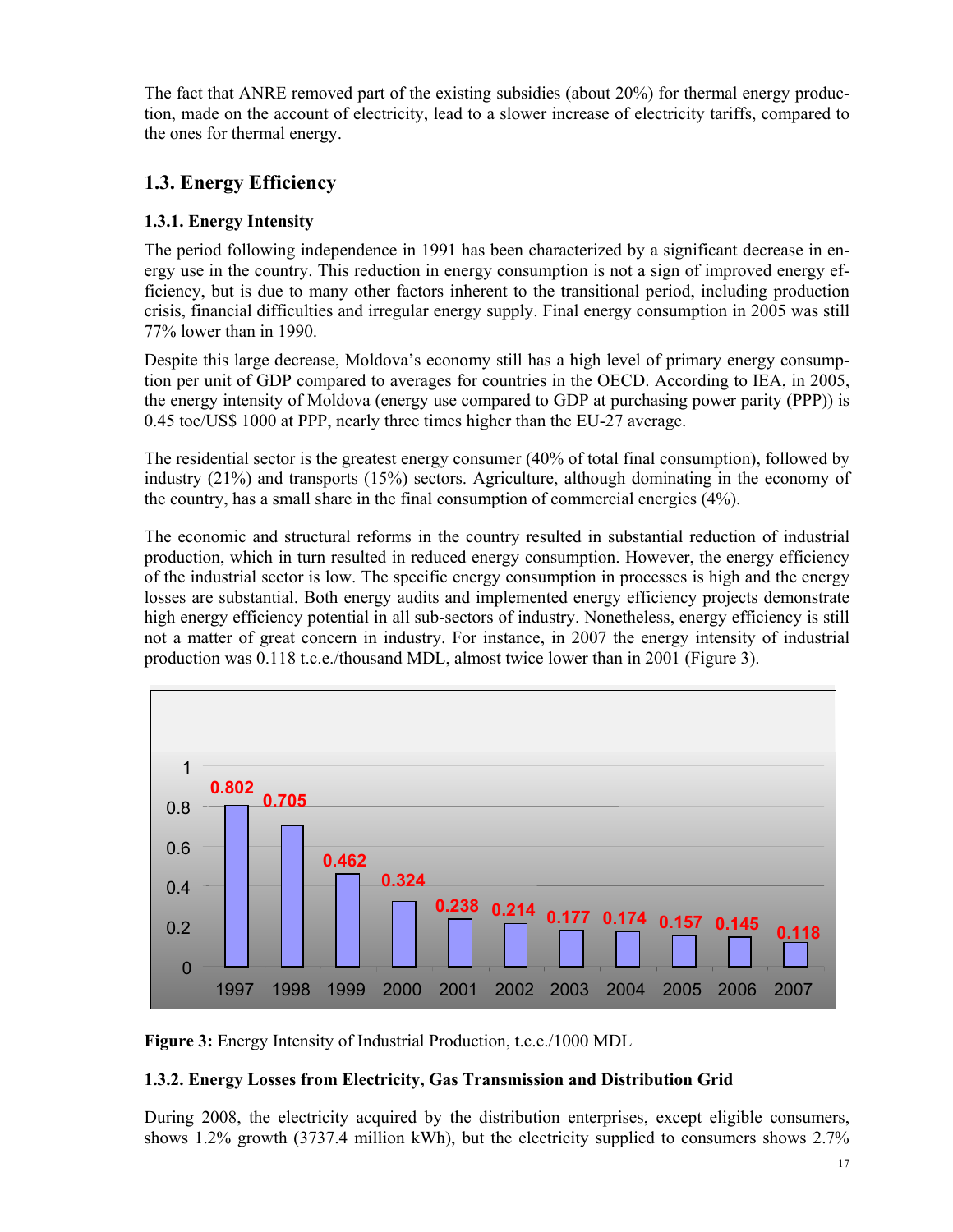growth (3106.0 million kWh) over the previous year. Thus, confirming the benefit tendencies of the recent years, the share of technological consumption and commercial losses at electricity distribution decreased by 1.2%, i.e. from 15.7% in 2007 to 14.5% in 2008.

It is noteworthy that the tendency of decline in the technological consumption and commercial losses of electricity was persistent in 2008, including separately per distribution enterprise. For example, the losses incurred by RED North JSC last year decreased by 0.5%, the losses of RED North-West - by 0.2%, the losses of RED Union Fenosa – by 1.5%, this being the most significant decrease (34.8 million kWh). However, the latter still fails to fit the limits of losses, admitted by ANRE for 2008, exceeding it by 1.38%. The Table 11 presents the evolution of technological and commercial losses of electricity in distribution networks. The energy transmission and distribution losses make from 14 up to 25% (for comparison Germany: 6%). Power distribution networks are deteriorated and, are loaded at up to 50 % of nominal capacity.

| <b>Electricity Distribution</b><br><b>Companies</b> | <b>Losses Admitted at Tariff Calculation (In</b><br>% with respect to the electricity coming<br>into distribution networks) |       |       | <b>Effective Losses (%)</b> |      |      |       |       |       |       |
|-----------------------------------------------------|-----------------------------------------------------------------------------------------------------------------------------|-------|-------|-----------------------------|------|------|-------|-------|-------|-------|
|                                                     | 2004                                                                                                                        | 2005  | 2006  | 2007                        | 2008 | 2004 | 2005  | 2006  | 2007  | 2008  |
| RED North                                           | 16.31                                                                                                                       | 16.0  | 15.5  | 15.0                        | 13.6 | 16.9 | 14.39 | 13.17 | 11.46 | 10.97 |
| <b>RED North-West</b>                               | 16.31                                                                                                                       | 16.0  | 15.5  | 15.0                        | 14.5 | 25.4 | 20.07 | 15.75 | 13.81 | 13.59 |
| <b>RED Union Fenosa</b>                             | 14.38                                                                                                                       | 14.38 | 14.38 | 14.38                       | 14.0 | 23.4 | 21.44 | 16.92 | 16.90 | 15.38 |

**Table 11:** Losses Incurred by Electricity Distribution Companies

**Source:** ANRE

The Russian-Moldovan joint venture JSC MOLDOVAGAZ was set up, with 50% of its shares owned by "GAZPROM" of Russia, 36.6% by the Republic of Moldova and 13.4% by the Transnistrian region (part of the company's assets located in the administrative-territorial units on the left bank of Dniester). These shareholders are the owners of the gas system of the Republic of Moldova, including transit upstream (high pressure) pipelines in the territory of the country. According to the Gas Market Rules, MOLDOVAGAZ is designated as the national operator of the gas system.

Natural gas demand is covered by imports. The only supplier of natural gas is GAZPROM of Russian Federation. The national natural gas system includes upstream gas pipelines and a network of connecting pipes of total length about 1,400 km, four compressor stations, 74 distribution stations and several low pressure distribution networks. At the end of 2006 the total length of high, medium and low pressure gas pipelines was about 15,800 km. In addition, Moldova is also an important gas transit country. More than 20 bln  $m<sup>3</sup>$  of gas were transited through the Republic of Moldova in 2006.

Natural gas supply is highly uneven during the year; consumption during the cold season is 8-10 times higher than in the summer season. To cover seasonal consumption peaks natural gas stored at the Bogorodceni (Ukraine) natural underground storage is used, through the "Drochia" compressor station. Inability to regulate operation regimes diminishes the operation efficiency of this compressor station at low loads. The recent construction of the Tocuz–Cainari–Mereni main pipeline has increased security of natural gas supply in the central part of the country, whilst, through connections to this upstream pipeline, security of gas supply for the entire country also increased.

### **1.3.3. Electricity and Gas Metering**

100% of industrial and residential customers have a conventional meter installed. If the customers do not pay for electricity, they are disconnected within 30 days period. Reconnection to electricity grid is undertaken after paying for consumption and an additional tax for reconnection. Gas metering for residential and industrial customers are installed. If one meter is installed for a residential building with more than one apartment then the indicated consumption is divided equally to number of persons in the house.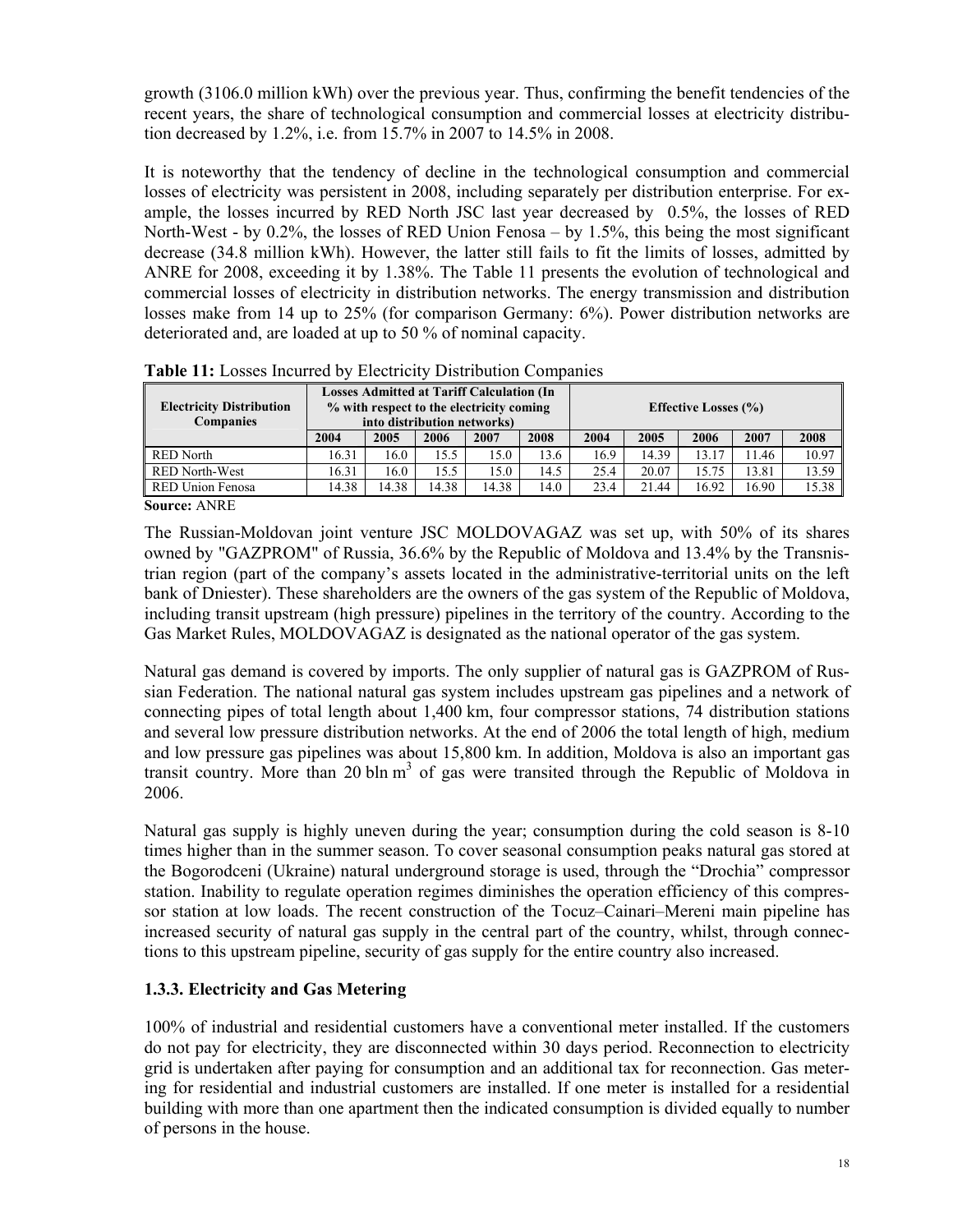### **1.3.4. District Heating**

Municipal company "Termocom" is district heating supplier in Chisinau and suburban area and provides:

- Heating of 200 thousand apartments; 120 kindergartens; 157 schools; 21 hospitals; 51 higher education institutions; 44 medical institutions; and a majority of all offices and organizations;
- Hot water supply for 2.4 thousand residential buildings out of total of 3.5 thousand.

Centralize heating system of Chisinau is provided by Termocom and has:

- 3 Thermal Plants (Eastern, Western and Southern);
- 19 thermal units in suburban area;
- 502 centralized heating points;
- 3118 nodes for elevators and 791 control nodes;
- 233.5 km of transport and distribution networks (in 2 pipes);
- 285 km of district heating networks (in 2 pipes);
- 204 km of hot water supply networks;
- 41 individual thermal nodes.

Since 2001 the losses of thermal energy in energy networks decreased from 593.3 thousand Gcal, in 2001, to 400.5 thousand Gcal in 2005, or from 35.66%, of total supply in 2001, to 19.17% in 2005.

### **1.3.5. Specific Objectives in the Field of Energy Saving and Increasing Energy Efficiency**

In 2007, the Energy Strategy of the Republic of Moldova until the year 2020 was adopted. The Strategy acknowledges energy efficiency as one of the priorities for the national economy and for the energy sector. Energy Efficiency has been also declared as a key objective under the EU-Moldova Action Plan (Objective 66).

Currently the energy intensity in the country is about three times higher than in the European Union. It is estimated that a well-planned and concerted implementation of an energy efficiency program in Moldova could reduce the financial impact of the energy sector on the GDP by 1.6-1.7% per year, starting with 2008. The pursuit of higher energy efficiency does not concern only the energy sector but cuts across all sectors of the economy and energy consumption and, therefore, has a highly decentralized character. As a result, it requires a variety of approaches and types of measures, which generally differ from one sector to another.

The key principles of state policy in the field of energy efficiency are:

- gradual approximation of national legislation with EU secondary legislation on energy efficiency until the year 2010;
- increasing awareness and providing technical-scientific and information support for energy saving and energy efficiency activities;
- harmonization of interests of energy consumers, suppliers and generators for energy saving;
- transparent granting of incentives for energy efficiency interventions;
- mandatory implementation of energy saving measures by legal entities;
- efficient monitoring by the State of the progress in efficient use of energy resources.

Specific objectives in the field of energy saving and increasing energy efficiency include:

• implementation of the National Program for Energy Conservation 2003-2010 and its due extension, with an on-going biannual update, while taking into account the EU Commission Green Paper of 22 June 2005 on "Energy Efficiency - or Doing More With Less" and the Green Paper of 8 March 2006 "A European strategy for sustainable, competitive and secure energy";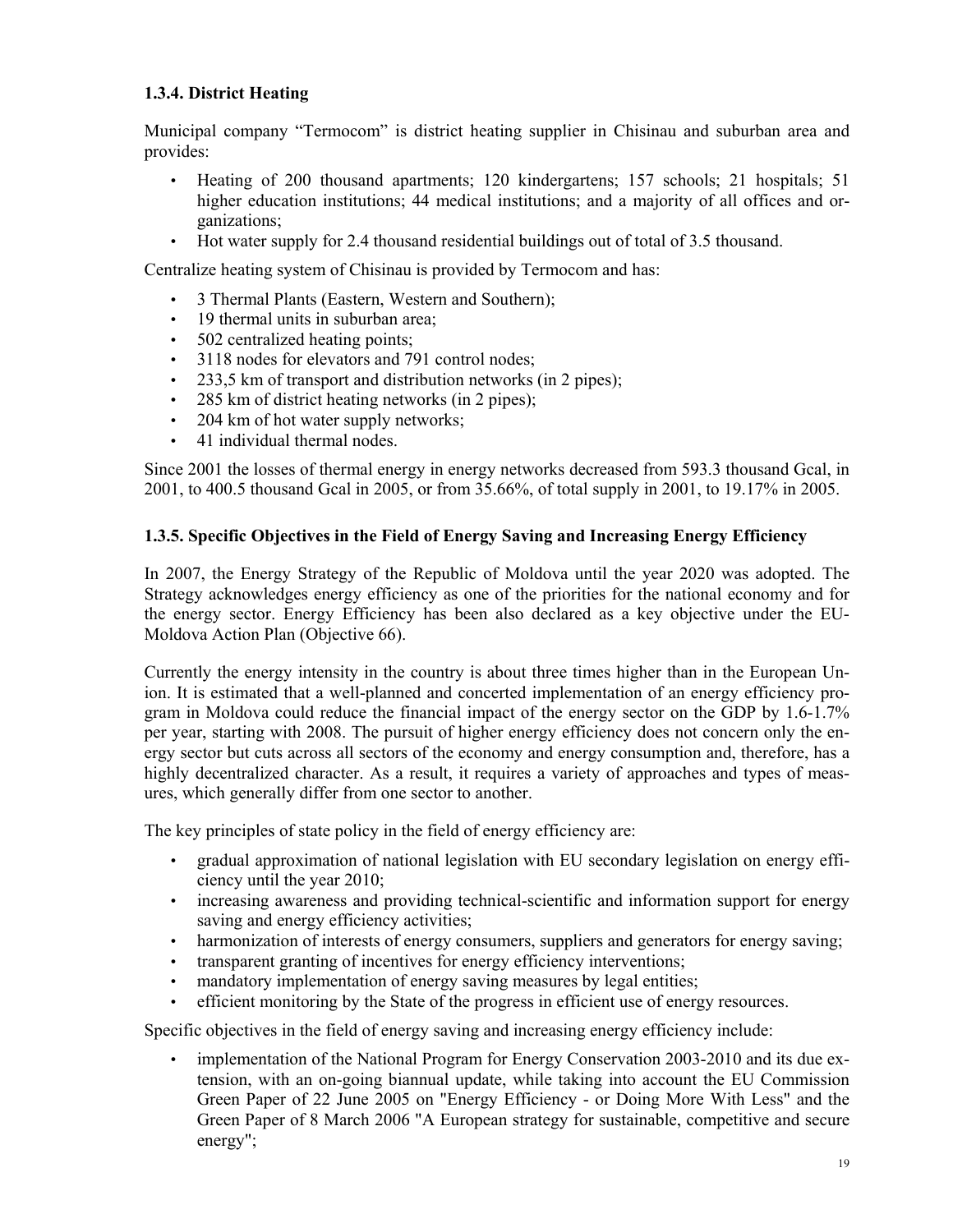- developing, approving and applying standards aimed to increase efficiency of energy consuming equipment, especially in line with standards set out in EU legislation on energy efficiency;
- developing and encouraging through promotional material and moral incentive energy saving initiatives that increase energy efficiency within the budget funded sector, households and national economy branches, including the energy sector;
- promoting the use of efficient, economically viable and non-polluting energy technologies and equipments in all sectors of the national economy;
- encouraging application of new rules for investments and incentives to increase energy efficiency whilst promoting development, such as setting up specific standards for energy resources consumption, which would accept use of resources saved as a result of energy efficiency actions for other production purposes or activities of enterprises and organizations;
- establishing a database on energy efficiency options and providing free access of legal entities and individuals to this information;
- promotion of consultancy and audit services by private or state organizations, which will provide information about energy efficiency programs and technologies, as well as technical assistance to state and private sector consumers;
- setting up zonal energy efficiency demonstration centres;
- elaborating price and taxation policies which provide clear signals favouring energy efficiency.

Measures to achieve these objectives include:

- reviving and extending the activities of the National Agency for Energy Saving, which will be assigned a role in the implementation of the National Energy Saving Program;
- cooperation in the field of energy efficiency and development of renewable energy sources with European Union and CIS structures, including technical assistance;
- closely monitoring the transposition of the EU secondary legislation on energy saving and energy efficiency;
- promoting energy efficiency through energy consumption minimization technologies in buildings and especially in public buildings, including the use of renewable energy sources;
- designing and providing financial support instruments for energy efficiency projects, efficient technologies, and research and development in this field; to this end, the National Fund for Energy Saving will seek funding both from the State budget sources and from grants;
- actions towards establishing energy service companies (ESCOs) and use of other financial instruments and organisational approaches to stimulate commercial banks to invest in energy efficiency projects;
- setting up energy efficiency demonstration zones which will disseminate and promote the achieved results from demonstration projects at both the national and local levels;
- setting up minimal energy efficiency standards for different equipment and technologies (e.g. for buildings, transportation, home appliances, common industrial equipment, etc.), to be gradually harmonised with EU standards;
- study of the possibility for establishing a market for trading green and white certificates;
- review of price setting methodologies and taxation of energy products so as to incorporate incentives for energy efficiency.

### **1.3.6. Energy Efficiency Markets**

The market of white certificates does not exist in Moldova.

The State Owned Company "MOLDENERGO" was unbundled based on the function principle into three companies that were to be privatized (except for energy transmission and central dispatch which remained a state-owned natural monopoly) (source: Energy Strategy of Moldova till 2020):

• *Generation*: JSC "CET-1 Chisinau", JSC "CET-2 Chisinau", JSC "CET-North Balti";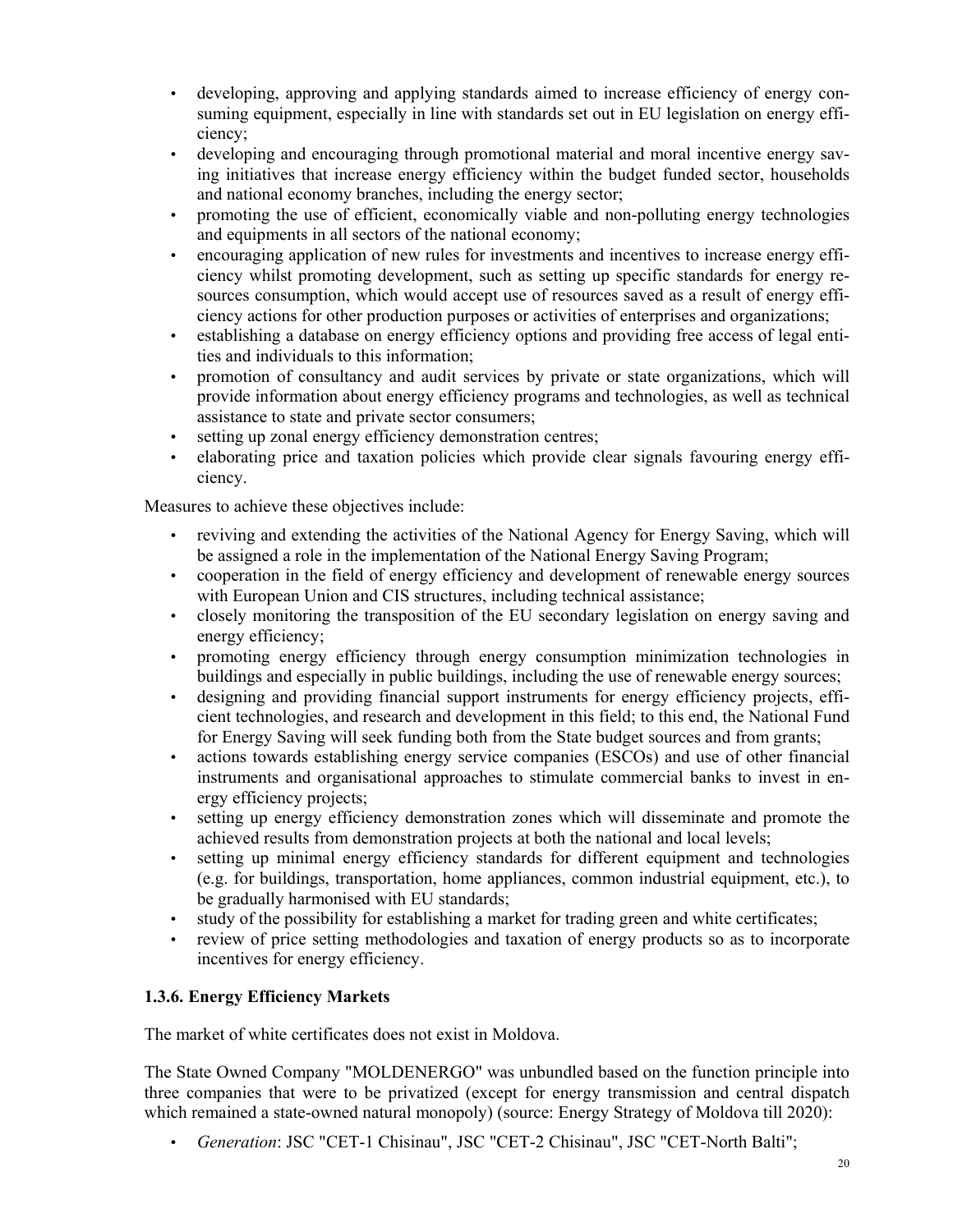- *Distribution*: JSC "RE Chisinau", JSC "RED North", JSC "RED North-West", JSC "RED Centre", JSC "RED South";
- *Transmission and central dispatch*: state-owned enterprise "MOLDTRANSELECTRO", which acquired all other assets and activities of the state owned company "MOLDEN-ERGO".

A privatization process was launched for the electricity distribution networks; as a result, in 2000 the Spanish company "Union Fenosa" acquired 100% of the share capital in three distribution companies, namely JSC "RED Chisinau", JSC "RED Centre" and JSC "RED South".

In 2000 SOE "MOLDTRANSELECTRO" was restructured into three distinct companies. These were ..MOLDTRANSELECTRO" itself, SOE ..MOLDELECTRICA", which undertook the functions of transmission and central dispatch, and SOE Costesti Hydro Energy Node.

The Electricity System in the Transnistrian region is operated by DNESTRENERGO Company, with headquarters in Tiraspol. DNESTRENERGO includes Eastern Electricity Networks in Dubasari, South-Eastern Electricity Networks in Tiraspol and the Dubasari Hydroelectric Power Plant. The dispatch for all these companies is centralized and performed by SOE MOLDELECTRICA.

The Russian-Moldovan joint venture JSC MOLDOVAGAZ was set up, with 50% of its shares owned by "GAZPROM" of Russia, 36.6% by the Republic of Moldova and 13.4% by the Transnistrian region (part of the company's assets located in the administrative-territorial units on the left bank of Dniester). These shareholders are the owners of the gas system of the Republic of Moldova, including transit upstream (high pressure) pipelines in the territory of the country. According to the Gas Market Rules, MOLDOVAGAS is designated as the national operator of the gas system.

### **1.4. Renewable Energy Sources**

### **1.4.1. Deployment of Renewable Energy Sources**

The comparison of Renewable Energy Sources (RES) Balance between 2000 and 2007 years is presented below (Table 12). The data presented are however incomplete: there were not included data on use of solar energy to dry medicinal plants and tobacco and; only partly are presented the data on biomass used for cooking and heating in rural areas (the respective data are highly uncertain due to poor statistical system to account the use of biomass in the Republic of Moldova).

| <b>Renewable Energy Sources</b>     | <b>Year 2000</b> | <b>Year 2007</b> |
|-------------------------------------|------------------|------------------|
| Hydropower                          | $1.0\%$          | $.0\%$           |
| Wood and Agricultural Waste         | 3.5%             | $4.5\%$          |
| <b>Total Local Energy Resources</b> | $4.5\%$          | $5.5\%$          |
| <b>Imported Energy Resources</b>    | $95.5\%$         | 94.5%            |
| <b>Total Energy Resources</b>       | 100%             | 100%             |

**Table 12**: Energy Resources Balance in the Republic of Moldova

Worldwide there is cumulated certain experience on RES developing in the following areas:

- Wind Energy: for mechanical or electrical energy production;
- Solar Energy used for production of:
	- $\circ$  Low heat (temperatures under 150 °C);
	- $\circ$  High heat (temperatures over 150 °C)
	- o Photovoltaic electricity;
- Biomass used (according to its structure and organic mass content) for:
	- o Combustion, thermal power production;
	- o Anaerobic digestion for biogas production;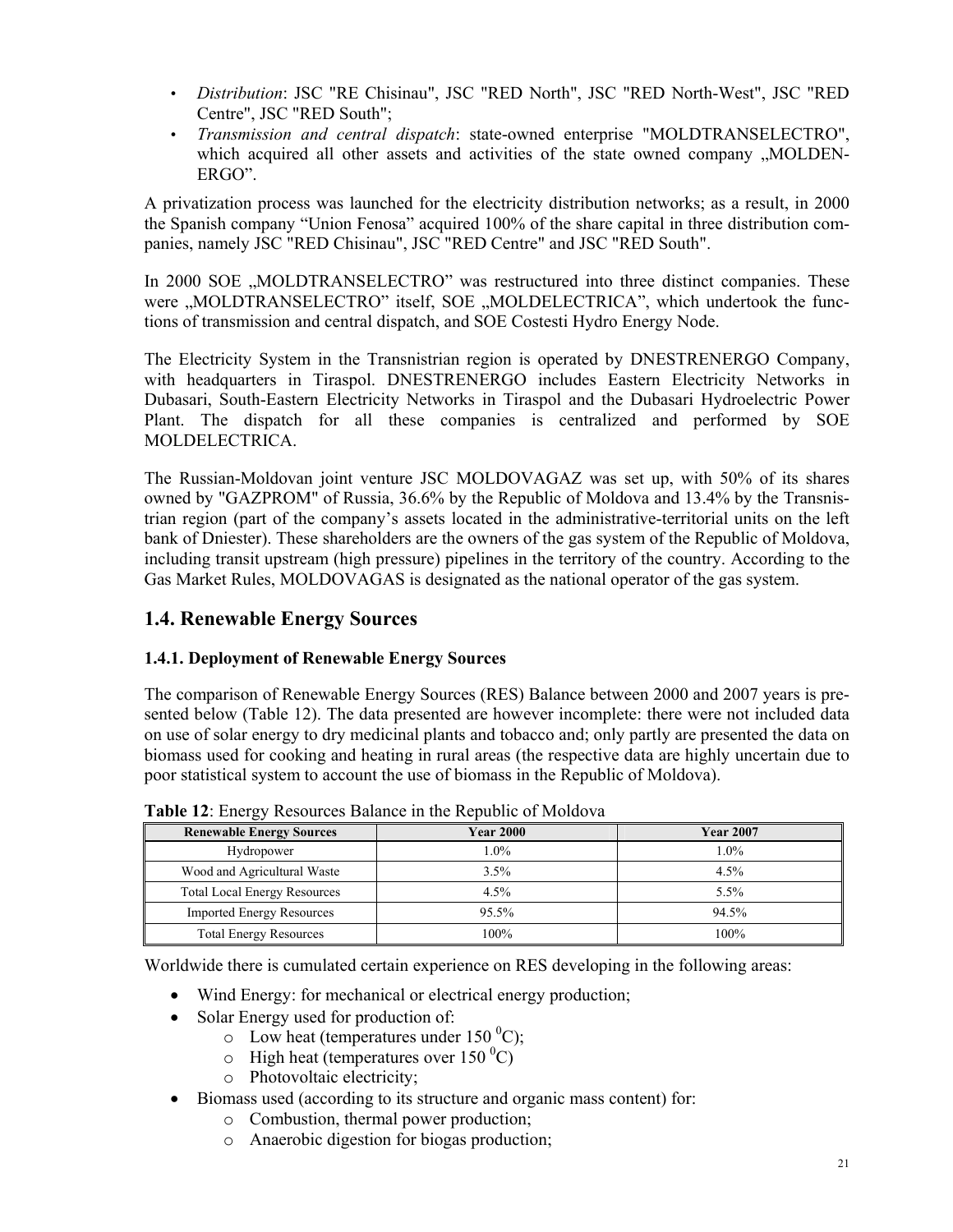- o Bio-combustible production for Diesel engines;
- o Methanol production, such as additive in combustion engines gasoline;
- o Gas production by pyrolyse;
- Hydraulic energy;
- Geothermal energy;
- Waves energy;
- Tide power.

RES potential varies much from one country to another. The Republic of Moldova disposes the following forms of Renewable Resources: wind, solar, biomass and hydraulic.

RES used in Moldova in 2007 was 60 thousand toe, respectively 5.5% of the total energy consumption. If Moldova keeps the annual increasing rate of 9.8% per year, in 2010 the Renewable Energy will represent approximately 10% of the total country energy consumption, a value in complete agreement with the National Energy Conservation Strategy. Thus, Energy Conservation Programme until year 2010 has the potential to save over 500 thousand toe from RES, structured as follows:

- Wind Energy, 25 thousand toe, respectively 5.0% of RES;
- Solar Energy, 50 thousand toe, respectively 10.0% of RES;
- Biomass Energy, 352 thousand toe, respectively 70.5% of RES;
- Hydro Energy, 73 thousand toe, respectively 14.5% of RES;

#### *a) Wind Energy Current Status and Potential*

National statistic data show that between the two world wars there were a large number of wind installations in the Republic of Moldova. In 1923 year there were documented around 6208 wind flourmills. During 1960s there were 350 wind mechanical installations for animal husbandry needs. Between 1960 and 1965 all existing wind installations were replaced by electricity.

Today, Moldova does not count any modern wind installations, and there is only some small power wind equipment (with capacity from 1 to 2.5 kW), designed and exploited by amateurs. Nonextensive studies developed at the beginning of the 1990s concluded that Moldovan geography is not favourable for the use of wind installations. Negative appraisals were based on meteorological data of the Chisinau Weather Station. These studies did not hold into account the poor geographic positioning of the Weather Station (obstacles and rugged terrain). In fact, further scientific researches and measurements revealed that Moldova has few favourable zones for wind installation operations. Thus, measurements made between years 1990 and 1999 at a weather station located in the south of the country showed that, at 10m over ground, average wind currents are 3-7 m/s. This speed allows efficient operation of modern wind installations. Moreover, wind speed increases with height and would make more efficient the use of wind installations, at a typical construction height of 60-70 m over ground.

In 2001, Technical University started a research project having the goal to carry out the Wind Atlas of the Republic of Moldova. Financed by the Supreme Council for Research and Technological Development and the Technical University, the project was estimated to take 3 years. However, due to the limited number of measurement systems available, the schedule for calculations over 50 m above ground required 2 additional years. Partial available results show that there are favourable zones for wind installations, with wind speeds equal or exceeding 7 m/s at 50 m and more over ground.

In order to achieve the Energy Strategy's aim concerning Wind Resources, it is necessary to install through 2010 between 26 and 34 MW in Wind Power Stations. An estimation of the project implementation is presented below (Table 13).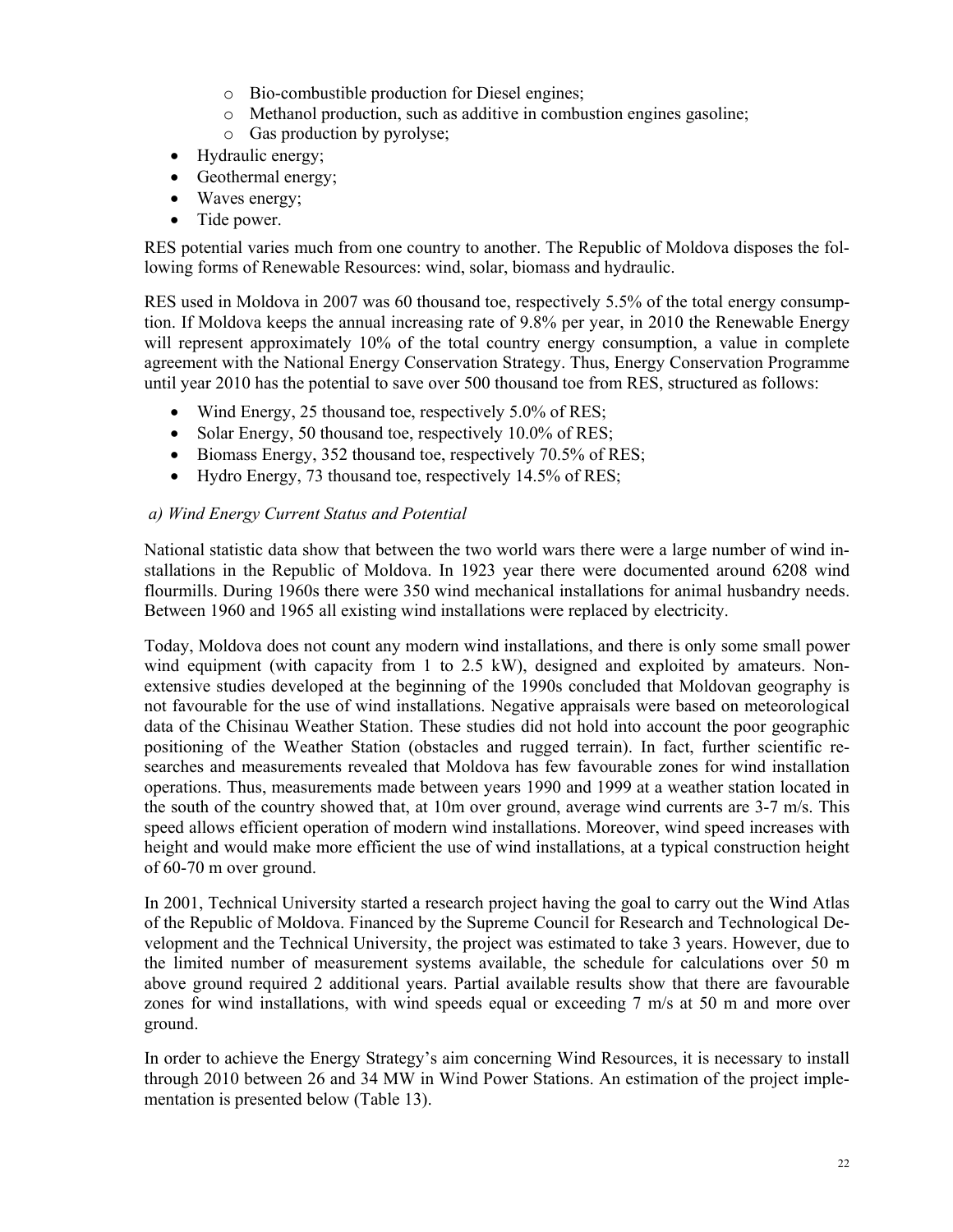**Table 13:** Estimation of Wind Energy Potential to be capitalized in short-term period in the Republic of Moldova

| <b>Indices</b>                                        | <b>Wind Energy Potential</b> |
|-------------------------------------------------------|------------------------------|
| Total wind stations new electrical installed capacity | 26-34 MW                     |
| Annual electrical energy produced by wind             | 88.5-111.0 GWh               |
| Use rate of installed capacity                        | 39%                          |
| Investment <sup>1</sup>                               | 26-34 million euros          |
| Annual fuel substituted                               | 20-25 thousand toe           |
| Annual energy substituted cost <sup>2)</sup>          | 4.4-5.7 million euros        |
| Annual $CO2$ emissions reducing                       | 80-100 thousand tonnes       |
| New jobs created                                      | 18-22                        |

**Note:** <sup>1)</sup> Currently specific cost is 1000 euro/kW; <sup>2)</sup> Currently price is 0.0517 euro/kWh

#### *b) Solar Energy Current Status and Potential*

In Moldova, solar energy is used for:

- *Drying medicinal plants and tobacco*. According to the Ministry of Agriculture and Food Processing Industry, approximately 80% of annual tobacco harvest is traditionally dried using solar heat. If it considers 2002-year tobacco's production as reference, respectively 14,000 t, it estimates at 7,400 toe the annually quantity of substituted fuel. Supplementary, approximately 1,500 t/year fruits and medicinal plants are dried using solar energy. In fact, estimated potential for this operation is ten times higher. Primary energy sources used for dried fruits and medicinal plants are wooden biomass and solar energy (data missing on the consumed quantities);
- *Heating water for domestic use*. First Moldovan research on solar energy used to heat water was carried out in the middle of the last century. But low energy prices at that time and lack of policy to promote renewable resources stopped implementation of this equipment. Later, in the ninth decade of the last century, three Moldovan institutions designed and built solar installations to heat water. Fifteen houses, public institutions and companies were equipped with their solar equipment. At present, due to components' bad quality and lack of maintenance, solar equipment installed between 1982 and 1990 is non functional. Continuing the tradition, two other Moldovan companies have designed solar installations since 1993 to heat water. To be mentioned as well that in 2006-2007, several solar batteries were installed with the support of the World Bank for heating and hot water supply in certain Moldovan hotel complexes;
- *Producing electricity in photovoltaic installations*. There are a few existing experimental installations to supply water pumps and weather station communication systems. Due to all consumer access to electrical supply network, PV development is limited at certain sectors, like small power irrigation or supply isolated consumers (anti-rain rackets launching stations, forest stations).

Solar energy quantity delivered on Earth depends on several factors, among which sun brightness and current distance between Sun and our planet. For the Republic of Moldova, theoretical (maximum) sun brightness period is 4450 h/year. In fact, the real value is 2100-2300 h/year, approximately 50% of the maximum theoretical period. The brightest Moldovan period is from April to September, representing more that 75% of the total annual brightness period. Solar radiation is 3.5% more significant in central than in north region, and 2.6% in south that in central region. In order to achieve the Energy Strategy's aim concerning Solar Energy, it is necessary to install through 2010 one million  $m^2$  solar installations for water heating and 80 thousand  $m^2$  solar installations for agricultural products drying. An estimation of the project implementation is presented in Table 14.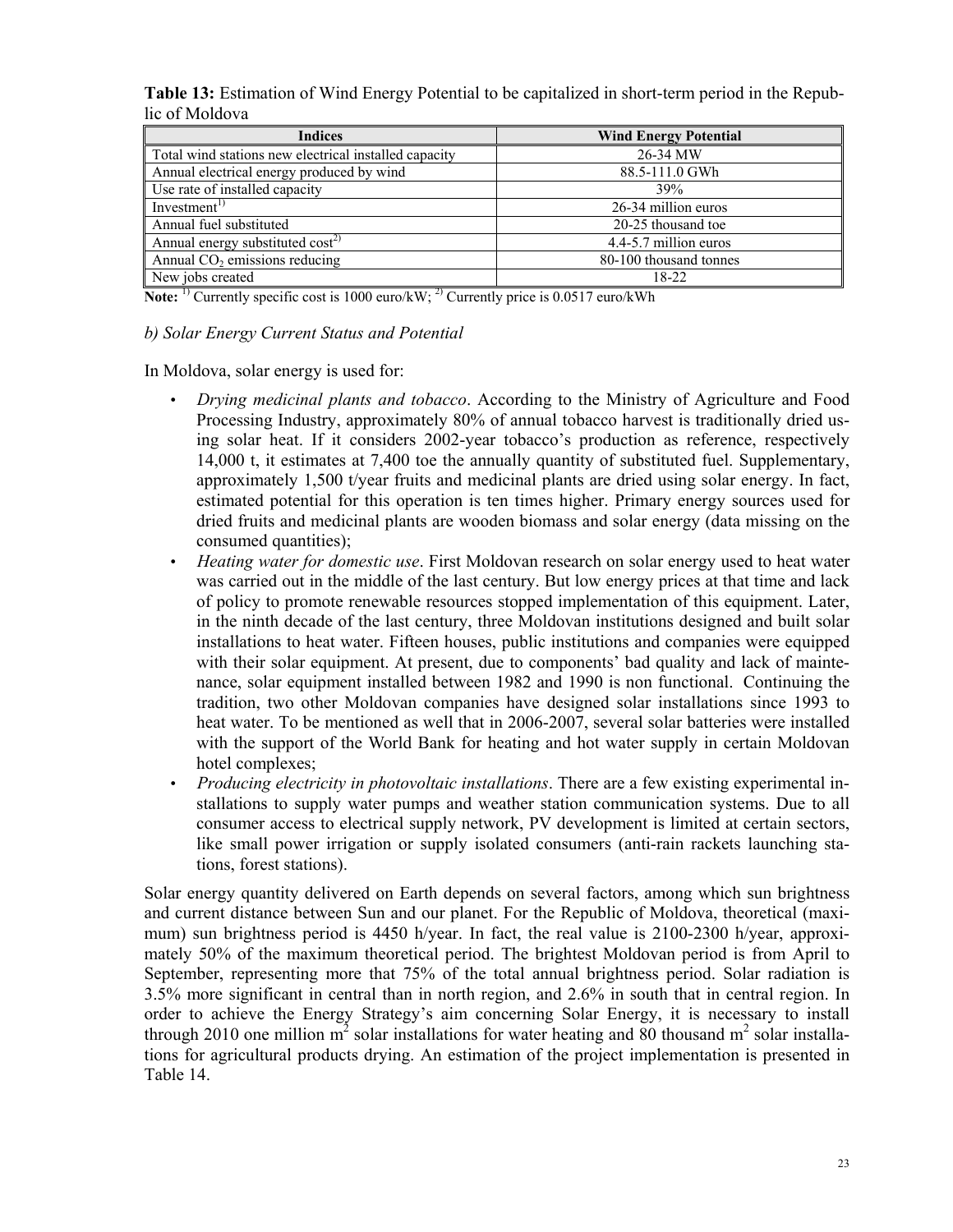**Table 14:** Estimation of Solar Energy Potential to be capitalized in short-term period in the Republic of Moldova

| <b>Characteristics</b>                    | <b>Water Heating</b> | <b>Agricultural products drying</b> |
|-------------------------------------------|----------------------|-------------------------------------|
| Solar installations                       | million $m^2$        | 80 thousand $m2$                    |
| Investment                                | 150 million euros    | 3.2 million euros                   |
| Annual fuel substituted                   | 37 thousand toe      | 3 thousand toe                      |
| Annual energy substituted cost            | 9.25 million euros   | 0.75 million euros                  |
| Annual CO <sub>2</sub> emissions reducing | 190 thousand tonnes  | 15.2 thousand tonnes                |
| New jobs created                          | 1500                 |                                     |

The potential of PV Solar Energy utilization was investigated as well. It was estimated that 5850 isolated consumers (anti-rain rackets launching stations and forest stations) might be supplied by PV Solar Energy by 2010 year (Table 15).

**Table 15:** Estimation of PV Solar Energy Potential to be capitalized in short-term period in the Republic of Moldova

| <b>Indices</b>                             | <b>PV Solar Energy Potential</b> |
|--------------------------------------------|----------------------------------|
| <b>Total PV Solar Energy installations</b> | 5850                             |
| Total electrical installed power           | 6300 kW                          |
| Investment                                 | 19 million euros                 |
| Annual fuel substituted                    | 0.75 thousand toe                |
| Annual energy substituted cost             | 0.19 million euros               |
| Annual $CO2$ emissions reducing            | 6.3 thousand tonnes              |
| New jobs created                           | 6500 <sup>1</sup>                |

**Note:** <sup>1)</sup> 500 new jobs in PV exploitation and 6000 in agriculture, connected to the PV Solar Energy utilization

#### *c) Biomass Energy Current Status and Potential*

j

In the Republic of Moldova biomass is used mainly for the following purposes:

• Fuel wood, wooden wastes and agricultural residues burned for heating and cooking needs:

To be noted, that in the Republic of Moldova, the areas covered with forests varied considerably over time: from 366.2 thousand ha in 1848 to 362.7 thousand ha in 2005 or circa 10.7 percent of the country's territory<sup>3</sup> (Figure 4).



**Figure 4:** Evolution of Areas Covered with Forests in Moldova, 1848-2005

The total volume of standing wood mass in the forests of the Republic of Moldova is circa 45 million m<sup>3</sup>, on average 124 m<sup>3</sup> per hectare. The average forest increment is 3.3 m<sup>3</sup>/yr/ha, and the total average increment is circa 1085 thousand  $m^3$ /yr. The structure by age in all forest species is misbalanced, in particular in those of low productivity.

The volume of commercial timber, as well as the quantity of fuel wood gathered in Moldova, there were identified based on statistical data and reports on commercial fellings

<sup>3</sup> Gh. Vdovii, D. Galupa et al. (1997), National Report on the Conditions of the Forest Resources of Republic of Moldova, Galupa D., Talmaci I., Spitoc L. (2006), Forest Land Sector in the Republic of Moldova – issues, accomplihments, perspectives.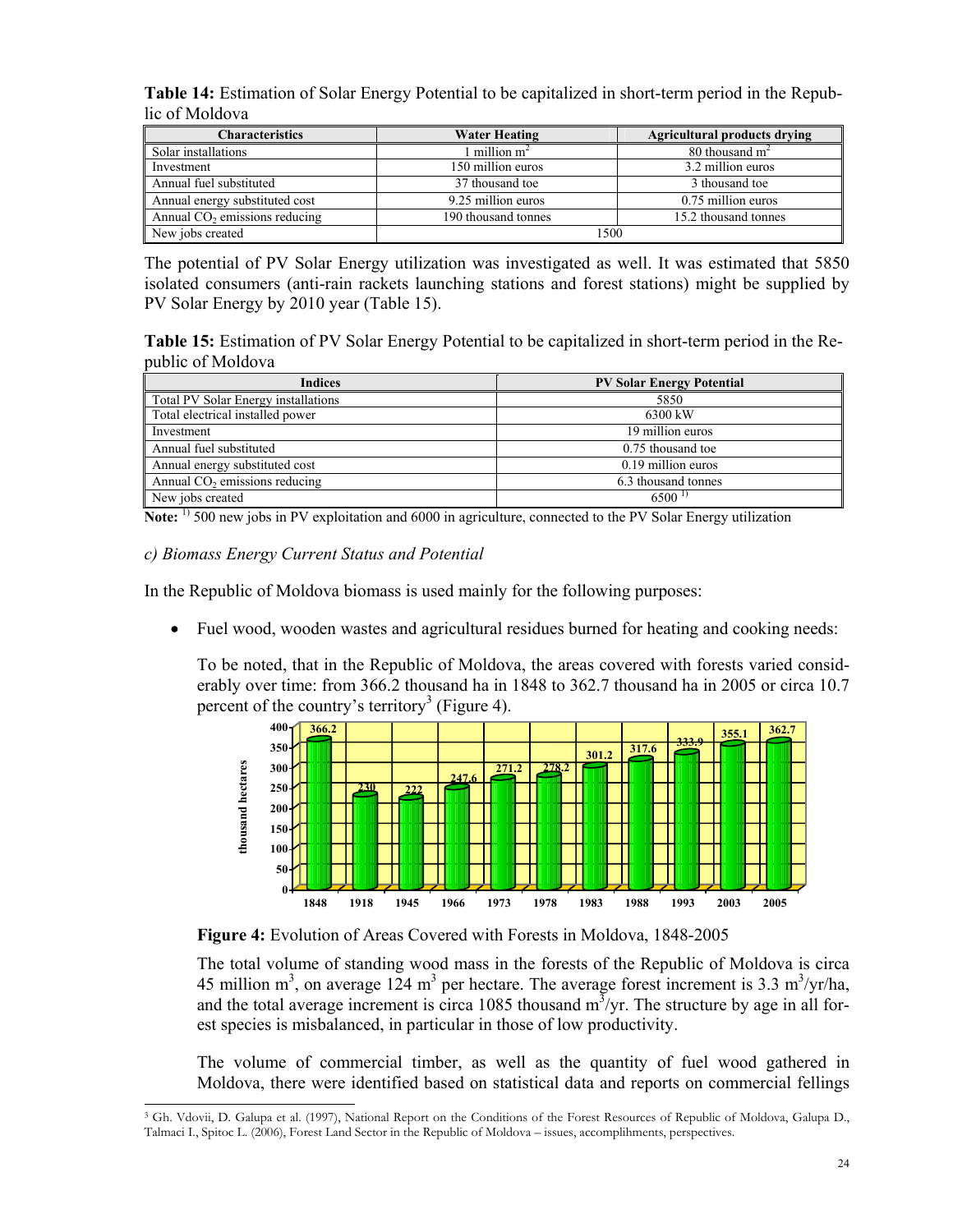in managed forest land, revealed illegal logging (on other owners lands, inclusively), data being provided by the Forestry Agency "Moldsilva", and the State Ecological Inspectorate, on authorized fellings and illegal logging in forests and other woody vegetation areas managed by local public authorities (Table 16). Data on the volume of fuel wood gathered also include the volume of twigs, boughs, branches, etc., which are also used as fuel.

| Year | Commercial<br>timber,<br>thousand $m3$ | Fuel wood<br>gathering,<br>thousand m <sup>3</sup> | Illegal fuel wood<br>logging,<br>thousand m <sup>3</sup> | <b>Total fuel</b><br>wood harvested,<br>thousand m <sup>3</sup> |
|------|----------------------------------------|----------------------------------------------------|----------------------------------------------------------|-----------------------------------------------------------------|
|      |                                        |                                                    |                                                          |                                                                 |
| 1990 | 39.4                                   | 184.2                                              | 0.6                                                      | 184.8                                                           |
| 1991 | 27.0                                   | 260.7                                              | 140.8                                                    | 401.5                                                           |
| 1992 | 27.4                                   | 314.7                                              | 213.4                                                    | 528.1                                                           |
| 1993 | 31.5                                   | 402.6                                              | 328.1                                                    | 730.7                                                           |
| 1994 | 39.8                                   | 347.4                                              | 210.7                                                    | 558.1                                                           |
| 1995 | 68.5                                   | 420.1                                              | 205.7                                                    | 625.8                                                           |
| 1996 | 51.7                                   | 402.5                                              | 187.4                                                    | 589.9                                                           |
| 1997 | 52.7                                   | 280.2                                              | 21.4                                                     | 301.6                                                           |
| 1998 | 38.0                                   | 332.4                                              | 64.2                                                     | 396.6                                                           |
| 1999 | 38.8                                   | 326.1                                              | 22.0                                                     | 348.1                                                           |
| 2000 | 39.7                                   | 330.5                                              | 7.5                                                      | 338.0                                                           |
| 2001 | 37.3                                   | 308.1                                              | 6.0                                                      | 314.1                                                           |
| 2002 | 50.4                                   | 337.3                                              | 5.4                                                      | 342.7                                                           |
| 2003 | 47.0                                   | 372.8                                              | 5.9                                                      | 378.7                                                           |
| 2004 | 43.5                                   | 372.3                                              | 4.4                                                      | 376.7                                                           |
| 2005 | 39.0                                   | 352.2                                              | 4.2                                                      | 356.4                                                           |

**Table 16:** Trends in Fuel Wood Harvests in the RM, 1990-2005

**Source:** Statistical Records/Reports of "Moldsilva" State Forestry Agency and State Ecological Inspectorate for the 1990-2005 time series; D. Galupa, I. Talmaci, L. Spitoc, Study for the Republic of Moldova "Ensuring sustainability of forests and livelihoods through improving governance and control of illegal logging". Chisinau, 2005, 116 pages

As per information provided in the Table 16, within the last 10 years, annually the Forestry State Agency 'Moldsilva' provides circa 300-400 thousand  $m<sup>3</sup>$  of fuel wood. One  $m<sup>3</sup>$  fuel wood price, including transport, is approximately US \$15. According to statistical available data, in 2005, a conventional family living in the rural sector used approximately 2.3  $m<sup>3</sup>$  of fuel wood. In reality, average family consumption is much more significant, but no coherent data are available because of the lack of detailed studies.

**Table 17:** Areas of Other Types of Woody Vegetation in the Republic of Moldova within the 1990-2005 time series, thousand ha

| Year | <b>Total</b> | Woody vegetation not included in forest resources |                                  |  |
|------|--------------|---------------------------------------------------|----------------------------------|--|
|      |              | <b>Protection forest strips</b>                   | Other types of forest vegetation |  |
| 1990 | 47.0         | 31.4                                              | 15.6                             |  |
| 1991 | 47.0         | 31.0                                              | 16.0                             |  |
| 1992 | 47.8         | 31.7                                              | 16.1                             |  |
| 1993 | 48.5         | 31.5                                              | 17.0                             |  |
| 1994 | 47.0         | 30.6                                              | 16.4                             |  |
| 1995 | 54.1         | 30.4                                              | 23.7                             |  |
| 1996 | 45.2         | 30.6                                              | 14.6                             |  |
| 1997 | 54.6         | 30.8                                              | 23.8                             |  |
| 1998 | 51.5         | 30.6                                              | 20.9                             |  |
| 1999 | 49.4         | 31.0                                              | 18.4                             |  |
| 2000 | 50.9         | 30.7                                              | 20.2                             |  |
| 2001 | 50.5         | 31.1                                              | 19.4                             |  |
| 2002 | 50.0         | 30.7                                              | 19.3                             |  |
| 2003 | 50.5         | 30.6                                              | 19.9                             |  |
| 2004 | 49.1         | 30.5                                              | 18.6                             |  |
| 2005 | 49.3         | 30.8                                              | 18.5                             |  |

**Source:** General Land Cadastre of the Republic of Moldova for the period of time from 1990 through 2005.

A certain amount of biomass is harvested also from protection forest strips and other types of forest vegetation (Table 17) [wood harvesting from forest strips and other types of vegetation, 95 percent of which are managed by local public authorities, is also not specified sta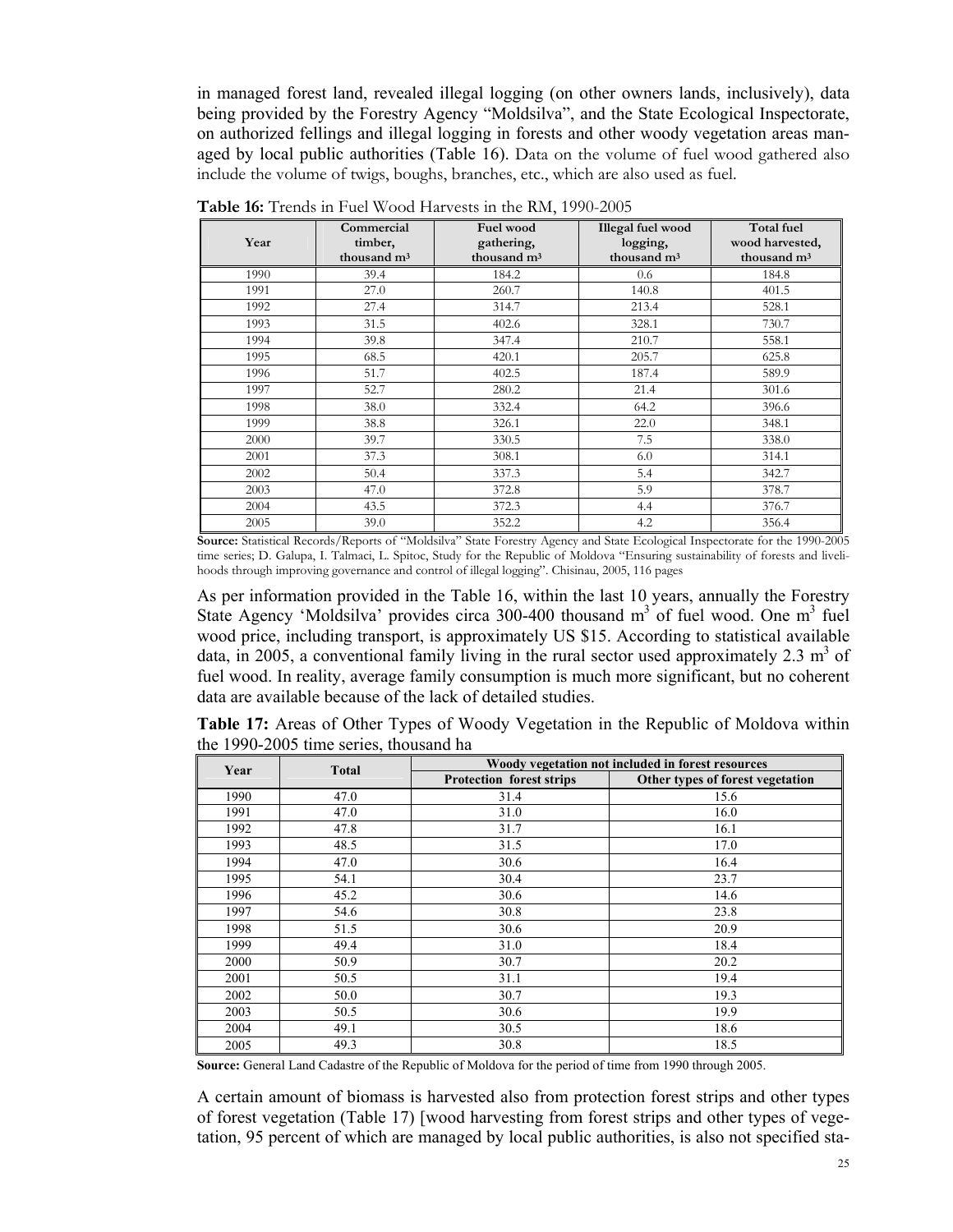tistically, as the available national records for this type of vegetation are insufficient]; biomass is harvested as well from orchards and vineyards, in particular during the cleaning cuttings, as well as from the trees growing in private rural orchards (there was used a conventional average number of 10 trees per household) (Table 18).

**Table 18:** Area of Cropland with Perennial Woody Biomass in the Republic of Moldova within the 1990-2005 time series

| Year | Area of vineyards,<br>thousand ha | Area of orchards,<br>thousand ha | Number of<br>households | Total number of trees,<br>thousand |
|------|-----------------------------------|----------------------------------|-------------------------|------------------------------------|
| 1990 | 211.5                             | 262.6                            | 837891                  | 8378.9                             |
| 1991 | 212.8                             | 260.7                            | 837400                  | 8374.0                             |
| 1992 | 213.0                             | 257.8                            | 837205                  | 8372.0                             |
| 1993 | 212.0                             | 254.0                            | 857616                  | 8576.2                             |
| 1994 | 205.5                             | 242.9                            | 878978                  | 8789.8                             |
| 1995 | 201.6                             | 229.1                            | 887432                  | 8874.3                             |
| 1996 | 195.9                             | 216.7                            | 899714                  | 8997.1                             |
| 1997 | 191.4                             | 207.7                            | 912835                  | 9128.3                             |
| 1998 | 185.8                             | 200.0                            | 908577                  | 9085.8                             |
| 1999 | 176.9                             | 193.9                            | 907396                  | 9074.0                             |
| 2000 | 168.7                             | 183.6                            | 906611                  | 9066.1                             |
| 2001 | 162.2                             | 172.7                            | 905422                  | 9054.2                             |
| 2002 | 153.6                             | 152.1                            | 827224                  | 8272.2                             |
| 2003 | 152.8                             | 148.0                            | 805754                  | 8057.5                             |
| 2004 | 153.0                             | 145.0                            | 852404                  | 8524.0                             |
| 2005 | 155.5                             | 142.3                            | 830665                  | 8306.7                             |

**Source:** General Land Cadastre of the Republic of Moldova for the period of time from 1990 through 2005.

The potential of wood combustion and agricultural and wooden wastes in Moldova is estimated at 820 thousand toe, respectively 48.4% from the total gross energy resources consumption in 2001 year. According to data published in *Energy Balance for year 2001*, Moldova consumed only 6.8% from available biomass quantity (other sources indicate 23%).

In order to achieve the Energy Strategy's aim concerning fuel wood, wooden wastes and agricultural residues resources combustion, it is necessary to increase the consumption of respective RES at 300 thousand toe. An estimation potential for this kind of RES is presented in Table 19.

**Table 19:** Republic of Moldova potential for use of fuel wood, wood wastes and agricultural residues

| Indices                         | 2002                | 2010                |
|---------------------------------|---------------------|---------------------|
| Annual biomass consumption      | 56 thousand toe     | 300 thousand toe    |
| Biomass annual cost             | 2.8 million euros   | 15 million euros    |
| Annual fuel substituted         | 56 thousand toe     | 300 thousand toe    |
| Annual energy substituted cost  | 14 million euros    | 75 million euros    |
| Annual $CO2$ emissions reducing | 106 thousand tonnes | 570 thousand tonnes |

To be mentioned as well, that in early 1999, Moldova implemented his first experimental installation producing briquettes from agricultural resides, like sunflower and corn stalk, straw, etc. Installation, financed by the Netherlands Government and managed by 'AGROBIOENERGIA' Company, produces 250 kg briquettes per hour, for US \$20-25 per briquettes tonne operation cost;

• Biogas obtained by fermentation from animal and poultry manure.

In the early 2000', two projects were developed with Netherlands assistance: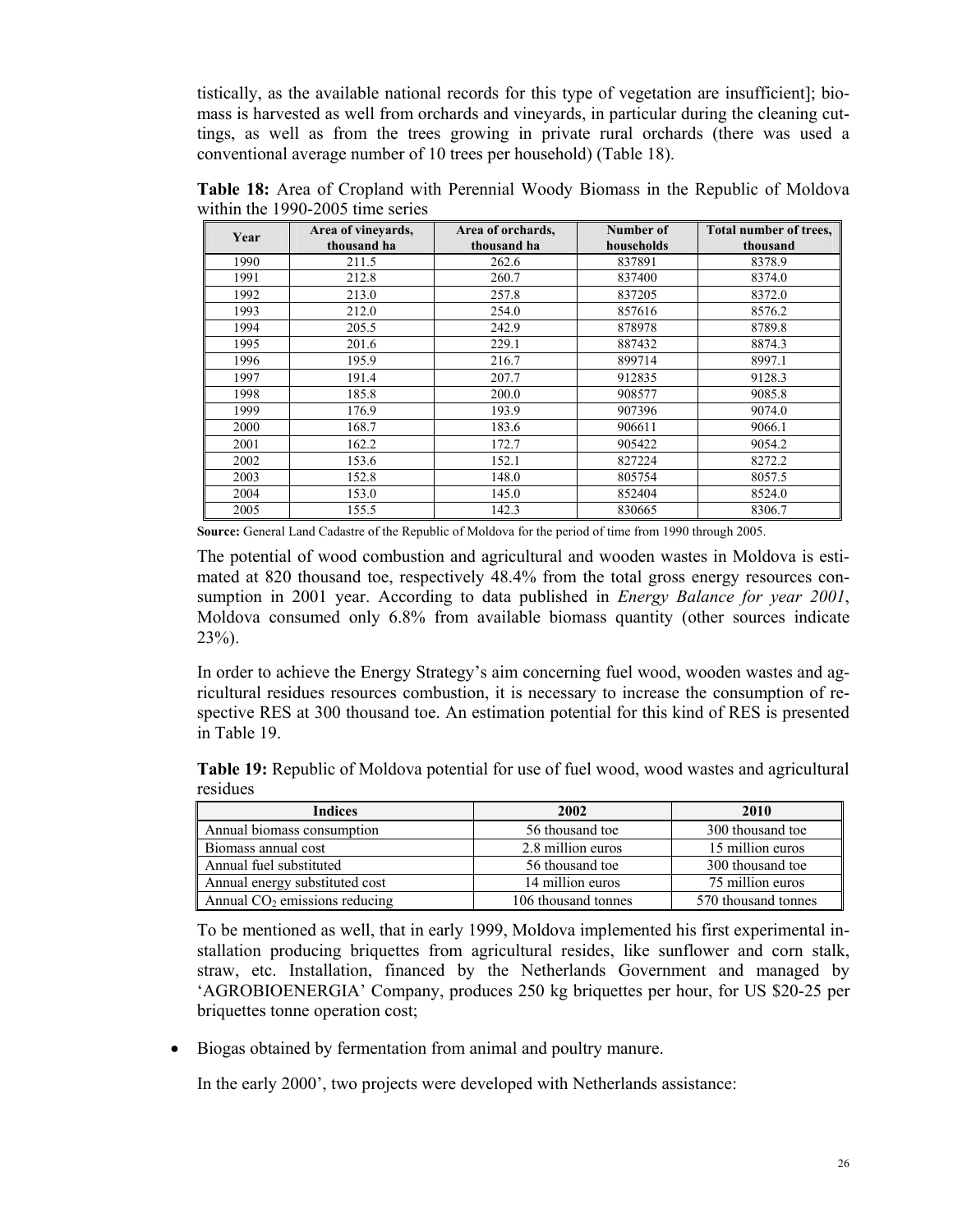- o In 2000, Dutch NGO Novib and Moldovan NGO Agroeco developed an individual anaerobic fermentation installation with  $10 \text{ m}^3$  installed capacity, for the Grigoras family farm, from the Soroca region;
- o In 2002, within the framework of the Netherlands Programme for cooperation with Central and Eastern Europe, an installation was put into service intended for the fermentation of 700  $m<sup>3</sup>$  of waste from a poultry farm. Located in the Vadul-lui-Voda region, the installation produces biogas for a cogeneration engine with an installed capacity of 87 kWe and 116 kWt;
- $\circ$  In 2005, with technical assistance from the Netherlands, it was launched a project to construct a power plant in Colonita village, which was based on the consumption of biogas obtained from manure coming from a cattle breeding farm (the generator capacity is 100 kW, which is sufficient to cover the farm's in-house needs in electricity).

The potential for biogas production in the Republic of Moldova is estimate at 3700 thousand m<sup>3</sup>. In order to achieve the Energy Strategy's aim concerning Biogas Resources, it is necessary to increase the fermentation installation capacity at  $7100 \text{ m}^3$  (Table 20).

| <b>Indices</b>                             | 2002                  | 2010                  |
|--------------------------------------------|-----------------------|-----------------------|
| Total fermentation installations' capacity | $710 \text{ m}^3$     | $7100 \text{ m}^3$    |
| Annual biogas produced                     | 370 thousand $m3$     | 3700 thousand $m3$    |
| Investment                                 | 0.35 million euros    | 3.5 million euros     |
| Annual fuel substituted                    | 0.2 thousand toe      | 2.0 thousand toe      |
| Annual energy substituted cost             | 0.05 million euros    | 0.5 million euros     |
| Annual $CO2$ emissions reducing            | 0.265 thousand tonnes | 2.650 thousand tonnes |

 **Table 20:** Republic of Moldova potential for use of biogas

To be noted as well that in the Republic of Moldova there are five wastewater treatment plants provided with anaerobic treatment tanks and biogas collecting equipment. However, the respective installations, built more than 20 years ago, are not in operation because of their degraded status, lack of use, reparation and maintenance. Limited financial resources and unrewarded competence and legislation in this field, also contribute to the poor conditions of respective equipment for biogas production.

• Bio-fuel obtained from rape seed, corn, sorghum, etc.

The potential of bio-fuel in Moldova is unknown. Technological Centre 'TEHNORES' which elaborated the technology to produce bio-fuel oil for Diesel engines from rape seed (Brassicaoleracea spp.), estimates it is rational to sow with rape 2.5% from arable soils (respectively 50,000 ha) until 2010. In this context, the Centre will be able to produce annually 52.5 thousand tonnes of bio-fuel and to insure 26% of fuel needs for agricultural works. Nevertheless, until now no existing study presents economic profitability of sowing one hectare with rape versus one hectare with foodstuffs (corn, sunflower, wheat etc.). The potential for bio-fuel production in the Republic of Moldova is presented below (see Table 21).

| <b>Indices</b>                  | 2010                 |
|---------------------------------|----------------------|
| Sown areas                      | 50 thousand ha       |
| Annual bio-fuel produced        | 52.5 thousand tonnes |
| Investment                      | 0.35 million euros   |
| Annual fuel substituted         | 50 thousand toe      |
| Annual energy substituted cost  | 12.5 million euros   |
| Annual $CO2$ emissions reducing | 165 thousand tonnes  |

**Table 21:** Republic of Moldova potential for use of bio-fuel

*d) Hydro Power Energy Current Status and Potential*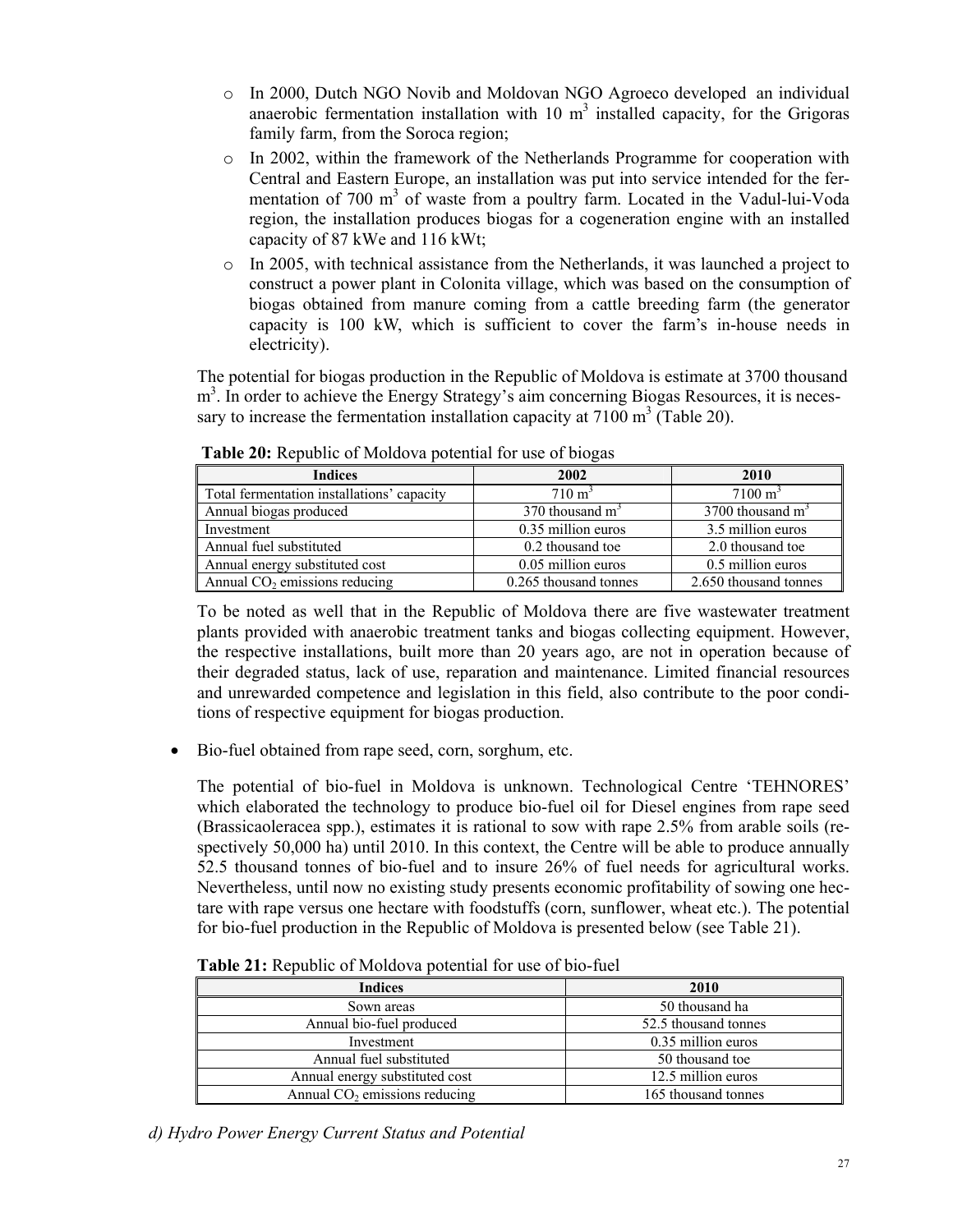Hydro Power Plants are generally associated with electricity production. Generally, size is the element that affects a Hydro Power Plant to Renewable Energy Sources category. In a large consideration, RES includes small power Hydro Power Plants, but this classification remains rather random. According to the installed capacity, European Union proposes the following under-classification for small Hydro Power Plants:

- Small Hydro Power Plants (from 5 MW to 10 MW);
- Micro Hydro Power Plants (from 100 kW to 5 MW);
- Mini Hydro Power Plants (under 100 kW).

Other countries, with more significant hydro potential, like Canada or China, consider the high limit of the Small Hydro Power Plants to be 50 MW.

**Table 22:** Potential for Use of Hydropower Energy in the Republic of Moldova (Right Bank of Dniester River)

| <b>Indices</b>                  | 2002                | 2010                 |
|---------------------------------|---------------------|----------------------|
| Electrical installed capacity:  | 16 MW               | 60 MW                |
| Big stations                    | 16 MW               | 24 MW                |
| Small stations                  | 0 MW                | 36 MW                |
| Annual electricity produced     | 73 thousand MWh     | 315.4 GWh            |
| Investment                      |                     | 66 million euros     |
| Annual fuel substituted         | 17 thousand toe     | 71.3 thousand toe    |
| Annual energy substituted cost  | 4.3 million euros   | 17.8 million euros   |
| Annual $CO2$ emissions reducing | 9.8 thousand tonnes | 42.6 thousand tonnes |

Republic of Moldova has two small Hydro Power Plants: one at Dubasari (48 MW installed capacity and 30 MW available) and other at Costesti (16 MW installed capacity and 10 MW available). here were identified 6 micro Hydro Power Plants, built by individuals or economic agencies and placed on already existing accumulation system of lakes and drainage. Their total installed power is 141 kW. he Moldova hydro potential is estimated at 3 billion kWh/year, including the potential of large rivers (1.9 billions kWh/yr) and small rivers (1.1 billions kWh/yr). The potential for hydropower energy production in the Republic of Moldova is presented below (see Table 22).

### **1.4.2. Renewable Energy Sources Market**

Renewable Energy Sources Market is at the beginning of its development in the Republic of Moldova. In order to adjust the national normative framework to the European Union and international standards, the *Regulation on Guarantees of Origin for Electricity Produced from Renewable Energy Sources* was drafted in 2008 by ANRE. In this case the electricity market players will comply with the provisions of the Law on Renewable Energy, which requires a guarantee of origin for the electricity produced from renewable sources, to confirm these sources. They are to be issued to any renewable energy producer under no discrimination. In 2008 ANRE approved the Methodology for tariff calculation of energy from renewable energy sources. According to the methodology the equal principles will be applied for all producers of energy from renewable sources.

#### **1.4.3. Estimated Potential for Renewable Energy Sources**

Republic of Moldova is a net energy importer; domestic sources cover only about 4% of primary energy demand. Given the lack of domestic energy resources, high economic dependency on the energy imports and their growing prices renewable energy should gain a high priority in satisfying the country's energy demand.

Development of RES is in its early stage in Moldova. In 2007, the share of RES in energy consumption was 85 ktoe, just 4% of the total primary energy supply. Hydro energy and biomass have the largest share, while solar and wind energy has been inadequately explored. Biomass, hydro, so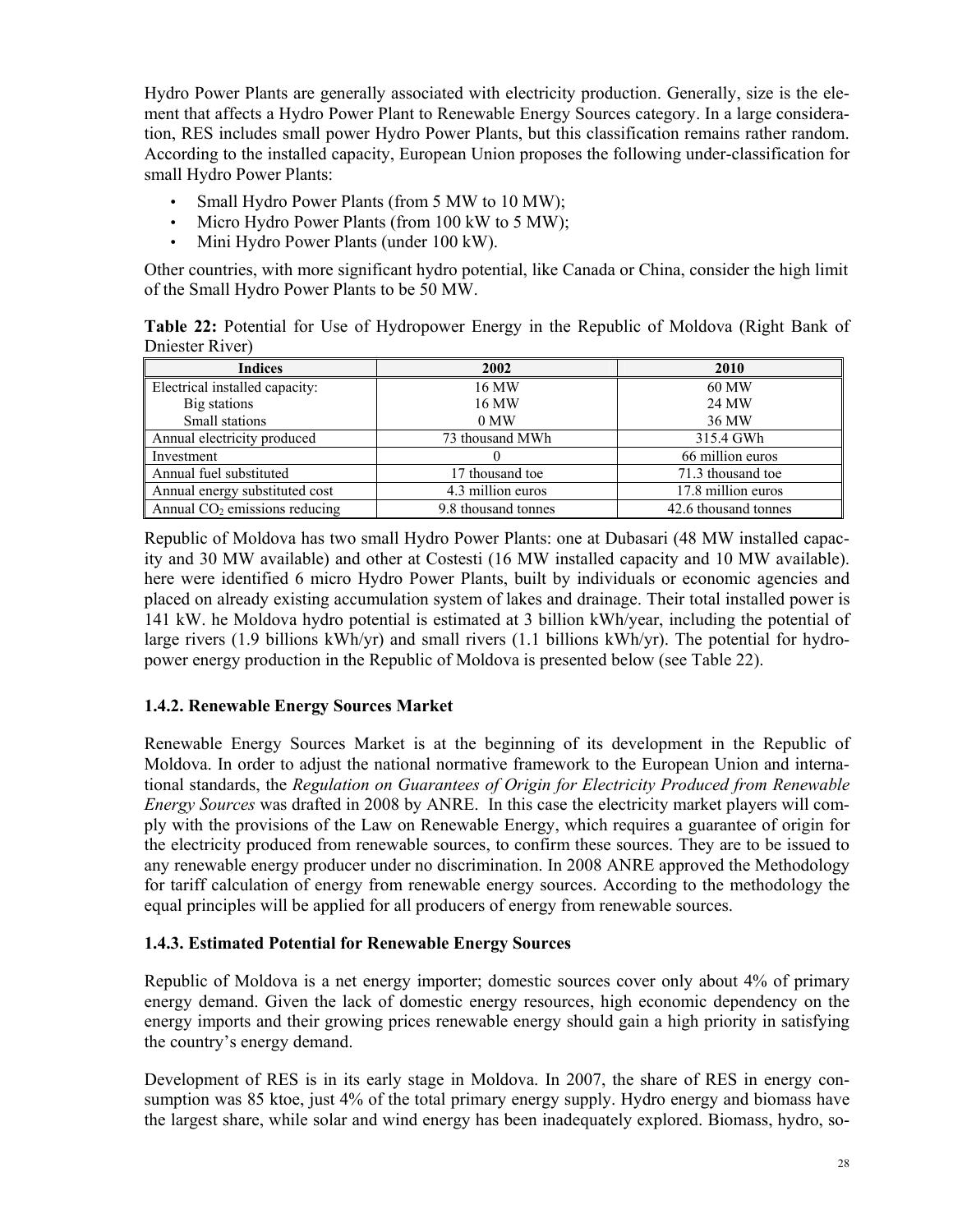lar and wind energy are available resources on the territory of the Republic of Moldova. The theoretical potential for these renewable sources, excluding geothermal, has been estimated at 2.7 Mtoe.

The Energy Strategy 2020 foresees to increase the share of RES in the country's energy balance up to 6% in 2010 and to 20% in 2020. If those targets are reached, an annual reduction of  $CO<sub>2</sub>$  emissions of approximately 167-210 thousand tones of  $CO<sub>2</sub>$  equivalent will be achieved. A substantial part of this reduction can be cashed in as monetary benefit through CDM projects.

The Energy Strategy 2020 foresees the development of the energy potential of biomass (production of bio-fuel from cereals, sugar sorghum and oil technical cultures - rape, sunflower, grape seeds from wine industry etc.), solar energy by conversion to electricity and heat, wind, hydropower, and, in the future, new sources of energy.

Specific objectives of the Energy Strategy 2020 are as following:

- preparing and improving legislation related to the development of renewable energy sources by establishing a transparent and efficient national legal framework, which will include incentives approved by international practice;
- development of the scientific, technical, economic, informational, financial and production potential;
- identifying and removing barriers to renewable energy sources implementation;
- developing an efficient and continuous mechanism for implementation of the Strategy, which will include scientific research and development, estimation of renewable potential, launching pilot projects and inclusion of this potential into the economic cycle;
- establishing conditions for the stable development of the energy industry based on RES and increasing the amount of RES use in the national economy;
- increasing the level of professional training of personnel in this field;
- increasing public awareness of the importance of RES use for the sustainable development of the country;
- establishing a national fund for promoting renewable energy;
- introducing the necessary legal framework for using bio-fuel and bio-fuels mix for transportation and agriculture sectors, taking into account the relevant objectives and targets of the EU;
- use of liquid (ethanol and bio diesel) and solid bio-fuel obtained from renewable sources in order to reduce energy resources import.

The national legislation is yet to transpose Directive 2001/77/EC on the promotion of electricity produced from RES in the internal electricity market and Directive 2003/30/EC on the promotion of the use of bio-fuels or other renewable fuels for transport.

### *Wind Energy*

According to a country profile issued by EBRD on the use of renewable energy in Moldova, there is a good potential for wind power development in the country. Even though, no wind turbines operate in the country, about 10% of the territory can be used for wind power development. The total potential wind power capacity is approximated at 1.000 MW. However, better documentation is needed. In addition to the poor measurement there is another obstacle to the use of the wind energy, namely the widespread belief that the country wind resources are poor.

Areas with high potential wind energy are as follows: in the north-east of the country, separate areas on the Podolsk Hills in the middle reaches of the Dniester River near the border with Ukraine; in the south-east, separate areas near the Dniester estuary; in the west, separate areas in the Carpathians piedmonts near the border with Romania.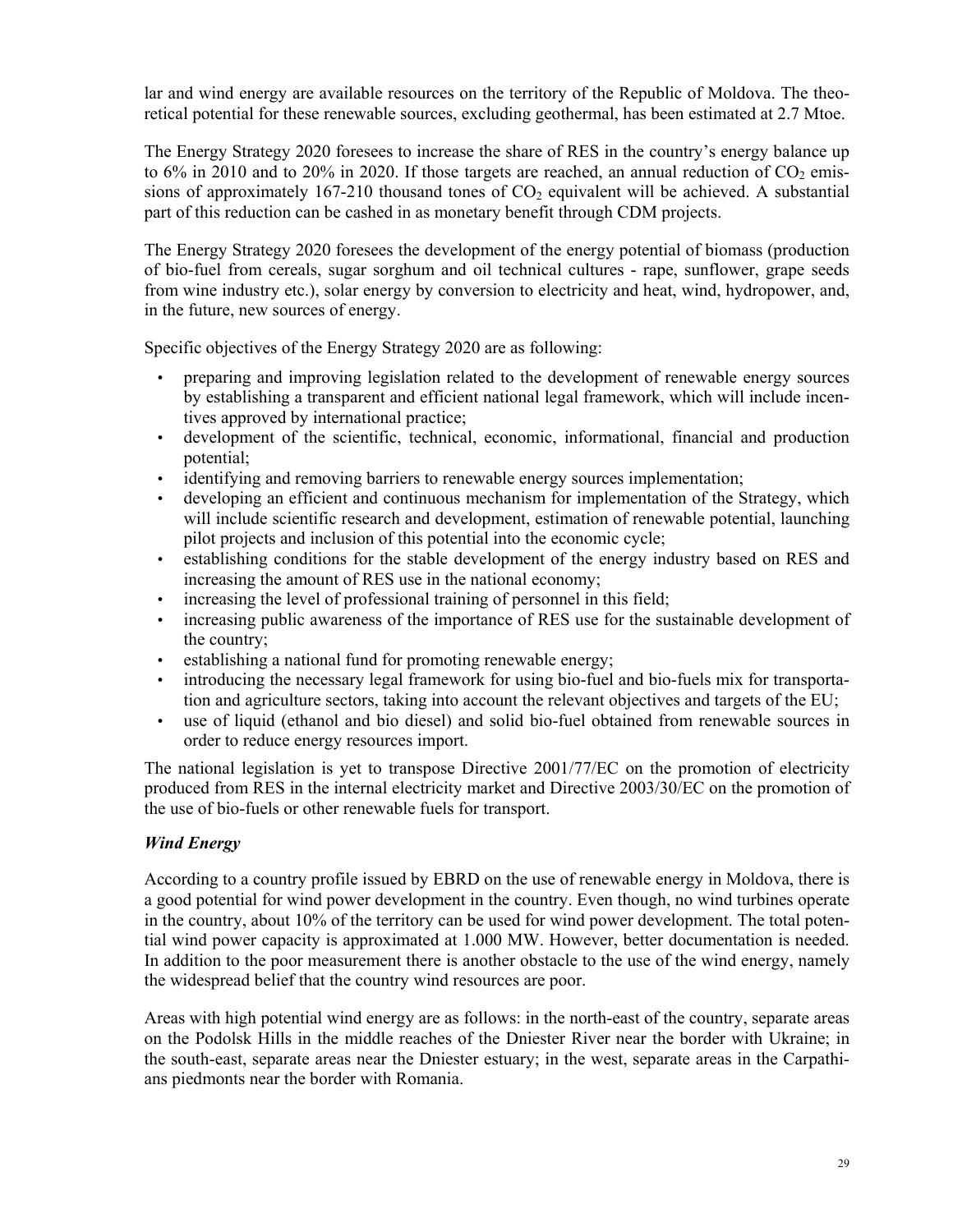The Energy Strategy 2020 foresees to install approximate 30 MW wind capacity by 2015, which is estimated to amount to a total investment o f approx. 40 mln. Euro [EBRD; AEER] [see on: http://www.energyagency.at/enercee/md/references.htm].

### *Solar Energy*

The average solar radiation in the Republic of Moldova amounts to approximately 4,450 h/yr (in fact, the real value is 2100-2300 h/yr, approximately 50% of the maximum theoretical period). The best solar season is from April to September, representing more that 75% of the total annual solar period. Solar energy is used as much as the wind energy, which means that with the exception of some solar-heating plants with small thermal power, it finds no significant application. Solar radiation is measured only in the capital Chisinau. Monthly and annual data on solar radiation incidence is presented in the Tables 23 and 24.

| <b>Table 20.</b> Informate and annual total bolds radiation morgent on horizontal barrace, inf/m |     |     |     |     |     |     |     |      |     |     |  |     |        |
|--------------------------------------------------------------------------------------------------|-----|-----|-----|-----|-----|-----|-----|------|-----|-----|--|-----|--------|
| Name of place                                                                                    |     |     | ш   | ĪŸ  |     |     |     | YIII | IX  |     |  | XІI | Yearlv |
| Chisinau                                                                                         | 126 | 166 | 303 | 460 | 607 | 692 | 685 | 598  | 440 | 281 |  | 92  | 4567   |

**Table 23:** Monthly and annual total solar radiation incident on horizontal surface, MJ/m<sup>2</sup>

**Source:** [EBRD; AEER] [see on: http://www.energyagency.at/enercee/md/references.htm]

A solar radiation map has been issued by the National Institute of Meteorology and Hydrology. There are good opportunities for solar energy development, and experiences from the past can be used. In the Renewable Energy Resource Assessment, the EBRD estimates domestic solar water heating for public buildings and hotels, passive solar systems, and stand alone systems for sites far from the grid, to be the most promising applications.

**Table 24:** Monthly and annual direct solar radiation incident on surface normal to sunlight beams**,**   $MJ/m<sup>2</sup>$ 

| Name of place |    | п<br> | Ш   | TV<br>. . | $\mathbf{r}$ | <b>XZE</b> | YП         | YШ          | IX  | $\mathbf{r}$<br>$\overline{A}$ | VI<br>ЛI | XII | <b>Vearly</b> |
|---------------|----|-------|-----|-----------|--------------|------------|------------|-------------|-----|--------------------------------|----------|-----|---------------|
| Chisinau      | 40 | .43   | 253 | 355       | 464          | 574        | 591<br>J J | 559<br>JJ J | 450 | 338                            | 124      | 95  | 4086          |

**Source:** [EBRD; AEER] [see on: http://www.energyagency.at/enercee/md/references.htm]

### *Geothermal Energy*

The geothermal energy resource potential is estimated to be poor. A few wells with the temperature between 30°C and 50° C were discovered in the southeast part of the country, near the town of Cahul, and in the west part of the country, near the town of Ungheni. However, no wells with high temperature thermal water are available yet in the Republic of Moldova [EBRD; AEER] [see on: http://www.energyagency.at/enercee/md/references.htm].

### *Biomass Energy*

According to the EBRD, in addition to wood sunflower stems, shelled maize cobs, maize stalks and other agricultural residues/wastes are currently used for heating, in particular in rural areas. However, since the efficiency of the domestic stoves is below 50%, biomass is used inefficiently.

The technical biomass resource potential is estimated in Moldova as more than 370 thousand toe per year. Yet, relatively high investment costs represent the biggest obstacle to construction of new biogas plants. Coal supplies, traditionally used for heating of the public buildings, have been cut back considerably. This has often resulted in the closure of public buildings in the winter period. District heating plants operate only in big cities.

To be noted that within the 2005-2008 time series, the Consolidated Agricultural Projects Management Unit (CAPMU) beside the Ministry of Agriculture and Processing Industry of the Republic of Moldova, in collaboration with the World Bank and with GEF funding implemented the Project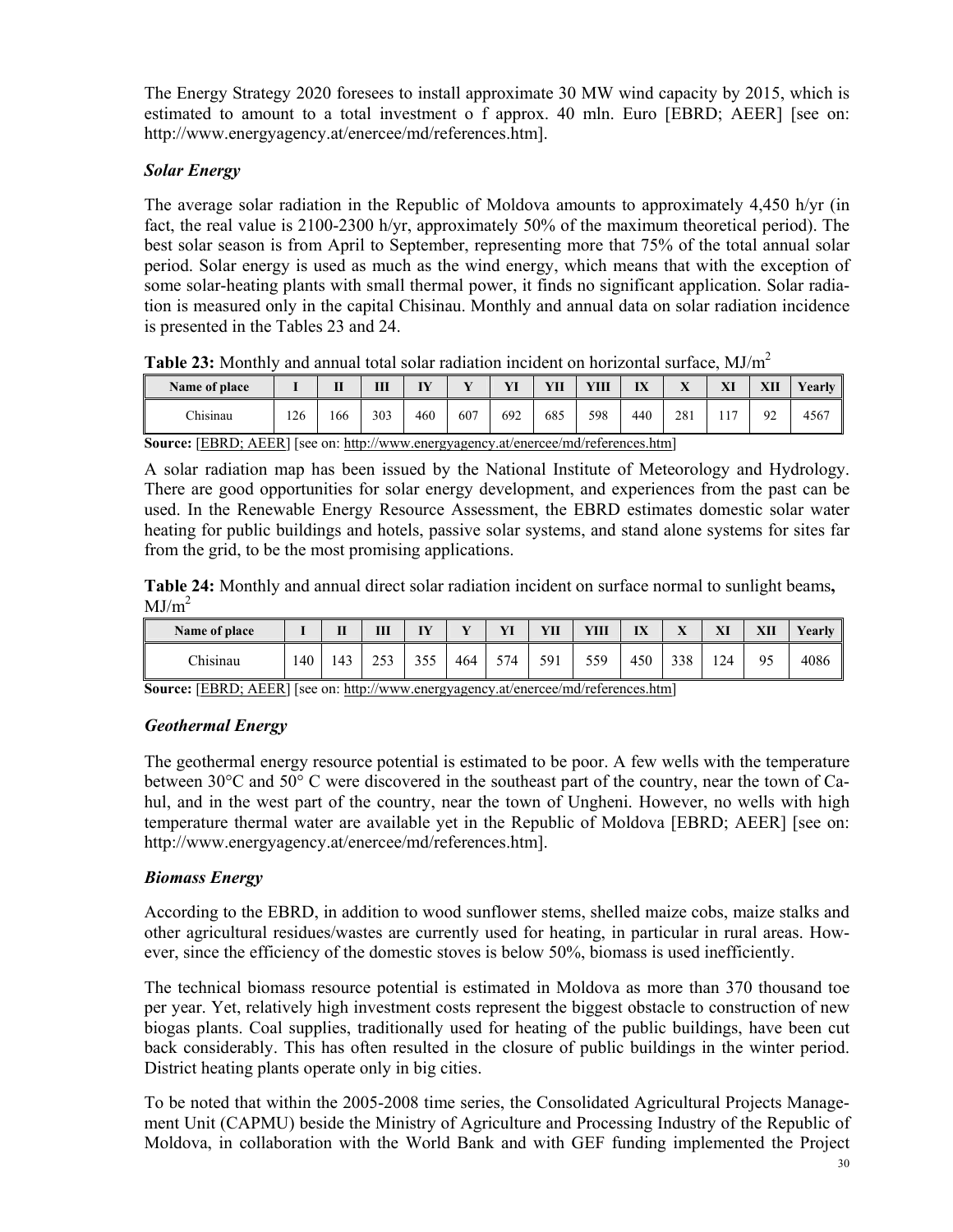"Renewable Energy from Agricultural Wastes". The ultimate project goal was to lay down the foundations for large-scale efficient use of biomass which should replace the imported fossil fuel (in particular coal) and trigger the introduction and promotion of the primary agricultural waste (biomass) for generation of heat based on efficient technologies. Assistance was provided to Moldova under that project to: remove obstacles to popularization of biomass procession technologies, showing the best practice examples (11 model units have been installed and commissioned with the total capacity of 2720 kW, inclusive in 6 rural schools with installed capacity of 600 kW in Chiscareni village, Singerei District; 300 kW in Antonesti village, Stefan Voda District; 147 kW in Taraclia village, Causeni District; 153 kW in Viisoara village, Glodeni district; 140 kW in Viisoara village, Edinet district; and 190 kW in Boghenii Noi village, Ungheni district) of using biomassbased energy systems as an alternative to fossil fuel and sustainable solution for the energy supply problem for the rural communities and agribusinesses; encourage the development of the market for baled straw and the post-project replication of the biomass production and distribution business among agricultural companies; increase in the number of public buildings (in addition to those covered by the project), which have switched to biomass-based heating systems as result of the lessons learned from the project implementation results; promotion of an awareness-raising campaign on the use of renewable energy, extension among the public and promotion of the replication strategy.Below are presented the estimative biomass overall resources for the Republic of Moldova.

| <b>Biomass Resource Type</b>                | <b>Total Production</b>                   | <b>Production Density</b> |  |  |
|---------------------------------------------|-------------------------------------------|---------------------------|--|--|
| Percent of total land area covered by       |                                           |                           |  |  |
| Forests                                     | $3\%$                                     |                           |  |  |
| Scrublands, savannas, and grasslands        | $0\%$                                     |                           |  |  |
| Cropland and crop/natural vegetation mosaic | 93 %                                      |                           |  |  |
| Urban and built-up areas                    | $3\%$                                     |                           |  |  |
| Sparse or barren vegetation; snow and ice   | $0\%$                                     |                           |  |  |
| Wetlands and water bodies                   | $1\%$                                     |                           |  |  |
| <b>Primary crop production</b>              | (average 1999-2001, tonne)                | (tonne/1000 ha)           |  |  |
| Total primary crops                         | 8,514,487                                 | 2,587                     |  |  |
| Top 10 primary crops                        |                                           |                           |  |  |
| Grasses (mist), Forage & Silage             | 2,575,000                                 | 782                       |  |  |
| <b>Sugar Beets</b>                          | 1,315,604                                 | 400                       |  |  |
| Maize                                       | 1,018,898                                 | 310                       |  |  |
| Wheat                                       | 850,142                                   | 258                       |  |  |
| Grapes                                      | 528,336                                   | 161                       |  |  |
| Potatoes                                    | 365,563                                   | 111                       |  |  |
| Maize for Forage & Silage                   | 299,48                                    | 91                        |  |  |
| <b>Sunflower Seed</b>                       | 282,817                                   | 86                        |  |  |
| Barley                                      | 201,053                                   | 61                        |  |  |
| Vegetables and Roots, Fodder                | 199.693                                   | 61                        |  |  |
| <b>Animals</b>                              | (number)                                  | (number/1000 ha)          |  |  |
| Cattle                                      | 434                                       | 132                       |  |  |
| Poultry                                     | 13,650,000                                | 4,148                     |  |  |
| Pigs                                        | 755,95                                    | 230                       |  |  |
| Equivalent animal units                     | 872,88                                    | 265                       |  |  |
| <b>Annual round wood production</b>         | (average 1996-1998, 1000 m <sup>3</sup> ) | $(m^3/ha)$                |  |  |
| Total                                       | 397                                       | 120.6                     |  |  |
| Fuel                                        | 346                                       | 105.1                     |  |  |
| Industrial                                  | 51                                        |                           |  |  |
| Wood-based panels                           | 10                                        | 3.0                       |  |  |

|  |  | <b>Table 25:</b> Republic of Moldova's Overall Biomass Resources |  |  |  |
|--|--|------------------------------------------------------------------|--|--|--|
|--|--|------------------------------------------------------------------|--|--|--|

**Source:** [EBRD; AEER] [see on: http://www.energyagency.at/enercee/md/references.htm]

#### *Hydro Energy*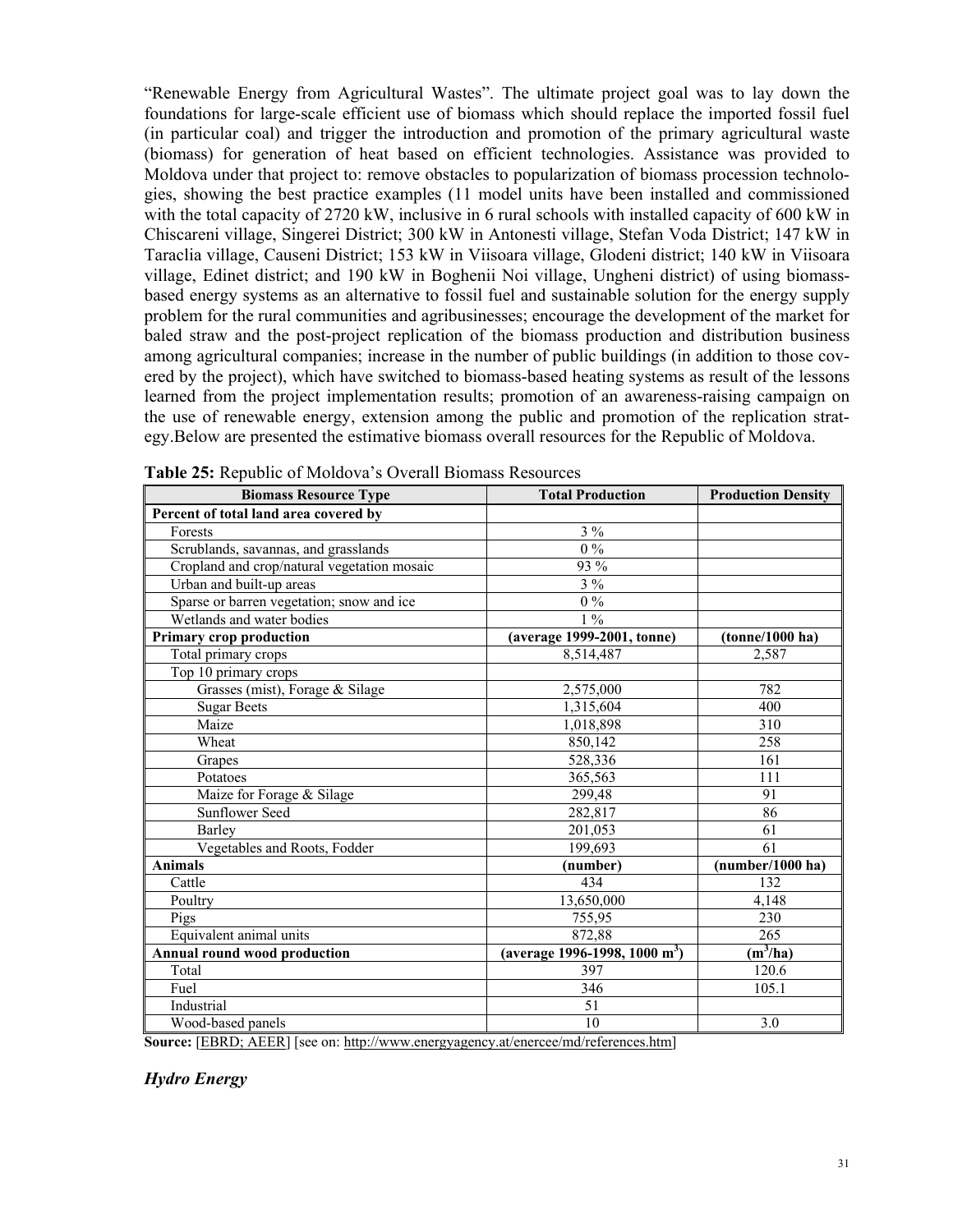By absolute indices of potential hydropower resources the Republic of Moldova is the last among the CIS countries. The table below provides an overview of the hydro power resources in the country (Table 26).

The most important river in the Republic of Moldova is the Dniester River (known in Moldova with the common name of Nistru) which rises in Ukraine and flows south-eastward through Moldova (forming part of Moldova's border with Ukraine) before re-entering Ukraine and emptying into the Black Sea. The Dniester basin covers 57% of the country territory (including the entire Transnistrian region). Major tributaries of the Dniester in Moldova include the Reut, Ichel, Bic, and Botna rivers, as well as the Cuciurgan River, which also forms part of Moldova's border with Ukraine. The second most important Moldovan River is the Pruth, a major tributary of the Danube, which forms Moldova's border with Romania. The Danube itself only briefly forms part of Moldova's southern border (where the Pruth merges) but the Danube basin covers 35% of Moldova's territory. There is also a third watershed in Moldova, the southern basin, which includes several relatively small rivers that flow into the Black sea between the Danube and the Dniester. The largest river in this watershed is the Kogilnik.

| <b>Characteristics</b>                                                 | <b>Total</b> | Including small HPPs of<br>capacity up to 30 MW | Share of HPPs, %<br>from the total |
|------------------------------------------------------------------------|--------------|-------------------------------------------------|------------------------------------|
| Gross theoretical hydropower potential                                 |              |                                                 |                                    |
| billion kWh/year                                                       | 2.1          | 0.8                                             | 38                                 |
| concentration of power resources on the<br>territory, though $kWh/km2$ | 62           |                                                 |                                    |
| Technically feasible hydropower capability,<br>billion kWh/year        | 1.2          | 0.2                                             | 17                                 |
| Economically feasible hydropower capability,<br>billion kWh/year       | 0.7          | Not determined                                  |                                    |
| Power generated by existing HPPs                                       |              |                                                 |                                    |
| billion kWh/year                                                       | 0.3          | Not available                                   |                                    |
| per cent of economic potential, %<br>-------------                     | 45           |                                                 |                                    |

**Table 26:** Republic of Moldova's Potential Hydropower Resources

**Source:** [EBRD; AEER] [see on: http://www.energyagency.at/enercee/md/references.htm]

There are only two major hydroelectric power plants, in spite of the fairly large number of rivers in Moldova. The largest of these is the Dubasari plant on the Dniester River. The power plant was built in 1954, and its installed capacity is 48 MW. The other significant hydro power plant with the installed capacity of 16 MW is located in Costesti, on the Pruth River. According to the EBRD, Moldova has a good potential for the development of small hydropower constructions.

Under the Energy Strategy 2020, mini hydro stations with a capacity of 1.2 MW are planned to be built on the Reut River, close to the village of Tribujeni, in the Orhei district.

# **2. PROGRESS OF REFORMS IN ENERGY SECTOR**

### **2.1. Level of Priority Given to Country's Energy Policy**

Sustainable development in the energy sector and its alignment to the European standards is possible only where an adequate legislative and regulatory framework is in existence.

Republic of Moldova's policy and strategy for the energy sector operation and development is reflected in the following principal documents: the Law No. 1525-XIII as of 19.02.1998 on Energy Sector, the Law No. 136-XIV as of 17.09.1998 on Gas, the Law No. 137-XIV as of 17.09.1998 on Electricity, the Law No. 1136-XIV as of 13.07.2000 on Energy Conservation, the Law No. 160-XVI as of 12.07.2007 on Renewable Energy, the National Strategy of the Republic of Moldova on Energy for the period until year 2020 (adopted through the Government Resolution No. 958 as of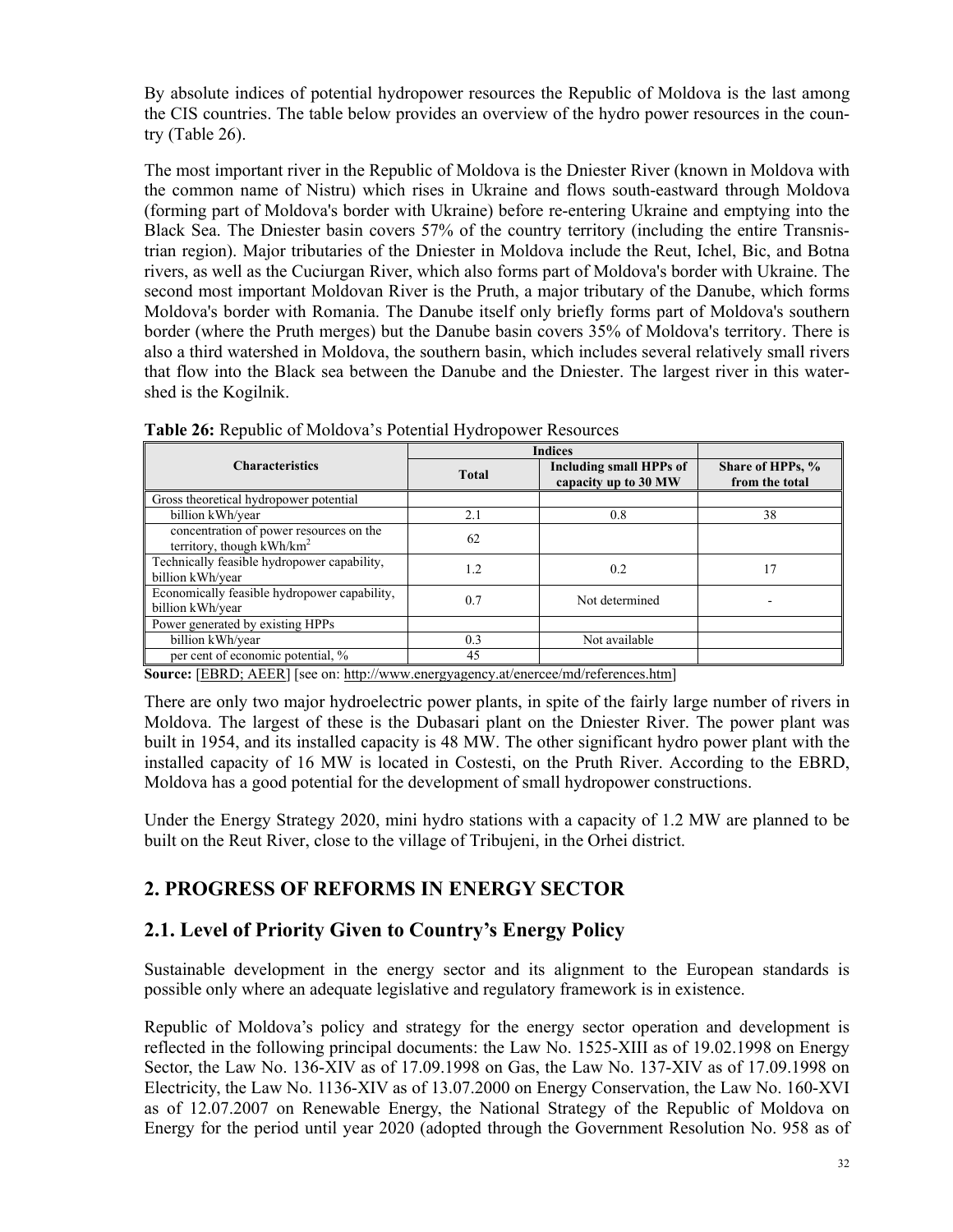21.08.2007), the National Development Strategy for the years 2008-2011 (approved through the Law No. 295-XVI as of 21.12.2007) as well as in the second-tier legislation approved by the National Agency for Energy Regulation (ANRE).

Although it can be stated that the legislative and regulatory framework for the energy sector has been already well developed, however it needs further development and improvement in conformity with the current requirements aimed at the implementation of the fundamental energy sector objectives in the Republic of Moldova - adequate energy security; high energy efficiency; minimum energy price thresholds obtained in competition; and minimized negative environmental impact. The legislation should be further harmonized adequately with the Energy Community Treaty and *Acquis Communautaire* in the area of energy*.*

In that context it is required to discontinue cross-subsidizing of the electricity and heat tariffs as soon as possible, including subsidies in the form of differentiated tariffs; to favour renewable energy generation; to focus on the diversification of energy resources in the energy balance, including the imported ones; to incentivize and regulate improved energy efficiency, etc.

It should be noted that during 2000-2007, notwithstanding the existence of certain relatively good applicable regulations, the achievement of the defined goals was facing certain difficulties created mainly due to the lack of the adequate institutional framework. For example, the National Agency for Energy Conservation was operating with insufficient capacity, thus forcing the duly empowered authorities to dissolve it and to establish instead the Agency for Energy Efficiency.

It is required to improve the independence and competence levels of the National Agency for Energy Regulation and to vest it with the authority to approve all Tier II regulations, to calculate and approve tariffs for heat generated in a centralized way in Moldova's urban centres, etc. The power grid development strategy must be amended by adding the Government-approved energy sector development plans for the next 4-5 years, which are as yet lacking, etc.

After several institutional reforms, energy is now under the responsibility of the Ministry of Economy and Trade. It is also dealing with technological aspects of energy efficiency. Ministry of Ecology and Natural Resources (MENR) focuses on environmental aspects of EE and promotes energy efficiency through GHG reduction.

As it was mentioned above, although primary legislation on energy efficiency and renewable energy exists in Moldova (see in Box 2), secondary legislation to make it operational is not fully developed yet. Furthermore, current energy efficiency legislation needs harmonization of laws in terms of intent and objectives. The economic incentives to stimulate the implementation of the recommended measures have to be established. Neither payment for energy, nor assessment of pollution payments represents real incentives for energy efficiency increase and renewable energy sources use. Current methodology to establish the cost for energy does not offer advantages to switch to renewable energy use.

*Box 2: Basic Legislative Framework of the Energy Sector in the Republic of Moldova* 

- *Energy Strategy of the Republic of Moldova until 2020, Government Decision No 958 from 21.08.2007*
- *Low of renewable energy, Parliament Resolution No. 160-XVI from 12.07.2007*
- *Energy Law, Parliament Resolution No. 1525 from 19.12.1998;*
- *Electricity Law, Parliament Resolution No. 137 from 17.09.1998;*
- *Law on ratifying the Agreement on Transiting Energy and Power Capacity of CIS countries, Parliament Resolution No. 1358 from 04.10.2002*
- *Law on the concept of privatizing electricity sector undertakings, Parliament Resolution No 63 from 25.06.1998;*
- *Law on the individual project for privatizing electricity sector undertakings, Parliament Resolution No 233 from 23.12.1998;*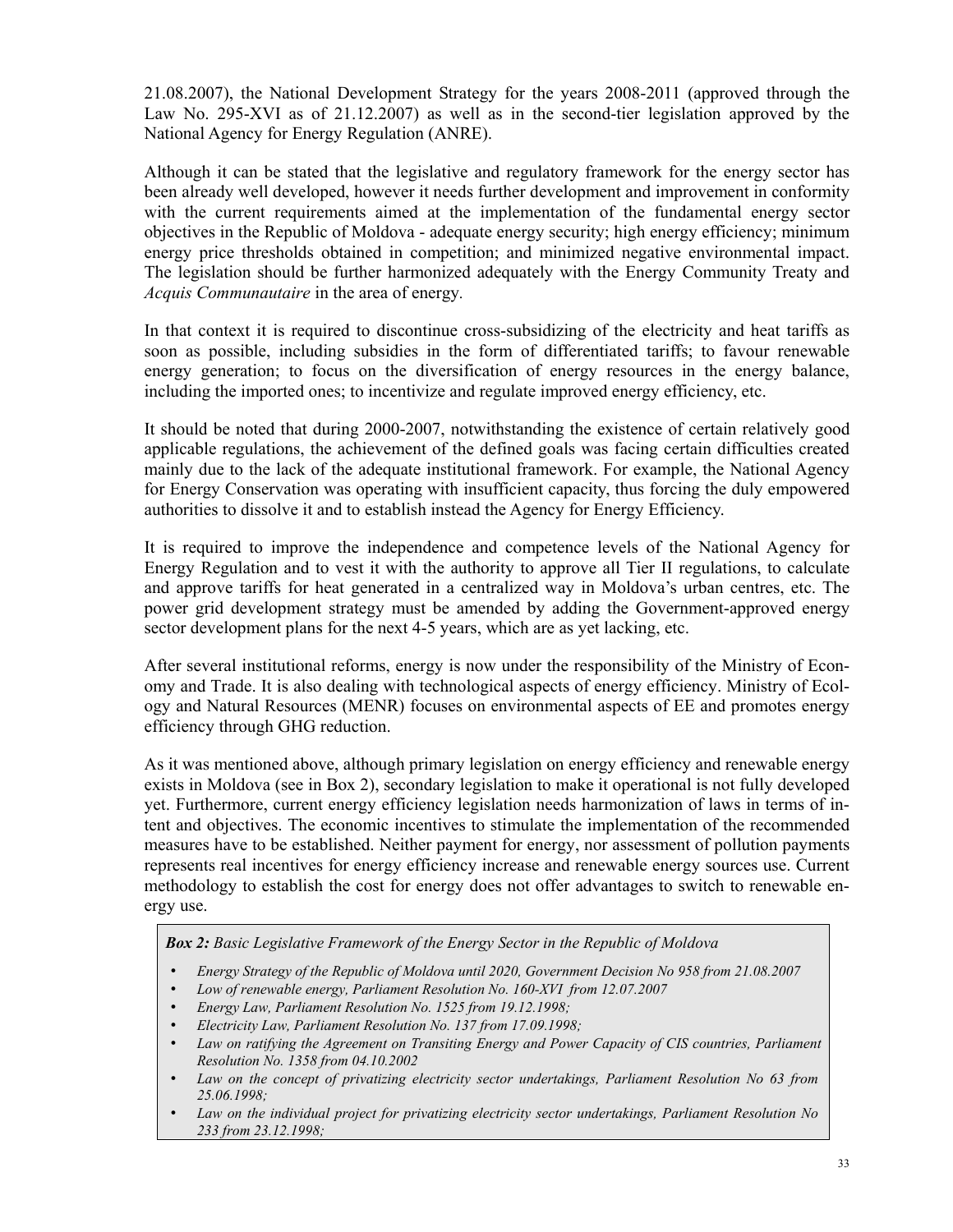- *Law on energy conservation, Parliament Resolution No 1136 from 13.07.2000;*
- *Government Decision approving Regulation on Electricity Use and Supply No 1194 from 22.11.2005;*
- *Government Decision approving the Regulation on construction/reconstruction of power plants No 436 from 26.04.2004*
- *Government Decision approving establishment of the National Agency for Energy Conservation No 1527 from 26.11.2002;*
- *Government Decision approving Regulation on the National Fund for Energy Conservation No 1528 from 26.11.2002;*
- *Government Decision approving Regulation on electricity network protection No 514 from 23.04.2002;*
- *Government Decision approving the Concept of development and locating power plants in Moldova until the year 2010 No 830 from 11.07.2003;*
- *Government Decision approving National Program for energy conservation for 2003-2010 No. 1078 from 05.09.2003.*
- *Government Decision approving Regulation of the National Agency for Energy Regulation (ANRE) No 574 from 21.06.2000;*
- *ANRE Decision No 75 from12.12.2002 approving Power Market Rules;*
- *ANRE Decision No 62 from 30.05.2002 launching the process of gradual liberalization of electricity market;*
- *ANRE Decision No 194 from 04.10.2005 approving Methodology for establishing tariffs for electricity supply to end customers;*
- *ANRE Decision No 211 from 14.04.2006 approving Regulation on measuring electricity for commercial purposes.*
- *ANRE Decision No. 321 din 22.01.2009 approving the Methodology for the Determination, Approval and Application of Tariffs for the Electricity Generated from Renewable Electric Energy and Fuel.*

### **2.2. Liberalization of Energy Markets**

National Agency for Energy Regulation (in Romanian: ANRE) regulate the electricity, heating and gas tariffs and promote competition in the energy market of the Republic of Moldova. The agency's responsibilities include: licensing, tariff setting, establishing quality of service standards, consumer protection and promotion of competition and energy efficiency.

ANRE was established in 1997 by the Government Resolution No. 767 as a permanent authority of public administration acting as a legal entity and not subordinated to any other public or private authority, except for the cases provided by the legislation.

The Agency regulates the economic and commercial activities in the energy, natural gas and petroleum products sectors, issuing licences, promoting an appropriate tariff policy and consumer rights protection.

In its activity the Agency is guided by the Constitution of the Republic of Moldova, Electricity Law, Gas Law, Energy Law, Regulation of the National Agency for Energy Regulation and other legislative and normative acts of the Republic of Moldova.

September 1997 - September 1998 represents the period of establishment of ANRE, hiring the personnel, development and promotion of legislation necessary for activity of ANRE and power and natural gas sectors, period of utilities' reorganization and establishment of joint-stock companies.

In September 1998 Parliament of the Republic of Moldova approved the Electricity Law and Gas Law, governing the ANRE activity in state regulation of generation, transmission, dispatch, distribution and supply of electricity and natural gas within the territory of the country.

In June 1999 Government of the Republic of Moldova approved the Regulation of the National Agency for Energy Regulation.

During 1998–2000 ANRE has directed its efforts to develop a regulatory system of power sector activities in Moldova, developing and implementing normative acts necessary for license issuance,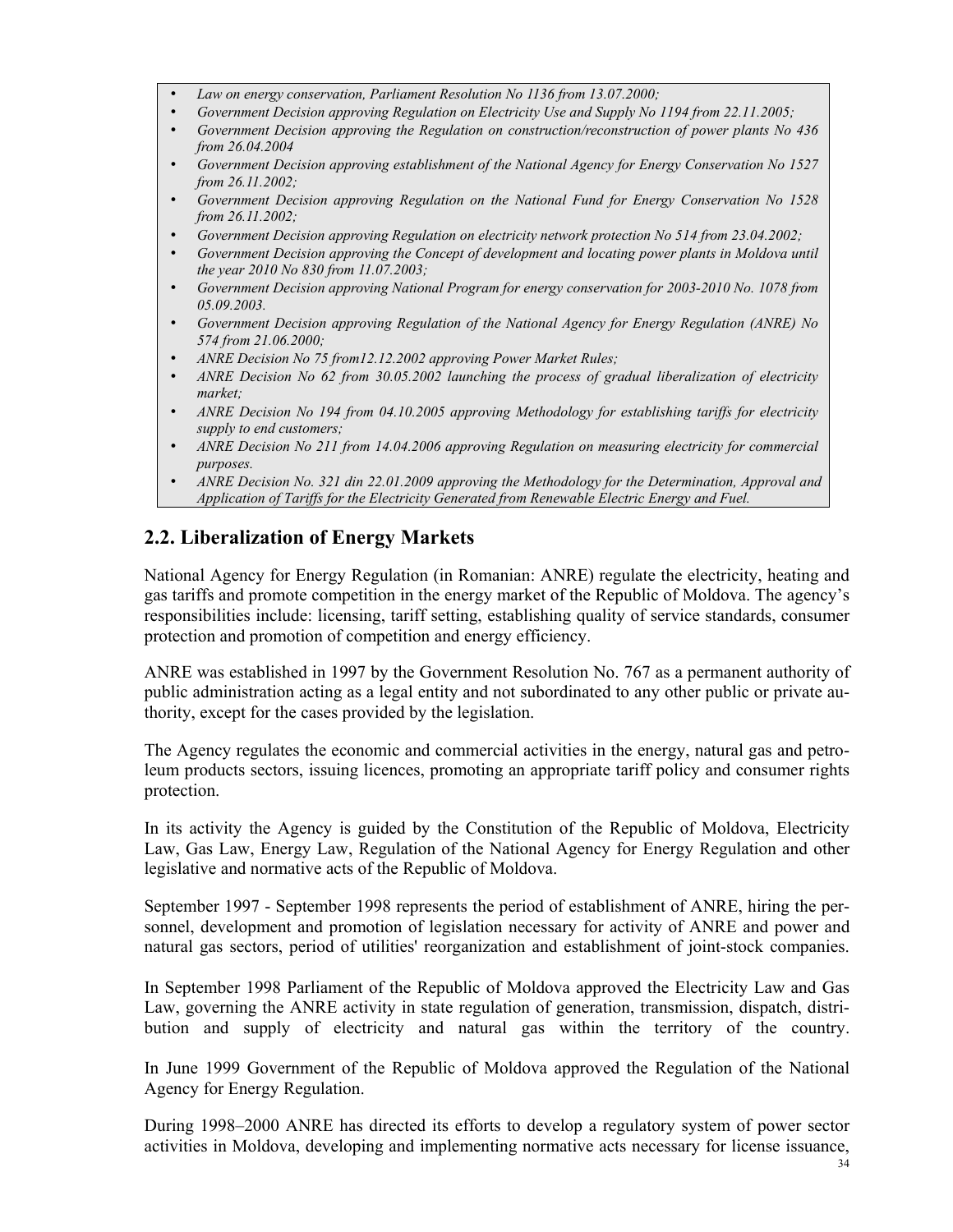approval and application of tariffs, performance of control over licensees' activity, consumer protection rights and resolution of consumer disputes. ANRE has begun its activity in tariff policy-related issues subsequent to approval of Government Resolution no. 41 from 16 January 1998, that vested ANRE with the right to set electricity, heat and gas tariffs, later on this activity was facilitated by approval of Electricity Law and Gas Law by the Parliament in September 1998. Regulation of tariffs for natural gas, electricity and heat produced by the local CHPs has been one of the main and most difficult functions of ANRE during the mentioned period.

In 1999 the function of setting tariffs for heat supply for "Termocom" and the former "Termocomenergo" is transferred to Chisinau municipality and local public authorities, taking over the CHPs.

In 2001 according to Law on certain types of activity and Law on petroleum products market the right to issue licenses for the activities in the mentioned field was transferred from Ministry of Finance to ANRE.

In 2002 ANRE starts the activity of issuance of licenses for the activities on petroleum products market.

In the field of renewable energy ANRE regulates the renewable energy market; approves tariffs for each type of renewable energy, develops draft contracts for the commercialization of renewable energy and fuels through providing the producers of renewable energy and fuels with a free and nondiscriminatory access to the electricity grid and district heating system, the fuel distribution network and installations, and issues licenses for the production of renewable fuels.

### **2.3. Investments in the Energy Sector**

In the Republic of Moldova current investments in the energy sector are still very low.

The Energy Strategy (2007) of the Republic of Moldova until 2020 has three strategic objectives: 1) security of energy supply; 2) promoting energy and economic efficiency; and 3) liberalization of the energy market and restructuring of power industry. The document elaborates on energy saving and enhancing energy efficiency. It indicates key principles that shall guide policy and normative formulation, specific objectives in the field of increased energy efficiency and recommended measures to implement in order to achieve such objectives. The Energy Strategy also dedicates a section to International Cooperation in which it recognizes the critical importance of and calls upon international development assistance in achieving its objectives.

The National Programme (2003) of Energy Conservation for 2003-2010 sets out quantitative targets for efficiency improvements at the economy level, priority areas for energy conservation and efficiency interventions and indicates activities to carry out in order to achieve stated objectives. The Programme identifies the priority actions and aims at increasing energy efficiency by decreasing energy intensity by 2-3% annually. It looks forward to using first of all. It sets an objective to substitute about 6% of the total energy supply with local and renewable energy sources by 2010.

However, for both these documents it is not clear what financial resources are available and what the status of their implementation is.

It is understood that investment to the country's energy sector is likely to come from the following directions:

• in the subsectors that represent a natural monopoly (electricity transmission and dispatch, gas transportation), investments will come mainly from the companies involved, with possible support from the State Budget (e.g., in 2009 the distribution companies has planned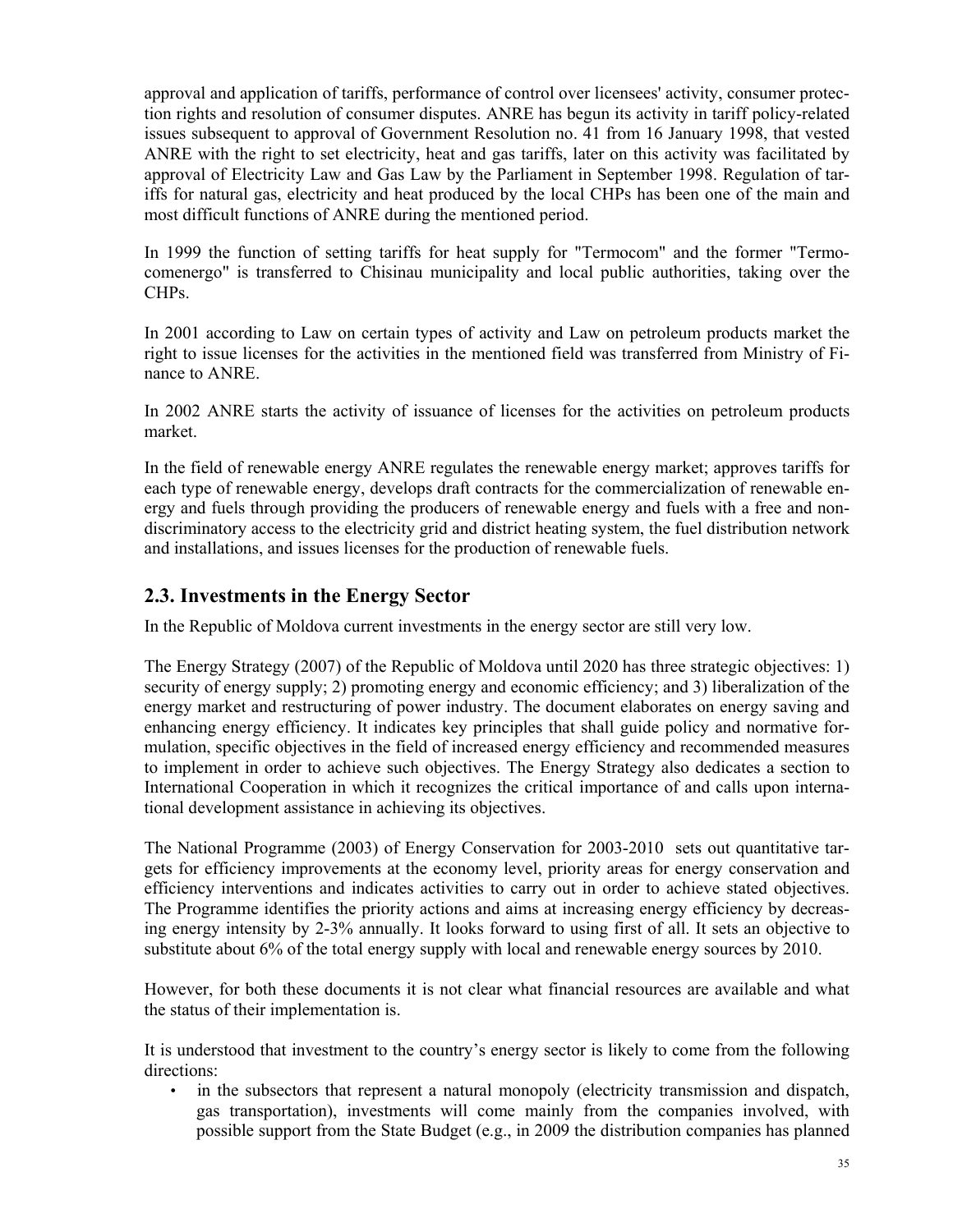total investments of around 377 million lei (27 million Euro), inclusive: JSC "RED Union Fenosa" has planned for 2009 investments of 251 million lei, JSC "RED Nord – investments of 83 million lei, JSC "RED Nord-Vest" – investments of 83 million lei; in 2008 year the were planned total investments of 305.3 million lei, the real investments constituted 325 million lei); investment in this sector is also possible through loans from IFIs, if return on the investment can be guaranteed;

• in the sectors that are liberalised (e.g. electricity supply, distribution, oil market and eventually also the heat market), investment may come from private investors if a favourable investment climate is in place and the investor has a reasonable guarantee for the return on his investment (*e.g., on 22 December 2008, the Government has signed an agreement with the Czech company United Energy Moldova (UEM) on building a new Thermal Power Plant on coal combustion with an installed capacity of 350 MW at Ungheni; the UEM plans to invest 600 million Euro in the respective project; to be noted as well that in the frame of the project, UEM plans to build also a high voltage electric lines of 400 kV: Ungheni, Moldova – Iasi, Romania; the construction works started in early 2009, to be finalized in 2011*).

It should be also noted that the following specific objectives are set in the Energy Strategy for attracting investment in the energy sector:

- promoting legal reforms that facilitate project finance and an attractive investment climate;
- establishing and strengthening mechanisms for attracting and efficient use of financial resources for financing of energy projects;
- implementation of new financing mechanisms, based on the settlement of external debts by offsetting part of the debt with equivalent State investments in environmental protection or development of renewable energy sources;
- promoting private investment in CDM projects and, eventually, entering into appropriate agreements to work within the EU Emission Trade Scheme;
- use of internationally approved methodologies for estimating the amount of required investments to reach strategic objectives and specific objectives for each segment of the Moldovan energy industry and for prioritising development programs;
- developing an information base and a data base for energy projects financing;
- rational use of state and private investments in energy development projects;
- supporting reforms in the banking sector.

EU energy policy provides for the integration of the energy sector of all European countries, including Moldova, through the creation of trans-European networks. This represents an opportunity for the Republic of Moldova to actively seek the interconnection of its energy system with those of neighbouring countries. This is even more so in the understanding that the banking instruments of the EU (EIB and EBRD) are expected to take an interest in financing such projects, while technical assistance can be provided through the new EU neighbourhood policy instrument (ENPI). Moreover, institutional twinning programs represent an additional possibility for both technical assistance and financing.

In the absence of local knowledge of PPP (public private partnership) schemes, the country needs to: (a) raise awareness locally on the options and technicalities of PPP schemes; and (b) identify the PPP schemes that best suit its peculiarities and need to be backed by the introduction of appropriate legislation. A raising awareness exercise needs to be undertaken to popularize PPPs and their regulation and identify: (a) options relating to procurement alternatives (e.g. tenders that indicate the desired end goal but leave the bidders to propose solutions; strict performance criteria and monitoring systems which bind contractors to their bids; provisions to renegotiate contract terms over the contract life); and (b) best international practices on concession agreements (e.g. EU, UNCITRAL, OECD, EBRD and UNIDO).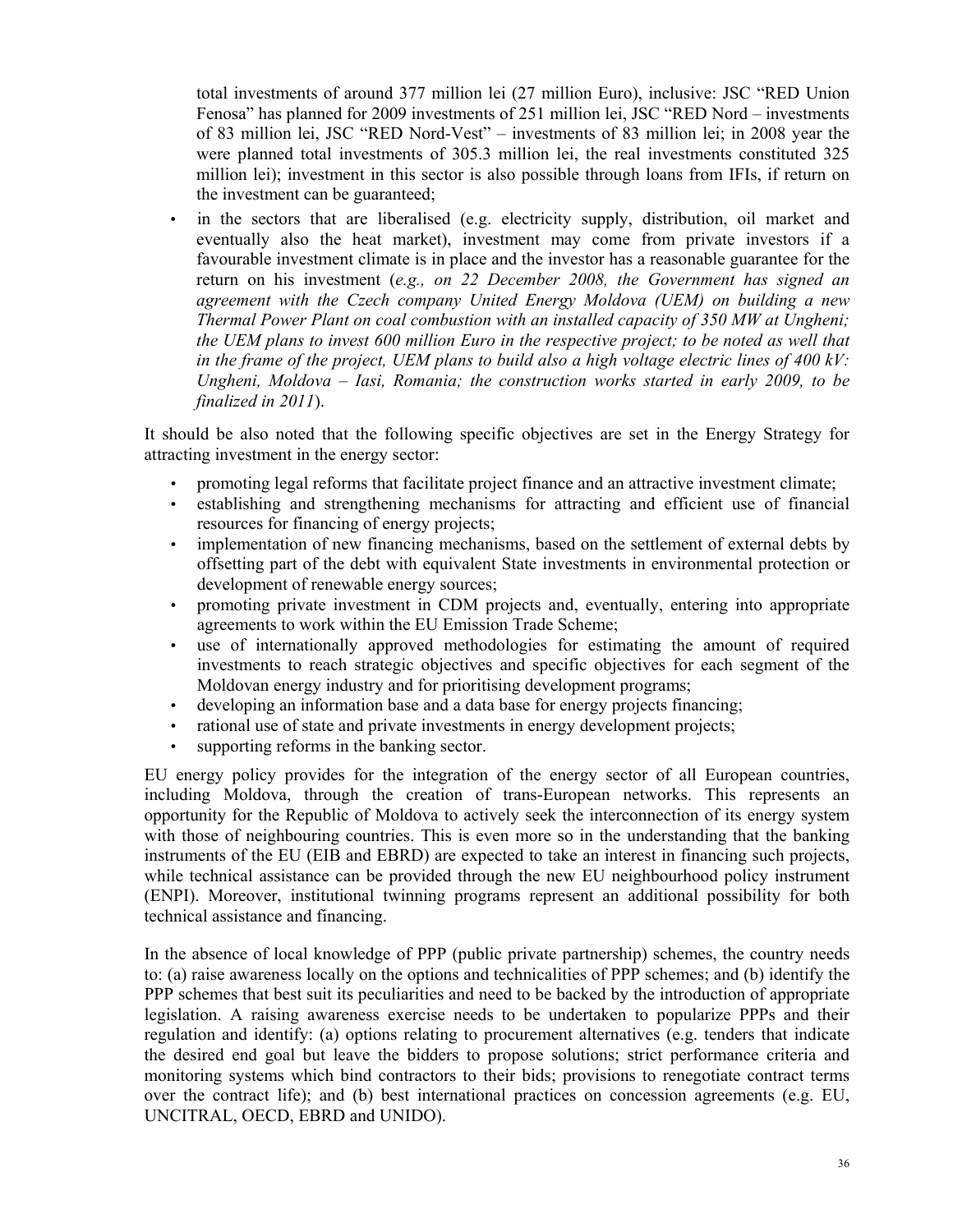The objective will be to opt and back up legally those mechanisms under which the private sector could participate in the construction/rehabilitation, maintenance, operation and management of the energy projects. To this end, the Ministry of Economy and Trade shall develop the required knowhow, ideally with the support of foreign technical assistance, in relation to: (a) the Build-Operate-Transfer system (BOT) and their many variants (e.g. BO, BOOT); (b) the Design-build-financeoperate systems (DBFO); (c) the PFI set-up under which a private partner is called on to carry out and administer an infrastructure of public interest for a public authority.

By 2009 the country shall develop the PPP mechanisms best suited to it and develop the legal instruments relating to: (a) contractual arrangements and the duration of the relationship; (b) the way in which funding shall be effected; (c) the allocation of risks; and (d) opt for purely contractual PPP set-ups with only contractual links or for institutionalised PPP mechanisms involving the establishment of special purpose vehicles held jointly by the public and the private partners.

### **2.4. Financial Environment in Energy Efficiency and Renewable Energy Policies**

### **2.4.1. Institutional, Legal, Regulatory and Policy Framework**

At the institutional level, the lack of secondary legislation on EE and RES is a large barrier for their development. Though in the Ministry of Environment and Natural Resources it is encountered a good understanding of the issues, financial and human resources to deal with the issue are insufficient. The Ministry of Energy, then the Ministry of Industry and Infrastructure have been dissolved and they tasks have been transferred to the Ministry of Economy and Trade, which led to a discontinuity in implementation of the energy-related activities. Same could be said regarding transformation of the National Agency on Energy Conservation into the Agency for Energy Efficiency and Renewable Energy Sources under the Ministry of Economy and Trade. Institutional stability is required and the existing normative and legislative framework must be extended.

To be noted that the National Agency for Energy Conservation (NAEC) was established in 1994 however and it had to stop its activities in 2006 due to its restructuring. In July 2007, the Agency was relaunched and renamed as the Agency for Energy Efficiency (EE) according to the Law on Renewable Energy Sources. In 2008, the Law on Energy Conservation is in an amendment process in order to comply with the Law on Renewables. The Regulation of the EE Agency is currently under development. The Agency for Energy Efficiency did not actually activate in 2008 in the first part of the 2009 year.

According to the Law on Renewable Energy, the Energy Efficiency Fund should be created. The Fund shall be an independent and financially autonomous legal entity, shall hold settlement accounts in banking institutions; have its stamp, etc. The Fund's main activity shall be the management of finances, with a view of promoting the financing of energy efficiency and renewable energy in compliance with the state strategies and programs for the development of these fields.

The Fund's financial resources shall originate from the following sources:

- financial allocations of the Government of the Republic of Moldova, at least 10% of the Fund's amount necessary to reach the objectives related to energy efficiency and renewable energy indicators;
- donations of physical and legal entities from the Republic of Moldova or abroad, including from international financial institutions and funds;
- financial revenues from interests to the current accounts or to the bank deposits of the Funds, as well as from the interests and commissions associated with the financial contracts signed with the Fund's clients;
- loans or other financial instruments from banks or investors employed exclusively for the development of the Fund's objective.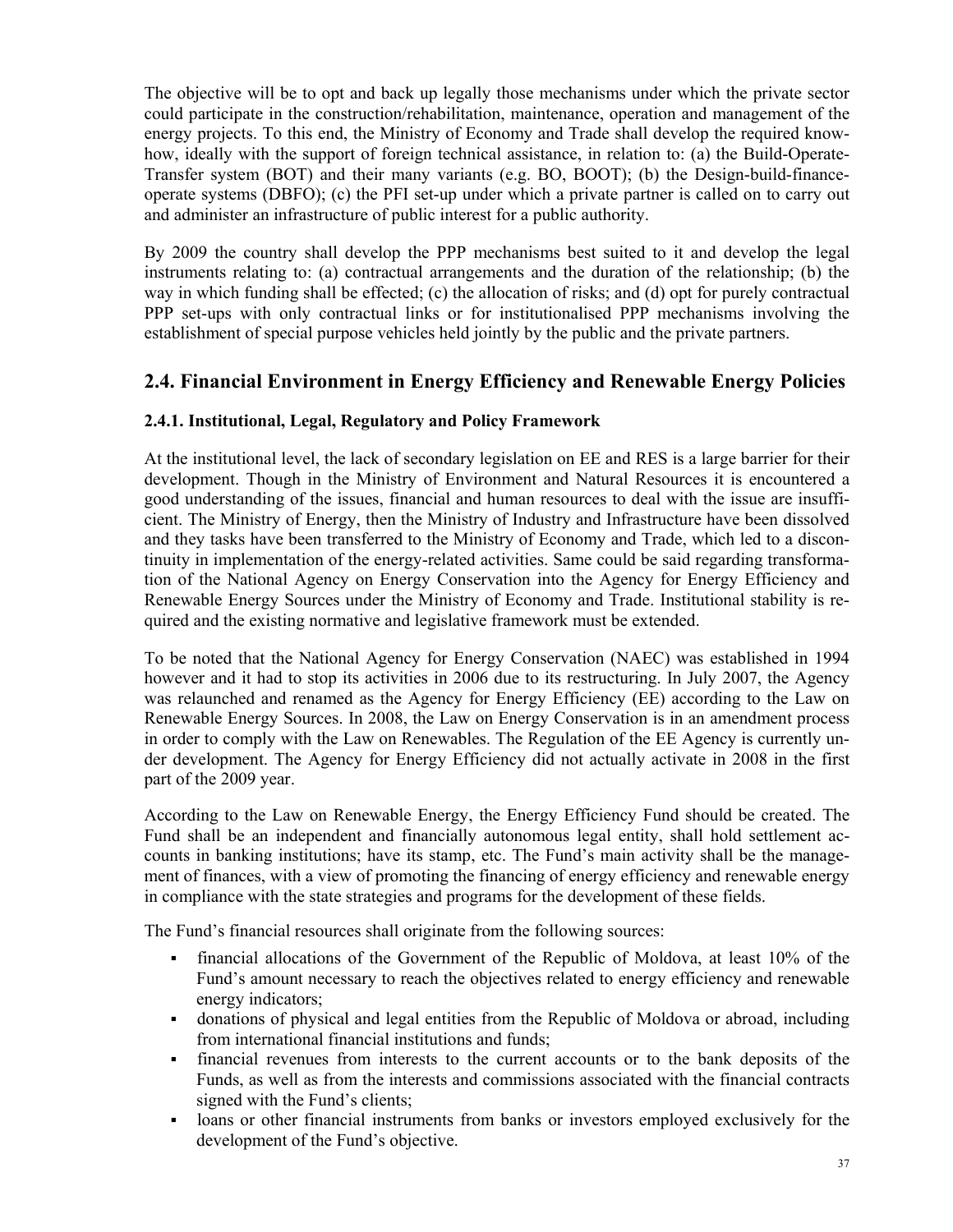The Fund's financial resources shall be used exclusively for:

- Financing investment projects of energy efficiency and renewables in the Republic of Moldova;
- Offering guarantees for loans allocated by financial and crediting institutions for investment projects with a view of increasing the energy efficiency and use of renewable energy sources in the Republic of Moldova;
- covering the Fund's own costs provided in the budget approved by the Administration Board of the Fund, including the services rendered by the Fund's administrator and Fund's financial audits.
- Technical assistance if this is considered necessary for implementation of the eligible projects.

In past years two major documents on renewable energy policy passed the Government: The Law of Renewable energy sources No. 160-XVI from 12.07.2007; and the Methodology for calculation the tariff for energy from renewable energy sources approved by ANRE Decision No. 321 din 22.01.2009.

According to "Energy Strategy of Moldova until 2020" the Republic of Moldova has the same target for 2020 about renewable energy, 20% of country energy balance should be provided from renewable energy sources, and 10% by 2010. The Energy Strategy until 2020, deals with objectives, measures and activities orientated towards a more efficient, competitive and reliable national energy industry whilst ensuring the country's energy security, the upgrading of energy-related infrastructure, improved energy efficiency and the utilization of renewable energy sources, and its integration into the European energy market.

The fundamental principles are based on the following:

- energy supply systems orientated towards serving the needs of the customer;
- improvement of the security of energy supply;
- improvement of energy efficiency;
- increased use of renewable energy sources;
- acceptable environmental impact, on the local, regional and global (climate change) level;
- energy systems that include distributed generation sources;
- selection and implementation of energy technologies based on criteria related to energy efficiency, operational security, environmental impact;
- reasonable tariffs and the development of a favourable investment climate;
- supporting research and development in the field of new and efficient energy technologies;
- enhancing Moldova's role as an important transit country for electricity and gas.

The national energy policy is still focused more on the industrial (21% of the total final energy consumption in Moldova) than the residential sector (40% of the final energy consumption), and lacks the follow-through of the development of realistic action planning and program implementation.

The existing normative-legislative framework must be extended, especially concerning: (i) imposing some energy and environment efficiency requirements (standards); (ii) elaboration of national programs and strategy for energy efficiency, first, in the housing and public sector.

Some important regulations under development should therefore be adopted in a more functional form in order for the energy conservation policy to succeed (Law on ESCOs formation; Regulation regarding energy conservation incentives, etc).

Strong points of the current Energy Efficiency and Renewable Energy Sources Legislative Framework: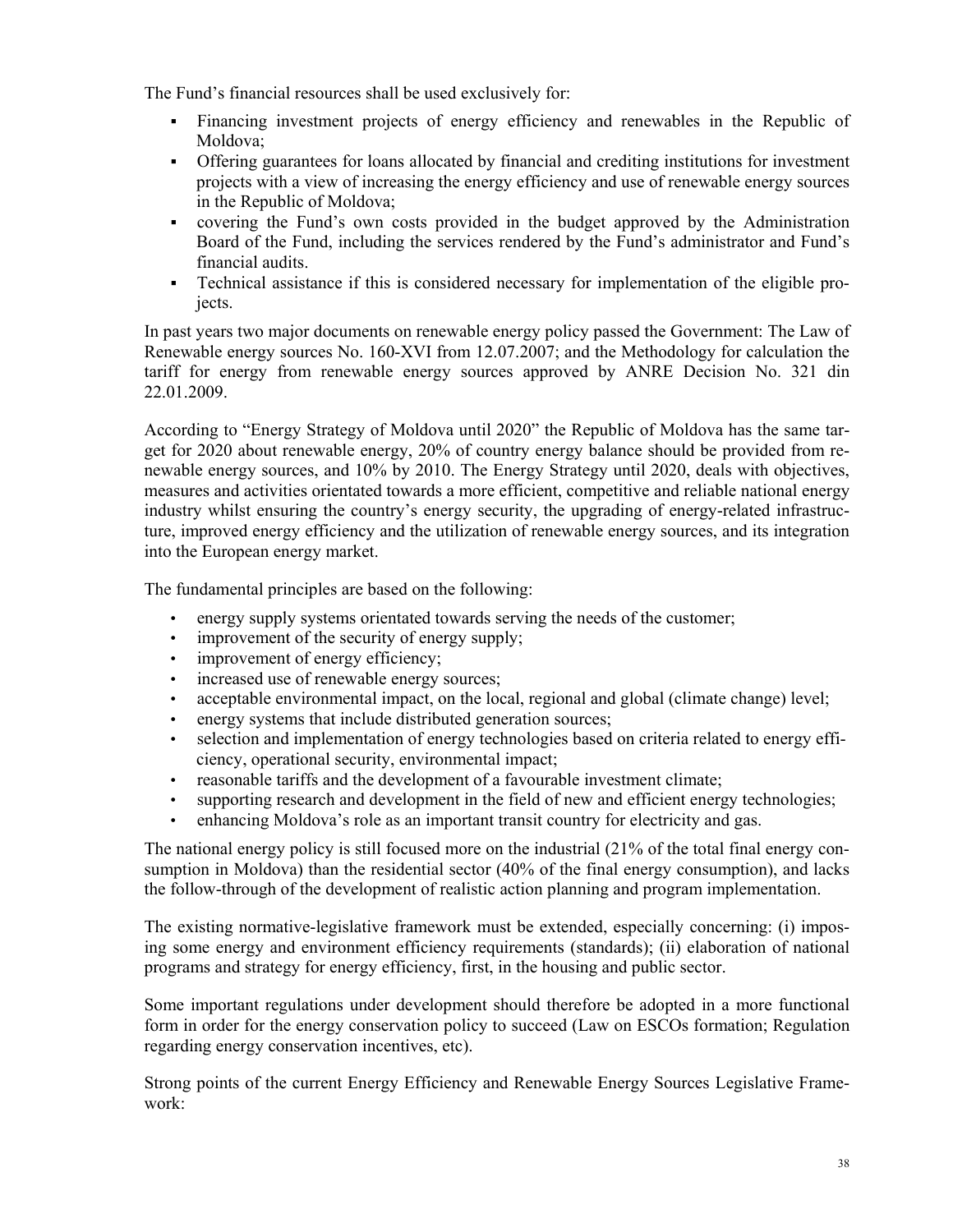- Energy efficiency is a priority in the Republic of Moldova and strategic policy objectives for energy conservation are defined. Important laws are in force: Law on energy conservation, Law on electricity, Law on natural gas, Law on renewable energy sources.
- The national objective of an annual 2-3% decrease in the energy intensity of GDP, stipulated by the Energy Strategy, is a very ambitious task.
- There is political will to improve current EE and RES legislation.

Weak points of the Energy Efficiency and Renewable Energy Sources Legislative Framework:

- Energy efficiency legislation is more declaratory than operational;
- Actions in the area of developing and implementing secondary legislation, institutional capacity building, developing sectoral programmes, and securing financing are required;
- Discrepancies and contradictions between laws;
- While legislation considered incentives for energy efficiency activity development, the lack of mechanisms and underpinning legislative framework stand as the most significant barriers against their implementation.
- Inefficient legislation to support the structure of the Agency for Energy Efficiency and Renewable Energy Sources (former National Agency for Energy Conservation (ANCE)) under the Ministry of Economy and Trade and lack of financial and human resources for its operation.

#### **2.4.2. National Priorities for Meeting the Demand for Energy Sources**

#### *Meeting the Demand for Electricity Supply*

According to the *Energy Strategy of the Republic of Moldova for the period until 2020*, the nation's energy security is expected to be achieved in two ways – by increasing the capacity for interconnection with the neighbour countries, and constructing local generation facilities operating on the imported fuel and renewable energy produced in the Republic of Moldova.

In terms of energy security, priority should be given to the construction of own co-generation plants, but due to substantial investments required for the construction of such plants and the lack of local fossil fuel the prices for the electric power generated locally by the facilities constructed in Moldova will be higher than those for the imported power. That is why, considering relatively low payment capacity of the Moldovan consumers, the priority has been given during the preceding and current periods to the extension of the capacity for interconnection with the neighbouring countries.

Under such a scheme, the refusal to import from a certain country results in imports from some other country, but evidently at a higher price. The difference is the payment for energy security. Thus, the development of the local energy sources will be resumed depending on the payment capacity of the consumers, fluctuations of the fossil fuel prices, electric power tariffs in the neighbouring countries and available generation capacities in the region. The above factors were of such nature that the development of the local energy sources had to be minimized in the last few years.

Till currently, the Moldovan Government has issued 5 directives permitting the investors to construct unregulated power plants. Three of them have been already abrogated because the investors have found the Moldovan market not attractive. The other two decisions were issued in 2004: "ITERA" was granted the right to construct a 450 MW condensing power plant in the village of Burlaceni (in the South of Moldova); and EFC "RW-DC ENERGY INVESTMENT" – the right to construct another power plant with similar capacity in Balti (in the North of Moldova).

Notwithstanding the above, such power plants will not shape a competitive electric energy market in Moldova in the short term and they will be able to contribute to the improvement of the nation's energy security. Their impact will be felt probably only after 7-10 years when the configuration of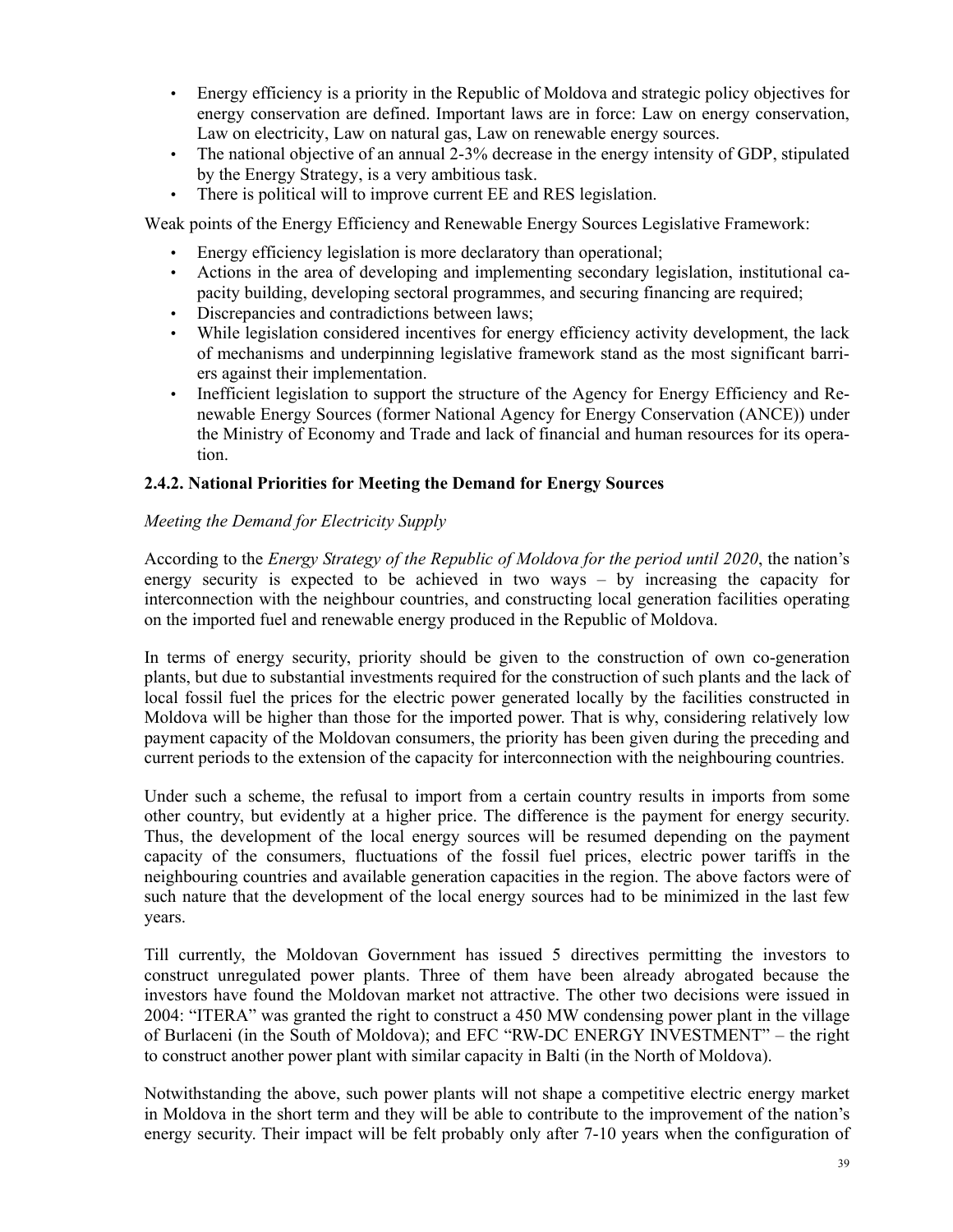the regional power system is assumedly modified as result of the intent of Moldova and Ukraine to accede the Union for the Coordination of Transmission of Electricity (UCTE). Thus the principal measures to solve the problems of energy security and competition at the electricity market remain those of commissioning the capacities of interconnection power lines between Moldova, Ukraine and Romania.

The interconnection power lines to the Western countries are currently very low-capacity (three 110 kV lines and one 400 kV line Isaccea (Romania) – Vulcanesti (Moldova), whereas the interconnection capacity with the East is rather high (seven 330 kV lines and fourteen 110 kV lines – all of them with Ukraine).

To increase the electric power import capacity, the construction was started in 2007 of an interconnection line to Romania (the 110 kV line Falciu – Gotesti). The Memorandum has been negotiated between State Enterprise "Moldelectrica" (Moldova) and State Enterprise "Transelectrica" (Romania) on the construction of the 400 kV line Balti – Suceava.

The Chisinau and Straseni 330 kV transformer stations have been rehabilitated and modernized under Energy Project II funded by the World Bank.

A considerable increase in the electricity consumption has been registered during the recent years (in 2005: by 4.4%; in 2006: by 11%; in 2007: by  $6\%$ ). If this electricity demand pattern persists in the next few years, the risk remains of an electric energy crisis. That threat requires the development of emergency measures for the short term (1-3 years), as provided for in the *Moldova's Energy Strategy for the period till 2020*, including first of all:

- Rehabilitation of the existing domestic 110 kV power transmission lines and construction of new domestic 110 kV power transmission lines to have more possibilities to import electricity from Romania via 400 kV interconnection line Isaccea (Romania) – Vulcanesti (Moldova);
- Consolidation of the existing 110 kV interconnection lines with Romania;
- Construction of new 110 kV interconnection lines with Romania: Falciu Gotesti (Cantemir), Mitoc – Burlaceni (Cahul), Tutora – Ungheni (the second circuit);
- Creation of conditions for the MTPP in Dnestrovsk (ATULBD) to operate at maximum capacity (the higher is the load of the power plant, the more is the capacity to import the electricity from Ukraine);
- Cost-benefit analysis to identify possibilities for the increase of the domestic generation capacities (rehabilitation and modernization of CHP-2 in Chisinau, increasing its capacity up to 440 MW; CHP-1 in Chisinau – up to 90 MW and CHP-North in Balti – up to 100 MW);
- Survey of the energy consumption growth and trends to identify and implement the measures to manage energy demand in order to prevent the significant load growth during the peak load hours on the load curve, including a most effective measure – the implementation of a motivated tariff policy (with differentiated tariffs as well as multi-zone tariffs); the current policy based on the uniform consumed power pricing does not provide any incentives to reduce loads during the peak hours;
- Introduction of differentiated and multi-zone tariffs.

The concept for the mid-term development of interconnection lines (for the next 4-6 years) is based on the goal to consolidate the Republic of Moldova's capacity to transport electricity along the route East-West as well as North-South.

In this context the best solutions to increase the transmission capacity along the route East–West will be the construction of:

- 400 kV interconnection power transmission lines Balti–Suceava and Straseni–Iasi;
- 330 kV interconnection power transmission lines Ribnitsa–Balti and Ribnitsa– Straseni.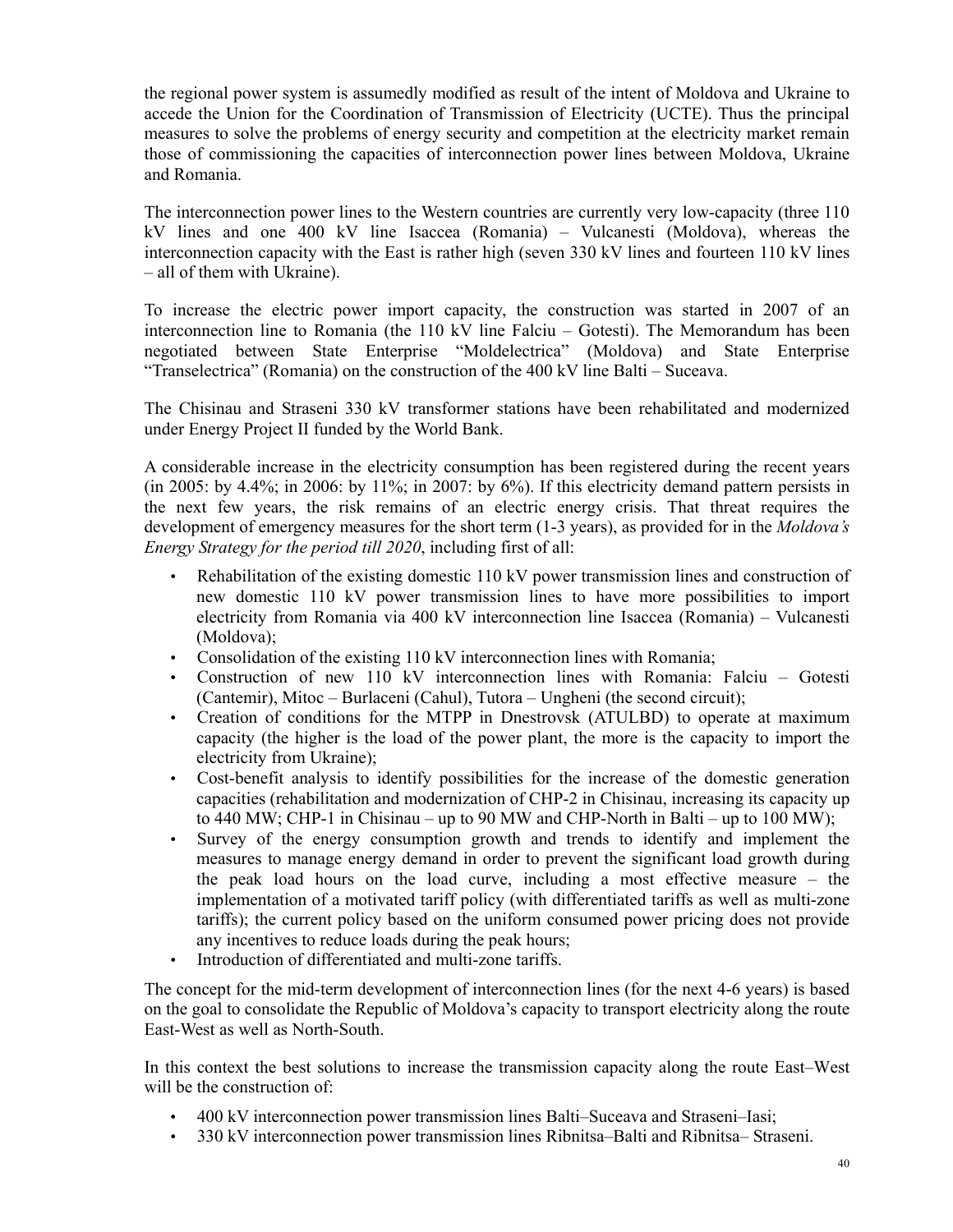That is the least cost-intensive solution which allows connection to a higher capacity node as compared to the others and ensures much higher capacity for energy exchange between Ukraine and Moldova. However, the 330 kV lines Ribnitsa–Balti and Ribnitsa–Straseni cannot be treated as yet as viable (as Ribnitsa is located in ATULBD). Therefore the above solution is currently suspended.

Regards the North-South route, the current plans provide for:

- Construction of a 400 kV power transmission line Dnestrovsk (Ukraine)–Balti (Moldova)– Suceava (Romania); the above three Parties are expected to sign a Memorandum of Intent to the effect, and EBRD has agreed to support the necessary surveys with the possibility of subsequent funding fore the power line construction; in 2007 the Ministry of Industry and Infrastructure implemented the construction project of the 400 kV line Dnestrovsk (Ukraine)–Balti (Moldova);
- Rehabilitation of the 330/110/10 kV station in Balti;
- Rehabilitation of the 330/110/10 kV station in Straseni:
- Rehabilitation of the 330/110/10 kV station in Chisinau;
- The scheduled 330 kV line Balti–Straseni and Straseni–Chisinau will be constructed if the generation capacity increases in the Chisinau Node.

It should be mentioned that the strategy to satisfy the demand with electricity imports from Ukraine is justified also with the actions of this neighbour country in the power sector. In conformity with Ukraine's high voltage transmission network development plans, all those lines enter the geographic region where Moldova is located. According to the Ukrainian plan, in the next 3-5 years the Western part of the country's power system will have excess generation capacity - in particular due to the increased generation at nuclear power plants in Khmelnitsk and Rovno. Ukraine expects to complete the construction of the Pumped Storage Power Plant in Dnestrovsk (PSPP Dnestrovsk) for 2450 MW. To be able to transport the electricity from PSPP Dnestrovsk, it is expected to construct in the next 5-6 years the 330 kV double circuit line HPP Dnestrovsk – PSPP Dnestrovsk and the 330 kV line Bar–PSPP Dnestrovsk. Another electric circuit will be constructed for the 330 kV line Adjalic–Usatovo in the South of Ukraine in 2007. The above development of the Ukrainian grid will increase the transmission capacity along the North-South route up to 1,000 MW.

In the context above, it should be noted that in June 2006 applications of the Republic of Moldova and Ukraine of accession to the Union for Coordination of the Electricity Transport (UCET) were accepted (the energy systems of these two countries work in parallel). Accession to UCET in fact means integration into the European Energy System. The advantages of accession to the European Energy System for the Republic of Moldova are: enhanced energy security of the country, bringing the local electric lines in line with the European standards, attracting foreign investments, etc. However, this is a long term process. The Ukrainian partners, for example, have initially announced that Ukraine, and respectively, the Republic of Moldova could integrate in the UCET in two-three years. This would require, as initially specified by them investments of circa Euro 2 billion. For the time being the Republic of Moldova did not estimate its separate costs for this process.

The *Energy Strategy of the Republic of Moldova until the year of 2020*, aligned to the European Union energy objectives, indicates year 2012 as a year for accession to the UCET. To achieve this target the country has to carry out a series of actions and make investments, in particular, in development of interconnections with the energy systems of the neighbouring countries. It will require investments of at least Euro 190 million that have to be attracted from private sources and external financing. Without all this the intention to integrate in the European Energy System will remain as a good idea only.

It is true that attempts are being made to attract funds from the international financial bodies, which however, trail. Active participation in the projects promoted by the European Commission could develop prerequisites for allocation of the funds so badly needed by this sector. For example,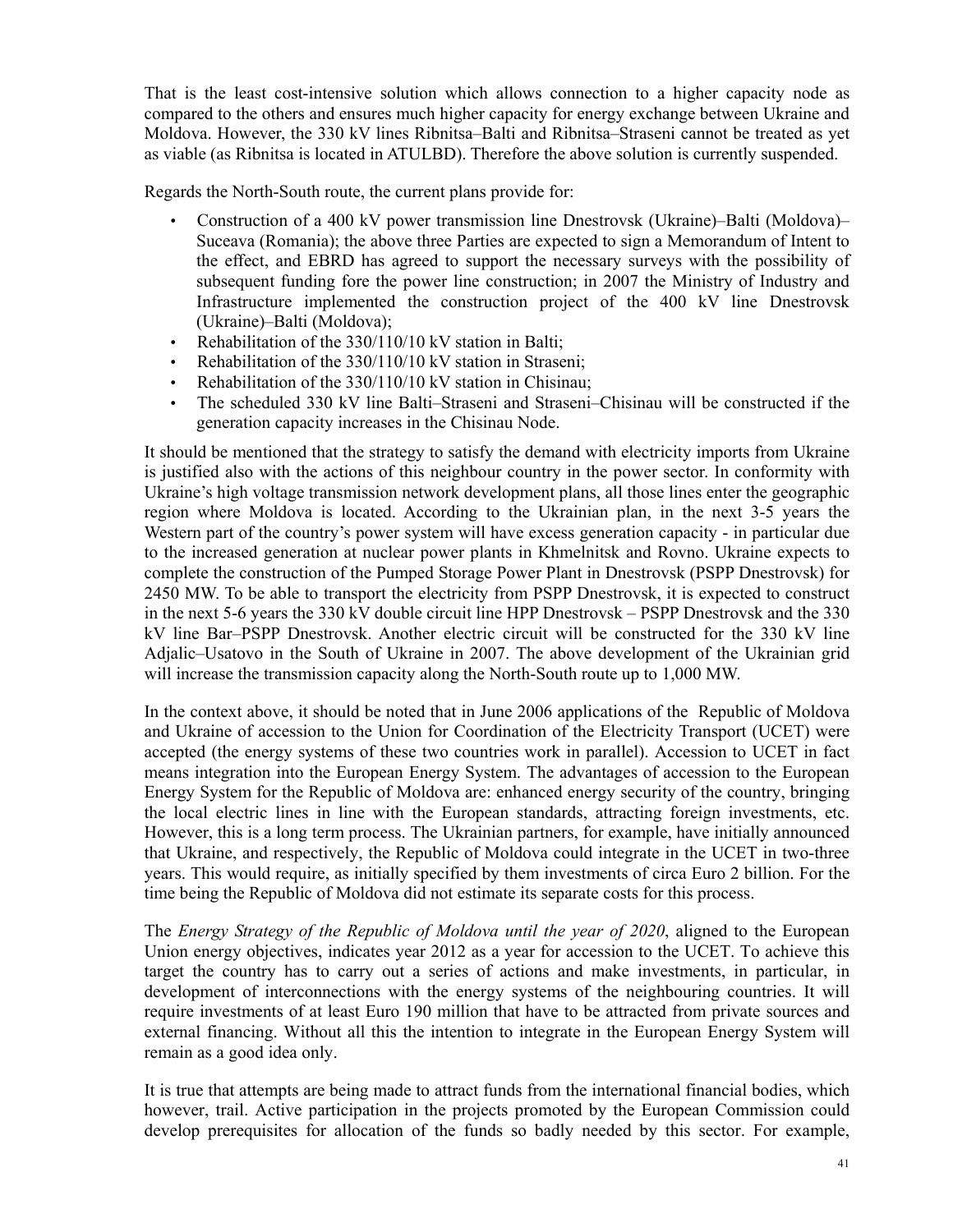participation to the Energy Communion Treaty means that the country will take part in the development of the biggest energy market in the world. The Treaty provides, for the first time in history, for an integrated energy market legal framework. Besides, the Treaty allows put into motion circa USD 30 billion earmarked for the investments into the Electric Power Sector infrastructure, in view of meeting the EU targets by 2015. This money represents a support provided already by the World Bank and the European Bank for Reconstruction and Development.

#### *Satisfaction of the Demand for Natural Gas*

A key issue for natural gas sector is the lack of access to diversified sources of gas supply. Dependence on one gas supplier is not a factor that contributes to energy security of the country. Gas transmission system in Moldova requires upgrading and strengthening first of all through installation implementing metering of natural gas transmission at the cross border points. There shall addressed the issue of payment capacity of consumers for natural gas the price for which will increase of the next years to the average level of gas supply price in European countries.

Short term priorities on satisfaction of the demand for natural gas are as following: national gasification program shall be revisited and aligned to new realities of gradual increase of gas supply to the average level of gas supply price in European countries from the perspective of customers' payment capacity; there shall be reevaluated plans for extension of gas fired generation capacities based on estimations of competitiveness on the market of electricity produced by these capacities.

Medium *term priorities* on satisfaction of the demand for natural gas are as following: extension of gas pipeline network Drochia-Ungheni-Iasi, Causeni-Chisinau, as well as the construction of some branches; construction of power stations with blocks and modules of 10 MW and more capacity, that will allow efficient use of natural gases to obtain hot water and steam for heating or other necessities with a capacity of 85-90%; upgrade and implementation of the national system for metering gas imports and transit, as well as intersystem metering; diversifying access to upstream gas pipeline for transmission of natural gas; implementation of Energy Community Treaty provisions as an observer state.

According to the *Republic of Moldova's Energy Strategy for the period till 2020*, natural gas can be supplied to Moldova from two directions:

- From the gas-main pipeline Ananyev–Chernovtsy–Bogorodceni, Ribnitsa–Chisinau and its Oliscani–Saharna branch, with interconnection to the international main lines Progress, Soyuz, Urengoi–Pomary–Uzhgorod and the natural underground storage in Bogorodceni;
- From the gas-main pipeline Odessa–Chisinau with interconnection to the international transit lines Razdelnaya–Izmail, Shebelinka–Dnepropetrovsk–Krivoi Rog–Izmail and Ananyev–Tiraspol–Izmail.

With the commissioning of the gas line Tocuz–Cainari–Mereni in summer of 2007, an additional possibility appeared for the gas supply to ensure the nation's gas supply security.

The settlements not connected to the lines of the gas supply system will use liquid gas the market of which has been de-regulated. Liquid Petroleum Gas (LPG) is imported from Ukraine, Russia, Romania, Kazakhstan and Belarus by private businesses that have an extensive LPG distribution network and storage facilities with the capacity of 4,450 tonnes.

The gas sector development has been determined by the *National Gasification Program of Moldova till 2010* and the *National Program "Moldovan Village" (2005-2015)*. The implementation of the above programs has led to an increase in the number of gasified villages from 175 villages in 2000 up to 787 in 2007 when the gasification level reached 52%. It is expected to complete the gasification of all Moldova before the end of 2009.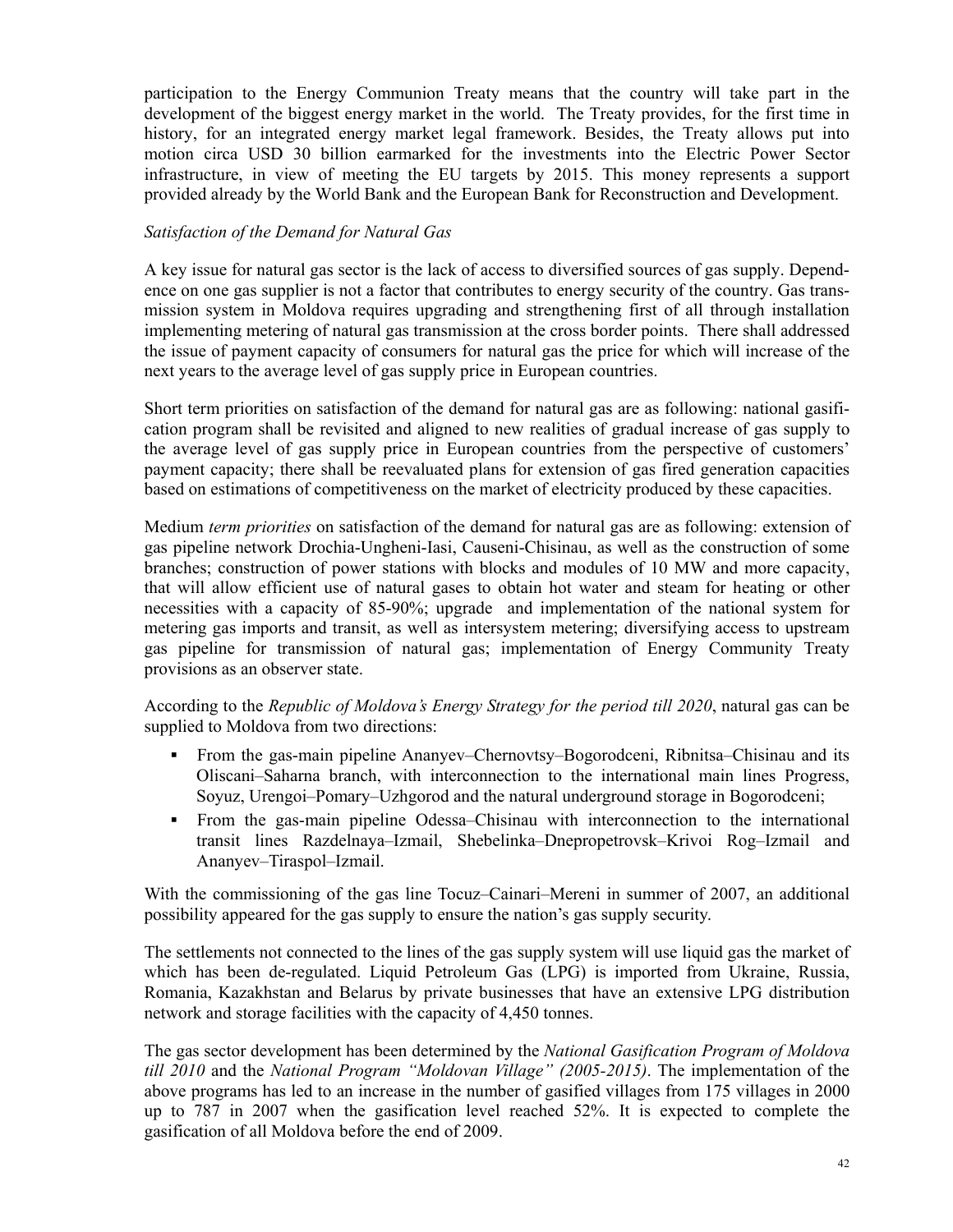To implement the measures provided for in the *National Gasification Program of Moldova till 2010* it is scheduled to commission 186 km of main gas pipelines, 365 km of high pressure branch lines, 6,265 km of gas lines connecting the rural areas, 20 distribution stations and 7 gas compressor stations. A possibility will be examined during the extension of the distribution station network to install closed type turbo-installations in order to generate electricity via use of the high pressure gas coming from the main high pressure lines. Total investments in the complete gasification of Moldova will make about 2 billion lei (EUR 120 million).

### *Meeting the Demand for Liquid and Solid Fuels*

The Republic of Moldova's demand for liquid and solid fuel is satisfied practically in full with imports, excepting small amounts of natural gas extracted in the South of Moldova in the vicinity of Valeni village as well as wood and waste wood produced in the forestry and agriculture.

According to the Republic of Moldova's Energy Balance, the total annual fuel consumption made in the last few years about 550 thousand tonnes of petroleum products (in 2005: 546 thousand tonnes; in 2006: 532 thousand tonnes; in 2007: 554 thousand tonnes). Moldova's storage capacity for petroleum products and in particular diesel oil and gasoline is about 600 thousand tonnes.

To improve the nation's energy independence, a possibility should be examined to construct a petroleum refinery in the northern part of the country (with Otaci, Soroca or Rezina as viable location options) and to complete the construction of the oil terminal in Giurgiulesti with the auxiliary infrastructure and phased increase of its operational capacity. Two ways of access to petroleum sources will be a complete solution to the problem of ensuring the supply of petroleum products. The implementation of the above Projects is possible as a joint effort at the international level as well as via cooperation between the local stakeholders and the specialized international organizations within the framework of programs such as INOGATE with the involvement of the international financial agencies (EBRD, World Bank and IMF).

To diversify the energy resources, coals can be examined as an alternative to the natural gas if the use of clean coal burning technologies is ensured and if this business turns out to be viable in economic terms. An acceptable supply option would be the imports of coal from Ukraine, Romania or Poland, i.e. the countries close to Moldova.

### **2.4.3. National Priorities for Heat Supply**

The heat supply problem is one of the most complicated in the Republic of Moldova. Urban settlements have centralized heating systems, which in most cases are irrationally designed with reference both to heat sources, and network configuration. Co-generation sources exist only in big municipalities - Chisinau and Balti, however these are equipped with out-dated equipment, besides, they do not cover the urban areas completely.

Thermal plants were designed to use imported costly fuel, while local fuels were totally ignored. In most cases the thermal plants were placed far away from the consumers load centre, what contributed to huge heat losses and excessive consumption of energy during transportation. Poor execution during construction, irresponsible operation and mismanagement caps it all. At present these flaws are enhanced by payment incapacity of a considerable part of consumers, politization of the problem due to its social aspect, economic interests of the companies installing autonomous heating systems, incompetence of decision makers, unfavourable investment climate in the country, etc.

Such circumstances make the heat supply sector unattractive for investors and privatization attempts to fail. Financial penury does not provide for rehabilitation and streamlining of the heat supply system on the state's account. The impossibility to align tariffs to the actually incurred costs makes it difficult to rehabilitate and modernise the system on the account of the respective enterprises.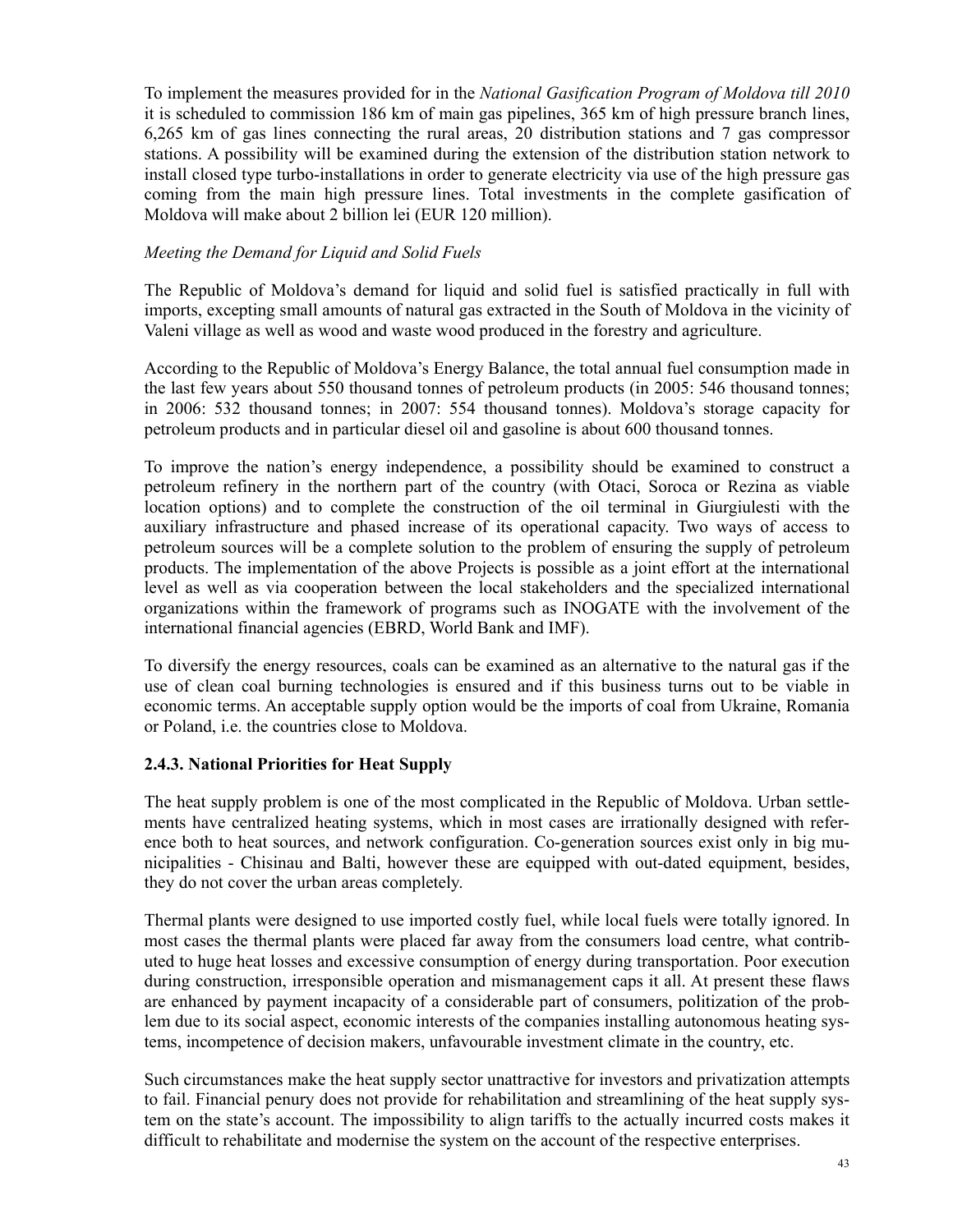Medium term priorities for heat supply are as following: promoting the policy of decentralization and upgrading urban systems of heating supply; increasing energy efficiency of heating systems by implementing heating distribution systems under horizontal scheme in multi stores apartment blocks; use of two way pipelines scheme for heating supply; automatization of heating systems in buildings and other measures; building mini-CHPs with blocks and modules of up to 10 MW capacity, using as primary resources natural gas and RES (solar energy and solid biomass, biogas and bio-fuels); renovation of Chisinau and Balti centralized district heating system through upgrade of main pipelines and distribution networks inter - and intra-city districts made through local interventions after identification of highest losses segments to replace them with pre insulated pipelines.

#### *Revision of Sector Policies*

Starting from the fact that for Heat Supply annually there are consumed circa 40 per cent of the total amount of energy resources consumed at the national level, the fuel consumption reduction potential in this area is significant.

General measures on fuel consumption reduction include: continuous development of the sector legal framework; strengthening of the institutional sector framework; providing conditions to attract investments in the Thermal Power Sector; developing the State Program on Energy Market Liberalization; developing the draft Government Resolution on Divesting the Enterprises from the Thermal Power Sector; speeding up the re-organization of heat supply networks through demonopolization and privatization; elimination of discrepancies between the existing prices for energy resources for a more efficient use of the latter; stimulating competition on the market between energy products suppliers, including oil products and coal suppliers; diversification of sources and ways of energy resources import.

Diversification of sources and ways of energy resources import is the main factor in assuring the country's energy security, and at the same time provides favourable conditions for energy conservation and choosing fuels with less greenhouse gas emissions intensity. It should be noted that construction of the Giurgiulesti port designed for this purpose, was delayed over a number of years, inclusively as a result of unfavourable investment situation in the country, high level of corruption, resistance opposed by neighbouring countries (Ukraine and Romania), which have ports in close proximity (Reni, Ismail, Galati), etc. Among other barriers on the way of energy sources diversification are incomplete de-monopolization of the fuel supply complex and excessive reliance of the country on natural gas.

Technical measures for fuel consumption reduction within heat supply sector, include: energy efficiency enhancing activities – energy conservation in all segments of the thermal power sector: production, transportation and consumption, as well as implementation of new energy efficient technologies; reconstruction of thermal power networks implementing advanced technologies, such as placing of pre-insulated pipes connected underground with no channel and, if possible, with no compensator, with a minimum number of wells; developing thermal power networks protection regulations; using local fuels, secondary energy resources, renewable energy sources (in particular biomass and solar energy), as well as industrial or domestic energy waste to produce heat.

#### *Legal Framework Revision*

Adoption of the legal framework on energy sector has been long delayed (Law No. 1525-XIII as of 19.02.1998 on Energy, Law No. 1136-XIV as of 13.07.2000 on Energy Conservation, the draft Law on Thermal Power is still under Parliament's consideration, incoming No. 4356 as of December 25, 2003, see Parliament Resolution No. 44-XV as of 26.02.2004 on the draft Law on Thermal Power).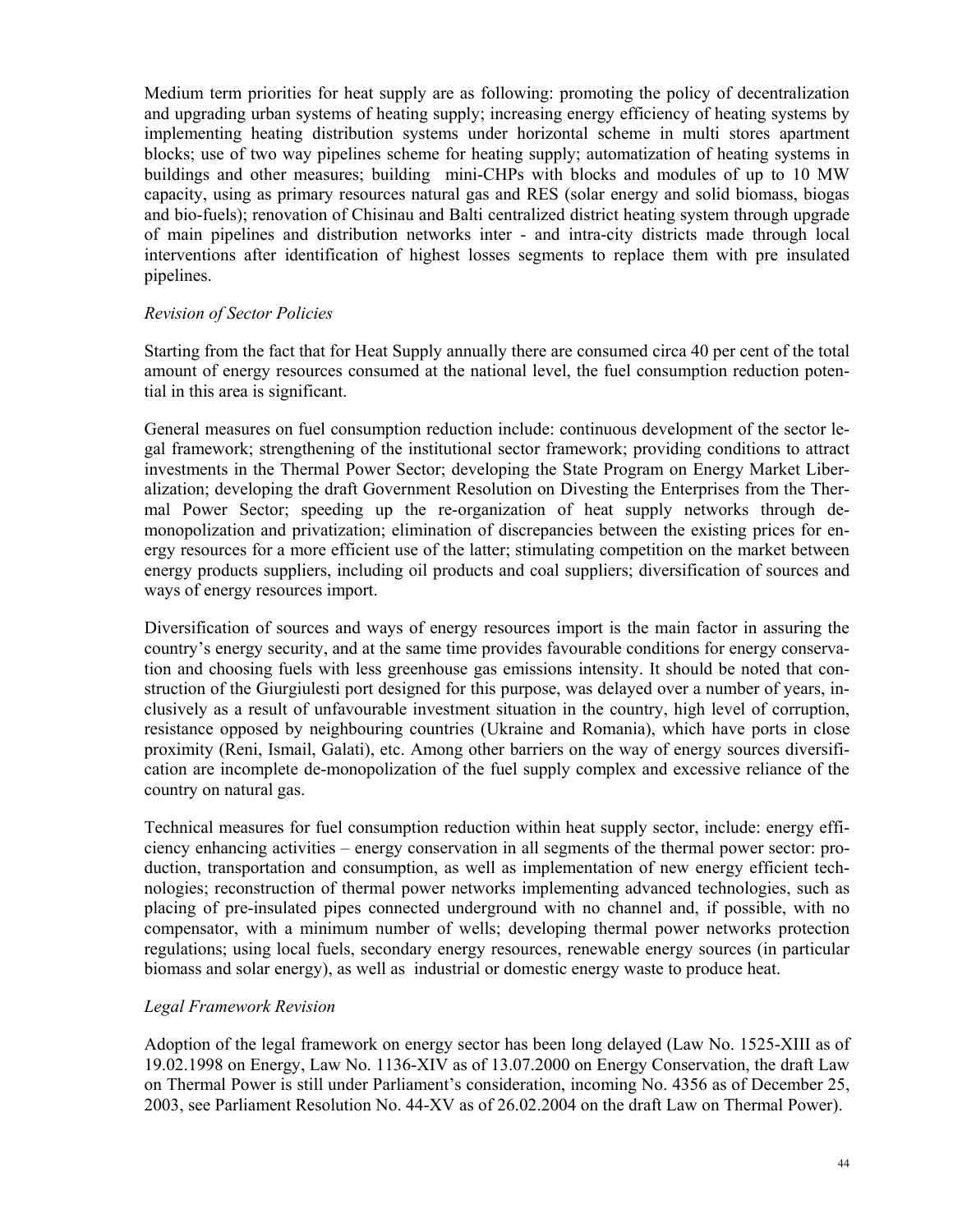The current legal framework on energy sector has a purely economic nature, being however targeted towards energy saving, contributes to lowering fuel consumption, and indirectly, to GHG emissions abatement.

These laws are focused on assuring adequate political, organizational and economic conditions for efficient use of energy resources during extraction, production, processing, storing, transportation, distribution and consumption, while limiting the monopolist activity and enhancing competition in energy sector.

The energy sector development conditions and measures to promote environment protection are stipulated in the Law No. 63-XIV as of December 23, 1998 regarding the Concept of divesting enterprises in the electric and thermal power sector, the Law No. 1103-XIV as of 30.06.2000 on Protecting Competition, the Law No. 982-XIV as of 11.05.2000 on Access to Information, etc.

However, some measures stipulated in these laws pertaining to the thermal power sector received no attention in the regulatory and normative acts: support from the state, central and local public authorities to private initiatives in the Thermal Power Sector; regulation of monopolist activities and enhancing competition in the Thermal Power Sector; inviolability of investments made in the thermal power system; non-interference of central and local public authorities in the economic activity of thermal power production, transportation, distribution and supplying enterprises, except for cases expressly stated in current legislation; diversification of thermal power production sources and forms of ownership in the thermal power sector, etc.

In the heat supply sector, diversification of sources, if any at all, is made on the account of implementing autonomous heating systems based on the individual building or apartment thermal boilers. This trend is a positive step in comparison with the centralized systems which existed until present based on district or central thermal plants, however still it is not in line with the modern trends of co-generation and tri-generation sources.

Co-generation systems on the basis of the CHPs with a mixed gas-steam cycle, with the electrical power of 50-500 MW, and thermal power in the same limit, and mini CHPs with gas turbines or piston engines, with electrical power ranging from 50 kW and 10 MW and thermal power of circa 2 times higher, allow for a 20-40 percent fuel savings in comparison to the separate production mode in the most performing modern systems. Tri-generation installations, which in addition to electric and thermal power, provide for production of cold for air conditioning and potable water cooling systems, offer a better product and save fuel.

The impediments on the way of co-generation implementation are the following: poor knowledge of the advantages by the decision makers; a relatively high cost of the respective equipment; financial penury in the country; unfavourable investment climate; access to a relatively cheap electric power market of Ukraine and Russian Federation, where the cost for fuel is incomparable lower than the local one; inadequate tariffs for thermal power; interference of central and local authorities in the economic activity of the energy enterprises; a strong lobby for the enterprises importing autonomous heating systems.

Interference of authorities in the economic activity of the energy enterprises poses a serious problem. Taking into account the current economic crisis and poverty, as well as the low culture of the political class, it is hardly possible to try to avoid this interference.

Regarding the competition in the Thermal Power Sector, it is necessary to mention that under current situation with inadequate tariffs for heat (these are far from covering the actual thermal power production costs), such competition is non-existent. It is difficult to overcome this situation, however, there are solutions and the process has already started.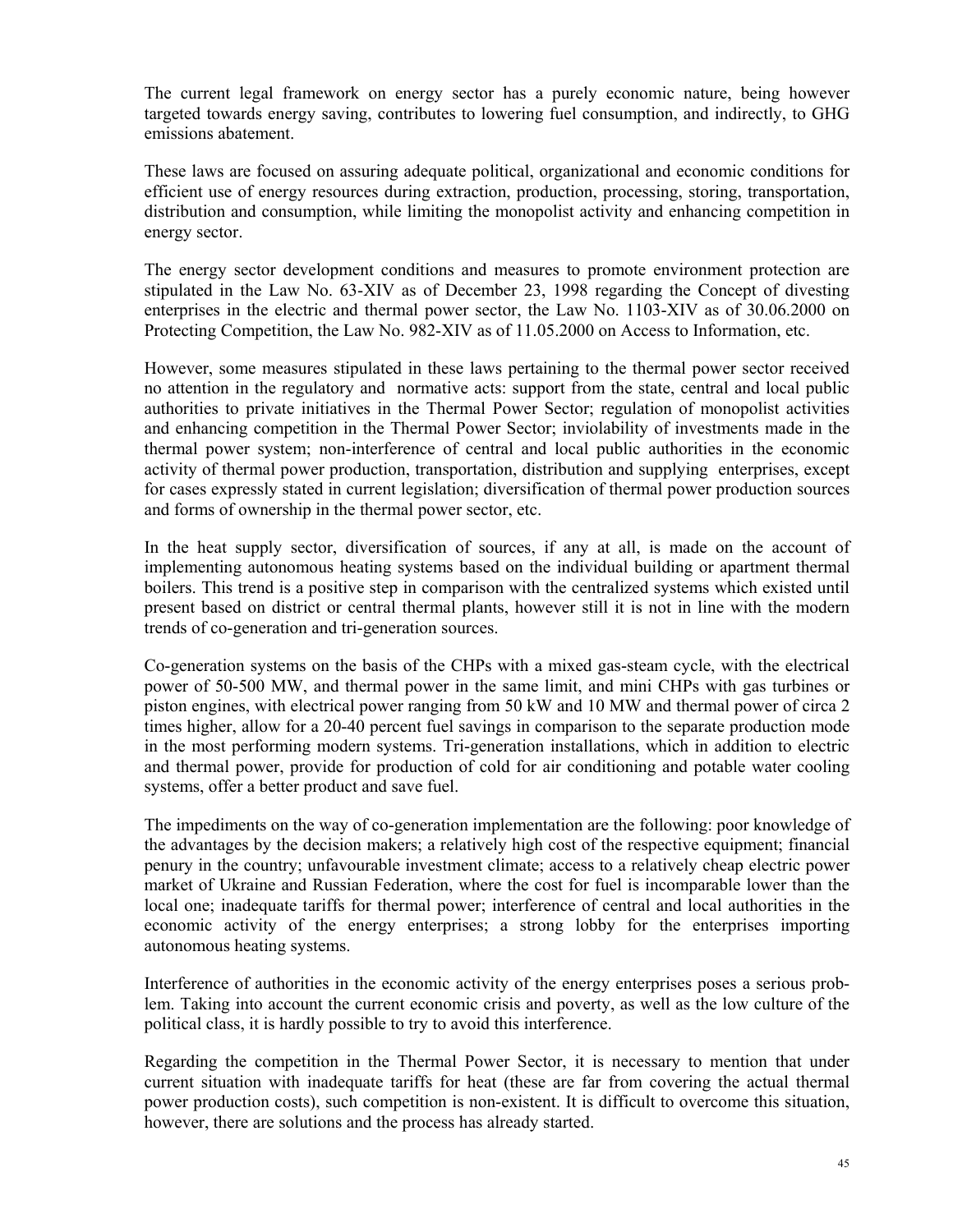If the current prices for electricity (circa 5-7 US  $\acute{\text{c}}$  /kWh) and thermal power (circa 5 USD/GJ) in case of a big CHP (which works for the transportation and distribution networks, where the tariffs for energy increase by two times on the account of costs, losses, taxes, etc.) are inadmissible, then for an autonomous mini-CHP such prices are more than favourable.

It should be noted that the current draft *Law on the Thermal Power* provides for diverse facilities for co-generation installations, which have to be more aggressively supported at the government level.

The possible measures of financial nature that could later be reflected in sector legislation, are: (i) setting up the Energy Sector Development Fund; (ii) providing fiscal facilities to commercial banks and investment funds in the event of their participation to financing energy and environment protection focused projects; providing fiscal facilities and credits to companies which on their own account upgrade technologies aiming at reducing consumption of natural resources and environment protection, etc.

#### *Revision of the Normative Framework*

In the energy sector in general, and the thermal power sector in particular, initially the normative framework had been developed with the contribution of the Ministry of Energy, Ministry of Industry and Infrastructure, and more recently, after the National Agency of Energy Regulation (ANRE) has been established, with its contribution, too.

The ANRE developed the Methodology for calculation, application and approval of tariffs for heat supply services (Apr. ANRE No. 147 as of 25.08.2004). However, excessive politization of the problem of tariffs for heat impedes the appropriate application of this methodology, in particularly in Chisinau municipality.

The Ministry of Environment and Territorial Development issued the Order No. 423 as of 25.10.2000 introducing new specific norms for buildings providing for a minimum admissible value of the global resistance of partition-walls was raised from 0.66-1.18 m<sup>2</sup> K/W to 2.5-2.7 m<sup>2</sup> K/W, starting January 1, 1999. However, taking into account the long term of life of the buildings, and the fact that two thirds of the buildings were built after 1970, in order to save energy for heating in the short and medium term run it is necessary to improve the insulation of old buildings, in particular of those built in the '70-90 of the past century (over 50 percent of the existent housing stock). Also, it is necessary to develop standards regarding the limit of energy consumed to produce one unit of output in all branches of industry, for home appliances, etc.

### **2.4.4. National Priority Areas for Energy Efficiency**

Energy efficiency is one of the priorities for the national economy and for the energy sector and has been named a key objective under the EU-Moldova ENP Action Plan (Objective 66).

Currently energy intensity in the country is about three times higher than in the European Union. It is estimated that a well-planned and concerted implementation of an energy efficiency program in Moldova could reduce the financial impact of the energy sector on the GDP by 1.6-1.7% per year, starting with 2009.

The pursuit of higher energy efficiency does not concern only the energy sector but cuts across all sectors of the economy and energy consumption and, therefore, has a highly decentralized character. As a result, it requires a variety of approaches and types of measures, which generally differ from one sector to another.

The key principles of state policy in the field of energy efficiency are: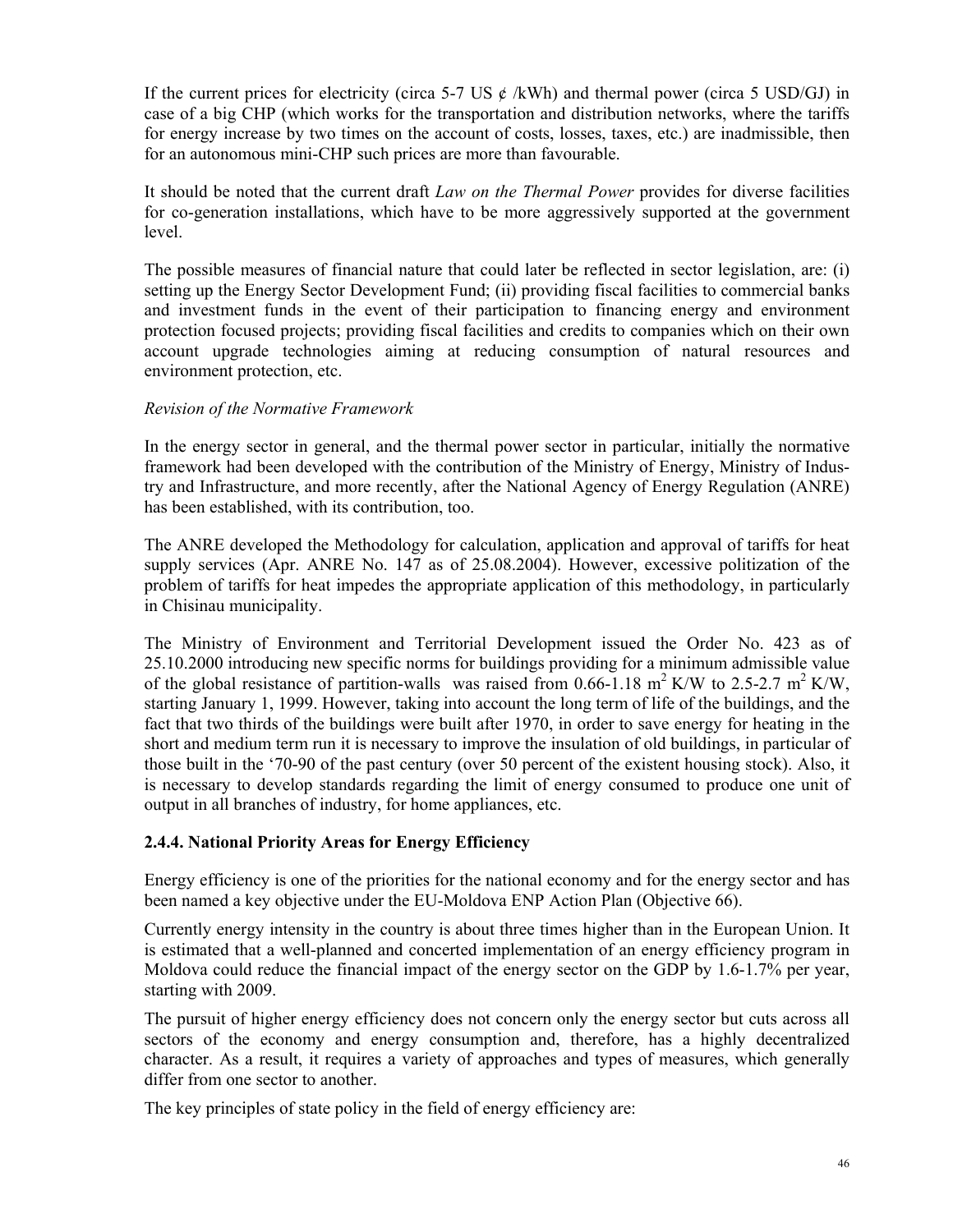- gradual approximation of national legislation with EU secondary legislation on energy efficiency till the year 2010;
- increasing awareness and providing technical-scientific and information support for energy saving and energy efficiency activities;
- harmonization of interests of energy consumers, suppliers and generators for energy saving;
- transparent granting of incentives for energy efficiency interventions;
- mandatory implementation of energy saving measures by legal entities;
- close monitoring by the State of the progress in efficient use of energy resources.

Specific objectives in the field of energy saving and increasing energy efficiency include:

- implementation of the National Programme for Energy Conservation 2003-2010 (approved through Government Resolution No. 1078 from 05.09.2003) and its due extension, with an on-going biannual update, while taking into account the EU Commission Green Paper of 22 June 2005 on "Energy Efficiency - or Doing More With Less" and the Green Paper of 8 March 2006 "A European strategy for sustainable, competitive and secure energy";
- developing, approving and applying standards aimed to increase efficiency of energy consuming equipment, especially in line with standards set out in EU legislation on energy efficiency;
- developing and encouraging through promotional material and moral incentive energy saving initiatives that increase energy efficiency within the budget funded sector, households and national economy branches, including the energy sector;
- promoting the use of efficient, economically viable and non-polluting energy technologies and equipments in all sectors of the national economy;
- encouraging application of new rules for investments and incentives to increase energy efficiency whilst promoting development, such as setting up specific standards for energy resources consumption, which would accept use of resources saved as a result of energy efficiency actions for other production purposes or activities of enterprises and organizations;
- establishing a database on energy efficiency options and providing free access of legal entities and individuals to this information;
- promotion of consultancy and audit services by private or state organizations, which will provide information about energy efficiency programs and technologies, as well as technical assistance to state and private sector consumers;
- setting up zonal energy efficiency demonstration centres;
- elaborating price and taxation policies which provide clear signals favouring energy efficiency.

Measures to achieve these objectives include:

- reviving and extending the activities of the Agency for Energy Efficiency and Renewable Energy Sources (former National Agency for Energy Conservation), which will be assigned a role in the implementation of the National Energy Saving Program;
- cooperation in the field of energy efficiency and development of renewable energy sources with European Union and CIS structures, including technical assistance;
- closely monitoring the transposition of the EU secondary legislation on energy saving and energy efficiency;
- promoting energy efficiency through energy consumption minimization technologies in buildings and especially in public buildings, including the use of renewable energy sources;
- designing and providing financial support instruments for energy efficiency projects, efficient technologies, and research and development in this field; to this end, the National Fund for Energy Saving will seek funding both from the State budget sources and from grants;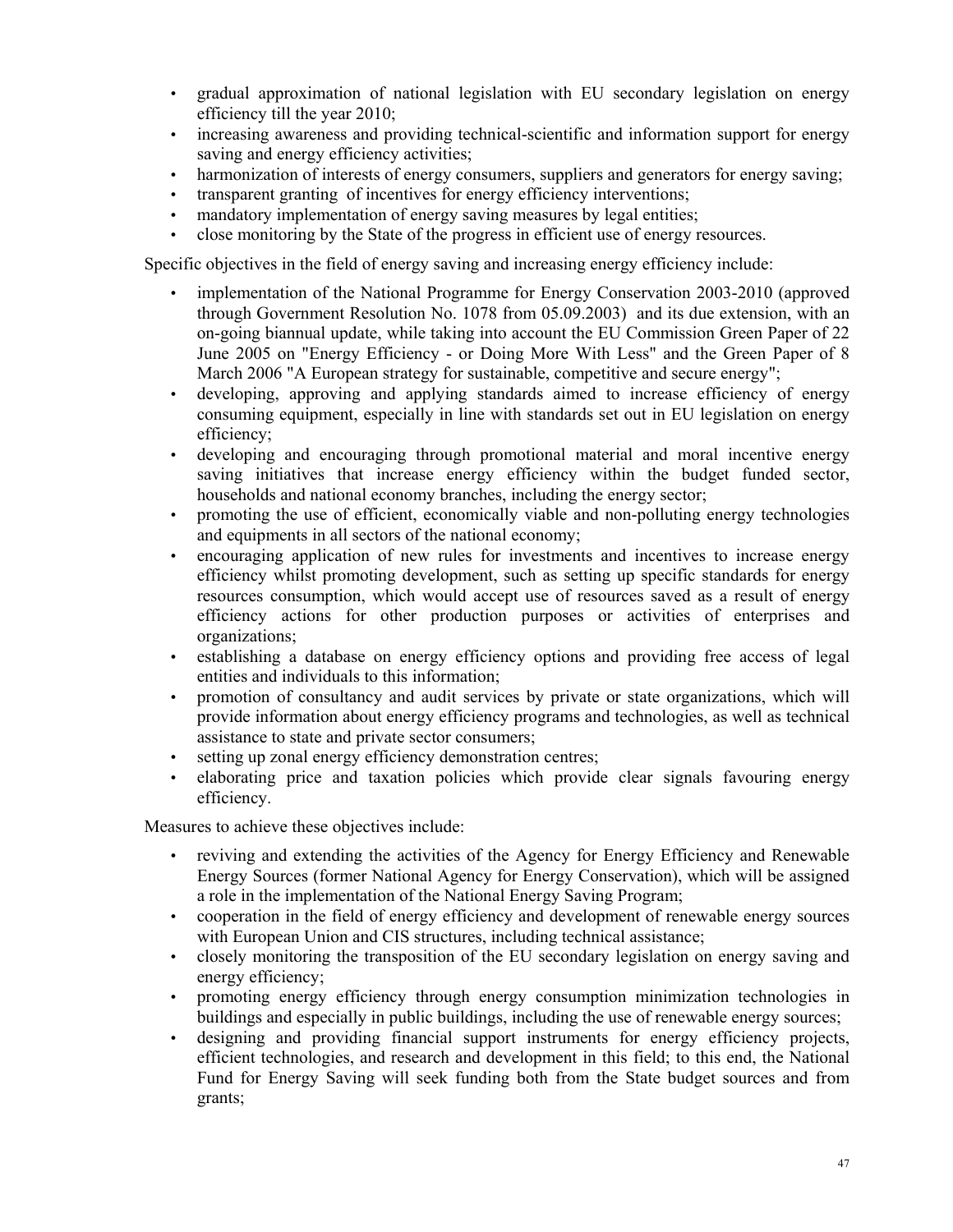- actions towards establishing energy service companies (ESCOs) and use of other financial instruments and organisational approaches to stimulate commercial banks to invest in energy efficiency projects;
- setting up energy efficiency demonstration zones which will disseminate and promote the achieved results from demonstration projects at both the national and local levels;
- setting up minimal energy efficiency standards for different equipment and technologies (e.g. for buildings, transportation, home appliances, common industrial equipment, etc.), to be gradually harmonised with EU standards;
- study of the possibility for establishing a market for trading green and white certificates;
- review of price setting methodologies and taxation of energy products so as to incorporate incentives for energy efficiency etc.

### **2.4.5. National Priority Areas for Renewable Energy Sources**

The current state, key tasks and means for the development of renewable energy sources in the medium term are stipulated in the "Draft National Program for the Development of Renewable Energy Sources" until 2010. The country has set forth the goal of increasing the participation of RES in the country's energy balance up to 6% in 2010 and 20% in 2020.

The increased use of RES has also environmental benefits. If the targets stated above are reached, they will result in an annual reduction of  $CO<sub>2</sub>$  emissions by 167-210 thousand tones of  $CO<sub>2</sub>$ equivalent.

The aforementioned program foresees the development of the energy potential of:

- biomass: use of biomass both from energy cultures (production of biofuel from cereals, sugar sorghum and oily technical cultures - rape, sunflower, grape seeds from wine industry etc.) and agricultural, forest and urban wastes,
- solar energy by conversion to electricity and heat,
- wind energy,
- hydropower, and
- other sources of energy.

The following specific objectives are set to achieve the goals of the Program and the Energy Strategy:

- preparing and improving legislation related to the development of renewable energy sources by establishing a transparent and efficient national legal framework, which will include incentives approved by international practice;
- development of the scientific, technical, economic, informational, financial and production potential;
- identifying and removing barriers to renewable energy sources implementation;
- developing an efficient and continuous mechanism for implementation of the Energy Strategy, which will include scientific research and development, estimation of renewable potential, launching pilot projects and inclusion of this potential into the economic cycle;
- establishing conditions for the stable development of the energy industry based on RES and increasing the amount of RES use in the national economy;
- increasing the level of professional training of personnel in this field;
- increasing public awareness of the importance of RES use for the sustainable development of the country;
- establishing a national fund for promoting renewable energy;
- introducing the necessary legal framework for using biofuel and biofuels mix for transportation and agriculture sectors, taking into account the relevant objectives and targets of the EU;
- use of liquid (ethanol and bio diesel) and solid biofuel obtained from renewable sources in order to reduce energy resources import.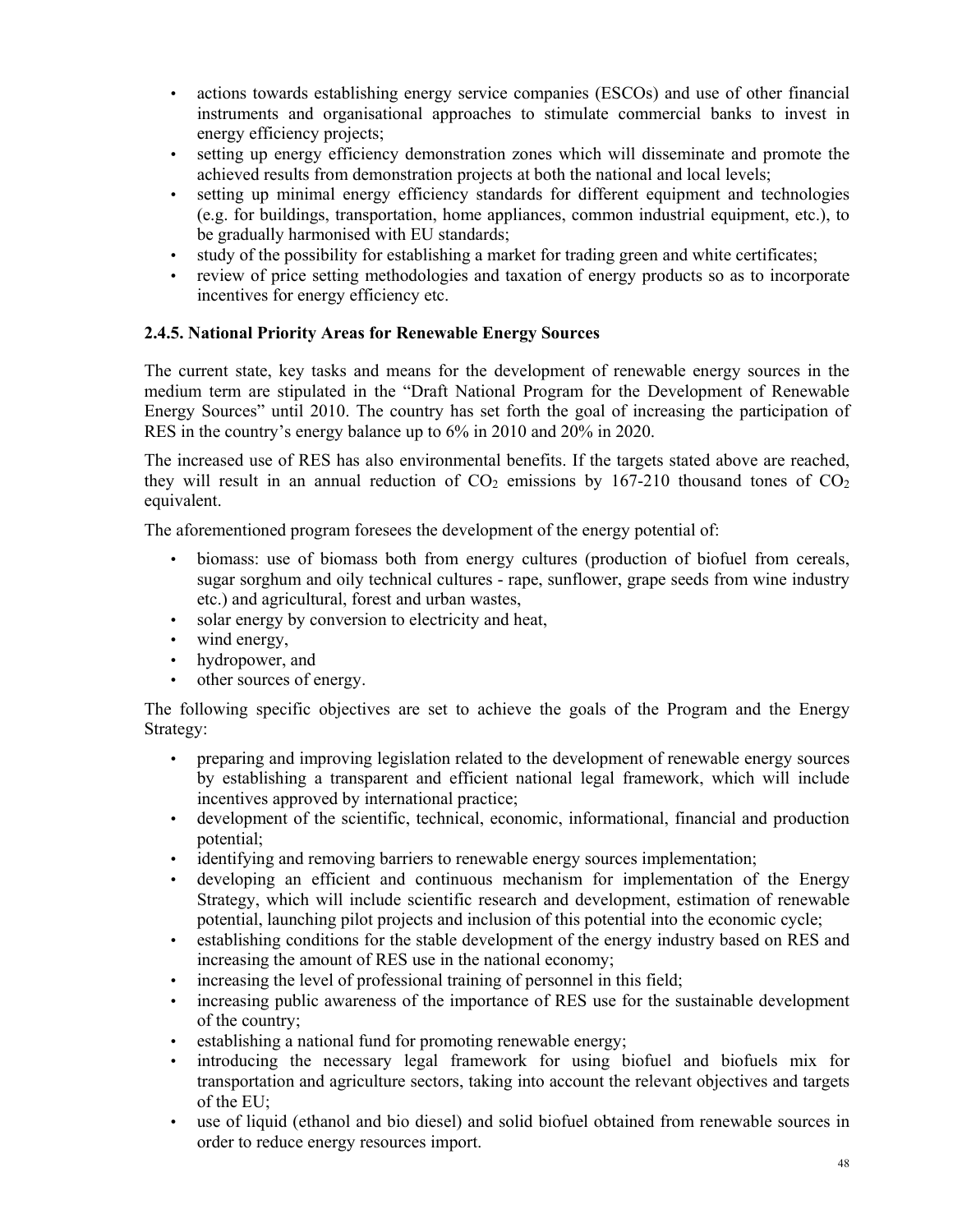Measures to achieve these objectives include:

- transposition of national legislation to Directive 2001/77/EC on the promotion of electricity produced from renewable energy sources in the internal electricity market and Directive 2003/30/EC of the European Parliament and of the Council of 8 May 2003 on the promotion of the use of biofuels or other renewable fuels for transport.
- research and development in new energy sources by assimilating their potential for:
	- o development of energy obtained from biomass, solar and wind energy and low thermal potential heat sources;
	- o development of hydropower build mini-hydro stations on Dniester, Pruth and Reut rivers;
	- o promote research in the field of hydrogen energy, etc.

After application of the Methodology for Energy Tariff from Renewable Sources there are many advantages to invest in Moldova in the field of renewable energy. The methodology offers to the energy producer from renewable sources the guarantee of income. It is worth to mention that the benefit will be higher for first investor on the market. The Republic of Moldova has primary and secondary legislation that offers to investors the possibility to have a real benefit from renewable energy sources.

### **2.4.6. Interest for Receiving Equity and Mezzanine Financing**

In the Republic of Moldova capital markets on the whole are underdeveloped and shallow. The primary market for government securities is well-organized but dominated by commercial banks, while the secondary market is almost nonexistent. Liquidity on the markets is constrained by the absence of nonresidents, who have sold their holdings in the wake of the 1998 Russian crisis and have not returned since then. The lack of investors on the equity market is exacerbated by fragmentation of the market.

### **2.4.7. Barriers to Financing Energy Efficiency and Renewable Energy Sources**

All sectors have big energy efficiency potentials in the building stock, technologies and management. Lacks of financing and insufficient or non-existent economic incentives are the major barriers for the implementation of energy efficiency measures by all types of consumers.

### *Residential Sector*

The residential sector is characterized by a broad range of inefficiencies starting from large commercial heat and hot water losses (thefts and leakages) in the systems, to wasteful end use in dwellings that are not weatherized. However, energy efficiency projects in the residential sector are not implemented with the exception of donor-assisted demonstration projects or occasional attempts by managers of some buildings.

The increase in energy price levels, combined with the low level of income (energy bill of a household might represent in winter season more than 50% of an average salary, however the average annual expenditures for dwelling and facilities, inclusive for energy services, constitutes only 13.5% out of total; [source National Bureau of Statistics, 2008]), has resulted in past in low rates of payment collection (the payment of electricity bills reached 100% after the Law on Energy allowed disconnection of non-paying consumers). Actually, it is difficult to reach real savings in the residential sector in the actual conditions, where the energy comfort is much lower than the norm, combined with difficulties in defining and explaining the "baseline energy consumption".

Increase in prices of imported energy fuels, big system losses, and chronic non-payment by the consumers, led to a serious financial crisis of the heating sector. Since 2000, heating companies have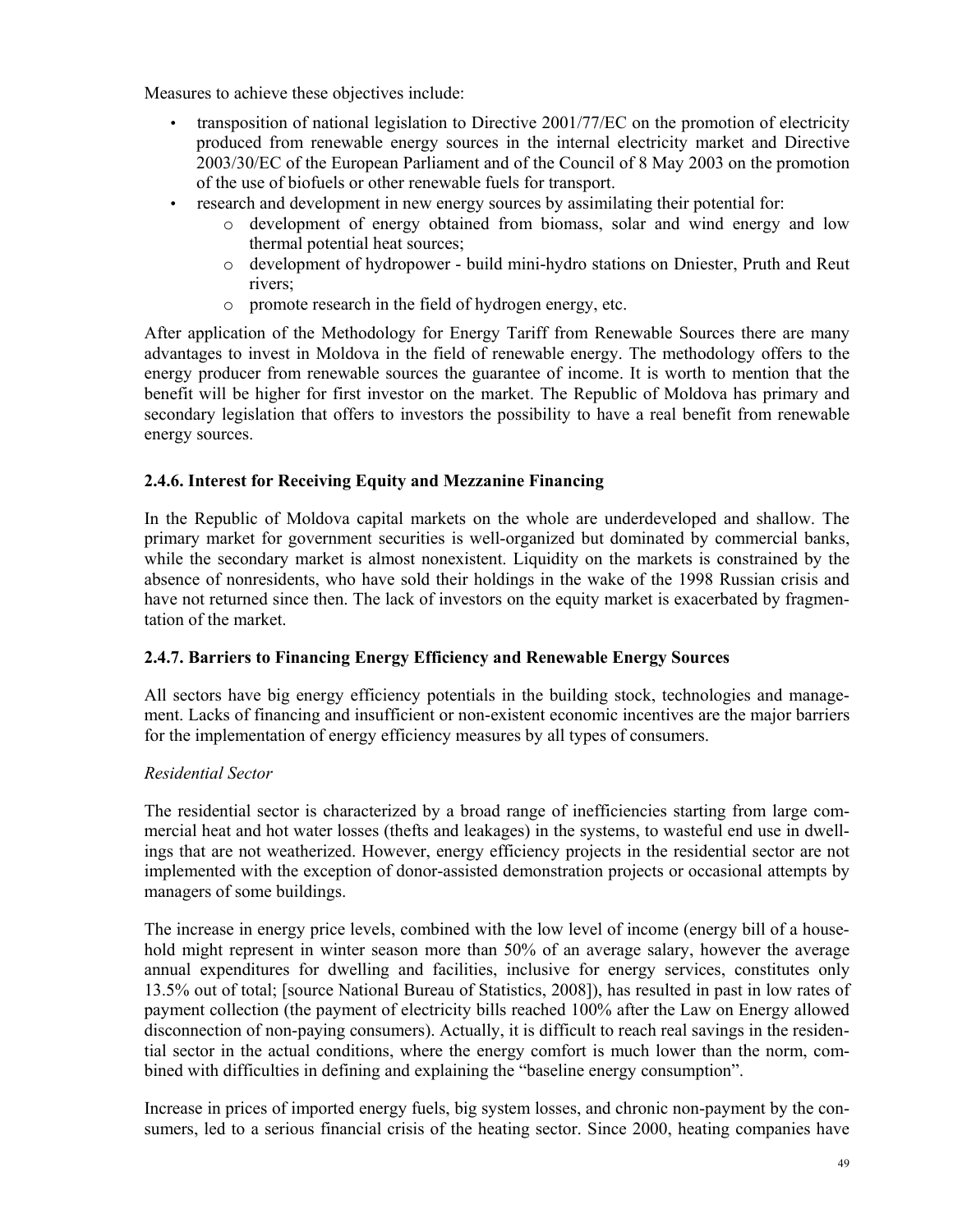been established as municipal enterprises, wholly owned by the local administration. The majority of these units did not have the necessary experience and financial means to redress the problems of the heating systems, or at least for reducing the crisis. In fact, many heat supply systems have stopped operation, whereas the efficiency of the remaining ones is very low. As a result, heating services both to public and residential buildings continue to deteriorate. Many customers have started refusing the heat supply, thus reducing significantly the demand for heat, consequently affecting the efficiency of generation.

Finally, an important barrier for the implementation of energy efficiency improvements in multistory buildings of the residential sector is the lack of legal authority of the housing associations. As there is a high share of private ownership, the associations cannot oblige the individual owners or tenants to participate in the funding of energy efficiency measures. The privatization of apartments has left the apartment owners without any obligation regarding common facilities such as heat supply, maintenance of the building shell, etc.

#### *Institutional Sector*

The legislation does not give incentives to local governments and public institutions to save energy. This, according to mayors, principles, directors of public institutions, is the main impediment why energy efficiency projects are not implemented in these given institutions.

The current budgetary regulations should be improved to give more incentives to local councils to manage their budgets rationally. The limits imposed by the central authorities on the budget expenses do not encourage local governments to develop and implement different projects that would result in reduction of costs for municipal services, including heat. Under the current itemized budget allocation system, municipal budget saving in any expenditure category will result in a reduced allocation from the central budget in the following year. For example, if a municipality would implement an energy efficiency project in schools and thus would reduce the fuel consumption by 20%, next year central authority will cut those 20% (money equivalent) from the local budget and local budget will get no savings out of the project and cannot use savings for alternative needs in the public entity (for example buy new books in the school) or to improve the quality of services in public buildings, etc.

Budget constraints, together with the deterioration of the district heating services, resulted in great difficulties for assuring enough heat for the public institutions such as schools, kindergartens, hospitals, etc. Mayors of municipalities have addressed the problem of budget creation problem, but no real improvements have been carried out until now.

#### *Industrial Sector*

EBRD experience shows difficulties in finding customers in the corporate sector reaching the minimum requirements in regard to international banking practices. Furthermore, lack of financing leads to a concentration on core business activity and little interest for energy efficiency investment opportunities. Although energy audits and implemented energy efficiency projects demonstrate high energy efficiency potential in all sub-sectors of industry, energy efficiency is still not a matter of great concern in industry. The limited awareness of the industrials about the possible benefits and needed actions results in lack of interest and motivation.

### **2.4.8. ESCOs**

The lack of financing for core business activity limits the interest for energy efficiency investment. The limited awareness of the corporate sector of the possible benefits and needed actions results in little activity in energy efficiency investments.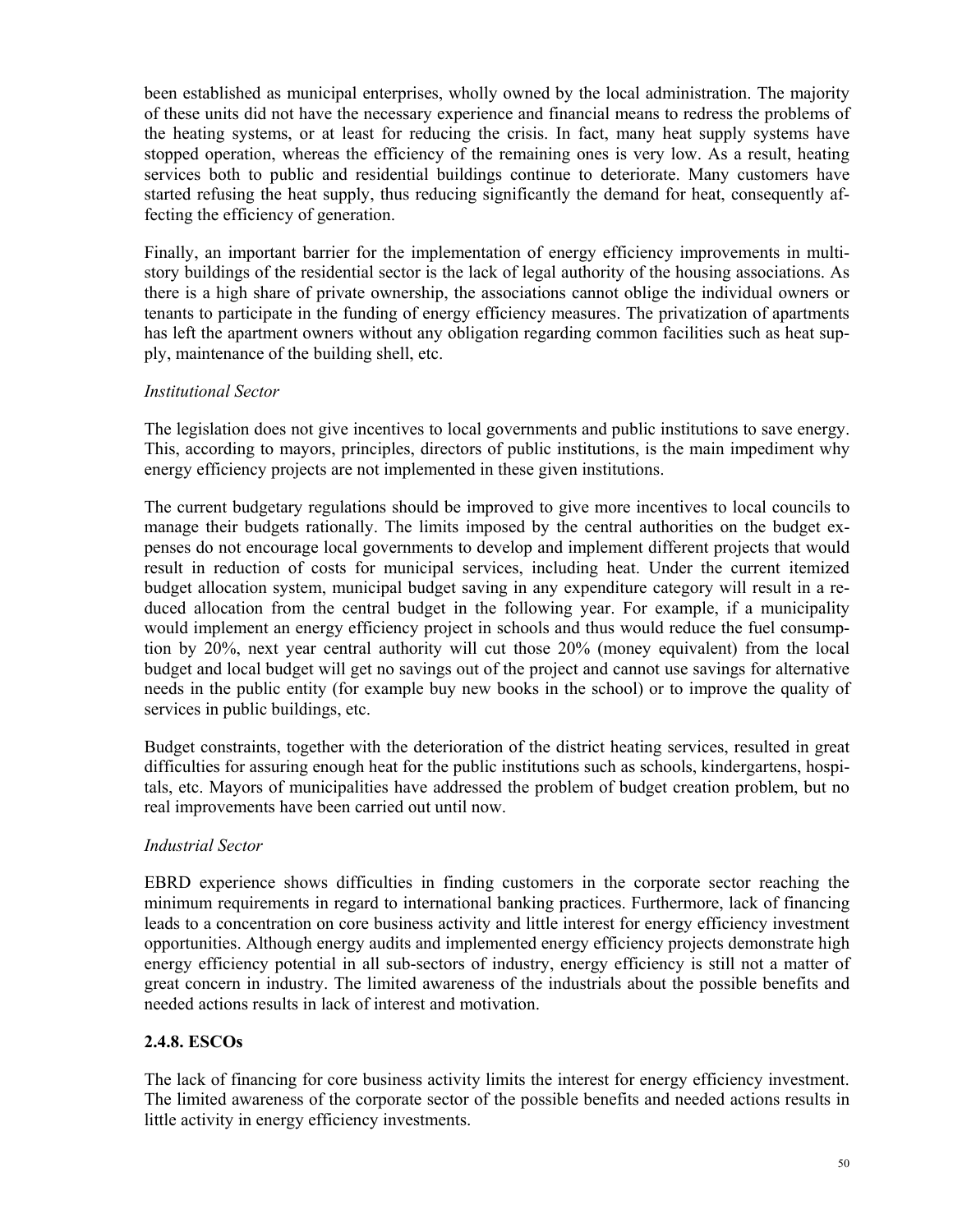Furthermore, the market conditions have not been favorable for the development of energy service companies (ESCOs) in Moldova until now, even there are engineering companies that have worked on donor-financed turn-key contracts in the range of US\$ 50,000 to US\$ 150,000.

One of the main barriers for energy services development is that energy prices are too low, which does not allow energy savings as a result of energy efficiency projects to compete with other types of investments. Legislative impediments in the public sector, such as budgetary proceedings, represent another barrier for energy efficiency projects to be implemented. Since the conditions in the market are changing, there are premises for ESCOs development.

The recent rise in energy prices had increased the share of energy costs in the industry, which made it more important to the managers of the respective entities. New energy efficient technologies are increasingly available on the market, which are offered using financial instruments – for example leasing.

Although there is a strong demand for leasing vehicles, especially from SMEs, the leasing industry is still underdeveloped even by regional standards mainly because of tax disadvantages for those who lease equipment. Development of leasing mechanism could be facilitated if the VAT status is adjusted appropriately.

### **2.4.9. Banking Sector**

The Republic of Moldova performs above average in the use of international accounting standards – back in 2002, almost 82% of the sampled companies were using them, and about 46% had external auditors. This should allow banks and other potential lenders to more easily assess credit worthiness. Moldovan companies perceive themselves to be credit constrained, but their difficulty in accessing credit is similar to other transition economies. Long-term bank lending remains limited, with few companies being able to obtain loans with terms longer than 12 months. Nominal and real interest rates and collateral requirements are also high.

In 2005, new investments in the corporate sector are mostly financed on internal funds. The median debt-to-asset ratio is still very low, suggesting that companies are not becoming more leveraged and that access to affordable finance is still problematic.

While being overwhelmingly dominant in the financial sector, the banking sector is still relatively small. The relatively low level of financial intermediation is partially due to the early stage of market development and the widespread use of cash in the economy. Despite the continuous growth of deposits in banks indicating the increase of confidence in the banking sector, cash holdings are still prevalent and are supported also by the inflow of remittances from abroad through official and nonofficial channels.

Lack of product diversification, poor banking skills, and inadequate lending and crediting policies are de facto limiting the efficient development of new banking services. The costs of these inefficiencies are eventually transferred to the private sector as high interest margins and transaction costs. In addition, weaknesses in the operational environment are undermining the efficiency of the banking sector. Uncertainties in policy implementation by the authorities complicate bank operations, and increase costs. Since monetary operations of the National Bank of Moldova are often unpredictable for banks, they tend to keep higher liquidity. The recent increase in the level of required reserves raises the cost of compliance, exacerbating existing inefficiencies in the system. These inefficiencies are reflected first of all in very high returns on equity and returns on assets.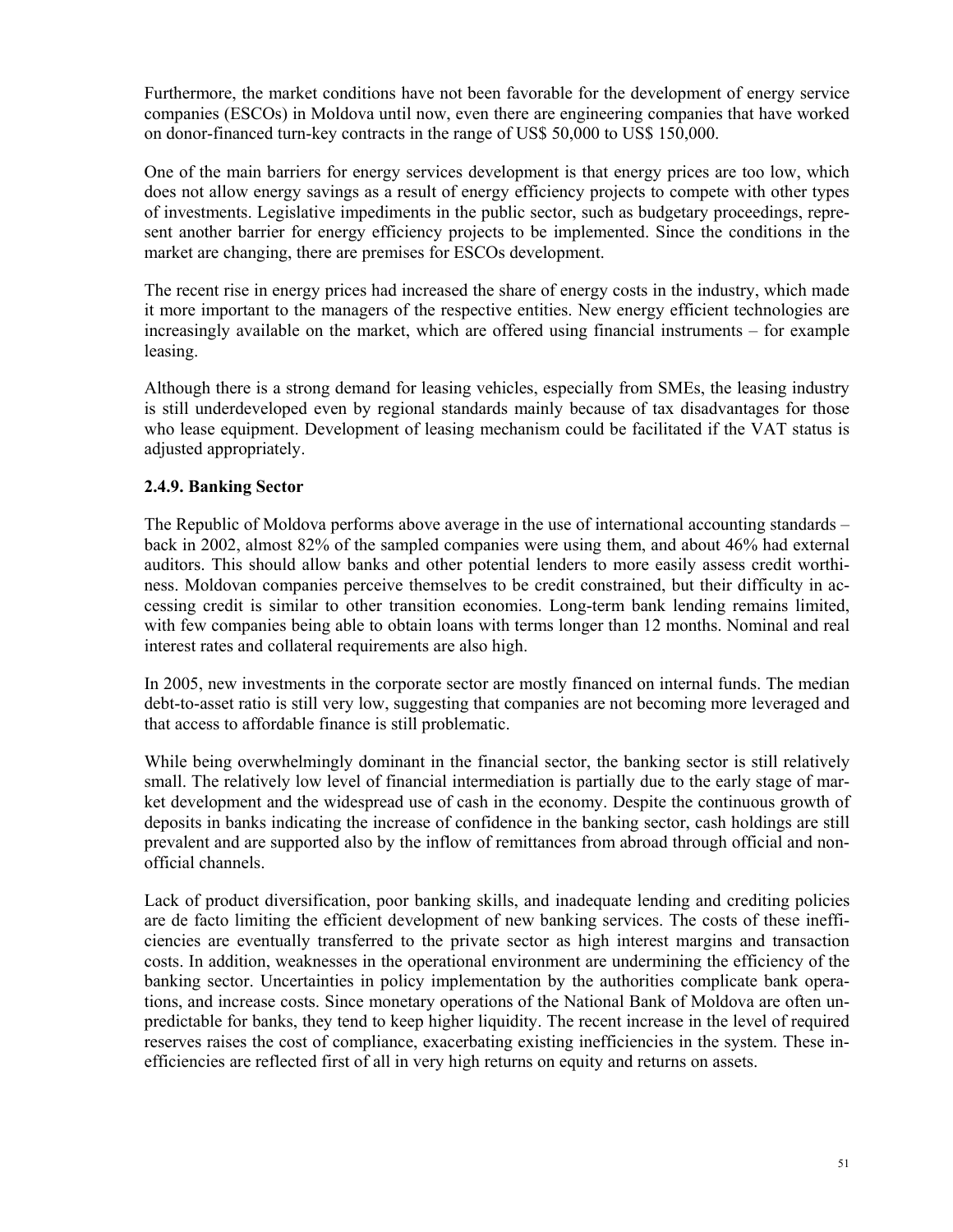### **2.4.10. Conclusions on the State of Financial Environment for Promoting EE and RES**

- Although primary legislation on energy efficiency and renewable energy exists in the Republic of Moldova, there is lack of secondary legislation; thus, energy efficiency legislation is more declaratory than operational;
- Economic incentives to stimulate the implementation of the recommended measures have to be developed;
- Inefficient legislation to support the structure of the ANCE; most important barriers posed to the fulfillment of Agency activity are the lack of financial and human resources;
- All sectors have big energy efficiency potentials in the building stock, technologies and management; however, lack of financing is a general barrier for the implementation of energy efficiency measures by all types of consumers;
- According to 2007 data, new investments in the corporate sector have been mostly financed using internal funds; capital markets on the whole are underdeveloped.
- Technological skills are reasonably well developed in the Republic of Moldova, both on energy efficiency and renewable energy issues; however there are needs for capacity reinforcement on business development issues;
- Though there is a good understanding and capacity on EE and RES issues, financial and human resources are still insufficient to implement practical actions; institutional stability is required and the existing normative and legislative framework must be extended;
- Lack of financing for core business activity limits the interest for energy efficiency investment; the limited awareness of the corporate sector of the possible benefits and needed actions results in little activity in energy efficiency investments; equity and mezzanine financing business development skills are therefore limited;
- The market conditions were not favorable for the development of energy service companies (ESCOs) in the Republic of Moldova until now.

# **3. ENERGY EFFICIENCY AND CDM PROJECTS IMPLEMENTATION**

# **3.1. Energy Efficiency Projects**

The EU TACIS Programme has funded energy efficiency projects, most notably a project involving 40 industrial energy audits; the creation of the National Energy Conservation Agency (ANCE); financing for energy auditing equipment for ANCE; and implementation of the recommended measures at 1 or 2 of the audited enterprises. This project had a capacity building element (intended to build capacity for energy auditing at the ANCE) but this capacity has been to a large extent lost due to the lack of follow-up, staff movements and eventual transformation of ANCE into a new Agency on Energy Efficiency, which has not yet been operational at the time of the assessment mission.

In 1997-2001 the European Bank for Reconstruction and Development (ERBD) in partnership with the Government of Moldova and Municipal Council of Chisinau and with bilateral support from the Danish Environment Protection Agency (DEPA) and EU TACIS Program implemented the project "Rehabilitation of Water Supply Services in Chisinau" (total project costs were USD 26.6 million, of which the ERBD loan made USD 14.3 million) focused on the improvement of water supply service available to the population of Chisinau, including: more reliable access to water sources for consumers; uninterrupted water supply to the population; mitigation of pollution levels to the rivers Byk and Dniester; reduction of running costs; improved financial and operational performance of the Supplier – "Apa-Canal Chisinau"; reduction of the need in major extension investments and rehabilitation of the water production capacities via implementation of loss/leakage reduction programs and better company management. The EBRD loan was used for: installation of new water supply pipelines and pumps; installation of water meters and automation of the water pumping systems; procurement of the laboratory and diagnostic equipment; and procurement of water treatment plants for domestic waste water. The environmental benefits from the project comprised: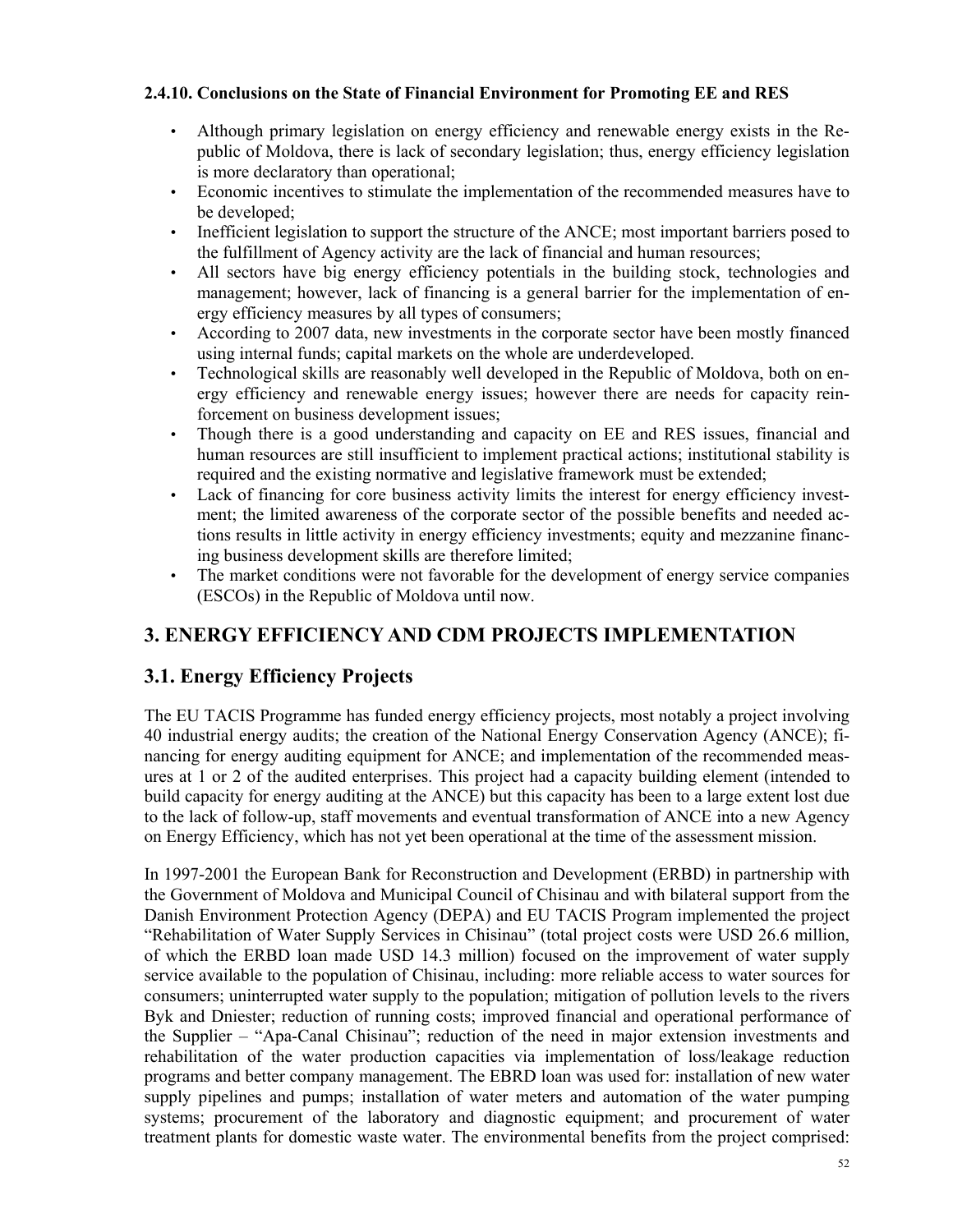annual reduction in the electricity consumption by approximately 80 million kWh, which allowed to reduce GHG emissions due to power generation in Moldova; reduction of water consumption by approximately 26 percent owing to prevented losses/leakages; improved monitoring over used water treatment and sludge deposits; improved drinking water quality control, etc.

Within 2001-2003, the Danish Environment Protection Agency (DEPA) implemented a number of smaller projects focused on the rehabilitation, extension and improvement of access to drinking water for the population of a number of Moldovan settlements, including: the project of ensuring drinking water supply to Borceag village (70,080 m<sup>3</sup> annually) for approximately 1,700 residents (total costs: DK 2.2 million); the project of ensuring drinking water supply to Chircaiesti village  $(180,000 \text{ m}^3)$  annually) for approximately 4,000 residents and reduction in the energy consumption by round 480,000 kWh annually (total costs: DK 9.4 million); the project of rehabilitation and expansion of the drinking water supply system for the town of Stauceni (50,000  $m<sup>3</sup>$  annually) for approximately 2,500 residents (total costs: DK 8.7 million).

Within 2001-2005, the United States Agency for International Development (USAID) has completed four projects related to energy efficiency:

- *Energy Sector Regulatory Development:* this project provides technical assistance for the establishment and organizational development of an effective, independent, and fully functional regulatory body, the National Energy Regulatory Agency (ANRE) to promote competition and efficiency in the Moldovan power and gas sectors and petroleum products market.
- *Moldova Energy Efficiency Weatherization:* the respective project resulted in energysavings and better living conditions in institutions such as boarding schools, clinics, hospitals and orphanages throughout Moldova who suffer from chronic energy shortages to complement other USAID energy sector reform projects, and provide humanitarian assistance. The project illustrated how improvements in selected buildings (e.g. schools, hospitals, orphanages, etc.) will reduce the amount of fuel used and improve comfort. USAID contracted with Advanced Engineering Associates International (AEAI) and provided funding of US\$ 0.5 million for the 1999-2000 winter weatherization program to increase the energy efficiency in eight institutions and one residential complex. Forty five institutional buildings – primarily health and educational buildings (several orphanages and boarding schools, as well as clinics and hospitals for mental patients) were included in the 2000/2001 project. As of, November 2002 weatherization work has been completed at 53 institutions in Moldova, impacting 30,000 people throughout the country.
- *Power Sector Privatization:* the program has been assisting the Government of the Republic of Moldova with the sale of power distribution and generation plants. Advice was provided to government in its negotiation of terms with the selected finalists and evaluation of bids from international investors to ensure competent bidders and fair revenue. Three of the countries' five electric power distribution companies were privatized in 2000 by Union Fenosa. USAID was funding also privatisation advisers (Deloitte and Touche) to prepare for the privatisation of the two electricity distribution companies, which remain in State ownership. It is planned that the privatisation of the two remaining distributors will be completed by the end of the first quarter of 2003. Electricity distribution privatisation should be followed by privatisation of the generators, but generation privatisation and the heating reform projects are closely related, since the viability of the CHP generation plants depends on the heat demand. The first energy donor roundtable organized jointly by USAID, Chisinau and Alliance to Save Energy was held on April 21, 2003. The urge to bring all donors acting in the energy sector under one umbrella emerged as a result of a series of meetings and interviews with donor-organizations. Within those, many respondents expressed concern about the lack of networking and coordination of activities among donor community, which, if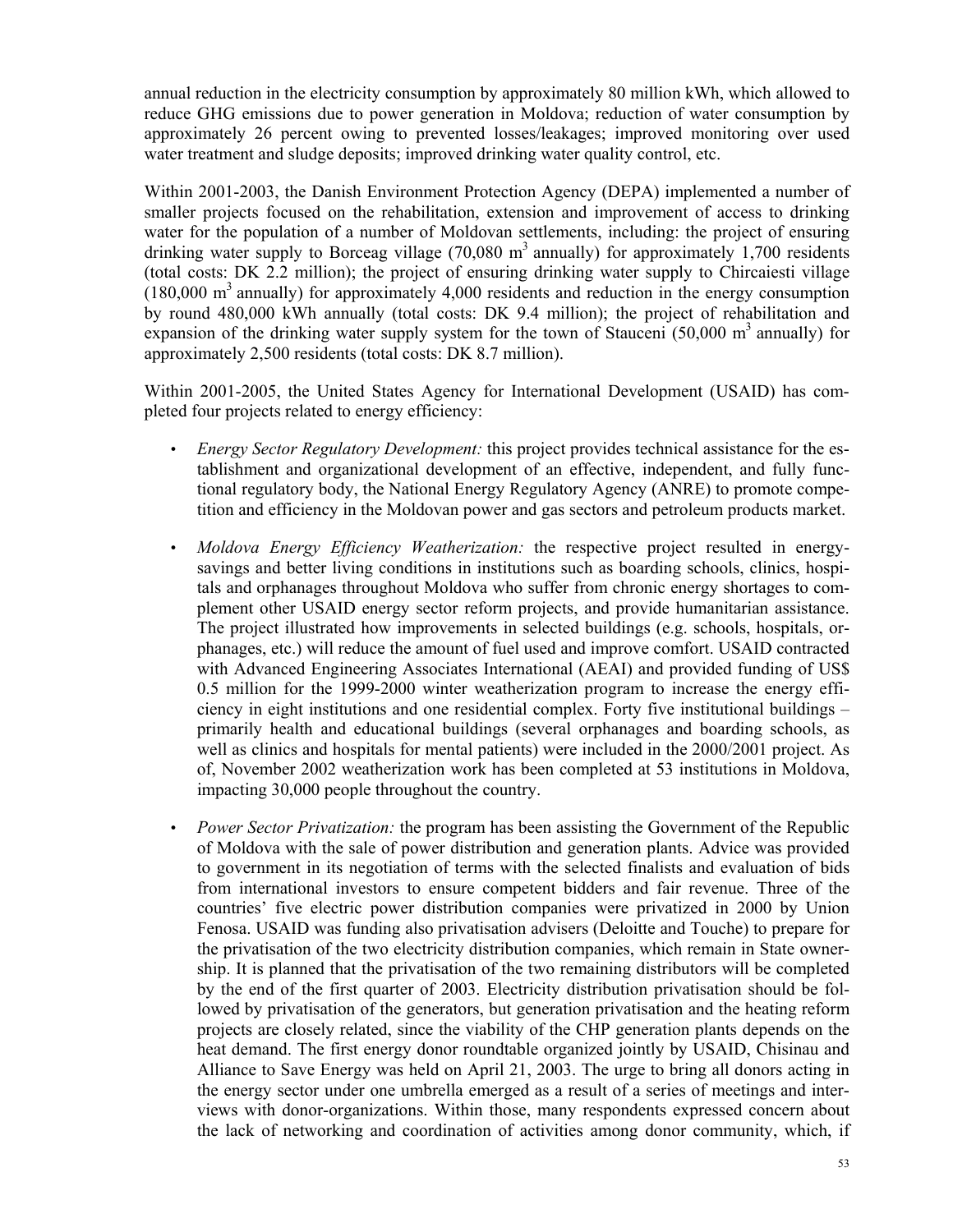improved, could have increased the chances of success for all parties and their programs. The strength and visibility of the energy sector can be measurably enhanced if individual groups work together toward a common goal.

• Municipal Network for Energy Efficiency (MUNEE): Moldova is part of the USAID-Alliance supported Municipal Network for Energy Efficiency program which was created to help cities in transitional countries meet the challenge of world-market energy prices through enabling greater energy efficiency. It gives municipal leaders an opportunity to implement critical energy saving programs through regional training and exchanges, technical assistance, and policy analysis. The activity aims to provide support for energy efficiency policy reforms, link Moldova with the new MUNEE network established in the region and develop demonstration energy efficiency projects in Chisinau that show cost-savings gained from energy waste reduction. Under the framework of this regional project, USAID has introduced a 'Heating Sector Reform Project' that has significant implications for (and complementarities) to the proposed GEF project. The project has four phases, as follows: phase 1: development of a heating strategy, and drafting of changes to primary legislation required in order to meet the overall project objectives to create a commercially viable heating sector open to investment by private investors; phase 2: passage of the amendments to laws/ regulations (government, parliament, and ANRE); phase 3: development of bankable projects and project proposals to potential financiers to transform district-heating companies into viable entities; phase 4: attracting potential sources of finance for the heating sector. The project has funded a public awareness campaign on how to save energy in the home. This was followed by a similar publicity campaign to promote weatherization, which was undertaken in September 2002, just before the beginning of the heating season. A regional one-week training seminar was held (also with the participation of Armenian and Ukrainian local authorities) on municipal energy planning, which included training in the development of project proposals. The MUNEE project was also developing a regional network (under the Stability Pact) for energy efficiency and water resources. This network involves 8 countries (Albania, Bulgaria, Croatia, Macedonia, Romania, Moldova, Yugoslavia, and Bosnia). In the Republic of Moldova, the *Alliance to Save Energy* promotes energy efficiency at municipal level; the objective of the *Alliance, created by USAID in 2001,* was: (i) to develop and implement energy efficiency policy and to identify the existing barriers for its successful adoption; (ii) to strengthen the local counterpart capacity at the regional and municipal level; (iii) to develop and implement energy efficiency projects in Moldova; (iv) to disseminate good experience of other countries in better energy management; (v) to implement a demonstration project showing that small investments in energy efficiency can reduce the costs, improve comfort and bring other associated benefits.

In cooperation with the Norwegian partners – the Norwegian Energy Efficiency Group (NEEG) and the Norwegian Society of Charted Engineers (NIF) - the Cleaner Production and Energy Efficient Centre wasestablished as an NGO in 1999. In the framework of the project a small revolving Fund for Cleaner Production and Energy Efficiency (\$ 30,000) has been established. Within 2000-2005 time series there were implemented a certain number of projects at industrial enterprises in Chisinau, Balti, Tiraspol, Bender and Comrat, including: "Agroconservit" Cannery, "Avicolo-Roso" Poultry Farm, Cahul Bread-Baking Plant, CHP-1 in Chisinau, Yeast Factory in Chisinau, "Floare Carpet" Factory, "Guvaier" Jewelry Plant, "Lapte" Dairy Factory, "Macon" Building Materials Plant, "Mezon" Plant, Leather Factory "Piele", "Tutun" Tobacco Factory, etc. Those surveys have identified about 300 Projects (A, B and C Rating), of which *A* - *Rated Projects* dealing with purely organizational issues and not involving any supplementary costs accounted for 57 percent; *B* - *Rated Projects* requiring minimum costs accounted for 23 percent; and *C* - *Rated Projects* needing major investments accounted for 20 percent of the total. Of the 197 projects that have been implemented, 79 percent were *A - Rated*; 15 percent were *B - Rated* and 6 percent were *C - Rated*. Training has been delivered to about 100 engineers representing 37 Moldovan companies. The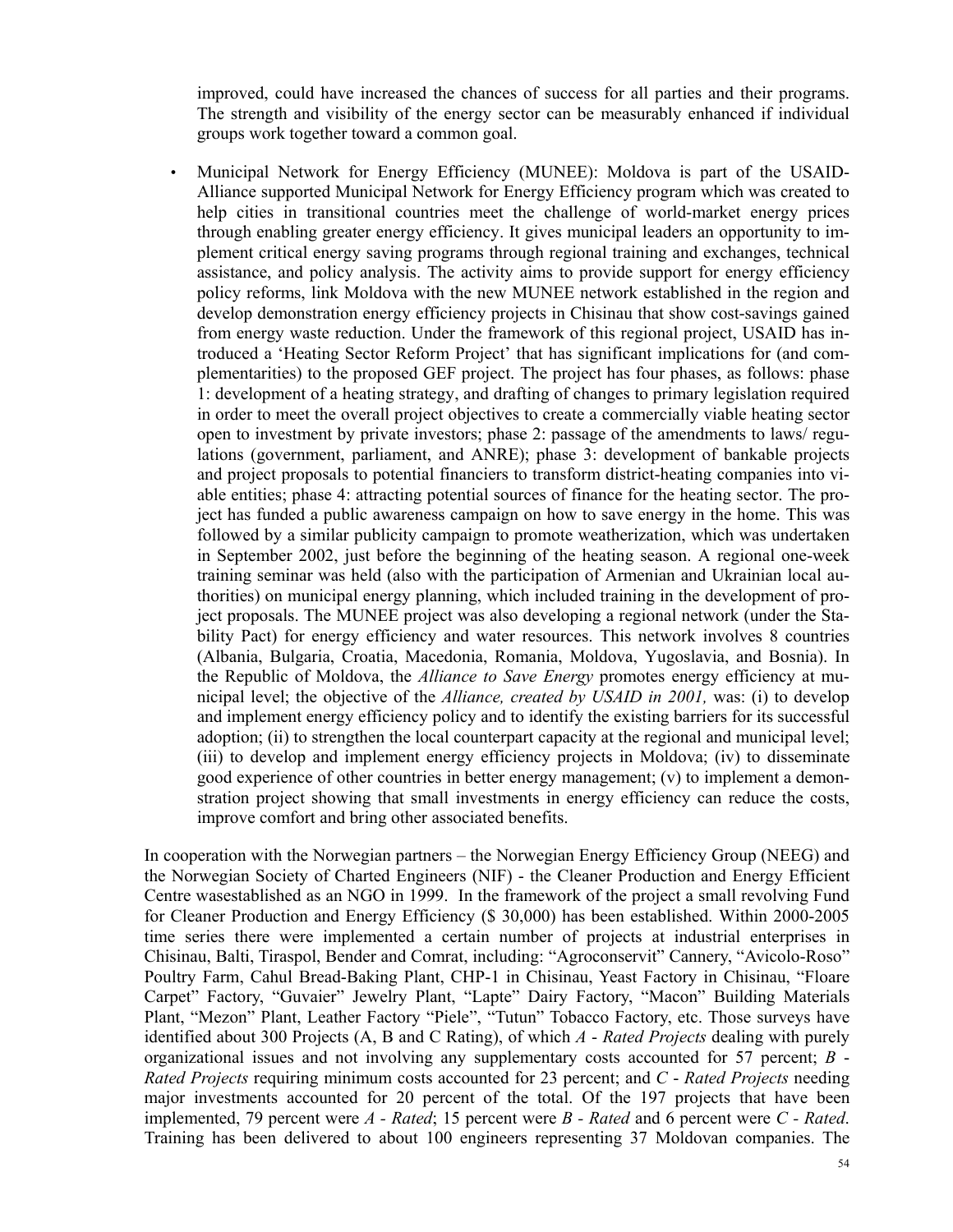annual savings accomplished owing to the implementation of the above mentioned projects made about USD 1,535 thousand, of which:  $11,480,425$  kWh of electricity; 2,595,589 m<sup>3</sup> of water; 3,710 Gcal of heat;  $451,660 \text{ m}^3$  of natural gas;  $5,600$  tonnes of raw materials; 348 tonnes of emission reductions. A program has been completed within the framework of such cooperation to set up an Environmental Management System: six Moldovan companies have established own Environmental Management Systems for the first time in Moldova, and 2 companies applied for ISO 14001 certificate. A training program has been delivered to the managers and engineers on energy audits of buildings (under the demonstration projects, energy efficiency measures have been identified for 6 buildings, making it possible to save about USD 44.7 thousand annually). Trainings, round table discussions, conferences, lectures on the subject have been delivered in the education and health care institutions.

Under the TACIS Project "Cleaner Production in Moldova, Georgia and Kazahstan" implemented in 2003-2006 capacity building activities were carried out in Cleaner Production and Energy Efficiency Centres in the participant countries; demonstration projects were implemented at the enterprises, raising the awareness of the key decision-makers in public institutions and promoting cleaner production and energy efficiency at industrial enterprises. In the Republic of Moldova demonstration projects were implemented at "Avicola-Roso" J.S.C. in Chisinau, dairy factory "Lactis" in Riscani and Building Materials Company "Macon" in Chisinau. The projects implementation resulted in economic benefits of about USD 340 thousand, obtained by those 3 enterprises, including the benefit from reduction of electricity and heat consumption, polluting emissions, water and raw materials consumption.

Starting in 2004, World Bank jointly with the Swedish International Development and Cooperation Agency (SIDA), IBRD/IDA and the Ministry of Economy and Commerce has been implementing Energy-II Project in Moldova (the initial loan offered for 2004–2008 was USD 35 million, and the additional funding endorsed for 2009–2012 is USD 11 million). The main objectives of the project were: to rehabilitate the energy system of the Republic of Moldova and to improve the security and safety of the power transmission system; to improve accessibility, quality and efficiency of heating systems in selected public buildings; and to offer technical assistance for power sector reform. The project results were: improved access to heating during the heating season (about 120 days in a year) for approximately 35 institutions (including schools, hospitals, kindergartens (pre-schools), orphanages) and 37 apartment houses. Improved access to heat was ensured to approximately 8,400 schoolchildren, approximately 1 million patients and visitors of the polyclinics and hospitals, and about 2,130 families whose apartments were connected to new heat plants during the last two heating seasons (2006/2007 and 2007/2008). The additional funding of USD 11 million approved for 2009-2012 will be used to ensure improved access to heating for about 18 public institutes and social assistance centres located in 10 administrative units (districts) of the Republic of Moldova.

Certain technical assistance projects in the sphere of energy efficiency are currently in the pipeline to be launched with the financial support from the Swedish International Development and Cooperation Agency (SIDA). They include: (i) rehabilitation and extension of CHP-1 and CHP-2 in Chisinau and CHP-North in Balti; (ii) implementation of certain energy efficiency projects at the Mother and Child Health Centre in Chisinau and Pulmonology Centre for children in Tirnova village; (iii) institutional capacity building assistance for the new created Energy Efficiency Agency, etc.

The European Bank for Reconstruction and Development (EBRD) is working currently of the implementation of a credit line dedicated to energy efficiency in Moldova, based on study on the EE market in Moldova conducted in 2008, as well as based on the experience of similar EE credit lines in Bulgaria and Ukraine.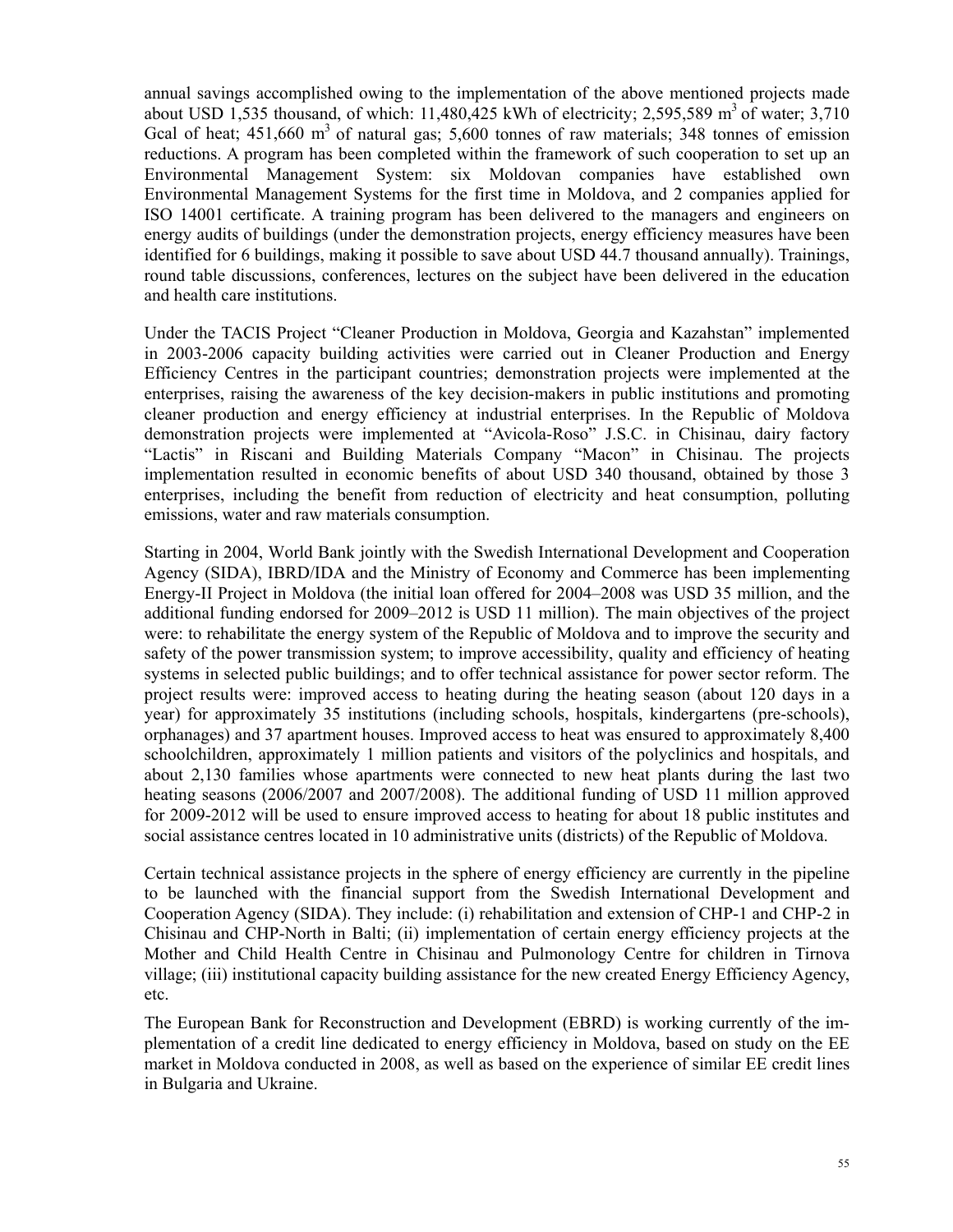# **3.2. CDM Projects**

The Republic of Moldova implements activities related to the Clean Development Mechanisms under the Kyoto Protocol. Moldova ratified the UNFCCC in 1995 and the Kyoto Protocol in 2003. Being a Non-Annex I Party, Moldova is eligible for Clean Development Mechanism Projects.

Moldova is currently implementing the following CDM Projects in partnership with the World Bank's Prototype Carbon Fund (PCF) (the fund created by a group of industrialized economies listed in Annex B to Kyoto Protocol):

- *"Moldova: Soil Conservation Project*". That project was started in 2002 and focuses on the planting of new forests on 14,500 hectares of degraded agricultural land on 1,891 land plots scattered throughout Moldova. Such plots are located in 151 villages in 11 districts. The land which is expected to be planted with new forests is in most cases part of the available land owned by the local public authorities and cannot be reclaimed or developed. The total resultant reductions in the GHG emissions will be  $3,215,296$  tonnes in  $CO<sub>2</sub>$  equivalent, and the reduction costs will be USD 13.340 million as compared to the baseline. The Project is scheduled for 21 years. The cost per ton of reduction in  $CO<sub>2</sub>$  equivalent is USD 3.5. The Beneficiary under the Project is the Forestry Agency "Moldsilva".
- "*Use of Biomass as Energy Source in Rural Communities" (Projects 1 and 2*). The implementation of those projects started in the second half of 2005. Approximately 250-300 small projects focused on the improved energy efficiency in public buildings (schools, preschools, public offices, medical centres, etc.) are under implementation under those 2 projects. The main activities under those projects will be focused round the switch from fossil fuel to biomass burning. The expected implementation period of those two projects is 2005-2015. The total reduction of GHG emissions will make  $357,768$  tonnes in  $CO<sub>2</sub>$  equivalent, and the reduction costs will be USD 8.183 million as compared to the baseline. The cost per ton of reduction in  $CO<sub>2</sub>$  equivalent is USD 5.65. The Projects are scheduled for 10 years. The beneficiaries under the Projects are the local public authorities.
- "*Moldova: Energy Conservation and Reduction of GHG Emissions*". In conformity with the requirements of that project, its participants are private or public entities duly authorized by the project partners to participate in the Kyoto Protocol CDM Mechanism. Each of the 27 activities is represented by one of the beneficiaries under the Project – Ministry of Education (in case of orphanages and schools), Ministry of Health (in case of hospitals) or municipalities (in case of public buildings). The project is scheduled for 2006-2015. The total reduction of GHG emissions will make  $114,469$  tonnes in  $CO<sub>2</sub>$  equivalent.

By the middle of 2009 the following projects have been in the pipeline at the examination stage for approval by the Designated National Authority (National Commission for implementation and realization of UNFCCC and Kyoto Protocol mechanisms and provisions):

• Project Design Document (PDD) "Biogas Recuperation in Energy Production at Tintareni Landfill". The principal activity under that project is to capture and burn the biogas produced from organic decomposition of municipal solid waste at Tintareni Waste Disposal Site (landfill). The key project components are: biogas collection system, biogas generator unit, biogas boiler unit and biogas monitoring and control equipment. The biogas collection system comprises a grid of vertical gas extraction gauges, dehydration units and transportation lines and gas domes; biogas will be used for electricity generation and the excess gas will be burnt in a boiler at  $850^{\circ}$ C. Active energy is 325 kW at exit from the biogas co-generation unit, and the electricity generation voltage is 190-440V. The key components of biogas monitoring and control equipment are: gas analyser and flow-meter. The gas analyser can test up to 4 gas components simultaneously, e.g. 3 of the following IR-sensitive gases, such as:  $CO<sub>2</sub>$ , CH<sub>4</sub>, CO, NO,  $SO_2$ , CHClF<sub>2</sub> and  $O_2$ . The station for biogas capture and burning/use was commissioned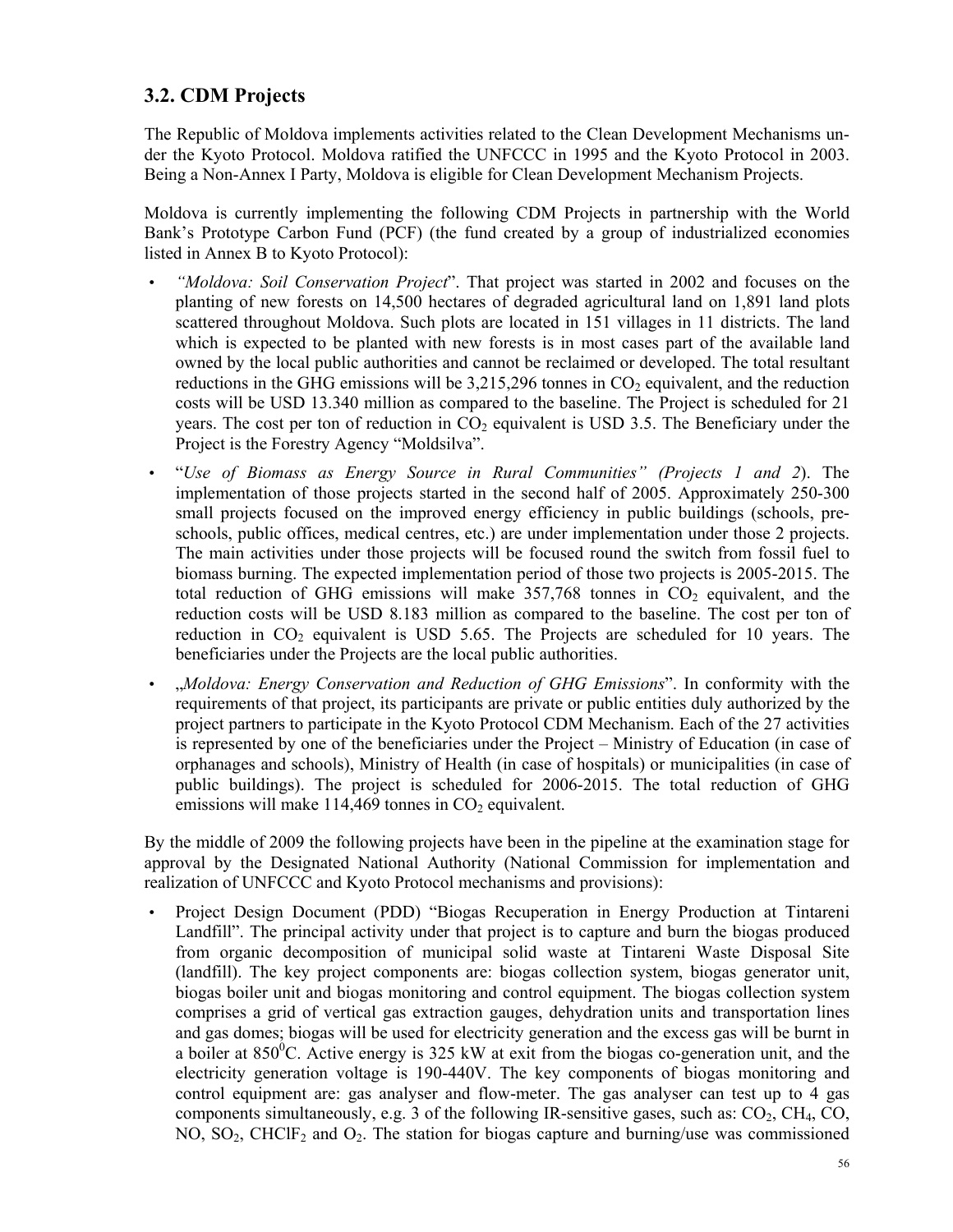officially and started operating as at 25 September 2008. The project is scheduled initially for 10 years (2008/2009 – 2017/2018). The average annual reduction of GHG emissions will make round  $75,412$  tonnes in  $CO<sub>2</sub>$  equivalent. The project beneficiary is the Moldovan-Italian Company 'Biogas Inter Ltd'.

• Project Idea Note (PIN) "Construction of a Co-Generation Plant with the Capacity of 31 MW at State Enterprise "Tirotex" in Tiraspol, Moldova". The principal goal of the project is the reduction of GHG emissions and more efficient use of primary energy sources in generation of electricity and heat (including: to ensure the quality and reliability of electricity supply; abandonment of obsolete equipment in the boiler section of the above enterprise; reduction of the enterprise's fuel consumption and associated costs; reduction of GHG emissions from burning of fossil fuel for power generation). State Enterprise "Tirotex" comprises: 2 textile factories, 1 finishing factory, 1 garments factory, 1 engineering plant, 1 thermal plant, 1 construction company, 1 ceramics factory, an agricultural complex and the research institute "Textiles" which is developing new environmentally friendly technologies among other things. The enterprise is a large energy consumer, which is normally imported from Ukraine. The power plants operating in the region are already more than 30 years old and they have low electricity generation efficiency. The heat for in-house needs of SE "Tirotex" is produced at the boiler section of the enterprise; however the majority of the equipment is obsolete and requires replacement. The construction of a co-generation plant will make it possible to increase the efficiency of fossil fuel consumption and reliability of the enterprise's power system and contribute to the reduction of GHG emissions from burning of fossil fuel for power generation. The total design capacity of the co-generation plant will be 31 MW for electricity and 35 Gcal per hour for hot water. The new co-generation plant will consume annually  $56.563$  million m<sup>3</sup> of natural gas and generate annually about 248 million kWh of electricity. The electricity generated by the Co-Generation Plant will be used to satisfy the in-house needs of the enterprise, and the surplus power will be supplied to "Dnestrenergo" power grid, thus replacing the power supplied by the power grid and more intensive in terms of  $CO<sub>2</sub>$  emissions. The intended project lifetime is 25 years (2009–2034). The average annual reduction of GHG emissions will vary between 47,640 and 54,760 tonnes in  $CO<sub>2</sub>$  equivalent. The cost per ton of reduction in  $CO<sub>2</sub>$  equivalent will make EUR 10. The project beneficiary is State Enterprise "Tirotex" in Tiraspol, Republic of Moldova.

### **3.3. Stakeholders Involved in EE, RES and CDM Projects Implementation**

The Institute of Power Engineering of the Academy of Sciences of Moldova, the Agency for Innovation and Technology Transfer of the Academy of Sciences of Moldova, Technical University of Moldova and Agriculture State University of Moldova have strong scientific and technological capacity for developing and implementing EE and RES projects but so far this has only been done on small scale and as pilot projects.

"ProEnRe" is an NGO working on the promotion of Renewable Energy Sources in Moldova. Closely related to the Technical University of Moldova, they conduct research studies on RES, lobbying and also conducting prefeasibility studies on solar and wind energy projects. They created databases of RES potentials and methodologies that could be consulted during future RES projects.

Alliance for Energy Efficiency and Renewables (AEER) is a Moldovan NGO founded on May 14, 2007 as a follow-up of the MUNEE program implemented by the Alliance to Save Energy (an USA NGO), under a USAID Project during 2001-2007. The goal of AEER is to contribute to the promotion of strategies and policies in the field of energy efficiency (EE), renewable energy resources (RES) and environmental protection.

The Institute for Development and Social Initiatives (IDIS "Viitorul") is an independent think-tank, member of several national and international networks of public policies. Its main fields of eco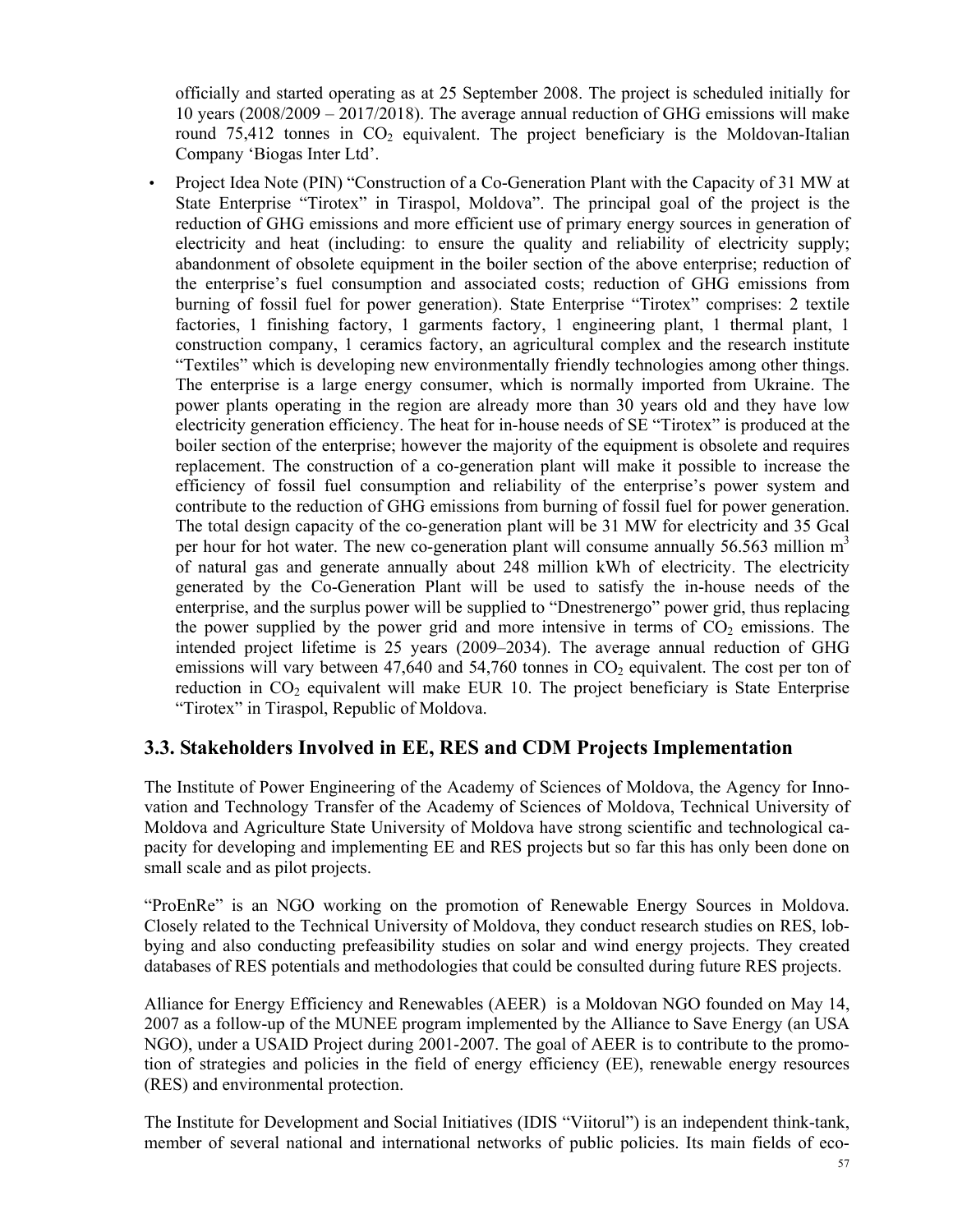nomic research include energy policy. IDIS "Viitorul" recently made assessment of public policy in the gas sector and provided support to Chisinau Municipality in sustainable provision of heating services. IDIS "Viitorul" has a good knowledge of the Moldovan banking sector. Under the EBRD project on establishing energy efficiency credit line, IDIS "Viitorul" recently assessed the Moldovan banks practices and capacity-reinforcement needs.

Climate Change Office beside the Ministry of Environment and Natural Resources was created within the Ministry of Ecology, Construction and Territory Development through Order No. 21 of 11.02.2004. The basic objective of that Office is to implement the Republic of Moldova's commitments under the UNFCCC, ratified through the Low No. 404-XIII from 16.03.1995 and Kyoto Protocol, ratified through the Law 29-XV from 13.02.2003. The main goals of the Climate Change Office include: (a) logistics support to the Government, central and local public administrations, NGO's and educational establishments in the activities implemented and promoted by the Republic of Moldova under UNFCCC and Kyoto Protocol; and (b) implementation of the Climate Change projects and programs, which provide for assessment of greenhouse gases by source and sink categories and producing the National Inventory Reports; development and implementation of mitigation projects; development and implementation of the climate change adaptation projects; evaluation of the climate change impacts on the country's biological and socialeconomic components; ensuring cooperation, promotion and implementation of the activities and projects under Clean Development Mechanism of the Kyoto Protocol; implementation and facilitation of the awareness raising and information activities aimed at civil society, professionals and decision-makers on climate change issues, etc.

The Carbon Financing Office was established to strengthen the institutional capacity for the implementation of the Law No. 29-XV as of 13 February 2003 on the Republic of Moldova's accession to the Kyoto Protocol and for the CDM implementation. The objectives of the Carbon Financing Office include the development, monitoring and implementation of new CDM projects. The main goals of the Carbon Financing Office are: a) production of the Monitoring Plan for the CDM projects supported by the World Bank and the European Carbon Fund – "Energy conservation and Reduction of GHG Emissions" in connection with Energy-II Project and "Public Heating Systems Burning Biomass in Rural Communities of Moldova"; b) consolidation of the institutional and human capacity under the Kyoto Protocol's Clean Development Mechanism; c) technical and financial assistance to the beneficiaries of the above projects; d) implementation evaluation and monitoring in respect of the CDM Projects and managing of the Carbon Financing Office special accounts; reporting to the Ministry of Finance, World Bank, Steering Committee and other international agencies; e) development of new CDM projects and their presentation to the National Commission for the implementation and execution of UNFCCC and Kyoto Protocol mechanisms and provisions; f) ensuring the fulfilment of the obligations under the agreements with the donors and beneficiaries; periodical field inspections, performance monitoring and evaluation; g) coordination and intensification of the project beneficiary training through organization of training coerces, seminars, workshops, conferences, web site establishment and support; h) other activities necessary for the efficient implementation of the Carbon Financing Office projects, including the development and implementation of other environmental projects.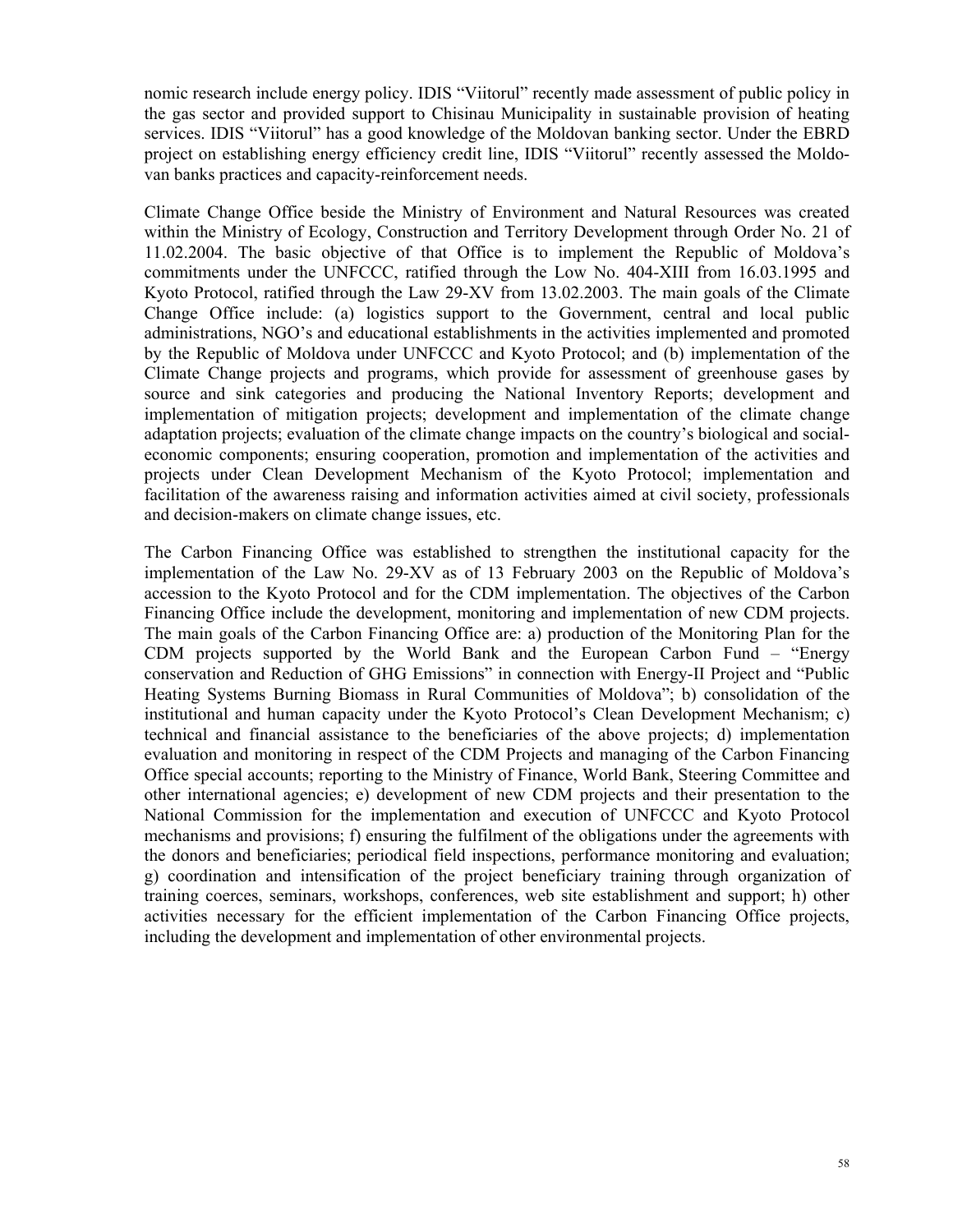#### **REFERENCES**

- 1. **Department of Statistical Analysis and Sociology of the Republic of Moldova, Central Computer Centre (1998)**, *Energy Balance for year 1997 of the Republic of Moldova.* Mun. Chisinau.
- 2. **Department of Statistical Analysis and Sociology of the Republic of Moldova, Central Computer Centre (1999)**, *Energy Balance for year 1998 of the Republic of Moldova.* Mun. Chisinau.
- 3. **Department of Statistical Analysis and Sociology of the Republic of Moldova, Central Computer Centre (2000)**, *Energy Balance for year 1999 of the Republic of Moldova.* Mun. Chisinau.
- 4. **Department of Statistical Analysis and Sociology of the Republic of Moldova (2001)**, *Statistical Yearbook of the Republic of Moldova, 1999.* Chisinau: "Statistica", 526 p.
- 5. **Department of Statistics and Sociology of the Republic of Moldova (2001)**, *Energy Balance for year 2000 of the Republic of Moldova.* Mun. Chisinau.
- 6. **Department of Statistics and Sociology of the Republic of Moldova (2002)**, *Energy Balance for year 2001 of the Republic of Moldova.* Mun. Chisinau.
- 7. **Department of Statistics and Sociology of the Republic of Moldova (2003)**, *Statistical Yearbook of the Republic of Moldova, 2003.* Chisinau: "Statistica", 704 p.
- 8. **Department of Statistics and Sociology of the Republic of Moldova (2003)**, *Energy Balance for year 2002 of the Republic of Moldova.* Mun. Chisinau.
- 9. **Department of Statistics and Sociology of the Republic of Moldova (2004)**, *Statistical Yearbook of the Republic of Moldova, 2004.* Chisinau: "Statistica", 738 p.
- 10. **Department of Statistics and Sociology of the Republic of Moldova (2004)**, *Energy Balance for year 2003 of the Republic of Moldova.* Mun. Chisinau.
- 11. **Department of Statistics and Sociology of the Republic of Moldova (2005)**, *Statistical Yearbook of the Republic of Moldova, 2005.* Chisinau: "Statistica", 555 p.
- 12. **Galupa, D., Talmaci, I., Spitoc, L. (2005)**, *Study for the Republic of Moldova "Ensuring Forests and Livelihoods Sustainability by Improving Governance and Illegal Logging Control"*. Chisinau, ASUM Publishing Centre, 116 p.
- 13. **Galupa, D., Talmaci, I., Spitoc, L. (2006)**, *Forestry Sector of the Republic of Moldova Issues, Accomplishments, Perspectives.* Chisinau, ASUM Publishing Centre, 27 p.
- 14. **Ministry of Ecology, Construction and Territory Development/UNDP Moldova (2000)** *First National Communication of the Republic of Moldova developed under the United Nations Framework Convention on Climate Change,* coord.: Valentin Bobeica, Margareta Petrusevschi; Project Team: Valentin Ciubotaru, Andrei Perciun; Synthesis Group: Velentin Ciubotaru, Vasile Scorpan, Marius Taranu, Igor Bercu, Andrei Perciun. Chisinau, 2000. -74 p.
- 15. **Ministry of Ecology, Construction and Territory Development / UNDP Moldova (2002),** *Technological Needs and Development Priorities. Report developed under the United Nations Framework Convention on Climate Change.* Coord.: Nicolae Stratan, Margareta Petrusevschi; Project Team: Vasile Scorpan, Andrei Perciun; Synthesis Group: Vasile Scorpan, Andrei Perciun, Marius Taranu, Igor Bercu; Scientific Editor.: Valentin Arion, Valentin Bobeica. Chisinau: Cartdidact, 2002 ("Reclama" Printing House), 176 p.
- 16. **National Bureau of Statistics of the Republic of Moldova (2005)**, *Energy Balance for year 2004 of the Republic of Moldova.* Mun. Chisinau.
- 17. **National Bureau of Statistics of the Republic of Moldova (2006)**, *Energy Balance for year 2005 of the Republic of Moldova.* Mun. Chisinau.
- 18. **National Bureau of Statistics of the Republic of Moldova (2006)**, *Statistical Yearbook of the Republic of Moldova, 2006.* Chisinau, S.E. F.E.-P. Central Printing House – Statistics of Moldova, 560 p.
- 19. **National Bureau of Statistics of the Republic of Moldova (2007)**, *Statistical Yearbook of the Republic of Moldova, 2007.* Chisinau 2007, 560 p.
- 20. **National Bureau of Statistics of the Republic of Moldova (2008)**, *Statistical Yearbook of the Republic of Moldova, 2008.* Chisinau, 2008 (S.E. F.E.-P. Central Printing House – Statistics of Moldova). 580 p.
- 21. **National Bureau of Statistics of the Republic of Moldova (2008)**, *Energy Balance of the Republic of Moldova, 2007: Statistical Book.* Chisinau: Statistica, 2008 (Statistica Moldovei), 129 p.
- 22. **Official Monitor of the RM No. 71 as of 30.10.1997,** *Resolution of the Government of the RM No. 767 as of 11.08.1997 on National Agency for Energy Regulation*.
- 23. **Official Monitor of the RM No. 50-51 as of 04.06.1998,** *Parliament of the Republic of Moldova, Law No.1525 as of 19.02.1998 on Energy.*
- 24. **Official Monitor of the RM No. 077 as of 20.08.1998,** *Parliament of the Republic of Moldova, Law No. 63 as of 25.06.1998 on the Concept of de-nationalization of enterprises in energy sector.*
- 25. **Official Monitor of the RM No. 111-113 as of 17.12.1998,** *Parliament of the Republic of Moldova, Law No.136 as of 17.09.1998 on Gas.*
- 26. **Official Monitor of the RM No. 111-113 as of 17.12.1998,** *Parliament of the Republic of Moldova, Law No.137 as of 17.09.1998 on Electricity.*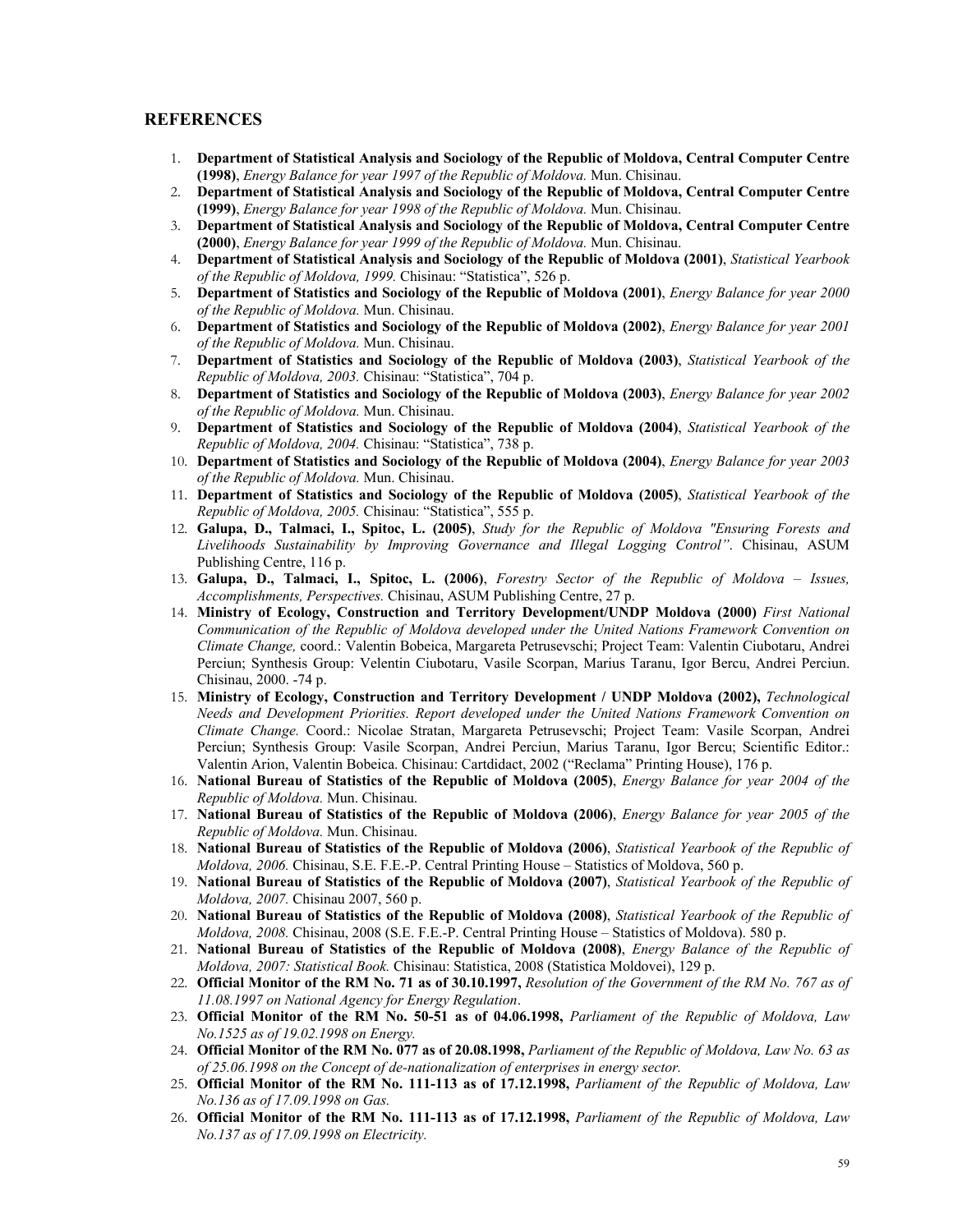- 27. **Official Monitor of the RM No. 88 as of 28.07.2000,** *The Parliament of the Republic of Moldova, Law No.982 as of 11.05.2000 on Access to Information.*
- 28. **Official Monitor of the RM No. 157-159 as of 21.12.2000,** *Parliament of the Republic of Moldova, Law No.1136 as of 13.07.2000 on Energy Conservation.*
- 29. **Official Monitor of the RM No. 190-197 as of 31.12.2002,** *Resolution of the Government of the RM No. 1643 as of 19.12.2002 on Approval of the National Gasification Program of the Republic of Moldova.*
- 30. **Official Monitor of the RM No. 191-195 as of 05.09.2003,** *Resolution of the Government of the RM No. 1059 as of 29.086.2003 on Approval of the National Program for Renovation and Decentralization of the Heat Supply Systems in Settlements of the Republic of Moldova.*
- 31. **Official Monitor of the RM No. 200 as of 19.09.2003,** *Resolution of the Government of the RM No. 1078 as of 05.09.2003 on Approval of the National Program for Energy Conservation for the period 2003-2010.*
- 32. **Official Monitor of the RM No. 039 as of 05.03.2004,** *Parliament of the Republic of Moldova, Resolution No. 44-XV as of 26.02.2004 on the Draft Law on Thermal Power.*
- 33. **Official Monitor of the RM No. 5 as of 14.01.2005,** *Parliament of the Republic of Moldova, Law No. 398 as of 02.12.2004 on Approval of the Economic Growth and Poverty Reduction Strategy (2004-2006).*
- 34. **Official Monitor of the RM No. 046 as of 25.03.2005,** *Resolution of the Government of the RM No. 288 as of 15.03.2005 on Approval of the Millennium Development Goals in the Republic of Moldova until 2015 and the First National Report "Millennium Development Goals in the Republic of Moldova".*
- 35. **Official Monitor of the RM No. 127-130 as of 17.08.2007,** *Parliament of the Republic of Moldova, Law No. 160 as of 12.07.2007 on Renewable Energy.*
- 36. **Official Monitor of the RM No. 141-145 as of 07.09.2007,** *Resolution of the Government of the RM No. 958 as of 21.08.2007 on Energy Strategy of the Republic of Moldova until year 2020.*
- 37. **Official Monitor of the RM No. 18-20/57 as of 29.01.2008,** *Parliament of the Republic of Moldova, Law No. 295-XVI as of 21.12.2007 on Approval of the National Development Strategy for the period 2008-2011.*
- 38. **Official Monitor of the RM No. 42-44 as of 29.02.2008,** *Resolution of the Government of the RM No. 191 as of 25.02.2008 on Approval of Action Plan on Implementation of the National Development Strategy for the period 2008-2011.*
- 39. **Official Monitor of the RM No. 45-46 as of 04.03.2008,** *Resolution of the Government of the RM No. 211 as of 26.02.2008 on Implementation of the National Program "Moldovan Village" (2005-2015) for the period 2005-2007.*
- 40. **Official Monitor of the RM No. 107-109 as of 20.06.2008,** *Resolution of the Government of the RM No. 715 as of 16.06.2008 on Measures to Speed up the Process of Internal Gasification of Settlements in the Republic of Moldova.*
- 41. **Official Monitor of the RM No. 175-176 as of 19.09.2008,** *National Agency for Energy Regulation, Resolution No. 301 as of 01.08.2008 on Changing and Supplementing the Methodology Used to Calculate Tariffs for the Electric Power Supplied to Consumers, Approved by the Resolution of the Board of the National Agency for Energy Regulation No. 256 as of August 10, 2007.*
- 42. **State Department for Statistics of the Republic of Moldova (1992)**, *National Economy of the Republic of Moldova, 1991. Statistical Yearbook.* Ch.: Publishing House C.P.C., 406 p.
- 43. **State Department for Statistics of the Republic of Moldova (1994)**, *Statistical Yearbook of the Republic of Moldova, 1992.* Ch.: Universitas, 1994, 372 p.
- 44. **Statistics Department of the Republic of Moldova (1994)**, *Energy Balance for year 1993 of the Republic of Moldova (excluding Transnitria).* Mun. Chisinau.
- 45. **Statistics Department of the Republic of Moldova (1994)**, *Statistical Yearbook of the Republic of Moldova, 1993.* Ch.: "Statistica", 1994, 448 p.
- 46. **Statistics Department of the Republic of Moldova (1995)**, *Energy Balance for year 1994 of the Republic of Moldova (excluding Transnitria).* Mun. Chişinău.
- 47. **Statistics Department of the Republic of Moldova (1995)**, *Statistical Yearbook of the Republic of Moldova, 1994.* Chisinau: Polygraphic Integrated Works, 1995, 420 p.
- 48. **Statistics Department of the Republic of Moldova (1996)**, *Statistical Yearbook of the Republic of Moldova, 1995.* Chisinau: Polygraphic Integrated Works, 1996, 464 p.
- 49. **Statistics Department of the Republic of Moldova, Central Computer Centre (1996)**, *Energy Balance for 1995 of the Republic of Moldova.* Mun. Chisinau.
- 50. **Statistics Department of the Republic of Moldova (1997)**, *Statistical Yearbook of the Republic of Moldova, 1996.* Chisinau: Publishing House "Stiinta", 1997, 528 p.
- 51. **Statistics Department of the Republic of Moldova (1997)**, *Energy Balance for year 1996 of the Republic of Moldova.* Mun. Chisinau.
- 52. **State Committee on Statistics of the Republic of Moldova (1991),** *Consolidated Energy Balance for 1990, Republic of Moldova.* Chisinau. (in Russian)
- 53. **State Committee on Statistics of the Transnistrian Moldovan Republic (1998),** *Statistical Yearbook of the Transnistrian Moldovan Republic, Statistical Collection (for 1990, 1995-1997).* TMP. – Tiraspol, 1998. – 254 с. (in Russian)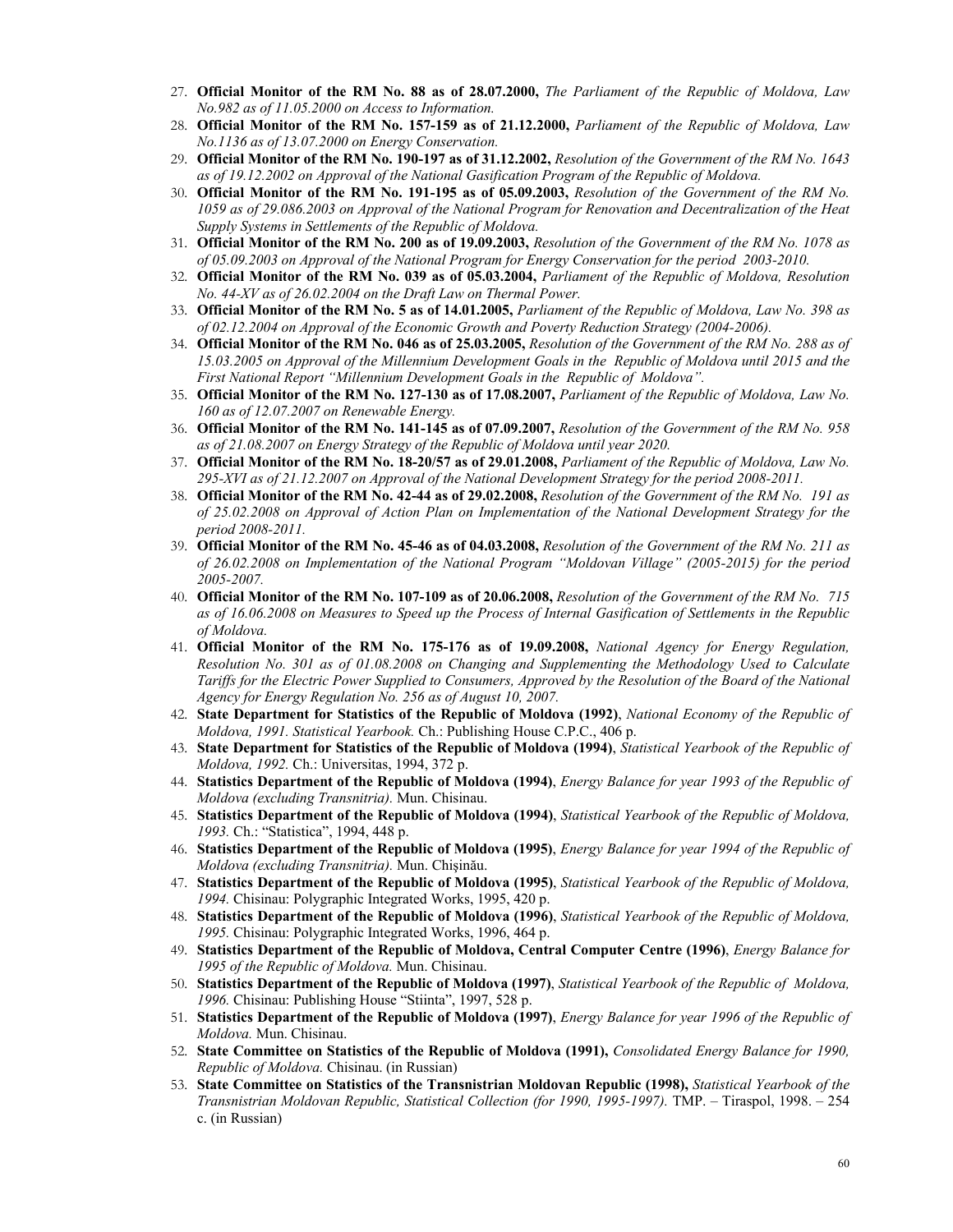- 54. **State Committee on Statistics of the Transnistrian Moldovan Republic (2000),** *Statistical yearbook of the Transnistrian Moldovan Republic, Statistical collection (for 1990, 1995-1999).* TMP. – Tiraspol, 2000. – 185 с. (in Russian)
- 55. **State Statistical Service of the Ministry of Economy of the Transnistrian Moldovan Republic (2002),** *Statistical Yearbook of the Transnistrian Moldovan Republic, 2002, Statistical collection (for 1996-2001).*  TMP. – Tiraspol, 2002. – 190 с. (in Russian)
- 56. **State Statistical Service of the Ministry of Economy of the Transnistrian Moldovan Republic (2005),** *Statistical Yearbook of the Transnistrian Moldovan Republic, 2005, Statistical collection (for 2000-2004).*  TMP. – Tiraspol, 2005. – 189 с. (in Russian).
- 57. **State Statistical Service of the Ministry of Economy of the Transnistrian Moldovan Republic (2006),** *Statistical Yearbook of the Transnistrian Moldovan Republic, 2006: Statistical collection (for 2001-2005).*  TMP. – Tiraspol, 2006. – 188 с. (in Russian)
- 58. **Todos, P., Sobor, I., Ungurean, D., Chiciuc, A., Plesca, M. (2002),** *Renewable Energy: Feasibility Study.* Sc. editors: Valentin Arion; coordinators: Nicolae Stratan, Margareta Petrusevschi, Vasile Scorpan, Andrei Perciun, Marius Ţăranu. - Ch.: Ministry of Ecology, Constructions and Territory Development / UNDP Moldova, 2002 (Reclama Printing House). - 158 p.
- 59. **Ţăranu, M., Scorpan, V., Bicova, E., Brega, V., Tăriţă, A., Bacean, I., Păgânu, V., Talmaci, I., Banaru, A., Ţugui, T., Calos, S. (2009),** *National Inventory Report: 1990-2005. Greenhouse Gas Sources and Sinks in the Republic of Moldova*. Ministry of Environment and Natural Resources/United Nations Environment Program; Coord.: Violeta Ivanov, George Manful; Project Team: Vasile Scorpan, Aliona Solomon. - Ch.:, 2009, 365 p.
- 60. **UNECE (2005),** 2nd *Environmental Performance Reviews. Republic of Moldova,* United Nations Economic Commission for Europe. Committee on Environmental Policy. United Nations, Ney York and Geneva, 2005. 164 p.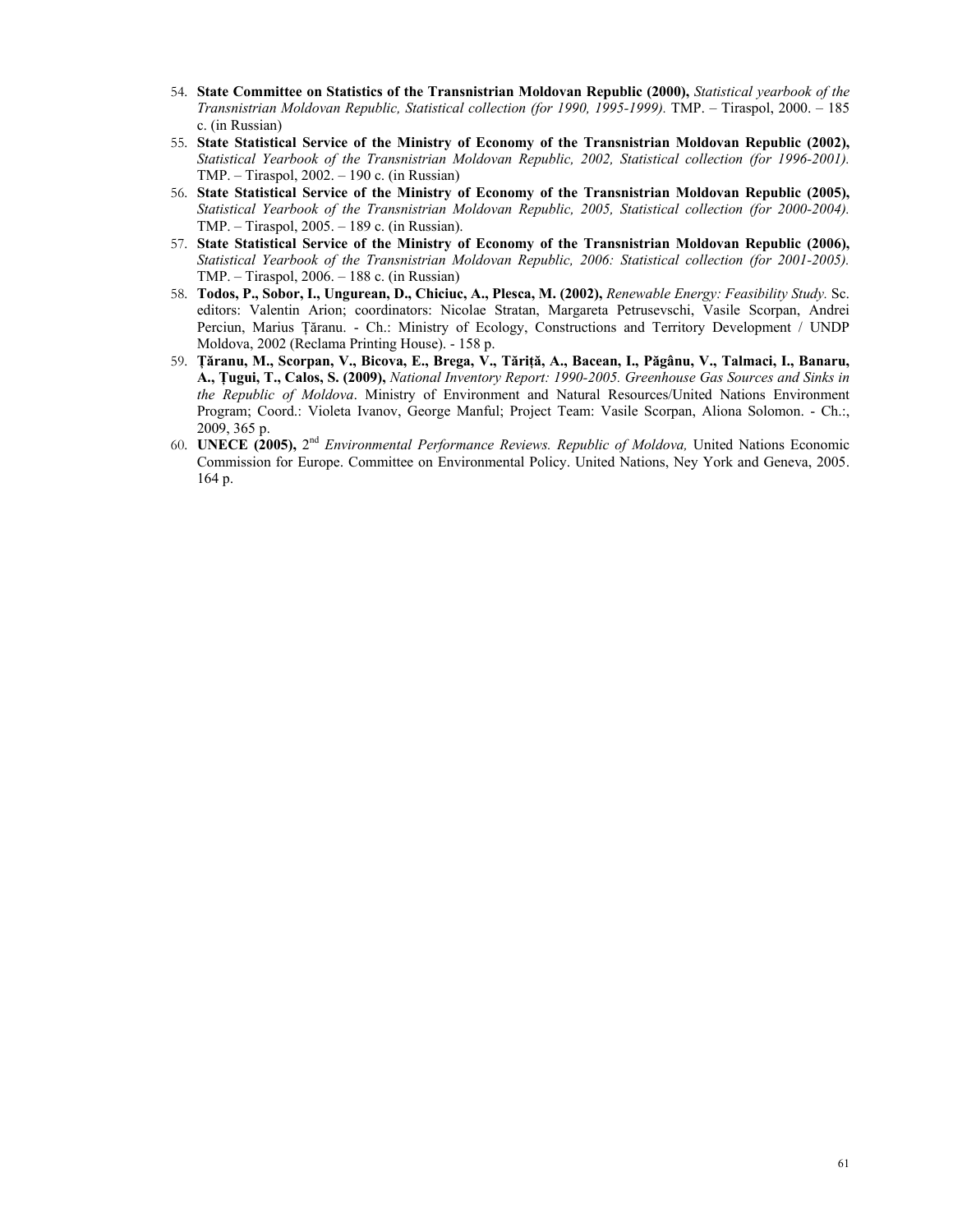#### **LINKS**

- 1. © Austrian Energy Agency Österreichische, Energieagentur, 1997-2009, Location of this page: http://www.energyagency.at/(en)/enercee/md/energymarketactors.htm First published: 2005-12-20 / Last automatic update: 2009-01-16
- 2. Alliance to Save Energy (ASE). http://www.ase.org/section/country/moldova/
- 3. An Energy Overview of the Republic of Moldova. US Department of Energy (DOE). http://www.fossil.energy.gov/international/CentralEastern%20Europe/moldover.html
- 4. Consolidated Agricultural Projects Management Unit (CAMPU) http://www.capmu.md/
- 5. Center of Alternative Energy from Moldova (CEAM Moldova). http://www.ceam.home.ro/
- 6. Cleaner Production and Energy Efficiency Centre (CPEE). http://www.cpee.md/
- 7. Directorate-General for Energy and Transport ManagEnergy. http://www.managenergy.net/emap/moldova.htm
- 8. EBRD Renewable Energy Country Profile: Moldova. September 2002. http://www.cpee.md/library/eng/files/Renewable%20Energy%20Country%20Profile\_Moldova.pdf
- 9. EBRD Renewable Energy Initiatives. Moldova: Country Profile. http://ebrdrenewables.com/sites/renew/countries/Moldova/profile.aspx
- 10. Economist Intelligence Unit (EIU). Moldova Country Report: Moldova. 2002-2003
- 11. ENERDATA: World Energy Database. Country Report: Moldova. 2002, 2004
- 12. Energy Information Administration (EIA). International: Moldova. http://www.eia.doe.gov/emeu/international/moldova.html
- 13. Energy Information Administration (EIA). Country Analysis Briefs: Southeastern Europe. http://www.eia.doe.gov/emeu/cabs/seeurope.html
- 14. Energy Regulators Regional Association (ERRRA). http://www.erranet.org/AboutUs/Members/Profiles/Moldova
- 15. [Energy Strategy of the Republic of Moldova until 2020]
- 16. Energy Strategy and Indicative Action Plan of the Republic of Moldova till the year 2010. http://www.cpee.md/library/eng/files/energystrategy.pdf
- 17. EIA http://tonto.eia.doe.gov/country/country\_energy\_data.cfm?fips=MD
- 18. FAO: Food and Agriculture Organisation of the United Nations
- 19. Interlic News Agency. http://www.interlic.md
- 20. International Energy Agency (IEA). IEA Energy Statistics: Republic of Moldova. http://www.iea.org/Textbase/stats/noncountryresults.asp?nonoecd=Moldova,%20Republic%20of
- 21. IPA Energy Consulting. Moldova. 2003 http://www.ipaenergy.co.uk/
- 22. Logos Press. Weekly news in Russian. http://logos.press.md/Weekly/Main.asp?IssueNum=627&IssueDate=30.09.2005&YearNum=35&Theme=- 1&Topic=16925 (Russian)
- 23. Materials from a meeting of Moldovan delegation, UNIDO and Austrian Energy Agency.
- 24. Medium-sized project proposal. Request for GEF funding. Renewable Energy from Agricultural Wastes project. May 2005.
- 25. Moldova Biomasse Heating in Rural Communities Project. http://wwwwds.worldbank.org/servlet/WDS\_IBank\_Servlet?pcont=details&eid=000012009\_20041216161831
- 26. Moldova Energy Project Implementation Unit (PEPIU). World Bank Energy Projects. http://www.mepiu.moldnet.md/
- 27. Moldova: Tendinte in Economie, Septembrie 2005, Moldovan Economic Trends, http://www.met.dnt.md/report/met2005q3ro.pdf (Romanian)
- 28. Municipal Network for energy Efficiency (MUNEE). http://www.munee.org/
- 29. National Agency for Energy Regulation (ANRE). http://www.anre.md
- 30. Nationmaster. Moldova: Country Profile. http://www.nationmaster.com/country/md
- 31. National Programme of Energy Conservation for 2003-2010. http://www.munee.org/go.idecs?i=503
- 32. Official Site of the Moldovan Government http://www.moldova.md
- 33. REC Moldova Regional Environmental Center. http://www.rec.md/
- 34. The EU's Relations with Moldova: Overview. http://europa.eu.int/comm/external\_relations/moldova/intro/index.htm
- 35. The World Factbook. http://www.cia.gov/cia/publications/factbook/
- 36. World Bank. Sharing Power: Lessons learned from the reform and privatization of Moldova's electricity sector. 2004. http://www.worldbank.org.md